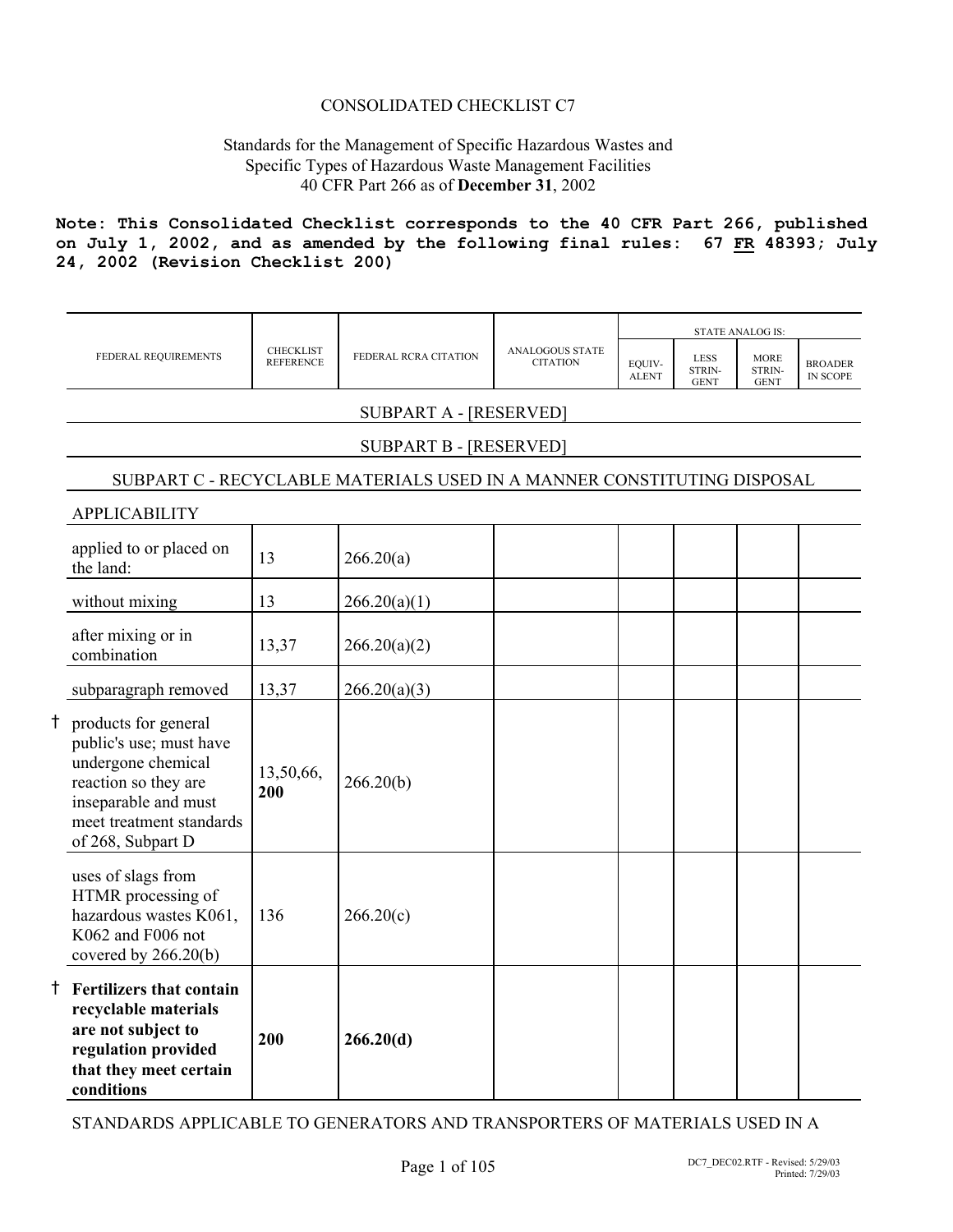|   |                                                                                                                                          |                                      |                                                                       |                                           |                        |                               | <b>STATE ANALOG IS:</b>              |                                   |
|---|------------------------------------------------------------------------------------------------------------------------------------------|--------------------------------------|-----------------------------------------------------------------------|-------------------------------------------|------------------------|-------------------------------|--------------------------------------|-----------------------------------|
|   | FEDERAL REQUIREMENTS                                                                                                                     | <b>CHECKLIST</b><br><b>REFERENCE</b> | FEDERAL RCRA CITATION                                                 | <b>ANALOGOUS STATE</b><br><b>CITATION</b> | EOUIV-<br><b>ALENT</b> | LESS<br>STRIN-<br><b>GENT</b> | <b>MORE</b><br>STRIN-<br><b>GENT</b> | <b>BROADER</b><br><b>IN SCOPE</b> |
|   | MANNER THAT CONSTITUTES DISPOSAL                                                                                                         |                                      |                                                                       |                                           |                        |                               |                                      |                                   |
|   | generator and transporter<br>requirements                                                                                                | 13                                   | 266.21                                                                |                                           |                        |                               |                                      |                                   |
|   | STANDARDS APPLICABLE TO STORERS OF MATERIALS THAT ARE TO BE USED IN A MANNER<br>THAT CONSTITUTES DISPOSAL WHO ARE NOT THE ULTIMATE USERS |                                      |                                                                       |                                           |                        |                               |                                      |                                   |
|   | requirements for storers<br>of material                                                                                                  | 13                                   | 266.22                                                                |                                           |                        |                               |                                      |                                   |
|   | STANDARDS APPLICABLE TO USERS OF MATERIALS THAT ARE USED IN A MANNER THAT<br><b>CONSTITUTES DISPOSAL</b>                                 |                                      |                                                                       |                                           |                        |                               |                                      |                                   |
|   | requirements for users of<br>material                                                                                                    | $13,17$ G,<br>137                    | 266.23(a)                                                             |                                           |                        |                               |                                      |                                   |
|   | use of dioxin-<br>contaminated material is<br>prohibited                                                                                 | 17 <sub>G</sub>                      | 266.23(b)                                                             |                                           |                        |                               |                                      |                                   |
| 1 |                                                                                                                                          |                                      | <b>SUBPART D - [RESERVED]</b>                                         |                                           |                        |                               |                                      |                                   |
|   | Subpart D removed and<br>reserved                                                                                                        | 13,19,85                             | 266.30-266.35                                                         |                                           |                        |                               |                                      |                                   |
|   | CONDITIONAL EXEMPTION FOR SPENT MATERIALS AND BY-PRODUCTS EXHIBITING A<br>CHARACTERISTIC OF HAZARDOUS WASTE                              |                                      |                                                                       |                                           |                        |                               |                                      |                                   |
|   | section removed                                                                                                                          | $+13,19$                             | 266.36                                                                |                                           |                        |                               |                                      |                                   |
|   |                                                                                                                                          |                                      | SUBPART E - USED OIL BURNED FOR ENERGY RECOVERY                       |                                           |                        |                               |                                      |                                   |
|   | <b>APPLICABILITY</b>                                                                                                                     |                                      |                                                                       |                                           |                        |                               |                                      |                                   |
|   | Subpart E removed and<br>reserved                                                                                                        | 19,94,96,1<br>12                     | 266.40-266.44                                                         |                                           |                        |                               |                                      |                                   |
|   |                                                                                                                                          |                                      | SUBPART F - RECYCLABLE MATERIALS UTILIZED FOR PRECIOUS METAL RECOVERY |                                           |                        |                               |                                      |                                   |
|   | APPLICABILITY AND REQUIREMENTS                                                                                                           |                                      |                                                                       |                                           |                        |                               |                                      |                                   |
|   | reclamation of recyclable<br>materials to recover<br>precious metals                                                                     | 13                                   | 266.70(a)                                                             |                                           |                        |                               |                                      |                                   |
|   | requirements for<br>generators, transporters<br>or storers                                                                               | 13                                   | 266.70(b)                                                             |                                           |                        |                               |                                      |                                   |
|   | notification                                                                                                                             | 13                                   | 266.70(b)(1)                                                          |                                           |                        |                               |                                      |                                   |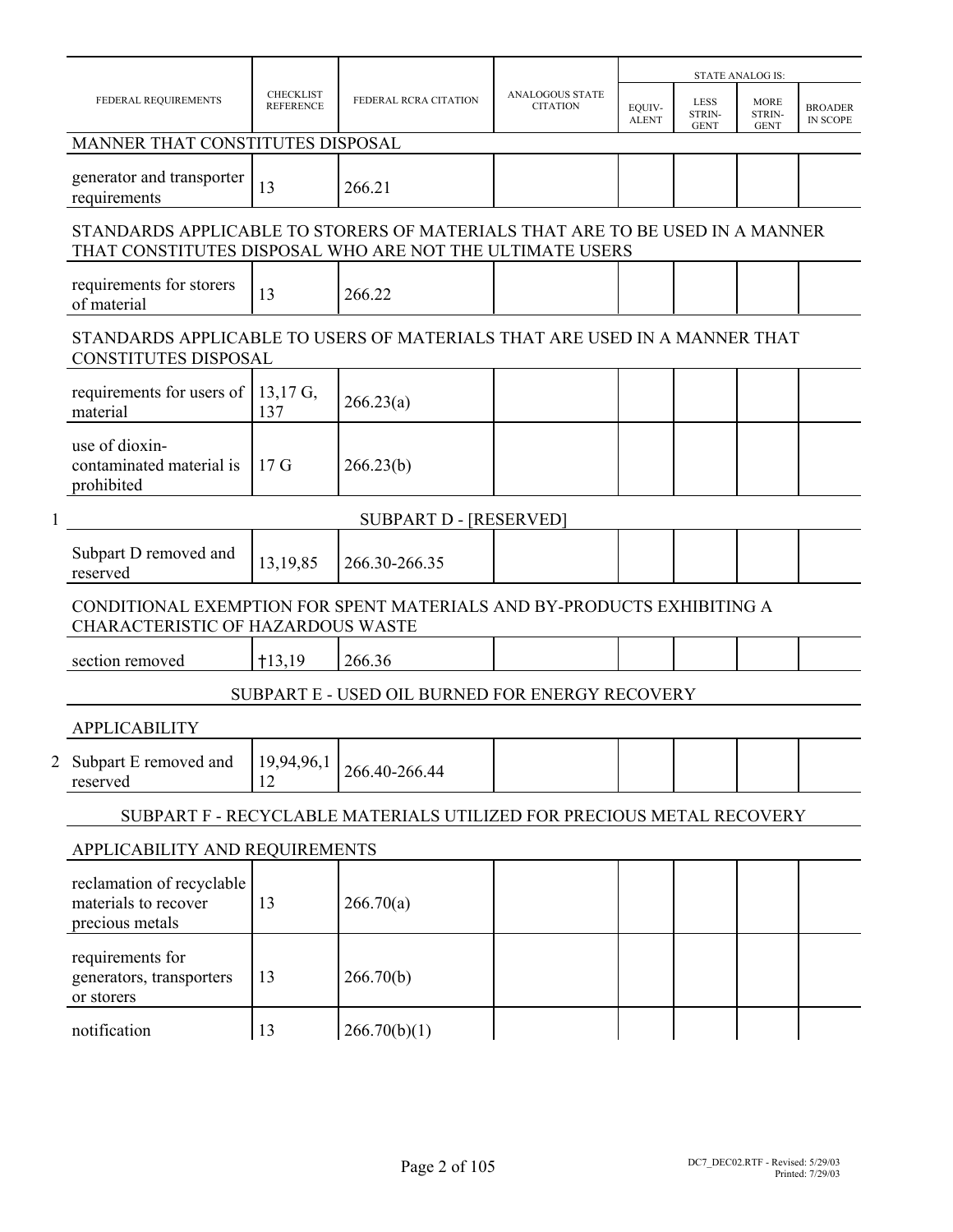|              |                                                                                                                                |                                      |                                                       |                                           |                        | <b>STATE ANALOG IS:</b><br><b>LESS</b><br><b>MORE</b><br>STRIN-<br>STRIN-<br><b>GENT</b><br><b>GENT</b> |  |                                   |
|--------------|--------------------------------------------------------------------------------------------------------------------------------|--------------------------------------|-------------------------------------------------------|-------------------------------------------|------------------------|---------------------------------------------------------------------------------------------------------|--|-----------------------------------|
|              | FEDERAL REQUIREMENTS                                                                                                           | <b>CHECKLIST</b><br><b>REFERENCE</b> | FEDERAL RCRA CITATION                                 | <b>ANALOGOUS STATE</b><br><b>CITATION</b> | EOUIV-<br><b>ALENT</b> |                                                                                                         |  | <b>BROADER</b><br><b>IN SCOPE</b> |
|              | Part 262 subpart B for<br>generators; §§ 263.20<br>and 263.21 for<br>transporters; §§ 265.71<br>and 265.72 for storers;<br>and | 13, 152                              | 266.70(b)(2)                                          |                                           |                        |                                                                                                         |  |                                   |
| $\dagger$ ,3 | for precious metals<br>exported to or imported<br>from OECD countries                                                          | 152                                  | 266.70(b)(3)                                          |                                           |                        |                                                                                                         |  |                                   |
|              |                                                                                                                                |                                      | 266.70(c)                                             |                                           |                        |                                                                                                         |  |                                   |
|              | record keeping                                                                                                                 |                                      | 266.70(c)(1)                                          |                                           |                        |                                                                                                         |  |                                   |
|              | requirements for storers                                                                                                       | 13                                   | 266.70(c)(2)                                          |                                           |                        |                                                                                                         |  |                                   |
|              |                                                                                                                                |                                      | 266.70(c)(3)                                          |                                           |                        |                                                                                                         |  |                                   |
|              | applicable provisions for<br>materials accumulated<br>speculatively                                                            | 13                                   | 266.70(d)                                             |                                           |                        |                                                                                                         |  |                                   |
|              |                                                                                                                                |                                      | SUBPART G - SPENT LEAD-ACID BATTERIES BEING RECLAIMED |                                           |                        |                                                                                                         |  |                                   |
|              | DDLIC LDH ITV LAID DEOLIIDEN IEMT                                                                                              |                                      |                                                       |                                           |                        |                                                                                                         |  |                                   |

## 4 APPLICABILITY AND REQUIREMENTS 4 if spent lead-acid batteries are generated, collected, transported, stored, or regenerated for reclamation, they may be exempt from certain requirements; use table shown at 63 FR 71230 to |  $\dagger$ 142 B, determine applicable requirements; alternatively, the part 273 Universal Waste rule may be used to manage spent lead-acid batteries 13, H176 266.80(a) spent lead-acid batteries spent lead-acid batteries  $1176$   $266.80(a)/Table$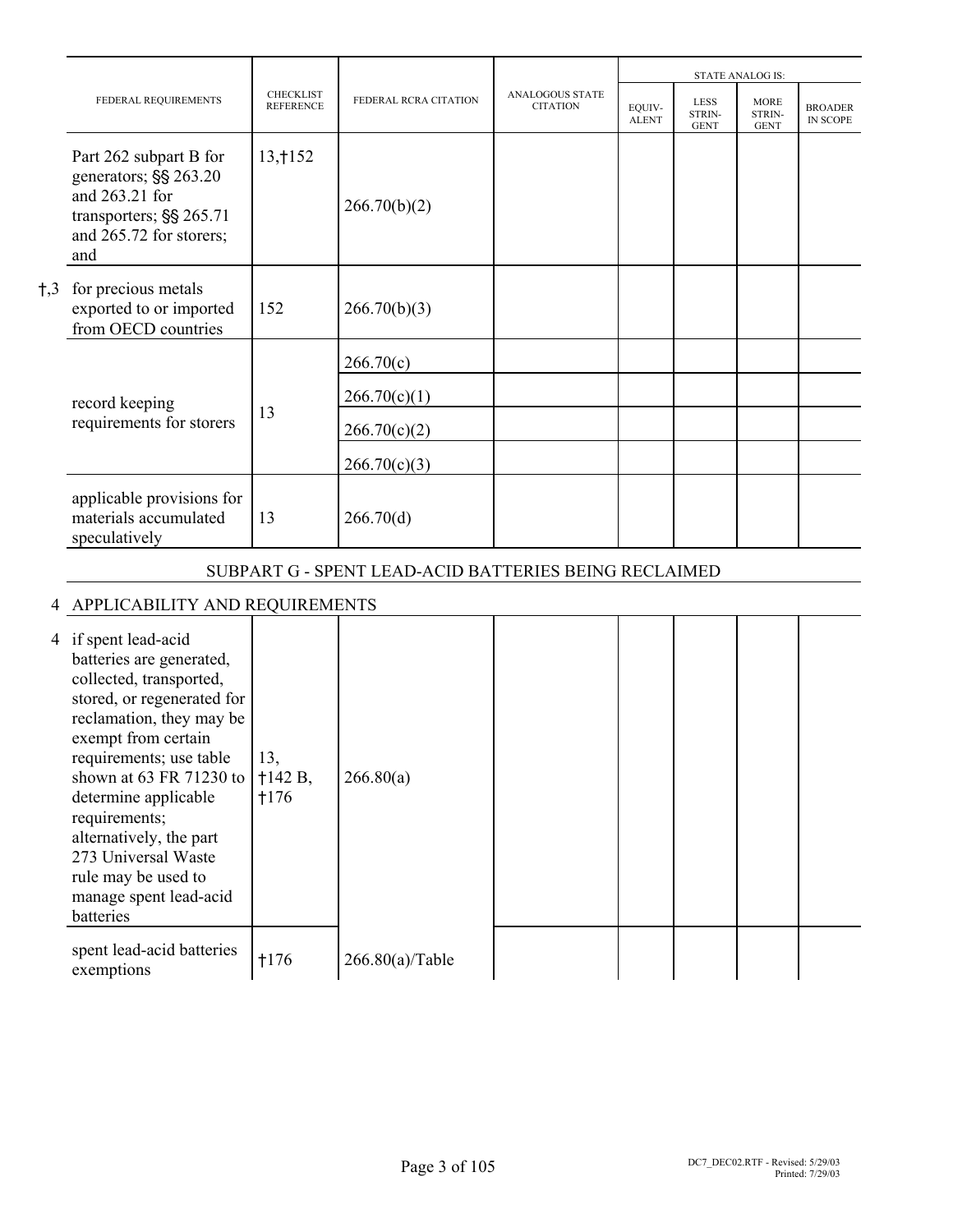|                | FEDERAL REQUIREMENTS                                                                                                                                                                                                                         | <b>CHECKLIST</b><br><b>REFERENCE</b> | FEDERAL RCRA CITATION | ANALOGOUS STATE<br><b>CITATION</b> | EQUIV-<br><b>ALENT</b> | <b>LESS</b><br>STRIN-<br><b>GENT</b> | <b>MORE</b><br>STRIN-<br><b>GENT</b> | <b>BROADER</b><br>IN SCOPE |
|----------------|----------------------------------------------------------------------------------------------------------------------------------------------------------------------------------------------------------------------------------------------|--------------------------------------|-----------------------|------------------------------------|------------------------|--------------------------------------|--------------------------------------|----------------------------|
| 4              | spent lead-acid batteries<br>that are stored prior to<br>being reclaimed through<br>any means except<br>regeneration, are subject<br>to $266.80(b)$<br>requirements;<br>requirements differ<br>slightly depending upon<br>RCRA permit status | 13,<br>$+142 B,$<br>$+176$           | 266.80(b)             |                                    |                        |                                      |                                      |                            |
| 4,5            |                                                                                                                                                                                                                                              |                                      | 266.80(b)(1)          |                                    |                        |                                      |                                      |                            |
|                |                                                                                                                                                                                                                                              |                                      | 266.80(b)(1)(i)       |                                    |                        |                                      |                                      |                            |
|                |                                                                                                                                                                                                                                              |                                      | 266.80(b)(1)(ii)      |                                    |                        |                                      |                                      |                            |
|                | interim status facilities<br>must comply with                                                                                                                                                                                                |                                      | 266.80(b)(1)(iii)     |                                    |                        |                                      |                                      |                            |
|                | specified requirements                                                                                                                                                                                                                       |                                      | 266.80(b)(1)(iv)      |                                    |                        |                                      | <b>STATE ANALOG IS:</b>              |                            |
|                |                                                                                                                                                                                                                                              |                                      | 266.80(b)(1)(v)       |                                    |                        |                                      |                                      |                            |
|                |                                                                                                                                                                                                                                              | 13, 176                              | 266.80(b)(1)(vi)      |                                    |                        |                                      |                                      |                            |
|                |                                                                                                                                                                                                                                              |                                      | 266.80(b)(1)(vii)     |                                    |                        |                                      |                                      |                            |
| 4,5            |                                                                                                                                                                                                                                              |                                      | 266.80(b)(2)          |                                    |                        |                                      |                                      |                            |
|                |                                                                                                                                                                                                                                              |                                      | 266.80(b)(2)(i)       |                                    |                        |                                      |                                      |                            |
|                |                                                                                                                                                                                                                                              |                                      | 266.80(b)(2)(ii)      |                                    |                        |                                      |                                      |                            |
|                | permitted facilities must<br>comply with specified                                                                                                                                                                                           |                                      | 266.80(b)(2)(iii)     |                                    |                        |                                      |                                      |                            |
|                | requirements                                                                                                                                                                                                                                 |                                      | 266.80(b)(2)(iv)      |                                    |                        |                                      |                                      |                            |
|                |                                                                                                                                                                                                                                              | 13, 176                              | 266.80(b)(2)(v)       |                                    |                        |                                      |                                      |                            |
|                |                                                                                                                                                                                                                                              |                                      | 266.80(b)(2)(vi)      |                                    |                        |                                      |                                      |                            |
|                |                                                                                                                                                                                                                                              |                                      | 266.80(b)(2)(vii)     |                                    |                        |                                      |                                      |                            |
| $\overline{4}$ | removed                                                                                                                                                                                                                                      | 13, † 176                            | 266.80(b)(3)          |                                    |                        |                                      |                                      |                            |
|                |                                                                                                                                                                                                                                              |                                      | 266.80(b)(4)          |                                    |                        |                                      |                                      |                            |
| 6              | SUBPART H - HAZARDOUS WASTE BURNED IN BOILERS AND INDUSTRIAL FURNACES<br>(EFFECTIVE AUGUST 21, 1991)                                                                                                                                         |                                      |                       |                                    |                        |                                      |                                      |                            |

## APPLICABILITY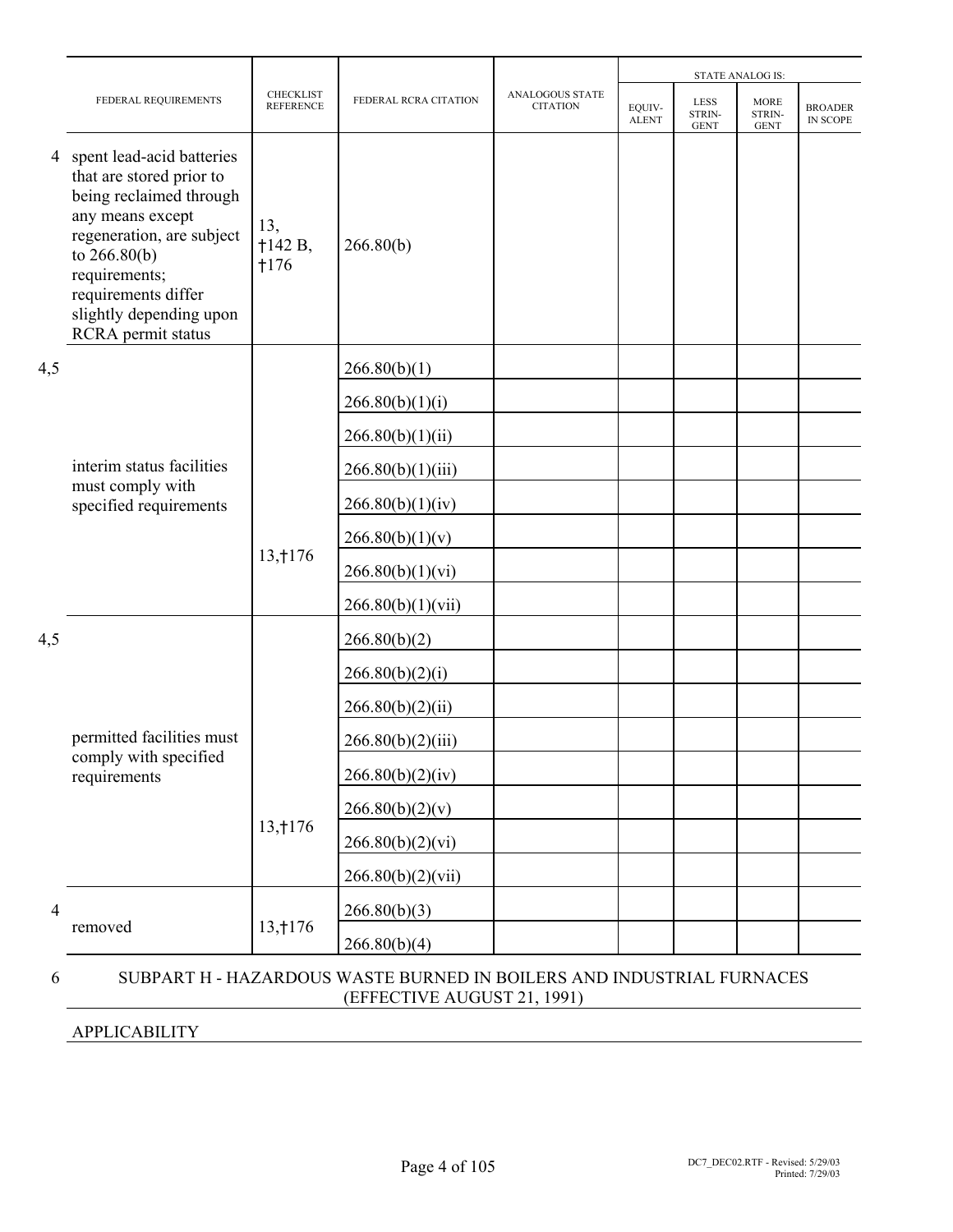|           |                                                                                                                                                                                                                                                                                                                       |                                      |                       |                                           |                        |                                      | <b>STATE ANALOG IS:</b>              |                                   |
|-----------|-----------------------------------------------------------------------------------------------------------------------------------------------------------------------------------------------------------------------------------------------------------------------------------------------------------------------|--------------------------------------|-----------------------|-------------------------------------------|------------------------|--------------------------------------|--------------------------------------|-----------------------------------|
|           | FEDERAL REQUIREMENTS                                                                                                                                                                                                                                                                                                  | <b>CHECKLIST</b><br><b>REFERENCE</b> | FEDERAL RCRA CITATION | <b>ANALOGOUS STATE</b><br><b>CITATION</b> | EQUIV-<br><b>ALENT</b> | <b>LESS</b><br>STRIN-<br><b>GENT</b> | <b>MORE</b><br>STRIN-<br><b>GENT</b> | <b>BROADER</b><br><b>IN SCOPE</b> |
| 7         | regulations apply to<br>hazardous waste burned<br>or processed in a boiler<br>or industrial furnace,<br>irrespective of purpose,<br>except as<br>266.100(b),(c),(d),(g),<br>and (h) provide;<br>definition of "burn";<br>266.104-266.107<br>emissions standards<br>apply to interim status or<br>permitted facilities | 85,96,†98,<br>$+105, 111,$<br>198    | 266.100(a)            |                                           |                        |                                      |                                      |                                   |
| $+, 8, 9$ | integration of the MACT<br>standards                                                                                                                                                                                                                                                                                  | 182                                  | 266.100(b) intro      |                                           |                        |                                      |                                      |                                   |
| 1,8,9     | part 266 standards no<br>longer apply when<br>compliance with MACT<br>requirements; part 266<br>conditions continue until<br>removed from permit,<br>terminated or revoked                                                                                                                                            | 182,<br><b>t</b> 198                 | 266.100(b)(1)         |                                           |                        |                                      |                                      |                                   |
| 1,8,9     | following standards<br>continue to apply:                                                                                                                                                                                                                                                                             | 182                                  | $266.100(b)(2)$ intro |                                           |                        |                                      |                                      |                                   |
| 1,8,9     | when complying with<br>$270.235(a)(1)(i)$ to<br>minimize emissions of<br>toxic compounds from<br>startup, shutdown and<br>malfunction,<br>$266.102(e)(1)$ and<br>$(e)(2)(iii)$ continue to<br>apply                                                                                                                   | 197                                  | 266.100(b)(2)(i)      |                                           |                        |                                      |                                      |                                   |
| 1,8,9     | closure requirements of<br>$266.102(e)(11)$ and<br>266.103(l)                                                                                                                                                                                                                                                         | 182, 197                             | 266.100(b)(2)(ii)     |                                           |                        |                                      |                                      |                                   |
| 1,8,9     | direct transfer<br>standards of 266.111;                                                                                                                                                                                                                                                                              | 182, 197                             | 266.100(b)(2)(iii)    |                                           |                        |                                      |                                      |                                   |
| 1,8,9     | standards for<br>regulation of residues<br>of 266.212; and                                                                                                                                                                                                                                                            | 182, 197                             | 266.100(b)(2)(iv)     |                                           |                        |                                      |                                      |                                   |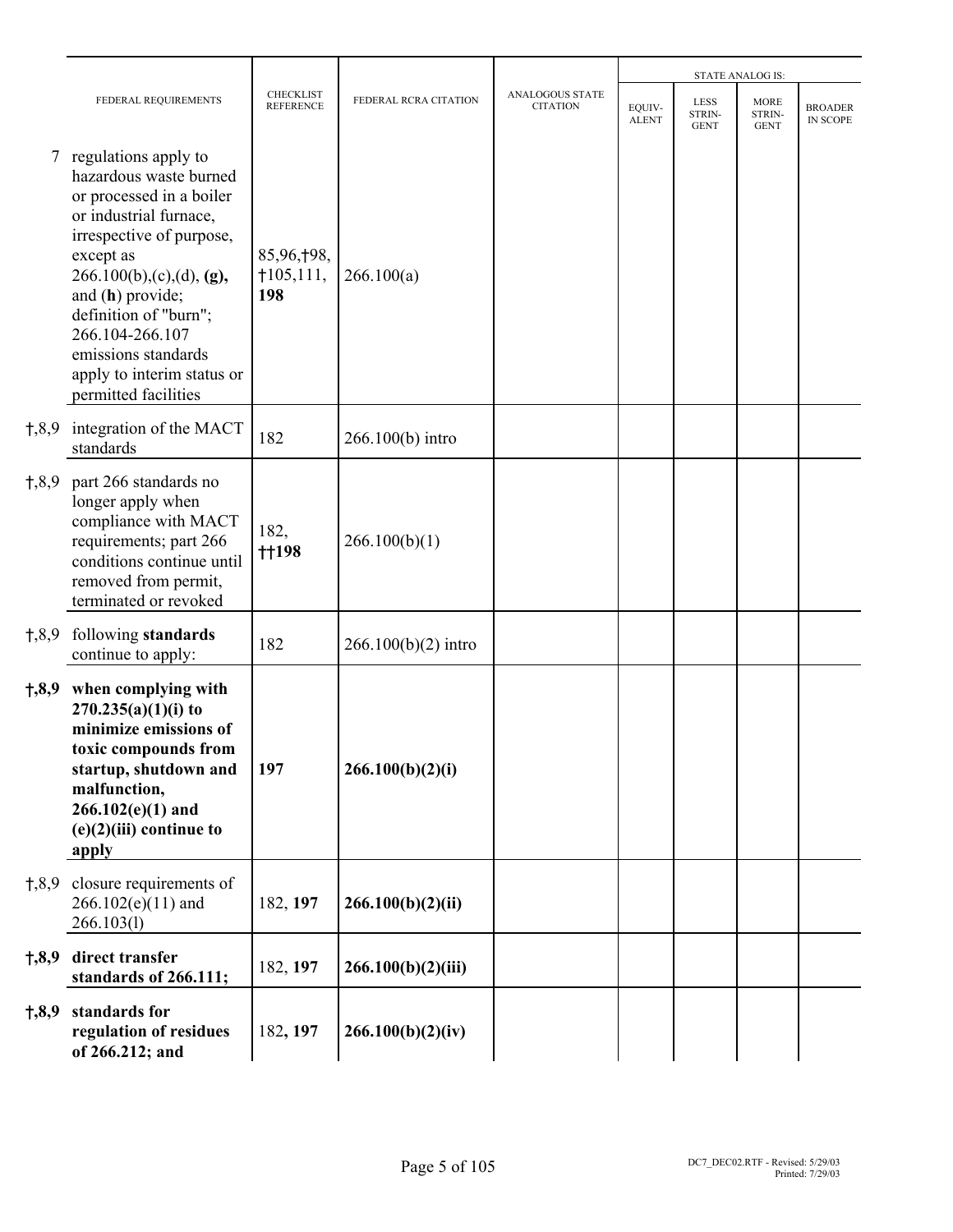|           |                                                                                                                                                                                                                                                   |                                      |                       |                                           |                        |                                      | <b>STATE ANALOG IS:</b>              |                                   |
|-----------|---------------------------------------------------------------------------------------------------------------------------------------------------------------------------------------------------------------------------------------------------|--------------------------------------|-----------------------|-------------------------------------------|------------------------|--------------------------------------|--------------------------------------|-----------------------------------|
|           | FEDERAL REQUIREMENTS                                                                                                                                                                                                                              | <b>CHECKLIST</b><br><b>REFERENCE</b> | FEDERAL RCRA CITATION | <b>ANALOGOUS STATE</b><br><b>CITATION</b> | EQUIV-<br><b>ALENT</b> | <b>LESS</b><br>STRIN-<br><b>GENT</b> | <b>MORE</b><br>STRIN-<br><b>GENT</b> | <b>BROADER</b><br><b>IN SCOPE</b> |
| †,8,9     | applicable<br>requirements of<br>subparts A through H,<br><b>BB</b> and CC of parts<br>264 and 265                                                                                                                                                | 182, 197                             | 266.100(b)(2)(v)      |                                           |                        |                                      |                                      |                                   |
| 9         | hazardous wastes and<br>facilities not subject to<br>regulation under Subpart<br>H:                                                                                                                                                               | 85, † 182                            | 266.100(c)            |                                           |                        |                                      |                                      |                                   |
| 9         | used oil burned for<br>energy recovery that is<br>hazardous solely because<br>it exhibits a<br>characteristic; regulated<br>under Part 279                                                                                                        | 85,112,11<br>82                      | 266.100(c)(1)         |                                           |                        |                                      |                                      |                                   |
| 9         | gas recovered from<br>landfills and burned for<br>energy recovery                                                                                                                                                                                 | 85,94,†18<br>2                       | 266.100(c)(2)         |                                           |                        |                                      |                                      |                                   |
| 9         | exempt hazardous wastes<br>under 261.4 and<br>$261.6(a)(3)(iii)$ and (iv);<br>CESQG hazardous<br>wastes under 261.5                                                                                                                               | 85,94,<br>135, † 169,<br>$+182$      | 266.100(c)(3)         |                                           |                        |                                      |                                      |                                   |
| 9         | coke ovens burning only<br>K087                                                                                                                                                                                                                   | 85, † 182                            | 266.100(c)(4)         |                                           |                        |                                      |                                      |                                   |
| 10        | owners and operators of<br>smelting, melting and<br>refining furnaces<br>processing hazardous<br>waste solely for metal<br>recovery conditionally<br>exempt, except for<br>266.101 and 266.112                                                    | 85, † 182                            | 266.100(d) intro      |                                           |                        |                                      |                                      |                                   |
| 10,<br>11 | 266.102-266.111<br>exemption requirements<br>for; lead or nickel-<br>chromium recovery<br>furnace subject to<br>$266.100(d)(3)$ , and lead<br>recovery furnaces<br>subject to Secondary<br><b>Lead Smelting NESHAP</b><br>subject to $266.100(h)$ | 85,96,<br>137, † 182                 | $266.100(d)(1)$ intro |                                           |                        |                                      |                                      |                                   |
|           | 10 one-time written notice                                                                                                                                                                                                                        | 85, † 182                            | 266.100(d)(1)(i)      |                                           |                        |                                      |                                      |                                   |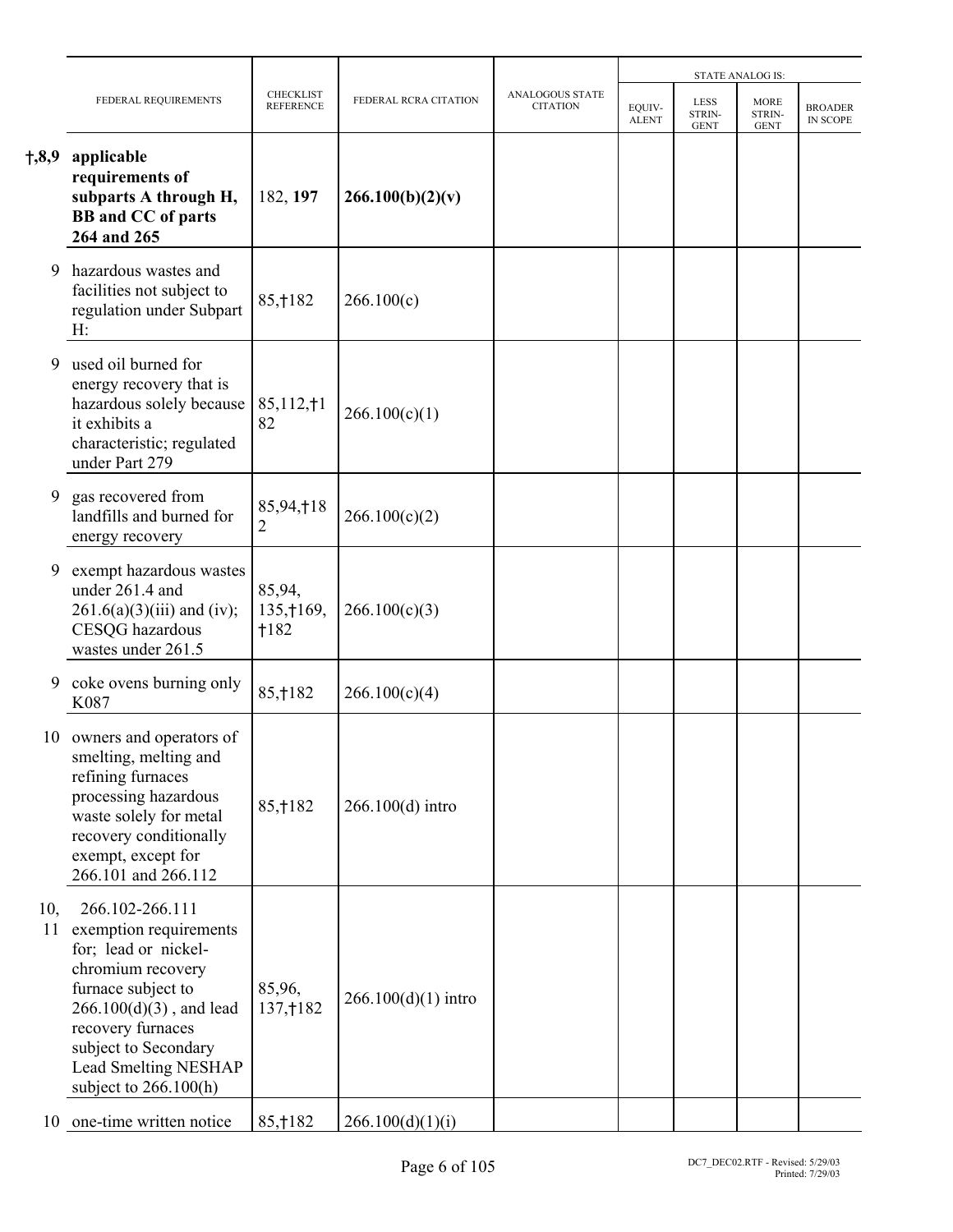|    |                                                                                                                                                                                                                                                                                                                                                 |                                      |                         |                                           |                        |                                      | <b>STATE ANALOG IS:</b>              |                                   |
|----|-------------------------------------------------------------------------------------------------------------------------------------------------------------------------------------------------------------------------------------------------------------------------------------------------------------------------------------------------|--------------------------------------|-------------------------|-------------------------------------------|------------------------|--------------------------------------|--------------------------------------|-----------------------------------|
|    | FEDERAL REQUIREMENTS                                                                                                                                                                                                                                                                                                                            | <b>CHECKLIST</b><br><b>REFERENCE</b> | FEDERAL RCRA CITATION   | <b>ANALOGOUS STATE</b><br><b>CITATION</b> | EOUIV-<br><b>ALENT</b> | <b>LESS</b><br>STRIN-<br><b>GENT</b> | <b>MORE</b><br>STRIN-<br><b>GENT</b> | <b>BROADER</b><br><b>IN SCOPE</b> |
|    | indicating:                                                                                                                                                                                                                                                                                                                                     |                                      |                         |                                           |                        |                                      |                                      |                                   |
|    | 10 owner or operator claims<br>$266.100(c)$ exemption                                                                                                                                                                                                                                                                                           | 85, † 182                            | 266.100(d)(1)(i)(A)     |                                           |                        |                                      |                                      |                                   |
|    | 10 metal recovery as per<br>$266.100(d)(2)$ provisions                                                                                                                                                                                                                                                                                          | 85, † 182,<br>198                    | 266.100(d)(1)(i)(B)     |                                           |                        |                                      |                                      |                                   |
| 10 | recoverable levels of<br>metals                                                                                                                                                                                                                                                                                                                 | 85, † 182                            | 266.100(d)(1)(i)(C)     |                                           |                        |                                      |                                      |                                   |
|    | 10 compliance with<br>$266.100(c)$ sampling and<br>analysis and<br>recordkeeping<br>requirements                                                                                                                                                                                                                                                | 85, † 182                            | 266.100(d)(1)(i)<br>(D) |                                           |                        |                                      |                                      |                                   |
| 10 | sample and analyze<br>hazardous waste and<br>other feedstocks as<br>necessary using<br>specified procedures or<br>alternative methods that<br>meet or exceed SW-846<br>method performance<br>capabilities; situation<br>where "best available<br>method" is used                                                                                | 85,96,†18<br>$\overline{2}$          | 266.100(d)(1)(ii)       |                                           |                        |                                      |                                      |                                   |
|    | 10 maintain specified<br>records at facility for at<br>least three years                                                                                                                                                                                                                                                                        | 85, † 182                            | 266.100(d)(1)(iii)      |                                           |                        |                                      |                                      |                                   |
|    | 10 criteria under which a<br>hazardous waste is not<br>processed solely for<br>metal recovery                                                                                                                                                                                                                                                   | 85, † 182                            | 266.100(d)(2)           |                                           |                        |                                      |                                      |                                   |
|    | 10 total concentration of<br>261, Appendix VIII<br>organic compounds<br>exceeds 500 ppm by<br>weight and are<br>considered burned for<br>destruction; reduction of<br>organic compound<br>concentration to the 500<br>ppm limit by bona fide<br>treatment; blending for<br>dilution to meet the 500<br>ppm limit is prohibited;<br>retention of | 85,96,†18<br>2, 198                  | 266.100(d)(2)(i)        |                                           |                        |                                      |                                      |                                   |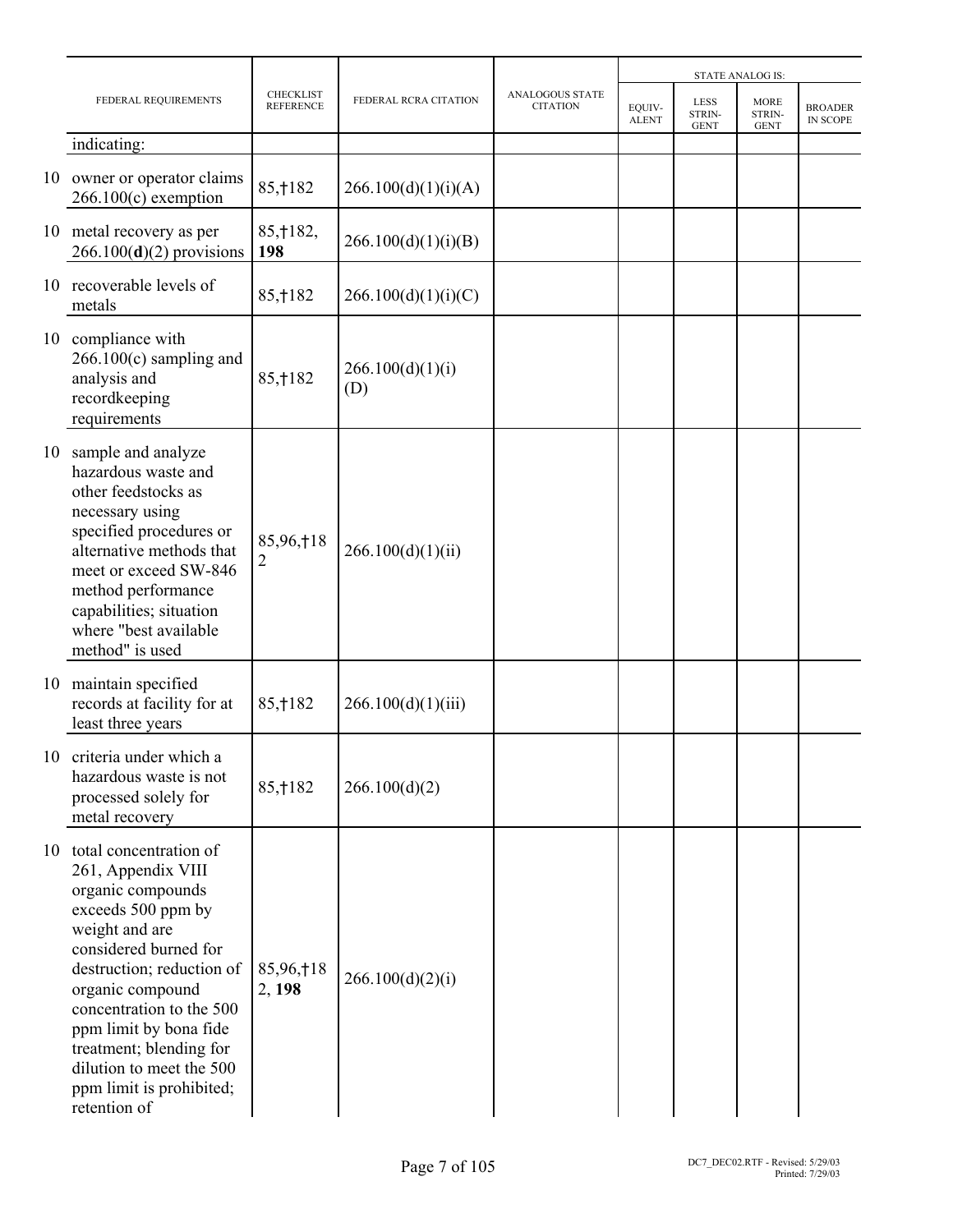|        |                                                                                                                                                                                                                                                                                                                                   |                                      |                           |                                    |                        |                                      | <b>STATE ANALOG IS:</b>              |                                   |
|--------|-----------------------------------------------------------------------------------------------------------------------------------------------------------------------------------------------------------------------------------------------------------------------------------------------------------------------------------|--------------------------------------|---------------------------|------------------------------------|------------------------|--------------------------------------|--------------------------------------|-----------------------------------|
|        | FEDERAL REQUIREMENTS                                                                                                                                                                                                                                                                                                              | <b>CHECKLIST</b><br><b>REFERENCE</b> | FEDERAL RCRA CITATION     | ANALOGOUS STATE<br><b>CITATION</b> | EQUIV-<br><b>ALENT</b> | <b>LESS</b><br>STRIN-<br><b>GENT</b> | <b>MORE</b><br>STRIN-<br><b>GENT</b> | <b>BROADER</b><br><b>IN SCOPE</b> |
|        | documentation in<br>records required by<br>266.100(d)(1)(iii)                                                                                                                                                                                                                                                                     |                                      |                           |                                    |                        |                                      |                                      |                                   |
|        | 10 heating value of 5,000<br>Btu/lb or more and<br>considered burned as<br>fuel; reduction of the<br>heating value to below<br>5,000 Btu/lb by bona<br>fide treatment; blending<br>for dilution to meet the<br>5,000 Btu/lb limit is<br>prohibited; retention of<br>documentation in<br>records required by<br>266.100(d)(1)(iii) | 85,96,†18<br>2, 198                  | 266.100(d)(2)(ii)         |                                    |                        |                                      |                                      |                                   |
| 10,11, | 266.102-266.111<br>12 exemption requirements<br>for certain metal<br>recovery furnaces<br>(except those subject to<br>Secondary Lead<br>Smelting NESHAP)<br>written notice to<br>director; $266.100(d)(1)$<br>& $(d)(3(i)$ compliance                                                                                             | 96,137,†1<br>82, 198                 | $266.100(d)(3)$ intro     |                                    |                        |                                      |                                      |                                   |
|        | 10 exemption from<br>266.100(d)(1)<br>requirements for<br>hazardous wastes listed<br>in Appendices XI, XII,<br>and XIII, Part 266, and<br>baghouse bags used to<br>capture metallic dusts<br>emitted by steel<br>manufacturing,<br>provided:                                                                                      | 96,137,†1<br>82, 198                 | 266.100(d)(3)(i)<br>intro |                                    |                        |                                      |                                      |                                   |
|        | 10 waste contains<br>recoverable levels of<br>specified metals                                                                                                                                                                                                                                                                    | 96,137,†1<br>82                      | 266.100(d)(3)(i)(A)       |                                    |                        |                                      |                                      |                                   |
|        | 10 waste does not exhibit<br>the Toxicity<br>Characteristic of 261.24<br>for an organic<br>constituent                                                                                                                                                                                                                            | 96, † 182                            | 266.100(d)(3)(i)(B)       |                                    |                        |                                      |                                      |                                   |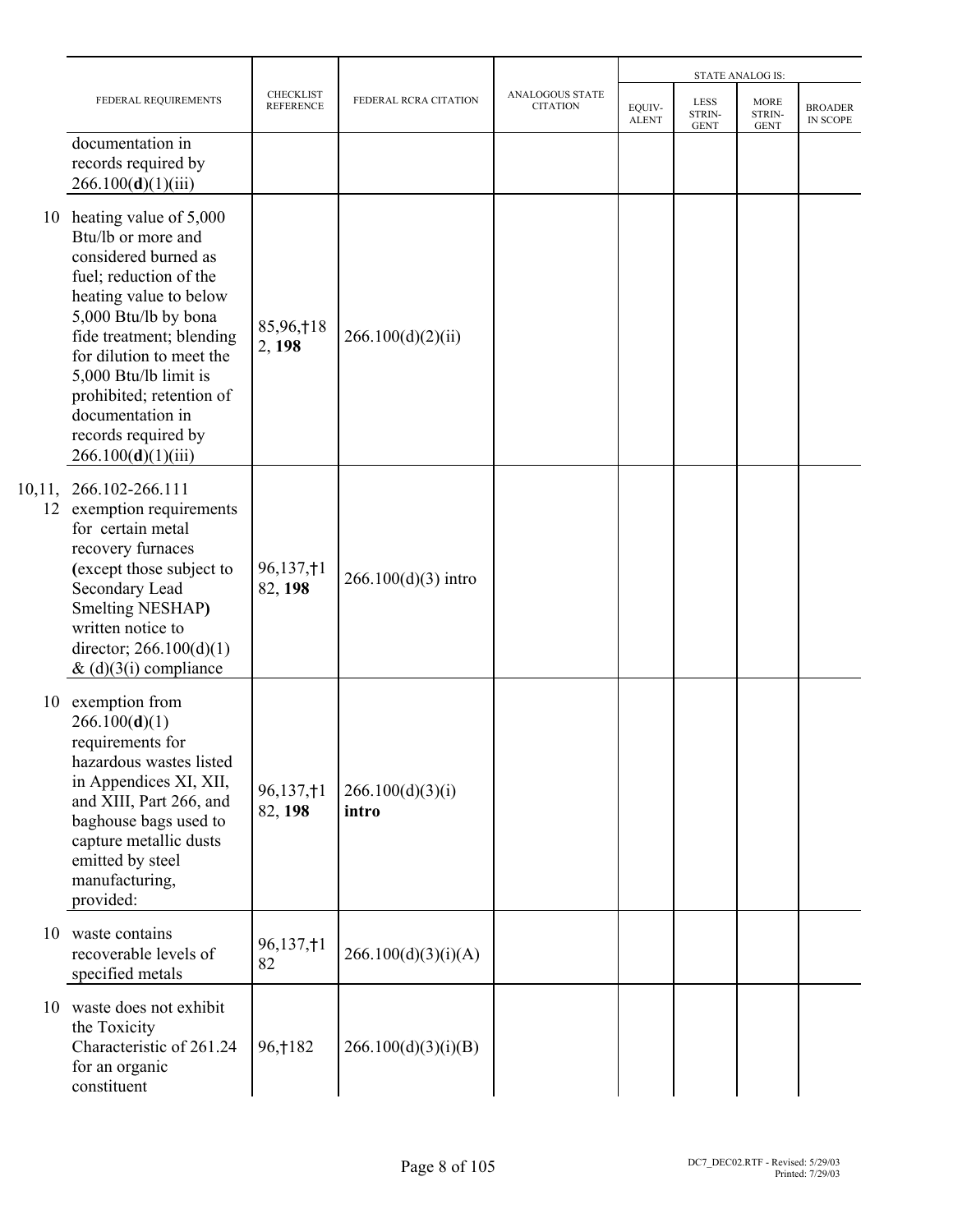|    |                                                                                                                                                                                                                                                                                                                                            |                                      |                       |                                           |                        |                                      | <b>STATE ANALOG IS:</b>              |                            |
|----|--------------------------------------------------------------------------------------------------------------------------------------------------------------------------------------------------------------------------------------------------------------------------------------------------------------------------------------------|--------------------------------------|-----------------------|-------------------------------------------|------------------------|--------------------------------------|--------------------------------------|----------------------------|
|    | FEDERAL REQUIREMENTS                                                                                                                                                                                                                                                                                                                       | <b>CHECKLIST</b><br><b>REFERENCE</b> | FEDERAL RCRA CITATION | <b>ANALOGOUS STATE</b><br><b>CITATION</b> | EQUIV-<br><b>ALENT</b> | <b>LESS</b><br>STRIN-<br><b>GENT</b> | <b>MORE</b><br>STRIN-<br><b>GENT</b> | <b>BROADER</b><br>IN SCOPE |
| 10 | waste is not a hazardous<br>waste listed in Part 261<br>Subpart D because it is<br>listed for an organic<br>constituent as identified<br>in Appendix VII of Part<br>261                                                                                                                                                                    | 96, † 182                            | 266.100(d)(3)(i)(C)   |                                           |                        |                                      |                                      |                            |
| 10 | certification by owner or<br>operator under<br>$266.100(d)(3)$ regarding<br>hazardous waste;<br>sampling and analysis or<br>other information to<br>assure compliance;<br>sampling and analysis<br>conducted according to<br>266.100(d)(1)(ii);<br>maintain records to<br>document compliance<br>with $(d)(3)$ for at least<br>three years | 96, † 182,<br>198                    | 266.100(d)(3)(i)(D)   |                                           |                        |                                      |                                      |                            |
|    | 10 basis for case-by-case<br>decisions regarding toxic<br>organic constituents;<br>metal recovery furnace<br>subject to Subpart H<br>requirements after<br>adequate notice and<br>opportunity for<br>comment; factors<br>Director will consider:                                                                                           | 96,137, †1<br>82                     | 266.100(d)(3)(ii)     |                                           |                        |                                      |                                      |                            |
| 10 | concentration and<br>toxicity of organic<br>constituents in the<br>material                                                                                                                                                                                                                                                                | 96, † 182                            | 266.100(d)(3)(ii)(A)  |                                           |                        |                                      |                                      |                            |
| 10 | level of destruction of<br>toxic constituents<br>provided by the furnace                                                                                                                                                                                                                                                                   | 96, † 182                            | 266.100(d)(3)(ii)(B)  |                                           |                        |                                      |                                      |                            |
| 10 | acceptable ambient<br>levels established in<br>Appendices IV or V<br>exceeded for any toxic<br>organic compound that<br>may be emitted based on<br>certain conditions                                                                                                                                                                      | 96, † 182                            | 266.100(d)(3)(ii)(C)  |                                           |                        |                                      |                                      |                            |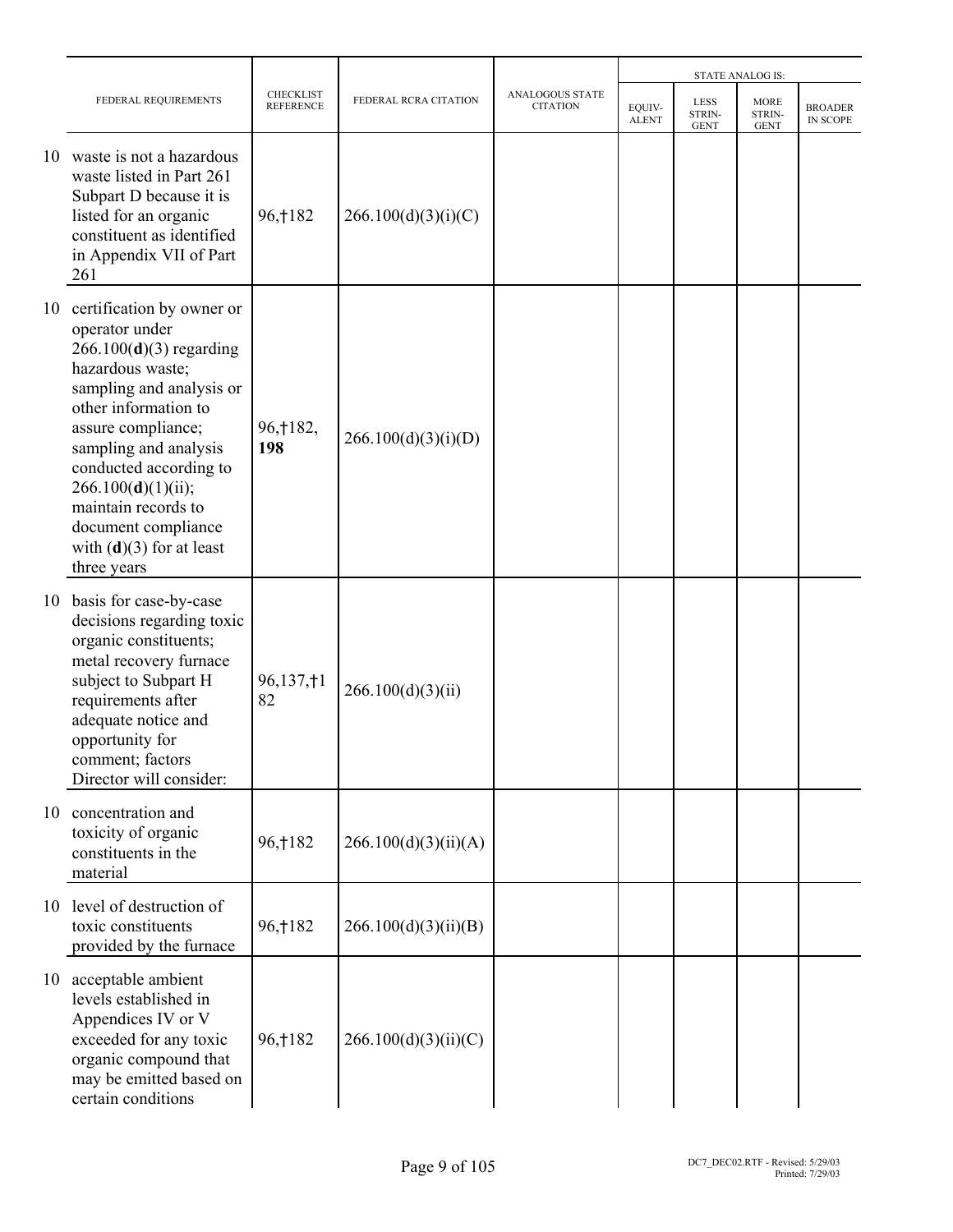|    |                                                                                                                                                                                                                                                        |                                      |                       |                                           |                        |                               | <b>STATE ANALOG IS:</b>              |                            |
|----|--------------------------------------------------------------------------------------------------------------------------------------------------------------------------------------------------------------------------------------------------------|--------------------------------------|-----------------------|-------------------------------------------|------------------------|-------------------------------|--------------------------------------|----------------------------|
|    | FEDERAL REQUIREMENTS                                                                                                                                                                                                                                   | <b>CHECKLIST</b><br><b>REFERENCE</b> | FEDERAL RCRA CITATION | <b>ANALOGOUS STATE</b><br><b>CITATION</b> | EQUIV-<br><b>ALENT</b> | LESS<br>STRIN-<br><b>GENT</b> | <b>MORE</b><br>STRIN-<br><b>GENT</b> | <b>BROADER</b><br>IN SCOPE |
| 13 | 266.111 direct transfer<br>operation standards<br>apply only to facilities<br>subject to 266.102 or<br>266.103 standards                                                                                                                               | 85, † 182                            | 266.100(e)            |                                           |                        |                               |                                      |                            |
| 13 | 266.112 residue<br>management standards<br>apply to any boiler or<br>industrial furnace<br>burning hazardous waste                                                                                                                                     | 85, † 182                            | 266.100(f)            |                                           |                        |                               |                                      |                            |
| 13 | conditional exemption<br>from Subpart H<br>requirements for owners<br>or operators of certain<br>smelting, melting, and<br>refining furnaces, except<br>for 266.112; to be<br>exempt from 266.101<br>through $266.111$ , an<br>owner or operator must: | 96,111,†1<br>82                      | $266.100(g)$ intro    |                                           |                        |                               |                                      |                            |
| 13 | provide a one-time<br>written notice indicating:                                                                                                                                                                                                       | 96, † 182                            | 266.100(g)(1)         |                                           |                        |                               |                                      |                            |
| 13 | owner or operator claims<br>$266.100(f)$ exemption                                                                                                                                                                                                     | 96, † 182                            | 266.100(g)(1)(i)      |                                           |                        |                               |                                      |                            |
| 13 | hazardous waste is<br>burned for legitimate<br>recovery of precious<br>metal                                                                                                                                                                           | 96, † 182                            | 266.100(g)(1)(ii)     |                                           |                        |                               |                                      |                            |
|    | 13 compliance with<br>$266.100(f)$ sampling and<br>analysis and record<br>keeping requirements                                                                                                                                                         | 96, † 182                            | 266.100(g)(1)(iii)    |                                           |                        |                               |                                      |                            |
|    | 13 sample and analyze<br>hazardous waste as<br>necessary using<br>specified procedures                                                                                                                                                                 | 96, † 182                            | 266.100(g)(2)         |                                           |                        |                               |                                      |                            |
|    | 13 maintain specified<br>records at facility for at<br>least three years                                                                                                                                                                               | 96, † 182                            | 266.100(g)(3)         |                                           |                        |                               |                                      |                            |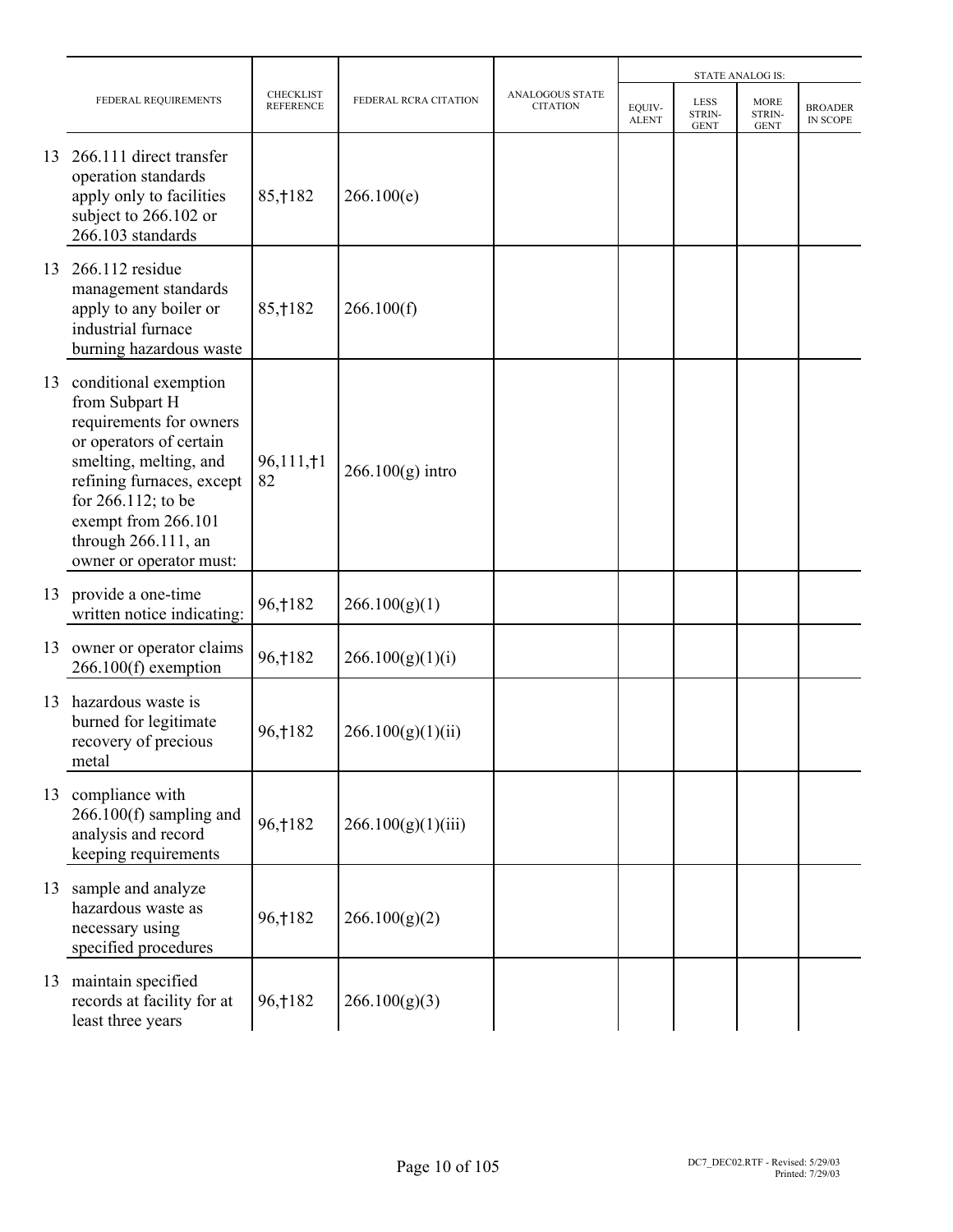|               |                                                                                                                                                                                                                                                                                                                                                         |                                      |                       |                                    |                        |                                             | <b>STATE ANALOG IS:</b>              |                            |
|---------------|---------------------------------------------------------------------------------------------------------------------------------------------------------------------------------------------------------------------------------------------------------------------------------------------------------------------------------------------------------|--------------------------------------|-----------------------|------------------------------------|------------------------|---------------------------------------------|--------------------------------------|----------------------------|
|               | FEDERAL REQUIREMENTS                                                                                                                                                                                                                                                                                                                                    | <b>CHECKLIST</b><br><b>REFERENCE</b> | FEDERAL RCRA CITATION | ANALOGOUS STATE<br><b>CITATION</b> | EQUIV-<br><b>ALENT</b> | <b>LESS</b><br><b>STRIN-</b><br><b>GENT</b> | <b>MORE</b><br>STRIN-<br><b>GENT</b> | <b>BROADER</b><br>IN SCOPE |
| $\dagger$ ,11 | starting June 23, 1997,<br>lead recovery furnaces<br>subject to Secondary<br><b>Lead Smelting NESHAP</b><br>are conditionally exempt<br>from 266 subpart H,<br>except 266.101; to be<br>exempt, o/o must<br>provide notice to<br>Director; contents of<br>notice                                                                                        | 182                                  | 266.100(h)            |                                    |                        |                                             |                                      |                            |
|               | MANAGEMENT PRIOR TO BURNING                                                                                                                                                                                                                                                                                                                             |                                      |                       |                                    |                        |                                             |                                      |                            |
|               | generators of hazardous<br>waste that is burned in a<br>boiler or industrial<br>furnace subject to Part<br>262                                                                                                                                                                                                                                          | 85                                   | 266.101(a)            |                                    |                        |                                             |                                      |                            |
|               | transporters of hazardous<br>waste that is burned in a<br>boiler or industrial<br>furnace subject to Part<br>263                                                                                                                                                                                                                                        | 85                                   | 266.101(b)            |                                    |                        |                                             |                                      |                            |
|               | storage and treatment<br>facilities                                                                                                                                                                                                                                                                                                                     | 85,111,<br>182                       | $266.101(c)$ intro    |                                    |                        |                                             |                                      |                            |
|               | owners and operators of<br>facilities that store or<br>treat hazardous waste<br>burned in a boiler or<br>industrial furnace subject<br>to the applicable<br>provisions of parts 264,<br>$265$ , and $270$ , except as<br>provided by<br>$266.101(c)(2)$ ; standards<br>applicable to storage and<br>treatment by burners and<br>intermediary facilities | 85,111,18<br>2                       | 266.101(c)(1)         |                                    |                        |                                             |                                      |                            |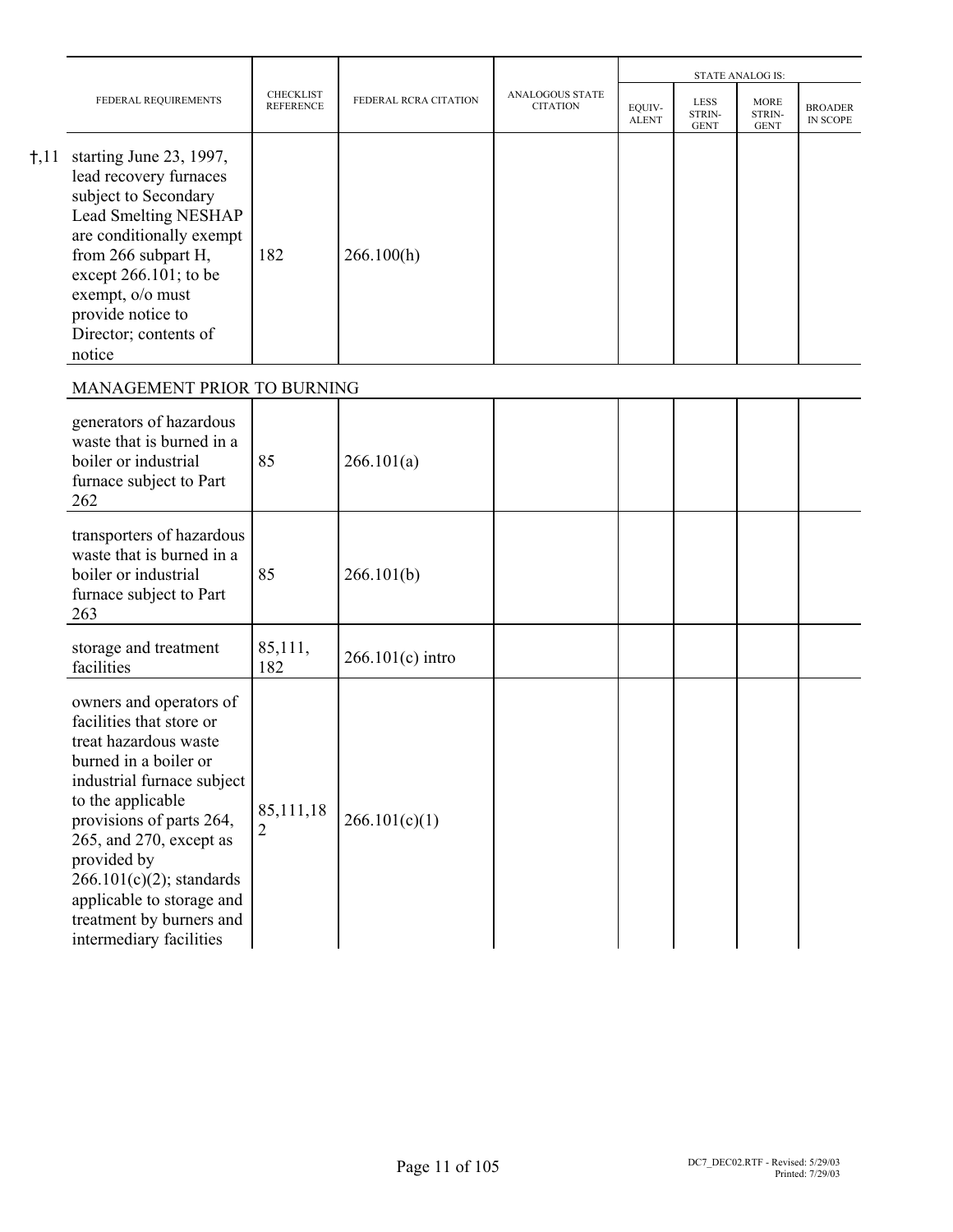|                                                                                                                                                                                                                                                                                                                                                                                                                                                                                                                      |                                      |                       |                                    |                        |                                      | <b>STATE ANALOG IS:</b>              |                            |
|----------------------------------------------------------------------------------------------------------------------------------------------------------------------------------------------------------------------------------------------------------------------------------------------------------------------------------------------------------------------------------------------------------------------------------------------------------------------------------------------------------------------|--------------------------------------|-----------------------|------------------------------------|------------------------|--------------------------------------|--------------------------------------|----------------------------|
| FEDERAL REQUIREMENTS                                                                                                                                                                                                                                                                                                                                                                                                                                                                                                 | <b>CHECKLIST</b><br><b>REFERENCE</b> | FEDERAL RCRA CITATION | ANALOGOUS STATE<br><b>CITATION</b> | EQUIV-<br><b>ALENT</b> | <b>LESS</b><br>STRIN-<br><b>GENT</b> | <b>MORE</b><br>STRIN-<br><b>GENT</b> | <b>BROADER</b><br>IN SCOPE |
| generators of hazardous<br>waste who burn on-site<br>in boilers or industrial<br>furnaces exempt from<br>regulation under 266.108<br>small quantity burner<br>provisions are exempt<br>from the regulations of<br>parts 264, 265, and 270<br>applicable to storage<br>units for those storage<br>units that store mixtures<br>of hazardous waste and<br>the primary fuel in tanks<br>that feed mixture directly<br>to burner; hazardous<br>waste storage prior to<br>mixing subject to<br>$266.101(c)(1)$ regulation | 85,111                               | 266.101(c)(2)         |                                    |                        |                                      |                                      |                            |
| PERMIT STANDARDS FOR BURNERS                                                                                                                                                                                                                                                                                                                                                                                                                                                                                         |                                      |                       |                                    |                        |                                      |                                      |                            |
| owners and operators not<br>operating under interim<br>status and not exempt<br>under 266.108 small<br>quantity burner<br>exemption are subject to<br>266.102, 270.22 and<br>270.66 requirements                                                                                                                                                                                                                                                                                                                     | 85                                   | 266.102(a)(1)         |                                    |                        |                                      |                                      |                            |
|                                                                                                                                                                                                                                                                                                                                                                                                                                                                                                                      |                                      | 266.102(a)(2)         |                                    |                        |                                      |                                      |                            |
|                                                                                                                                                                                                                                                                                                                                                                                                                                                                                                                      |                                      | 266.102(a)(2)(i)      |                                    |                        |                                      |                                      |                            |
|                                                                                                                                                                                                                                                                                                                                                                                                                                                                                                                      |                                      | 266.102(a)(2)(ii)     |                                    |                        |                                      |                                      |                            |
|                                                                                                                                                                                                                                                                                                                                                                                                                                                                                                                      |                                      | 266.102(a)(2)(iii)    |                                    |                        |                                      |                                      |                            |
|                                                                                                                                                                                                                                                                                                                                                                                                                                                                                                                      |                                      | 266.102(a)(2)(iv)     |                                    |                        |                                      |                                      |                            |
| applicable 264<br>provisions                                                                                                                                                                                                                                                                                                                                                                                                                                                                                         | 85                                   | 266.102(a)(2)<br>(v)  |                                    |                        |                                      |                                      |                            |
|                                                                                                                                                                                                                                                                                                                                                                                                                                                                                                                      |                                      | 266.102(a)(2)(vi)     |                                    |                        |                                      |                                      |                            |
|                                                                                                                                                                                                                                                                                                                                                                                                                                                                                                                      |                                      | 266.102(a)(2)(vii)    |                                    |                        |                                      |                                      |                            |
|                                                                                                                                                                                                                                                                                                                                                                                                                                                                                                                      |                                      | 266.102(a)(2)(viii)   |                                    |                        |                                      |                                      |                            |
|                                                                                                                                                                                                                                                                                                                                                                                                                                                                                                                      |                                      | 266.102(a)(2)(ix)     |                                    |                        |                                      |                                      |                            |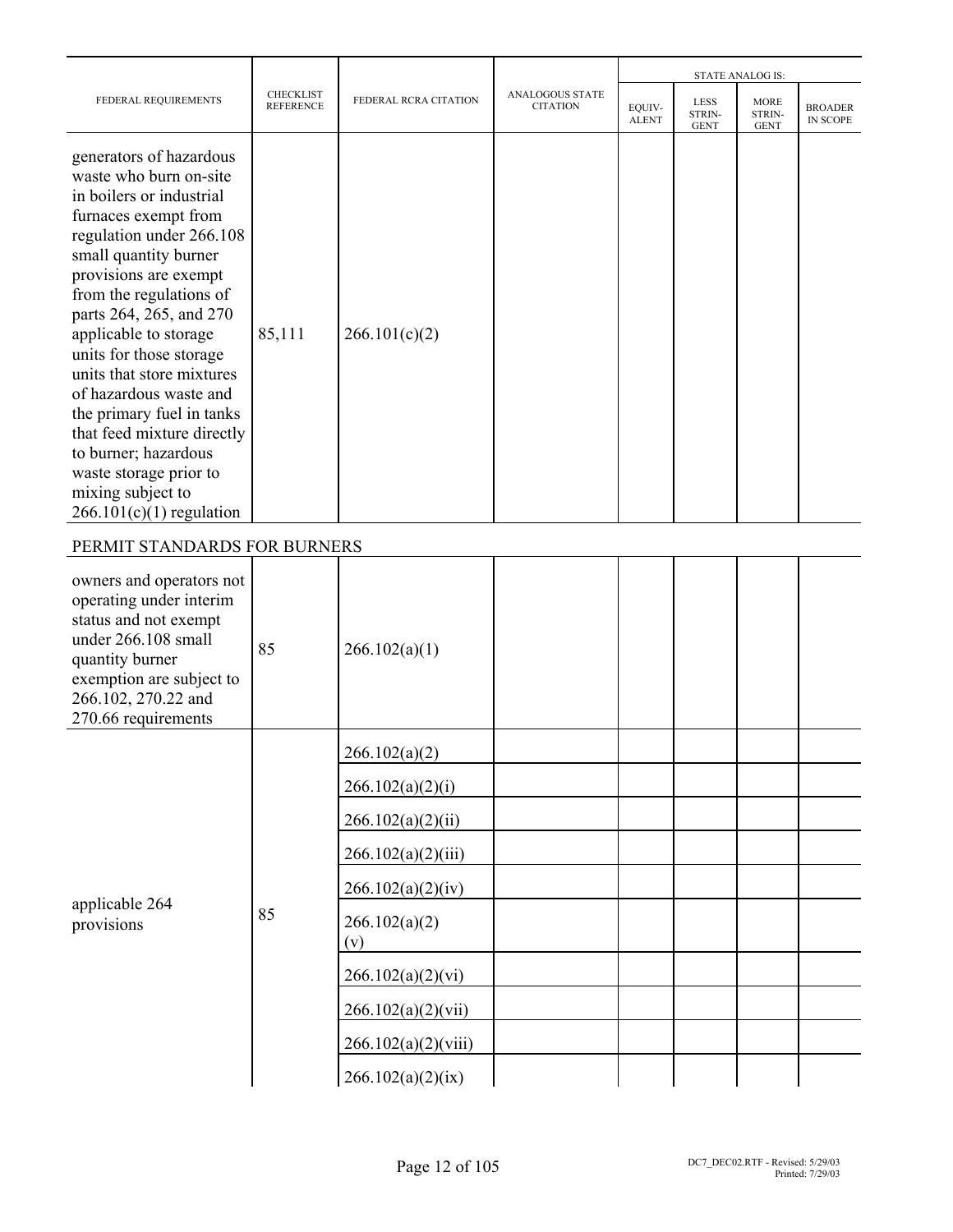|                                                                                                                                                                                                                                                                                                                                                                                                                                                                                                                                                                                                                                                                                     |                                      |                       |                                           |                        |                                      | <b>STATE ANALOG IS:</b>              |                                   |
|-------------------------------------------------------------------------------------------------------------------------------------------------------------------------------------------------------------------------------------------------------------------------------------------------------------------------------------------------------------------------------------------------------------------------------------------------------------------------------------------------------------------------------------------------------------------------------------------------------------------------------------------------------------------------------------|--------------------------------------|-----------------------|-------------------------------------------|------------------------|--------------------------------------|--------------------------------------|-----------------------------------|
| FEDERAL REQUIREMENTS                                                                                                                                                                                                                                                                                                                                                                                                                                                                                                                                                                                                                                                                | <b>CHECKLIST</b><br><b>REFERENCE</b> | FEDERAL RCRA CITATION | <b>ANALOGOUS STATE</b><br><b>CITATION</b> | EQUIV-<br><b>ALENT</b> | <b>LESS</b><br>STRIN-<br><b>GENT</b> | <b>MORE</b><br>STRIN-<br><b>GENT</b> | <b>BROADER</b><br><b>IN SCOPE</b> |
| analysis to quantify<br>concentration of any<br>261, Appendix VIII<br>constituent at levels<br>detectable by specified<br>analytical procedures,<br>alternative methods or<br>best available method;<br>identification;<br>explanation of<br>constituents excluded<br>from analysis; analysis<br>provides 266 Subpart H,<br>270.22 and 270.66<br>information to prescribe<br>permit conditions;<br>analysis included in Part<br>B permit application or<br>in trial burn plan for<br>interim status facilities;<br>owners/operators of<br>units not operating under<br>interim status include<br>270.22 or 270.66(c)<br>information in Part B<br>application, to extent<br>possible | 85,94,96                             | 266.102(b)(1)         |                                           |                        |                                      |                                      |                                   |
| sampling and analysis<br>throughout normal<br>operation to ensure<br>permit-specified physical   85<br>and chemical<br>composition limits are<br>met                                                                                                                                                                                                                                                                                                                                                                                                                                                                                                                                |                                      | 266.102(b)(2)         |                                           |                        |                                      |                                      |                                   |
| compliance with 266.104<br>through 266.107<br>emissions standards                                                                                                                                                                                                                                                                                                                                                                                                                                                                                                                                                                                                                   | 85                                   | 266.102(c)            |                                           |                        |                                      |                                      |                                   |
| burn only hazardous<br>wastes specified in<br>permit under 266.102(e)<br>operating conditions;<br>exception for approved<br>trial burns under 270.66<br>conditions                                                                                                                                                                                                                                                                                                                                                                                                                                                                                                                  | 85                                   | 266.102(d)(1)         |                                           |                        |                                      |                                      |                                   |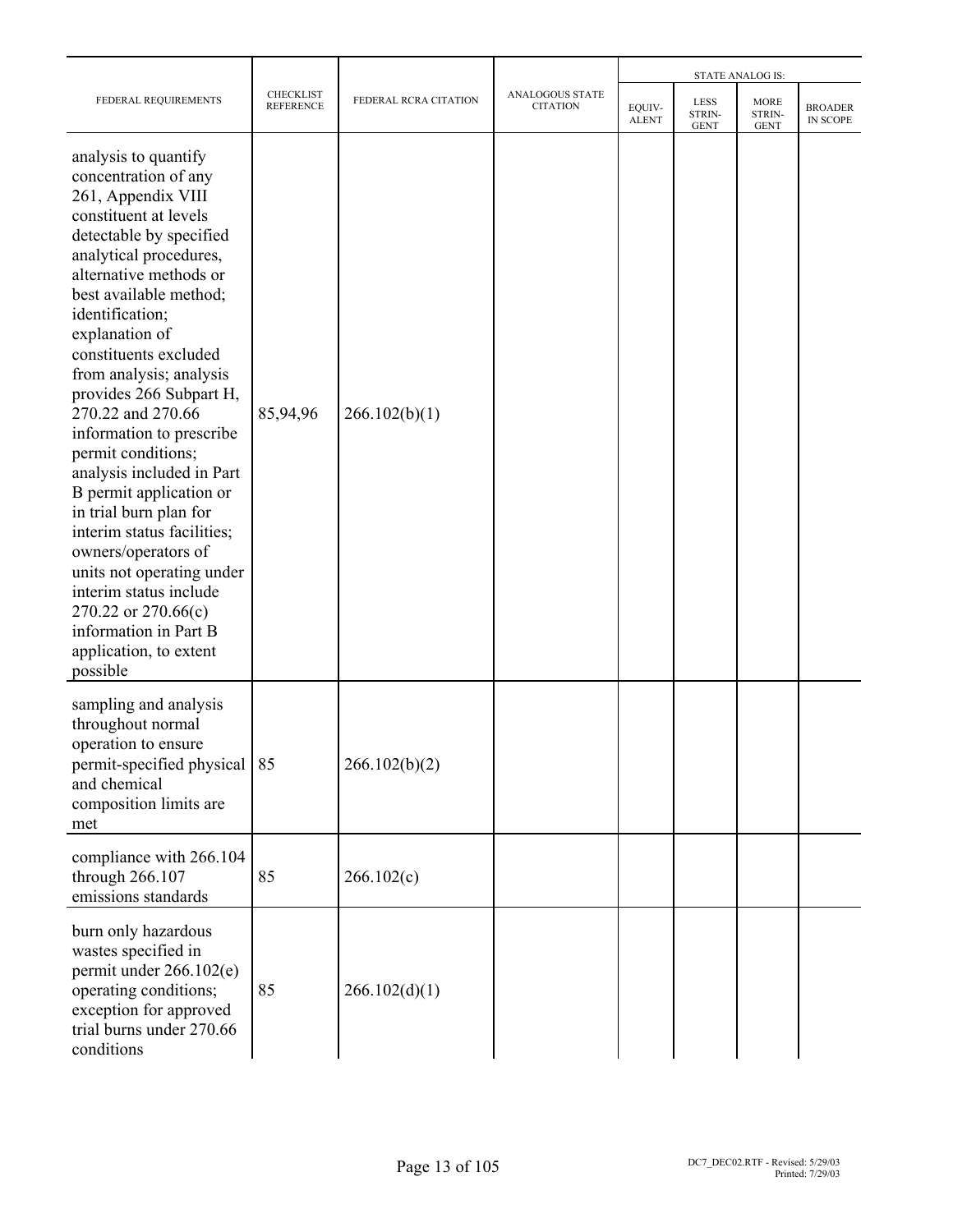|                                                                                                                                                                                                                                                                                                                                                                                                                                     |                               |                       |                                    | <b>STATE ANALOG IS:</b> |                               |                               |                                   |  |
|-------------------------------------------------------------------------------------------------------------------------------------------------------------------------------------------------------------------------------------------------------------------------------------------------------------------------------------------------------------------------------------------------------------------------------------|-------------------------------|-----------------------|------------------------------------|-------------------------|-------------------------------|-------------------------------|-----------------------------------|--|
| FEDERAL REQUIREMENTS                                                                                                                                                                                                                                                                                                                                                                                                                | CHECKLIST<br><b>REFERENCE</b> | FEDERAL RCRA CITATION | ANALOGOUS STATE<br><b>CITATION</b> | EQUIV-<br><b>ALENT</b>  | LESS<br>STRIN-<br><b>GENT</b> | MORE<br>STRIN-<br><b>GENT</b> | <b>BROADER</b><br><b>IN SCOPE</b> |  |
| new permit or permit<br>modification necessary<br>to burn hazardous waste<br>not specified in permit;<br>trial burn results or Part<br>B alternative data form<br>basis for new waste<br>operating requirements                                                                                                                                                                                                                     | 85                            | 266.102(d)(2)         |                                    |                         |                               |                               |                                   |  |
| 266.103 interim status<br>boilers and industrial<br>furnaces permitted under<br>$270.66(g)$ procedures                                                                                                                                                                                                                                                                                                                              | 85                            | 266.102(d)(3)         |                                    |                         |                               |                               |                                   |  |
| permit for new boiler or<br>industrial furnace must<br>establish appropriate<br>conditions for each<br>applicable 266.102<br>requirement in order to<br>comply with specified<br>standards:                                                                                                                                                                                                                                         | 85                            | 266.102(d)(4)         |                                    |                         |                               |                               |                                   |  |
| for period beginning<br>with initial introduction<br>of hazardous waste and<br>ending with initiation of<br>trial burn; such period<br>not to exceed 720 hours;<br>operating requirements<br>in compliance with<br>266.104-266.107<br>emissions standards;<br>applicable provisions<br>when seeking waiver<br>from a trial burn;<br>extension for up to 720<br>additional hours by<br>Director based on good<br>cause demonstration | 85                            | 266.102(d)(4)(i)      |                                    |                         |                               |                               |                                   |  |
| during trial burn,<br>operating requirements<br>sufficient for 266.104-<br>266.107 emissions<br>compliance and in<br>accordance with<br>approved trial burn plan                                                                                                                                                                                                                                                                    | 85                            | 266.102(d)(4)(ii)     |                                    |                         |                               |                               |                                   |  |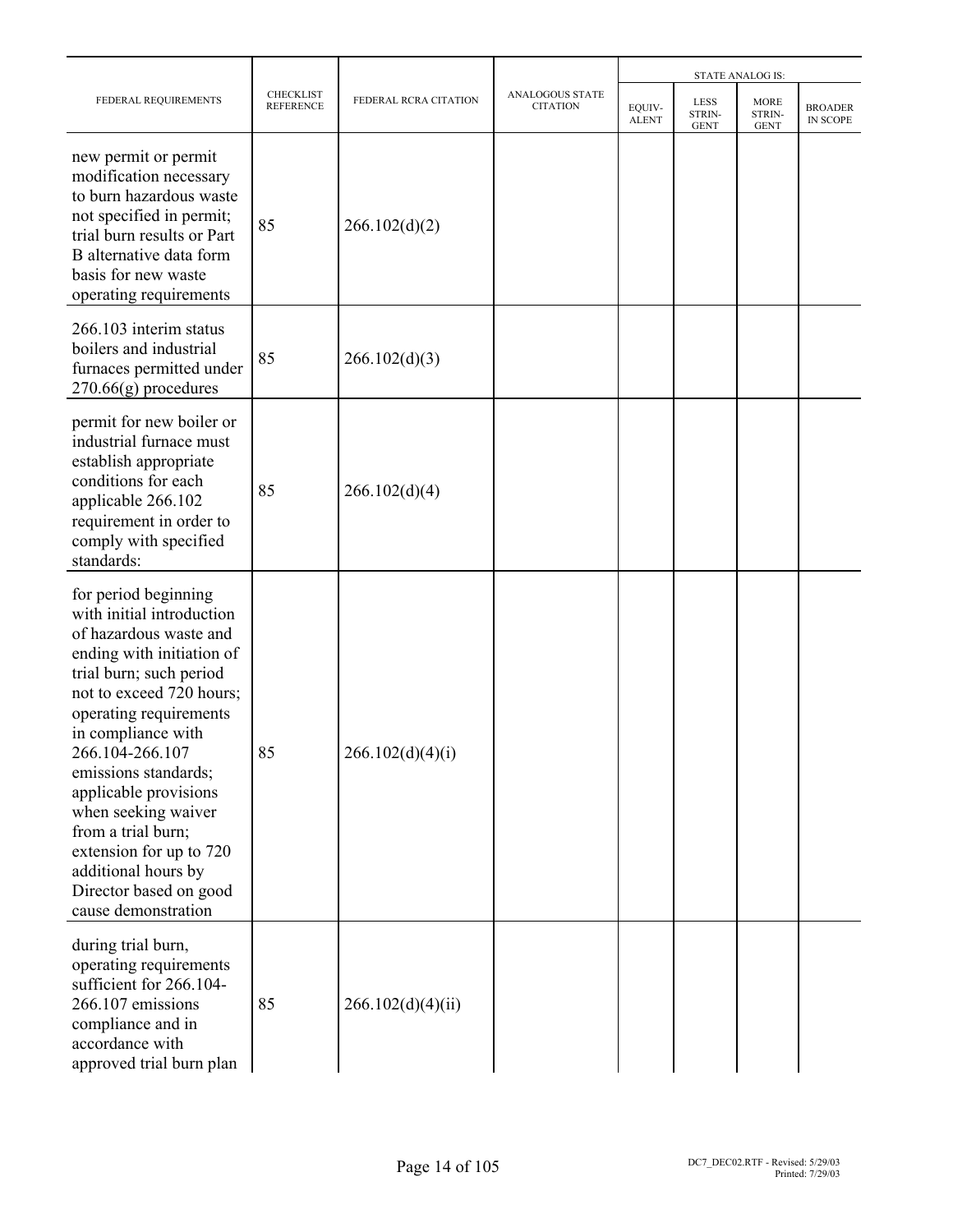|                                                                                                                                                                                                                                                                                                                                                                                                                                                                  |                                      |                       |                                           | <b>STATE ANALOG IS:</b> |                                      |                                      |                            |  |
|------------------------------------------------------------------------------------------------------------------------------------------------------------------------------------------------------------------------------------------------------------------------------------------------------------------------------------------------------------------------------------------------------------------------------------------------------------------|--------------------------------------|-----------------------|-------------------------------------------|-------------------------|--------------------------------------|--------------------------------------|----------------------------|--|
| FEDERAL REQUIREMENTS                                                                                                                                                                                                                                                                                                                                                                                                                                             | <b>CHECKLIST</b><br><b>REFERENCE</b> | FEDERAL RCRA CITATION | <b>ANALOGOUS STATE</b><br><b>CITATION</b> | EQUIV-<br><b>ALENT</b>  | <b>LESS</b><br>STRIN-<br><b>GENT</b> | <b>MORE</b><br>STRIN-<br><b>GENT</b> | <b>BROADER</b><br>IN SCOPE |  |
| immediately after trial<br>burn, for minimum<br>period needed to allow<br>sample analysis, data<br>computation, submission<br>and review of trial burn<br>results, and permit<br>modification, operating<br>requirements to ensure<br>266.104-266.107<br>emissions compliance                                                                                                                                                                                    | 85                                   | 266.102(d)(4)(iii)    |                                           |                         |                                      |                                      |                            |  |
| for duration of permit,<br>operating requirements<br>based on trial burn or<br>270.22 alternative data,<br>sufficient to ensure<br>266.104-266.107<br>emissions compliance                                                                                                                                                                                                                                                                                       | 85,94                                | 266.102(d)(4)(iv)     |                                           |                         |                                      |                                      |                            |  |
| operating requirements<br>specified in the permit<br>apply at all times where<br>hazardous waste is in<br>unit                                                                                                                                                                                                                                                                                                                                                   | 85                                   | 266.102(e)(1)         |                                           |                         |                                      |                                      |                            |  |
| operating conditions,<br>either case-by-case for<br>each hazardous waste to<br>ensure compliance with<br>266.104(a) DRE<br>performance standard or<br>special operating<br>requirements provided<br>by $266.104(a)(4) DRE$<br>trial burn waiver; when<br>no waiver, each set of<br>operating requirements<br>will specify composition<br>of hazardous waste to<br>which they apply;<br>permit-specified<br>operating limits for each<br>hazardous waste include: | 85                                   | 266.102(e)(2)(i)      |                                           |                         |                                      |                                      |                            |  |
| feed rate of hazardous<br>waste and other fuels as<br>per 266.102(e)(6)                                                                                                                                                                                                                                                                                                                                                                                          | 85                                   | 266.102(e)(2)(i)(A)   |                                           |                         |                                      |                                      |                            |  |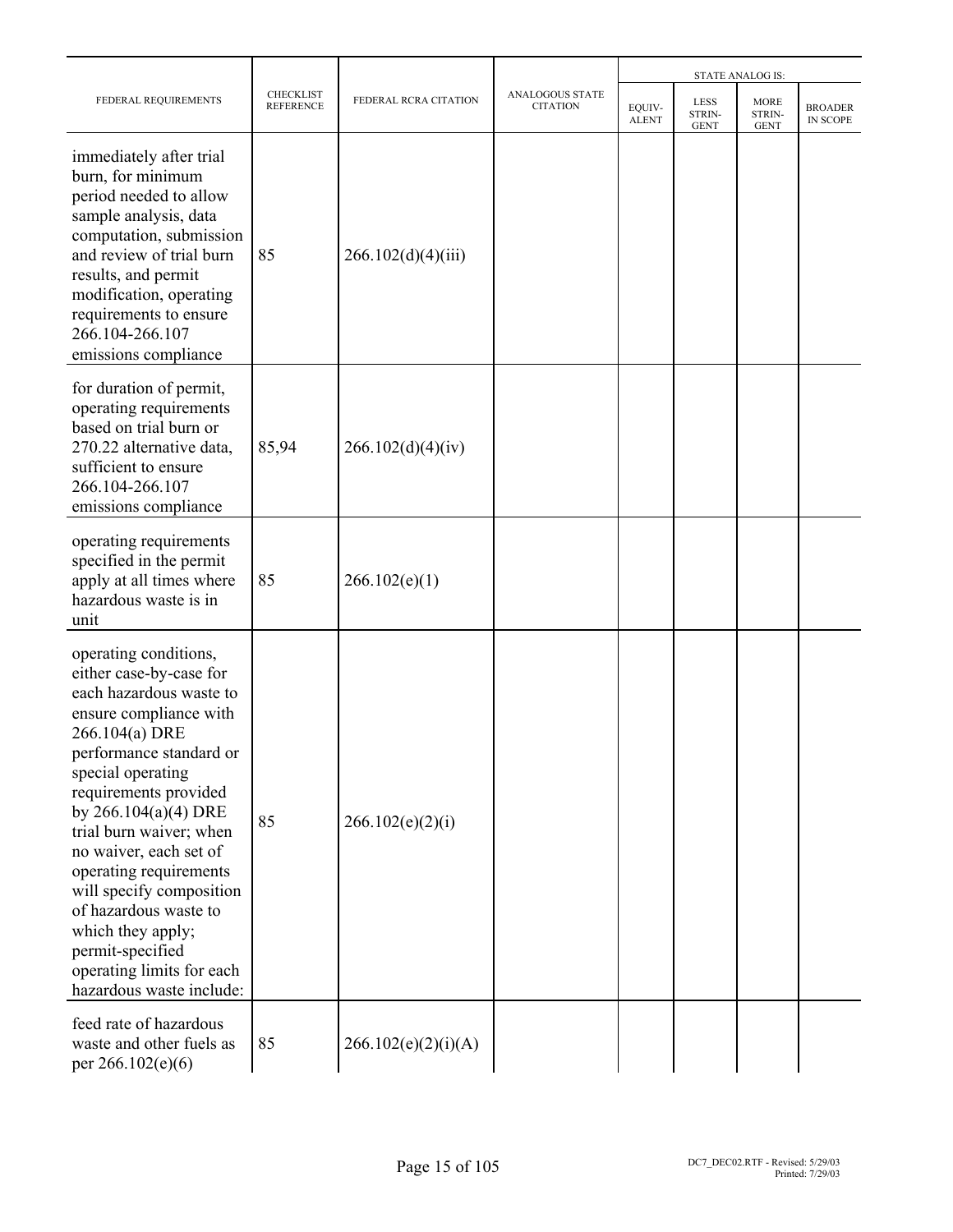|                                                                                                                                                                  |                                      |                       |                                           |                        |                                      | <b>STATE ANALOG IS:</b>              |                                   |  |
|------------------------------------------------------------------------------------------------------------------------------------------------------------------|--------------------------------------|-----------------------|-------------------------------------------|------------------------|--------------------------------------|--------------------------------------|-----------------------------------|--|
| FEDERAL REQUIREMENTS                                                                                                                                             | <b>CHECKLIST</b><br><b>REFERENCE</b> | FEDERAL RCRA CITATION | <b>ANALOGOUS STATE</b><br><b>CITATION</b> | EQUIV-<br><b>ALENT</b> | <b>LESS</b><br>STRIN-<br><b>GENT</b> | <b>MORE</b><br>STRIN-<br><b>GENT</b> | <b>BROADER</b><br><b>IN SCOPE</b> |  |
| minimum and maximum<br>device production rate<br>when producing normal<br>product as per<br>266.102(e)(6)                                                        | 85                                   | 266.102(e)(2)(i)(B)   |                                           |                        |                                      |                                      |                                   |  |
| appropriate controls of<br>hazardous waste firing<br>system                                                                                                      | 85                                   | 266.102(e)(2)(i)(C)   |                                           |                        |                                      |                                      |                                   |  |
| allowable variation in<br>boiler and industrial<br>furnace system design or<br>operating procedures                                                              | 85                                   | 266.102(e)(2)(i)(D)   |                                           |                        |                                      |                                      |                                   |  |
| minimum combustion<br>gas temperature<br>measured at a location<br>indicative of combustion<br>chamber temperature as<br>per 266.102(e)(6)                       | 85                                   | 266.102(e)(2)(i)(E)   |                                           |                        |                                      |                                      |                                   |  |
| appropriate indicator of<br>combustion gas velocity<br>as per $266.102(e)(6)$ ,<br>unless 270.66<br>documentation                                                | 85                                   | 266.102(e)(2)(i)(F)   |                                           |                        |                                      |                                      |                                   |  |
| other operating<br>requirements to ensure<br>266.104(a) DRE<br>compliance                                                                                        | 85                                   | 266.102(e)(2)(i)(G)   |                                           |                        |                                      |                                      |                                   |  |
| permit must incorporate<br>carbon monoxide (CO)<br>limit and, as appropriate,<br>hydrocarbon (HC) limit<br>as per $266.104(b)$ -(f);<br>permit limits specified: | 85                                   | 266.102(e)(2)(ii)     |                                           |                        |                                      |                                      |                                   |  |
| when complying with<br>266.104(b)(1) CO<br>standard, permit limit is<br>$100$ ppm $v$                                                                            | 85                                   | 266.102(e)(2)(ii)(A)  |                                           |                        |                                      |                                      |                                   |  |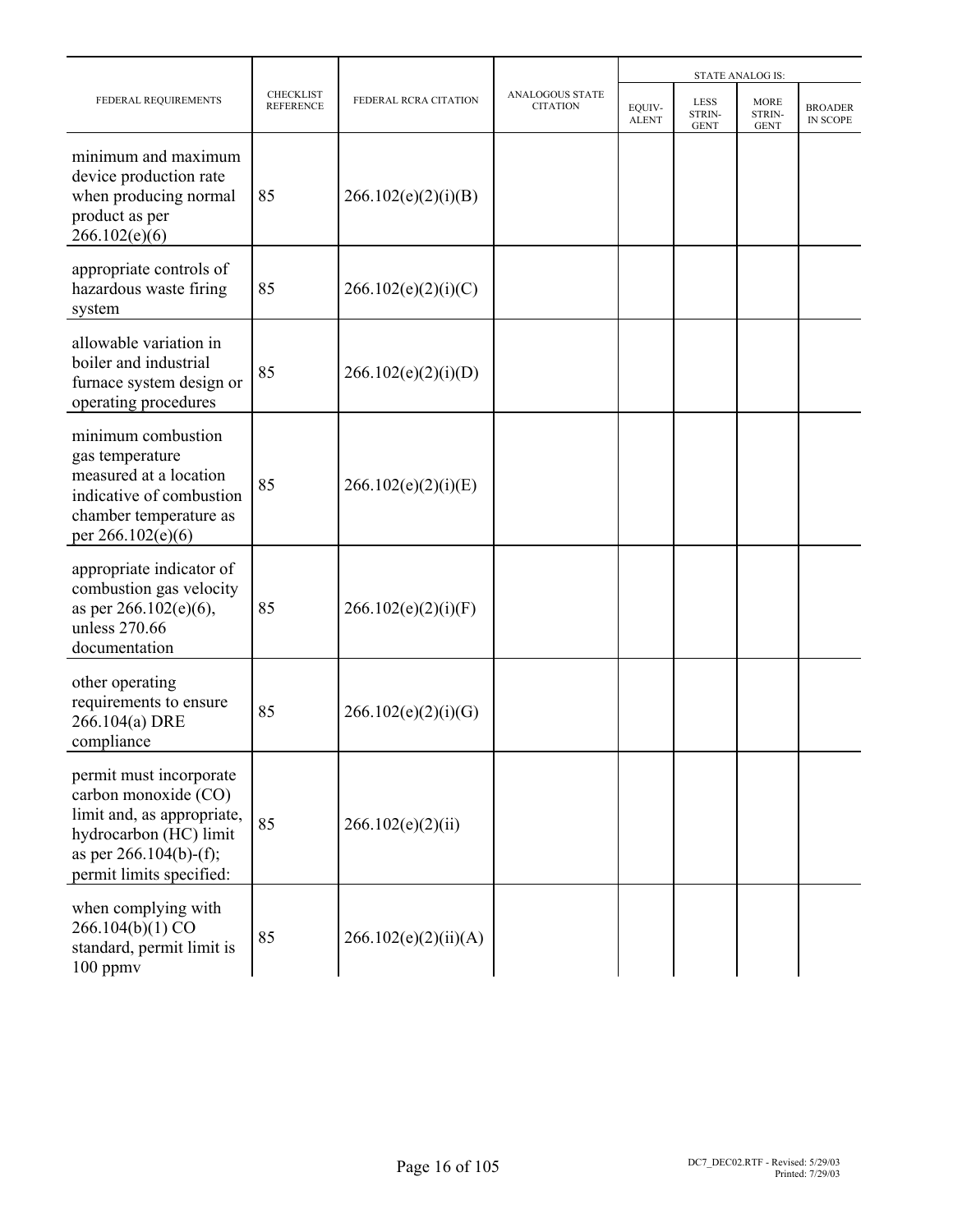|                                                                                                                                                                                                                              |                                      |                       |                                    |                        |                                      | <b>STATE ANALOG IS:</b>              |                            |
|------------------------------------------------------------------------------------------------------------------------------------------------------------------------------------------------------------------------------|--------------------------------------|-----------------------|------------------------------------|------------------------|--------------------------------------|--------------------------------------|----------------------------|
| FEDERAL REQUIREMENTS                                                                                                                                                                                                         | <b>CHECKLIST</b><br><b>REFERENCE</b> | FEDERAL RCRA CITATION | ANALOGOUS STATE<br><b>CITATION</b> | EQUIV-<br><b>ALENT</b> | <b>LESS</b><br>STRIN-<br><b>GENT</b> | <b>MORE</b><br>STRIN-<br><b>GENT</b> | <b>BROADER</b><br>IN SCOPE |
| 14 when complying with<br>$266.104(c)$ alternative<br>CO standard, permit<br>limit based on trial burn,<br>established as specified<br>average, and permit limit<br>for HC is 20 ppmv,<br>except as $266.104(f)$<br>provides | 85                                   | 266.102(e)(2)(ii)(B)  |                                    |                        |                                      |                                      |                            |
| 14 when complying with<br>$266.104(f)$ alternative<br>HC limit, permit limit<br>for HC and CO is<br>baseline level when<br>hazardous waste is not<br>burned                                                                  | 85                                   | 266.102(e)(2)(ii)(C)  |                                    |                        |                                      |                                      |                            |
| no hazardous waste as<br>feed during start-up and<br>shut-down, unless device<br>is operating within<br>permit conditions;<br>exception                                                                                      | 85                                   | 266.102(e)(2)(iii)    |                                    |                        |                                      |                                      |                            |
| except as provided in<br>$266.102(e)(3)(ii)$ and<br>(iii), operating<br>requirements the permit<br>will specify to ensure<br>266.105 particulate<br>standard compliance:                                                     | 85                                   | 266.102(e)(3)(i)      |                                    |                        |                                      |                                      |                            |
| total ash feed rate from<br>hazardous waste, other<br>fuels, and industrial<br>furnace feedstocks, as<br>per 266.102(e)(6)                                                                                                   | 85                                   | 266.102(e)(3)(i)(A)   |                                    |                        |                                      |                                      |                            |
| maximum device<br>production rate when<br>producing normal<br>product as per<br>266.102(e)(6)                                                                                                                                | 85                                   | 266.102(e)(3)(i)(B)   |                                    |                        |                                      |                                      |                            |
| operation and<br>maintenance controls for<br>hazardous waste firing<br>system and air pollution<br>control system                                                                                                            | 85                                   | 266.102(e)(3)(i)(C)   |                                    |                        |                                      |                                      |                            |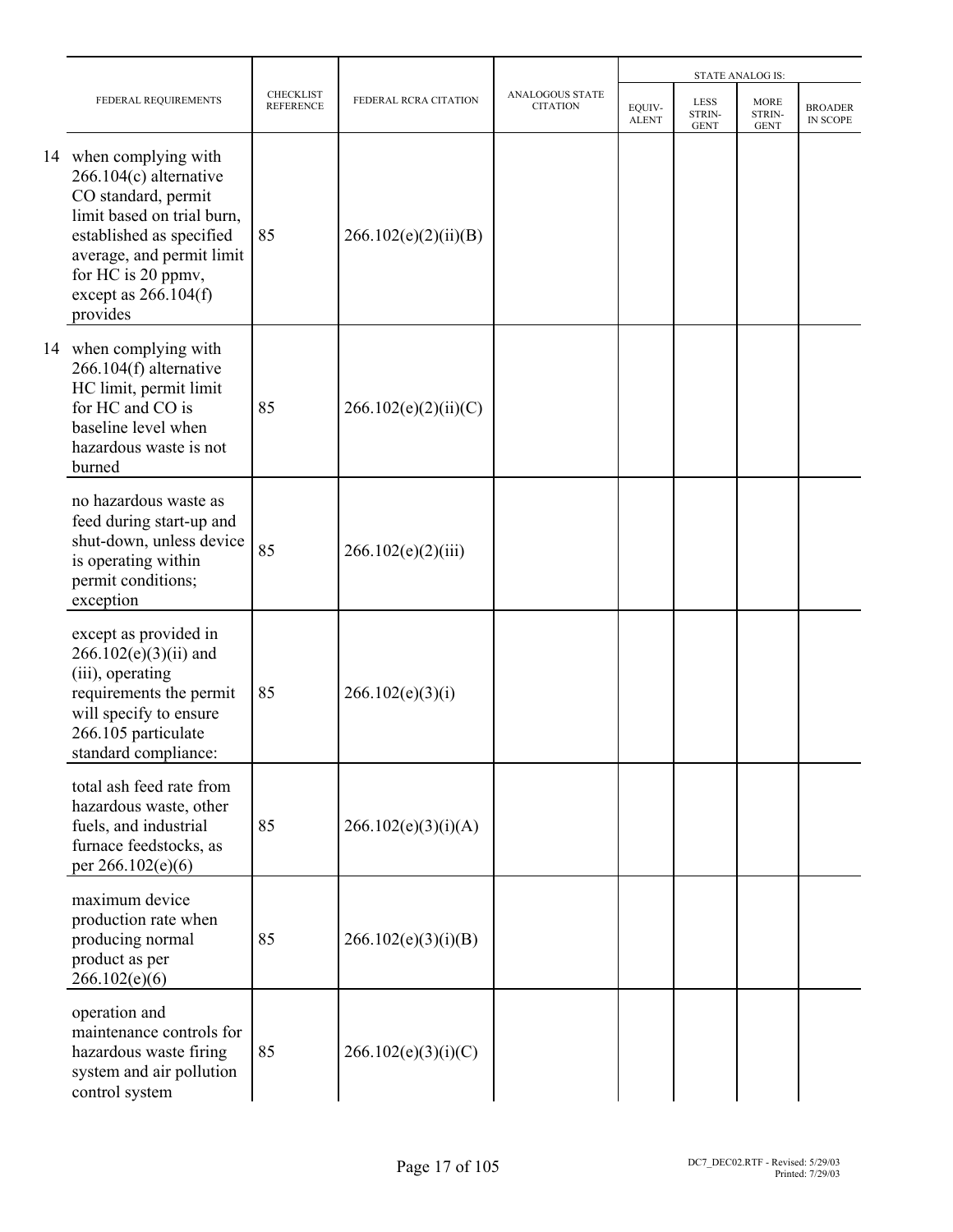|                                                                                                                                                                  |                                      |                       |                                           |                        |                                      | <b>STATE ANALOG IS:</b>              |                            |
|------------------------------------------------------------------------------------------------------------------------------------------------------------------|--------------------------------------|-----------------------|-------------------------------------------|------------------------|--------------------------------------|--------------------------------------|----------------------------|
| FEDERAL REQUIREMENTS                                                                                                                                             | <b>CHECKLIST</b><br><b>REFERENCE</b> | FEDERAL RCRA CITATION | <b>ANALOGOUS STATE</b><br><b>CITATION</b> | EOUIV-<br><b>ALENT</b> | <b>LESS</b><br>STRIN-<br><b>GENT</b> | <b>MORE</b><br>STRIN-<br><b>GENT</b> | <b>BROADER</b><br>IN SCOPE |
| allowable variation in<br>system design including<br>air pollution control<br>system or operating<br>procedures                                                  | 85                                   | 266.102(e)(3)(i)(D)   |                                           |                        |                                      |                                      |                            |
| 15 other operating<br>requirements to ensure<br>266.111(b) particulate<br>standard compliance                                                                    | 85                                   | 266.102(e)(3)(i)(E)   |                                           |                        |                                      |                                      |                            |
| no permit conditions to<br>ensure particulate<br>standard compliance for<br>$266.105(b)$ exempt<br>facilities                                                    | 85                                   | 266.102(e)(3)(ii)     |                                           |                        |                                      |                                      |                            |
| for cement kilns and<br>light-weight aggregate<br>kilns, permit conditions<br>shall not limit ash<br>content of hazardous<br>waste or other feed<br>materials    | 85                                   | 266.102(e)(3)(iii)    |                                           |                        |                                      |                                      |                            |
| operating requirements<br>the permit will specify to<br>conform with $266.106(b)$<br>or (e) Tier I or adjusted<br>Tier I metals feed rate<br>screening limits:   | 85                                   | 266.102(e)(4)(i)      |                                           |                        |                                      |                                      |                            |
| total feed rate of each<br>metal in hazardous<br>waste, other fuels, and<br>industrial furnace<br>feedstocks as per<br>266.102(e)(6)                             | 85                                   | 266.102(e)(4)(i)(A)   |                                           |                        |                                      |                                      |                            |
| total feed rate of<br>hazardous waste as per<br>266.102(e)(6)                                                                                                    | 85                                   | 266.102(e)(4)(i)(B)   |                                           |                        |                                      |                                      |                            |
| sampling and metals<br>analysis program                                                                                                                          | 85,94                                | 266.102(e)(4)(i)(C)   |                                           |                        |                                      |                                      |                            |
| operating requirements<br>the permit will specify to<br>conform with $266.106(c)$<br>Tier II metals emission<br>rate screening limits and<br>266.106(d) Tier III | 85                                   | 266.102(e)(4)(ii)     |                                           |                        |                                      |                                      |                            |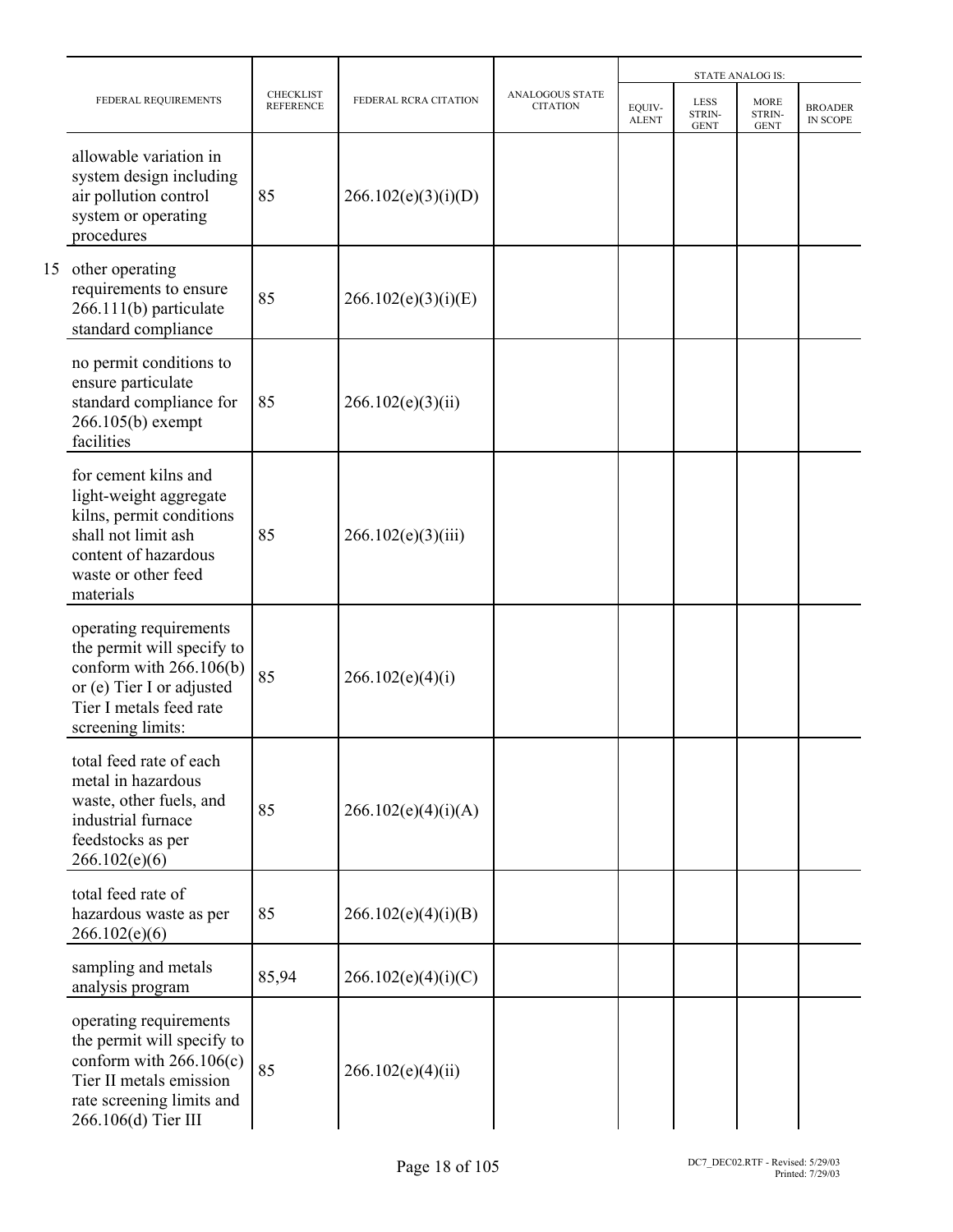|                                                                                                                                          |                                      |                             |                                           | <b>STATE ANALOG IS:</b> |                               |                                      |                                   |  |
|------------------------------------------------------------------------------------------------------------------------------------------|--------------------------------------|-----------------------------|-------------------------------------------|-------------------------|-------------------------------|--------------------------------------|-----------------------------------|--|
| FEDERAL REQUIREMENTS                                                                                                                     | <b>CHECKLIST</b><br><b>REFERENCE</b> | FEDERAL RCRA CITATION       | <b>ANALOGOUS STATE</b><br><b>CITATION</b> | EQUIV-<br><b>ALENT</b>  | LESS<br>STRIN-<br><b>GENT</b> | <b>MORE</b><br>STRIN-<br><b>GENT</b> | <b>BROADER</b><br><b>IN SCOPE</b> |  |
| metals controls:                                                                                                                         |                                      |                             |                                           |                         |                               |                                      |                                   |  |
| maximum emission rate<br>for each metal based on<br>average rate during trial<br>burn                                                    | 85                                   | 266.102(e)(4)(ii)(A)        |                                           |                         |                               |                                      |                                   |  |
| feed rate of total and<br>pumpable hazardous<br>waste as per<br>266.102(e)(6)(i)                                                         | 85                                   | 266.102(e)(4)(ii)(B)        |                                           |                         |                               |                                      |                                   |  |
|                                                                                                                                          | 85                                   | 266.102(e)(4)(ii)(C)        |                                           |                         |                               |                                      |                                   |  |
| feed rate of each metal in<br>specified feedstreams,<br>measured and specified<br>as per $266.102(e)(6)$                                 |                                      | 266.102(e)(4)(ii)(C)<br>(I) |                                           |                         |                               |                                      |                                   |  |
|                                                                                                                                          | 85,96                                | 266.102(e)(4)(ii)(C)<br>(2) |                                           |                         |                               |                                      |                                   |  |
|                                                                                                                                          |                                      | 266.102(e)(4)(ii)(C)<br>(3) |                                           |                         |                               |                                      |                                   |  |
| total feed rate of chlorine<br>and chloride in total<br>feedstreams as per<br>266.102(e)(6)                                              | 85                                   | 266.102(e)(4)(ii)(D)        |                                           |                         |                               |                                      |                                   |  |
| maximum combustion<br>gas temperature<br>measured at location<br>indicative of combustion<br>chamber temperature as<br>per 266.102(e)(6) | 85                                   | 266.102(e)(4)(ii)(E)        |                                           |                         |                               |                                      |                                   |  |
| maximum flue gas<br>temperature at inlet to<br>particulate matter air<br>pollution control system<br>as per 266.102(e)(6)                | 85                                   | 266.102(e)(4)(ii)(F)        |                                           |                         |                               |                                      |                                   |  |
| maximum device<br>production rate when<br>producing normal<br>product as per<br>266.102(e)(6)                                            | 85                                   | 266.102(e)(4)(ii)(G)        |                                           |                         |                               |                                      |                                   |  |
| operation and<br>maintenance controls of<br>hazardous waste firing<br>system and any air<br>pollution control system                     | 85                                   | 266.102(e)(4)(ii)(H)        |                                           |                         |                               |                                      |                                   |  |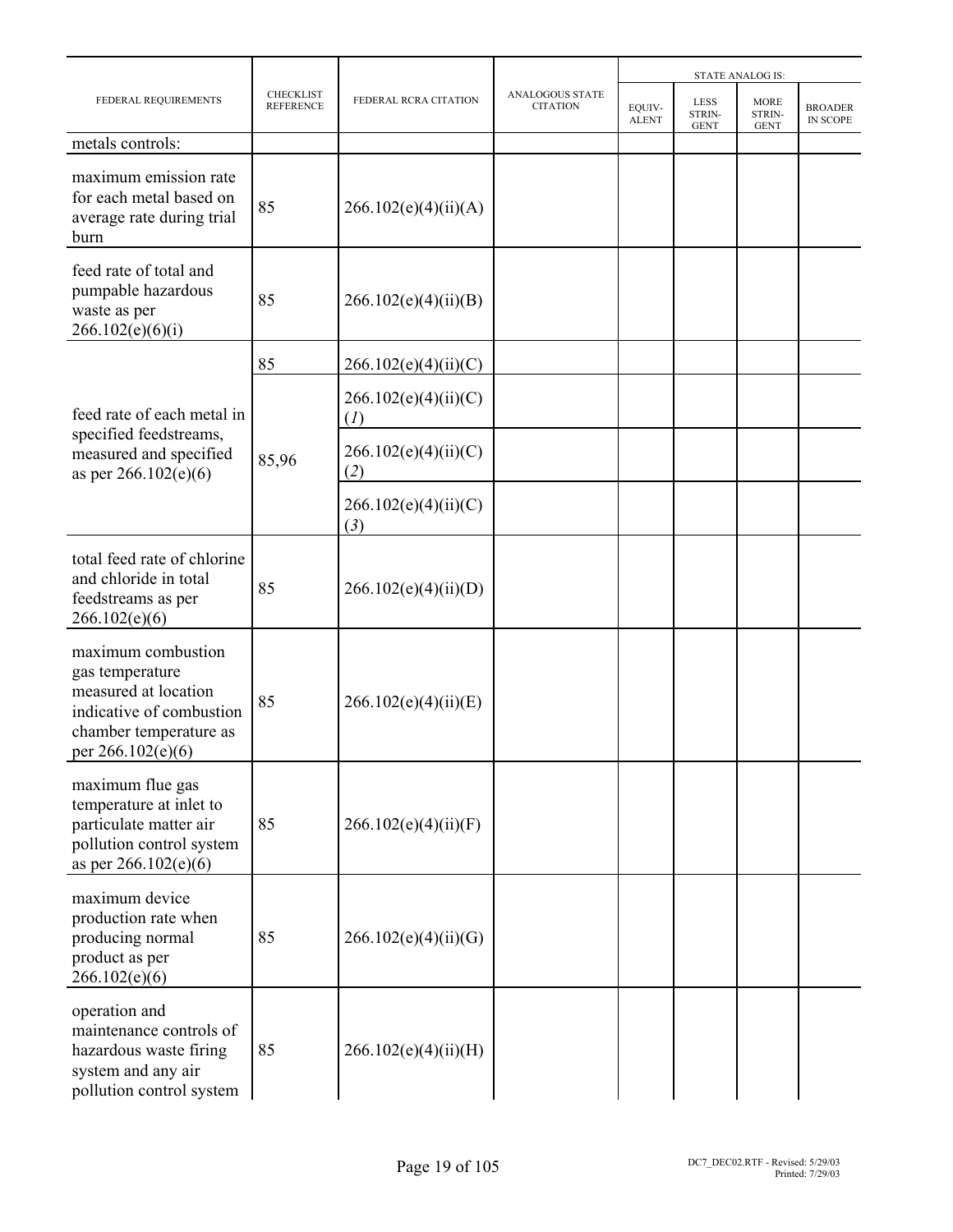|                                                                                                                                          |                                      |                              | <b>STATE ANALOG IS:</b>                   |                        |                                             |                                      |                                   |
|------------------------------------------------------------------------------------------------------------------------------------------|--------------------------------------|------------------------------|-------------------------------------------|------------------------|---------------------------------------------|--------------------------------------|-----------------------------------|
| FEDERAL REQUIREMENTS                                                                                                                     | <b>CHECKLIST</b><br><b>REFERENCE</b> | FEDERAL RCRA CITATION        | <b>ANALOGOUS STATE</b><br><b>CITATION</b> | EQUIV-<br><b>ALENT</b> | <b>LESS</b><br><b>STRIN-</b><br><b>GENT</b> | <b>MORE</b><br>STRIN-<br><b>GENT</b> | <b>BROADER</b><br><b>IN SCOPE</b> |
| allowable variation in<br>system design including<br>air pollution control<br>system or operating<br>procedures                          | 85                                   | 266.102(e)(4)(ii)(I)         |                                           |                        |                                             |                                      |                                   |
| other operating<br>requirements to ensure<br>$266.106(c)$ or (d) metals<br>standards compliance                                          | 85                                   | 266.102(e)(4)(ii)(J)         |                                           |                        |                                             |                                      |                                   |
| operating requirements<br>the permit will specify to<br>conform with $266.106(f)$<br>alternative<br>implementation<br>approach:          | 85                                   | 266.102(e)(4)(iii)           |                                           |                        |                                             |                                      |                                   |
| maximum emission rate<br>for each metal based on<br>average rate                                                                         | 85                                   | 266.102(e)(4)(iii)(A)        |                                           |                        |                                             |                                      |                                   |
| feed rate of total and<br>pumpable hazardous<br>waste as per<br>266.102(e)(6)(i)                                                         | 85                                   | 266.102(e)(4)(iii)(B)        |                                           |                        |                                             |                                      |                                   |
|                                                                                                                                          | 85                                   | 266.102(e)(4)(iii)(C)        |                                           |                        |                                             |                                      |                                   |
| feed rate of each metal in<br>specified feedstreams,<br>measured and specified                                                           |                                      | 266.102(e)(4)(iii)(C)<br>(I) |                                           |                        |                                             |                                      |                                   |
| as per $266.102(e)(6)$                                                                                                                   | 85,96                                | 266.102(e)(4)(iii)(C)<br>(2) |                                           |                        |                                             |                                      |                                   |
| total feed rate of chlorine<br>and chloride in total<br>feedstreams as per<br>266.102(e)(6)                                              | 85                                   | 266.102(e)(4)(iii)(D)        |                                           |                        |                                             |                                      |                                   |
| maximum combustion<br>gas temperature<br>measured at location<br>indicative of combustion<br>chamber temperature as<br>per 266.102(e)(6) | 85                                   | 266.102(e)(4)(iii)(E)        |                                           |                        |                                             |                                      |                                   |
| maximum flue gas<br>temperature at inlet to<br>particulate matter air<br>pollution control system<br>as per 266.102(e)(6)                | 85                                   | 266.102(e)(4)(iii)(F)        |                                           |                        |                                             |                                      |                                   |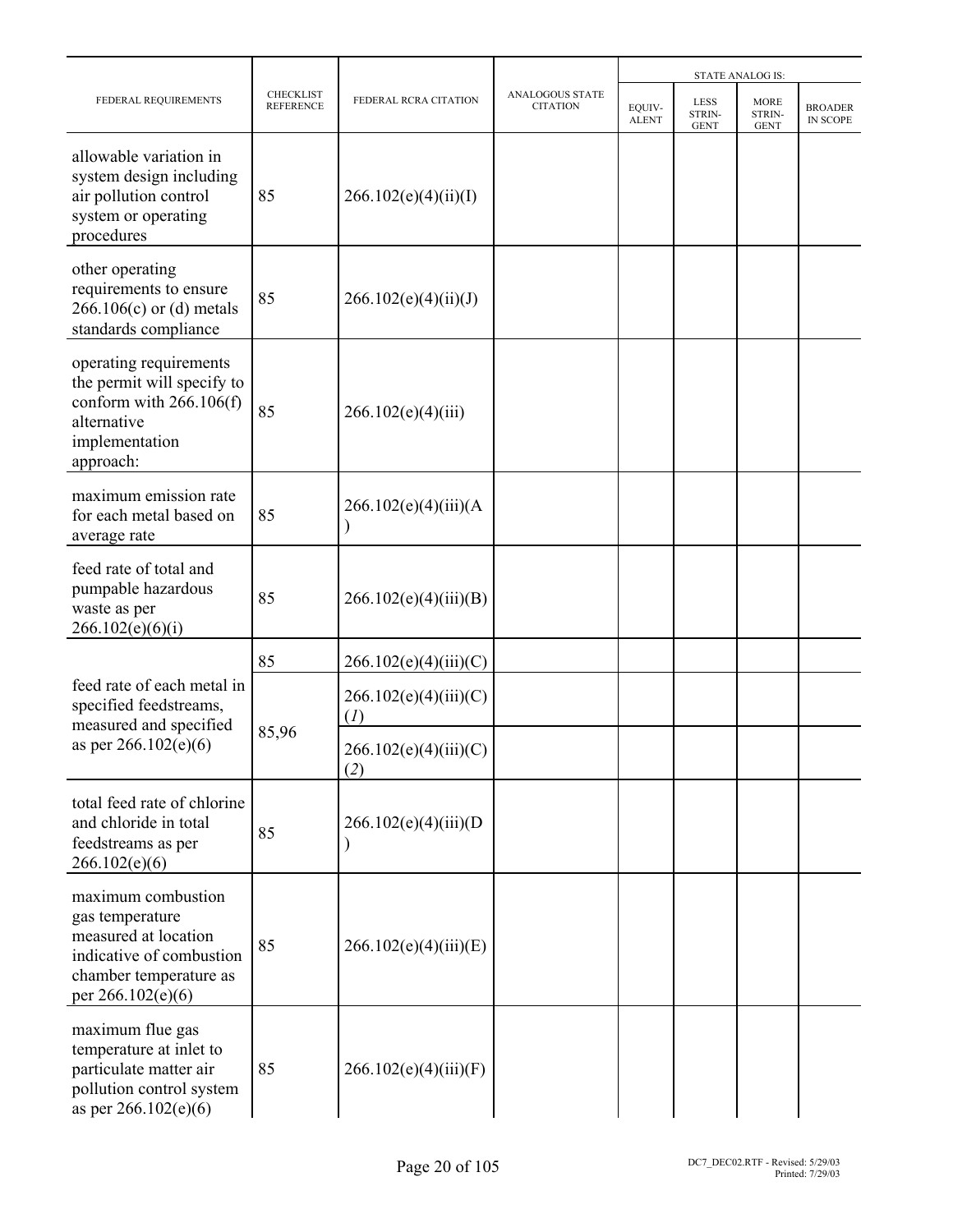|                                                                                                                                                                     |                                      |                       |                                           |                        |                                      | <b>STATE ANALOG IS:</b>              |                                   |  |
|---------------------------------------------------------------------------------------------------------------------------------------------------------------------|--------------------------------------|-----------------------|-------------------------------------------|------------------------|--------------------------------------|--------------------------------------|-----------------------------------|--|
| FEDERAL REQUIREMENTS                                                                                                                                                | <b>CHECKLIST</b><br><b>REFERENCE</b> | FEDERAL RCRA CITATION | <b>ANALOGOUS STATE</b><br><b>CITATION</b> | EOUIV-<br><b>ALENT</b> | <b>LESS</b><br>STRIN-<br><b>GENT</b> | <b>MORE</b><br>STRIN-<br><b>GENT</b> | <b>BROADER</b><br><b>IN SCOPE</b> |  |
| maximum device<br>production rate when<br>producing normal<br>product as per<br>266.102(e)(6)                                                                       | 85                                   | 266.102(e)(4)(iii)(G) |                                           |                        |                                      |                                      |                                   |  |
| operation and<br>maintenance controls of<br>hazardous waste firing<br>system and any air<br>pollution control system                                                | 85                                   | 266.102(e)(4)(iii)(H) |                                           |                        |                                      |                                      |                                   |  |
| allowable variation in<br>system design including<br>air pollution control<br>system or operating<br>procedures                                                     | 85                                   | 266.102(e)(4)(iii)(I) |                                           |                        |                                      |                                      |                                   |  |
| other operating<br>requirements to ensure<br>$266.106(c)$ or (d) metals<br>standards compliance                                                                     | 85                                   | 266.102(e)(4)(iii)(J) |                                           |                        |                                      |                                      |                                   |  |
| operating requirements<br>the permit will specify to<br>ensure 266.107(b)(1)<br>Tier I total chloride and<br>chlorine feed rate<br>screening limits<br>conformance: | 85                                   | 266.102(e)(5)(i)      |                                           |                        |                                      |                                      |                                   |  |
| feed rate of total chloride<br>and chlorine in<br>hazardous waste, other<br>fuels, and industrial<br>furnace feedstocks as per<br>266.102(e)(6)                     | 85                                   | 266.102(e)(5)(i)(A)   |                                           |                        |                                      |                                      |                                   |  |
| feed rate of total<br>hazardous waste as per<br>266.102(e)(6)                                                                                                       | 85                                   | 266.102(e)(5)(i)(B)   |                                           |                        |                                      |                                      |                                   |  |
| sampling and analysis<br>program for total<br>chloride and chlorine                                                                                                 | 85                                   | 266.102(e)(5)(i)(C)   |                                           |                        |                                      |                                      |                                   |  |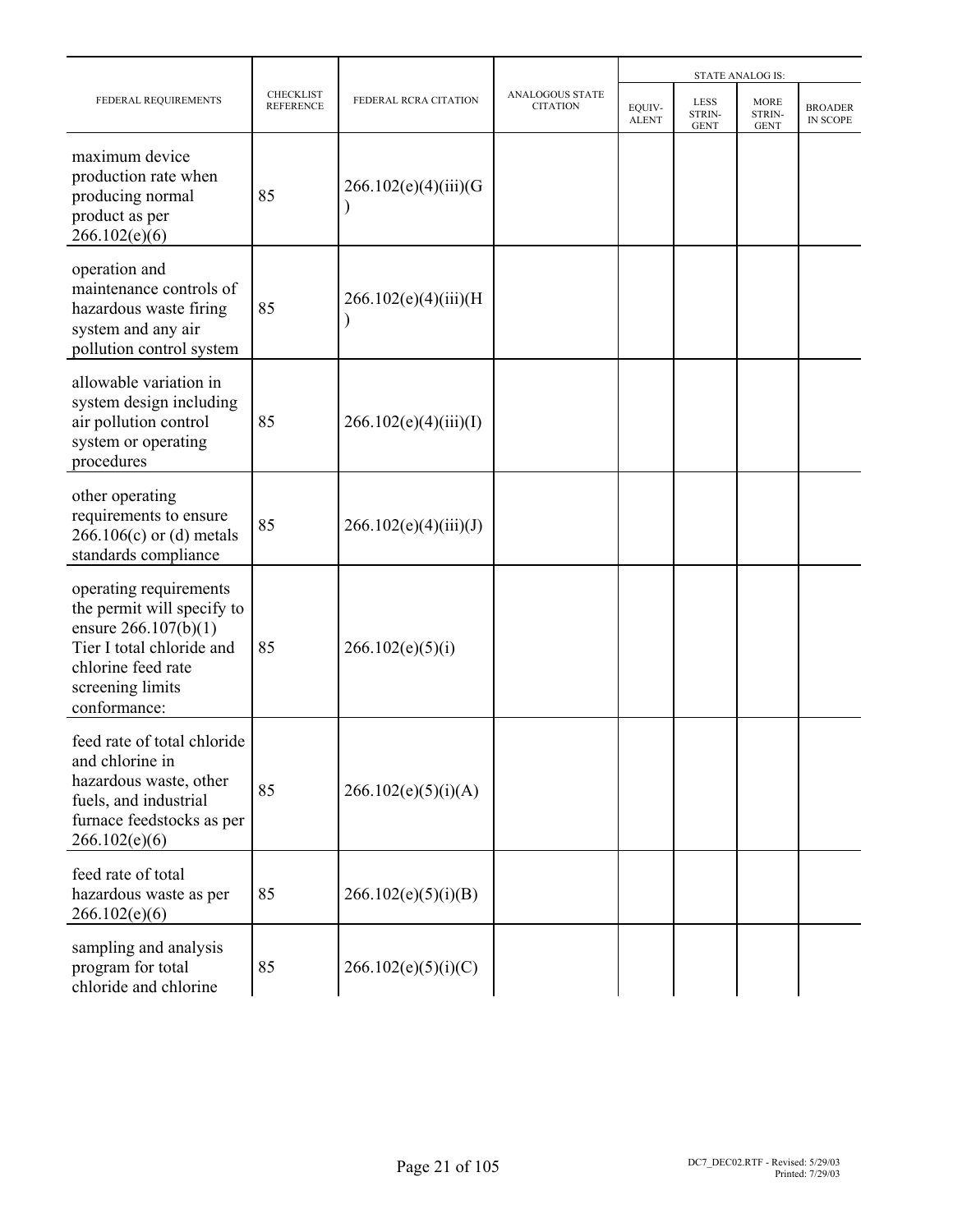|                                                                                                                                                                                    |                                      |                       |                                           |                        |                                      | <b>STATE ANALOG IS:</b>              |                                   |
|------------------------------------------------------------------------------------------------------------------------------------------------------------------------------------|--------------------------------------|-----------------------|-------------------------------------------|------------------------|--------------------------------------|--------------------------------------|-----------------------------------|
| FEDERAL REQUIREMENTS                                                                                                                                                               | <b>CHECKLIST</b><br><b>REFERENCE</b> | FEDERAL RCRA CITATION | <b>ANALOGOUS STATE</b><br><b>CITATION</b> | EQUIV-<br><b>ALENT</b> | <b>LESS</b><br>STRIN-<br><b>GENT</b> | <b>MORE</b><br>STRIN-<br><b>GENT</b> | <b>BROADER</b><br><b>IN SCOPE</b> |
| operating requirements<br>the permit will specify<br>for $266.107(b)(2)$ Tier II<br>and $266.107(c)$ Tier III<br>$HC1$ and $Cl2$ emission<br>rate screening limits<br>conformance: | 85                                   | 266.102(e)(5)(ii)     |                                           |                        |                                      |                                      |                                   |
| maximum emission rate<br>for HCl and $Cl2$ based on<br>average rate                                                                                                                | 85                                   | 266.102(e)(5)(ii)(A)  |                                           |                        |                                      |                                      |                                   |
| feed rate of total<br>hazardous waste as per<br>266.102(e)(6)                                                                                                                      | 85                                   | 266.102(e)(5)(ii)(B)  |                                           |                        |                                      |                                      |                                   |
| total feed rate of chlorine<br>and chloride in total<br>feedstreams as per<br>266.102(e)(6)                                                                                        | 85                                   | 266.102(e)(5)(ii)(C)  |                                           |                        |                                      |                                      |                                   |
| maximum device<br>production rate when<br>producing normal<br>product as per<br>266.102(e)(6)                                                                                      | 85                                   | 266.102(e)(5)(ii)(D)  |                                           |                        |                                      |                                      |                                   |
| operation and<br>maintenance controls of<br>hazardous waste firing<br>system and any air<br>pollution control system                                                               | 85                                   | 266.102(e)(5)(ii)(E)  |                                           |                        |                                      |                                      |                                   |
| allowable variation in<br>system design including<br>air pollution control<br>system or operating<br>procedures                                                                    | 85                                   | 266.102(e)(5)(ii)(F)  |                                           |                        |                                      |                                      |                                   |
| other operating<br>requirements to ensure<br>$266.107(b)(2)$ or (c) HCl<br>or $Cl2$ standards<br>compliance                                                                        | 85                                   | 266.102(e)(5)(ii)(G)  |                                           |                        |                                      |                                      |                                   |
| measuring parameters<br>and establishing limits<br>based on trial burn data                                                                                                        | 85,94                                | 266.102(e)(6)         |                                           |                        |                                      |                                      |                                   |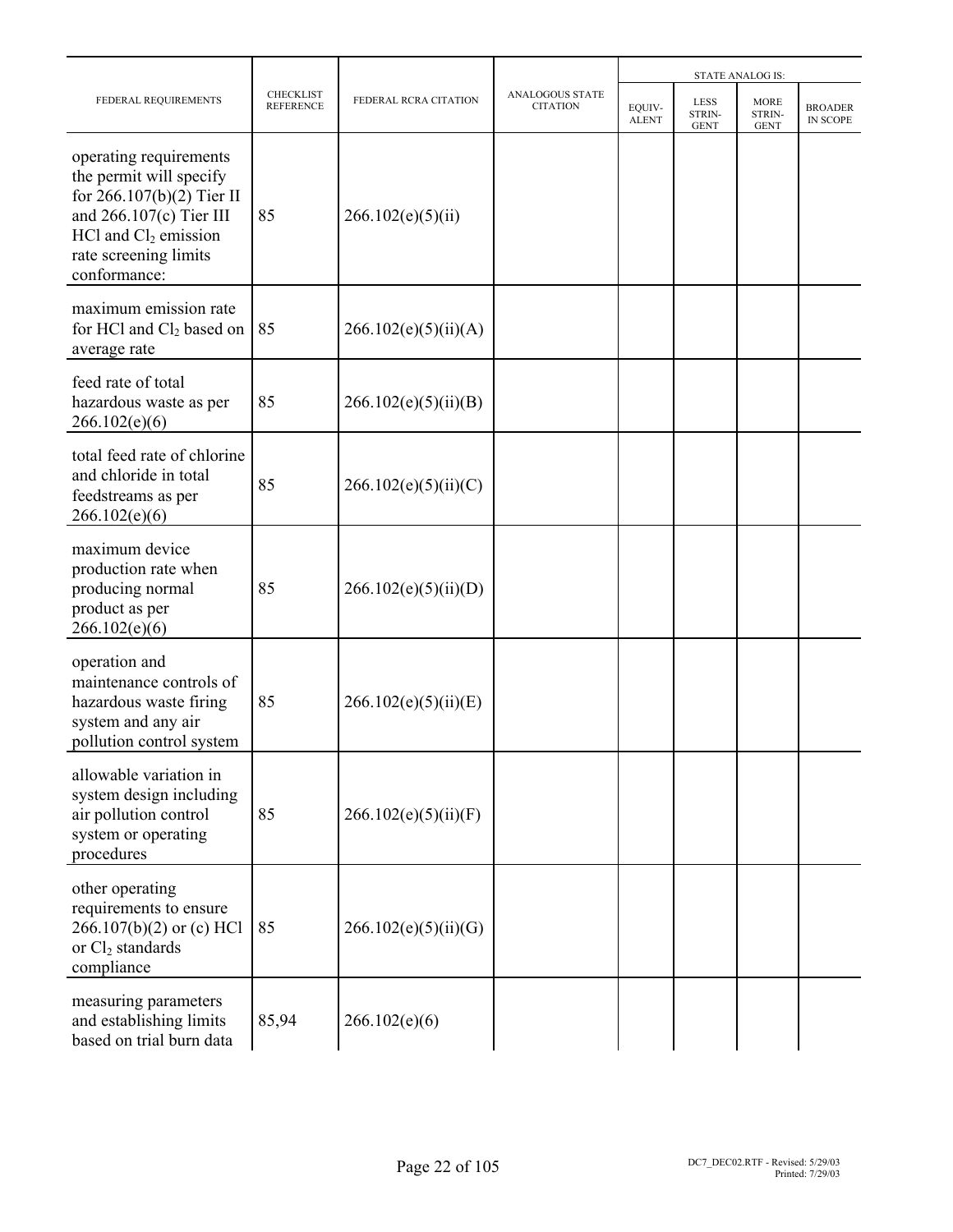|                                                                                                                                                                                                                                |                                      |                                | <b>STATE ANALOG IS:</b>            |                        |                                             |                                      |                                   |
|--------------------------------------------------------------------------------------------------------------------------------------------------------------------------------------------------------------------------------|--------------------------------------|--------------------------------|------------------------------------|------------------------|---------------------------------------------|--------------------------------------|-----------------------------------|
| FEDERAL REQUIREMENTS                                                                                                                                                                                                           | <b>CHECKLIST</b><br><b>REFERENCE</b> | FEDERAL RCRA CITATION          | ANALOGOUS STATE<br><b>CITATION</b> | EQUIV-<br><b>ALENT</b> | <b>LESS</b><br><b>STRIN-</b><br><b>GENT</b> | <b>MORE</b><br>STRIN-<br><b>GENT</b> | <b>BROADER</b><br><b>IN SCOPE</b> |
| as specified in<br>$266.102(e)(2)-(5)$ , each<br>operating parameter shall<br>be measured and permit<br>limits on the parameter<br>established according to<br>either of the following<br>procedures:                          | 85                                   | 266.102(e)(6)(i)               |                                    |                        |                                             |                                      |                                   |
| measured and recorded<br>on instantaneous basis<br>and permit limit based<br>on time-weighted<br>average                                                                                                                       | 85                                   | 266.102(e)(6)(i)(A)            |                                    |                        |                                             |                                      |                                   |
|                                                                                                                                                                                                                                |                                      | 266.102(e)(6)(i)(B)(<br>I)     |                                    |                        |                                             |                                      |                                   |
| hourly rolling average<br>basis as defined                                                                                                                                                                                     | 85                                   | 266.102(e)(6)(i)(B)(<br>I)(i)  |                                    |                        |                                             |                                      |                                   |
|                                                                                                                                                                                                                                | 85,94                                | 266.102(e)(6)(i)(B)(<br>I)(ii) |                                    |                        |                                             |                                      |                                   |
| permit limit based on<br>average over all valid<br>test runs of highest<br>hourly rolling average<br>value per run                                                                                                             | 85,94                                | 266.102(e)(6)(i)(B)(<br>2)     |                                    |                        |                                             |                                      |                                   |
| feed rate limits for<br>carcinogenic metals and<br>lead established on either<br>an hourly rolling average<br>basis or on (up to) to 24-<br>hour rolling average<br>basis; requirements for 2<br>to 24 hour average<br>period: | 85,94                                | 266.102(e)(6)(ii)              |                                    |                        |                                             |                                      |                                   |
| feed rate of each metal<br>limited to ten times the<br>allowable hourly rolling<br>average basis feed rate                                                                                                                     | 85                                   | 266.102(e)(6)(ii)(A)           |                                    |                        |                                             |                                      |                                   |
|                                                                                                                                                                                                                                |                                      | 266.102(e)(6)(ii)(B)           |                                    |                        |                                             |                                      |                                   |
| specifications the<br>continuous monitor shall                                                                                                                                                                                 | 85                                   | 266.102(e)(6)(ii)(B)<br>(I)    |                                    |                        |                                             |                                      |                                   |
| meet                                                                                                                                                                                                                           | 85,94                                | 266.102(e)(6)(ii)(B)<br>(2)    |                                    |                        |                                             |                                      |                                   |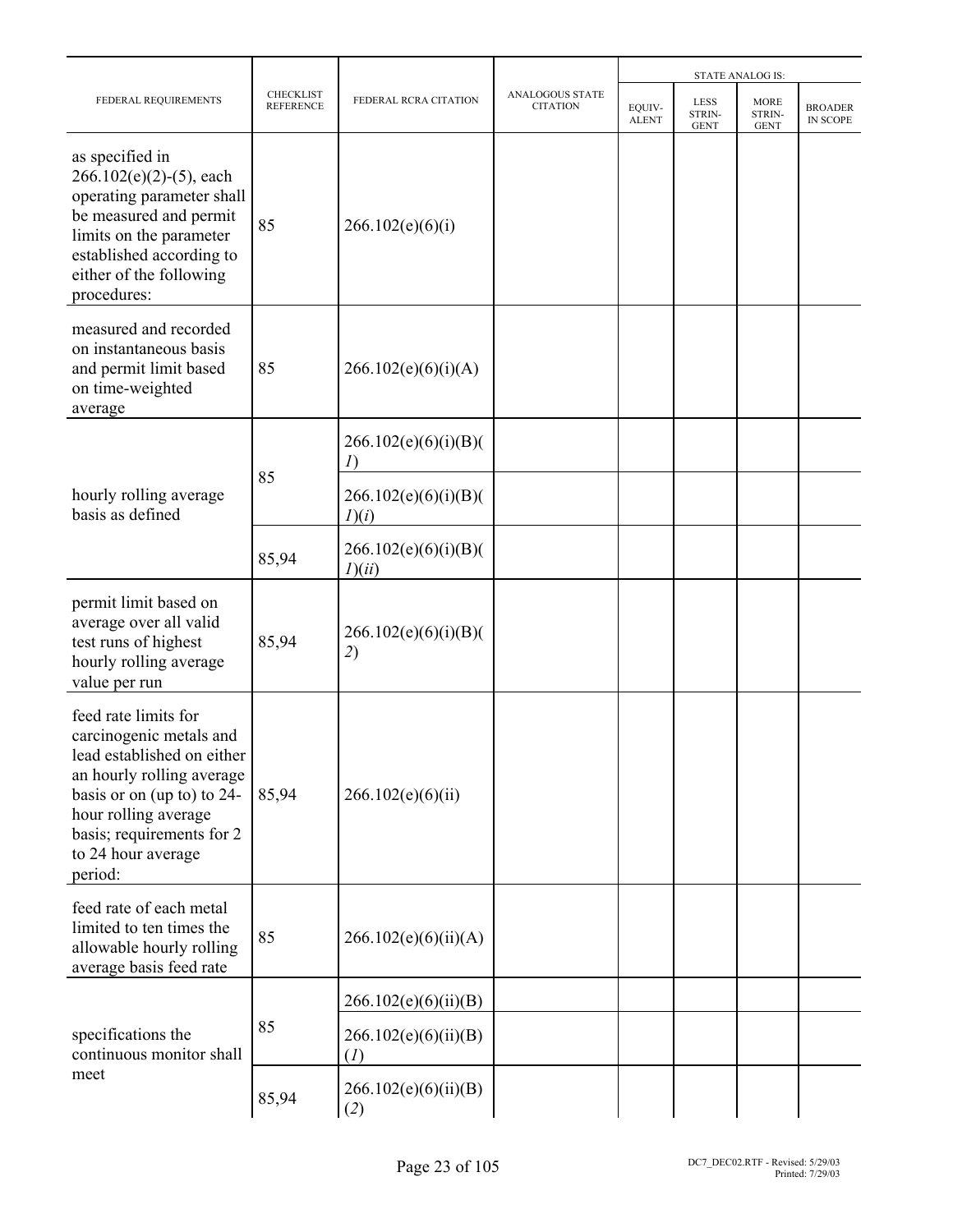|                                                                                                                                                                                                                                                                                                                                                                                                                    |                                      |                       |                                    | <b>STATE ANALOG IS:</b> |                                      |                                      |                                   |  |
|--------------------------------------------------------------------------------------------------------------------------------------------------------------------------------------------------------------------------------------------------------------------------------------------------------------------------------------------------------------------------------------------------------------------|--------------------------------------|-----------------------|------------------------------------|-------------------------|--------------------------------------|--------------------------------------|-----------------------------------|--|
| FEDERAL REQUIREMENTS                                                                                                                                                                                                                                                                                                                                                                                               | <b>CHECKLIST</b><br><b>REFERENCE</b> | FEDERAL RCRA CITATION | ANALOGOUS STATE<br><b>CITATION</b> | EQUIV-<br><b>ALENT</b>  | <b>LESS</b><br>STRIN-<br><b>GENT</b> | <b>MORE</b><br>STRIN-<br><b>GENT</b> | <b>BROADER</b><br><b>IN SCOPE</b> |  |
| feed rate permit limit<br>based on specified<br>average                                                                                                                                                                                                                                                                                                                                                            | 85                                   | 266.102(e)(6)(ii)(C)  |                                    |                         |                                      |                                      |                                   |  |
| feed rate limits for<br>metals, total chloride and<br>chlorine, and ash<br>established and<br>monitored based on<br>feedstream concentration<br>and flow rate; flow rate<br>continuously monitored<br>as per $266.102(e)(6)(i)$<br>and $(ii)$                                                                                                                                                                      | 85                                   | 266.102(e)(6)(iii)    |                                    |                         |                                      |                                      |                                   |  |
| if no simultaneous<br>demonstration of<br>266.104-266.107<br>compliance during a set<br>of test runs, operating<br>conditions of additional<br>test runs as close as<br>possible to original<br>operating conditions                                                                                                                                                                                               | 85                                   | 266.102(e)(6)(iv)(A)  |                                    |                         |                                      |                                      |                                   |  |
| facility to operate under<br>trial burn conditions and<br>reach steady-state<br>operations before<br>obtaining test data to<br>demonstrate 266.104-<br>266.107 emissions<br>standards compliance or<br>establishing operating<br>parameter limits; specific<br>industrial furnaces need<br>not reach steady-state<br>conditions for flow of<br>metals prior to beginning<br>metals emissions<br>compliance testing | 85,94                                | 266.102(e)(6)(iv)(B)  |                                    |                         |                                      |                                      |                                   |  |
| trial burn data obtained<br>during emissions<br>sampling are used to<br>establish operating<br>parameter limits in the<br>permit when parameter<br>must be established as<br>per 266.102(e)                                                                                                                                                                                                                        | 85                                   | 266.102(e)(6)(iv)(C)  |                                    |                         |                                      |                                      |                                   |  |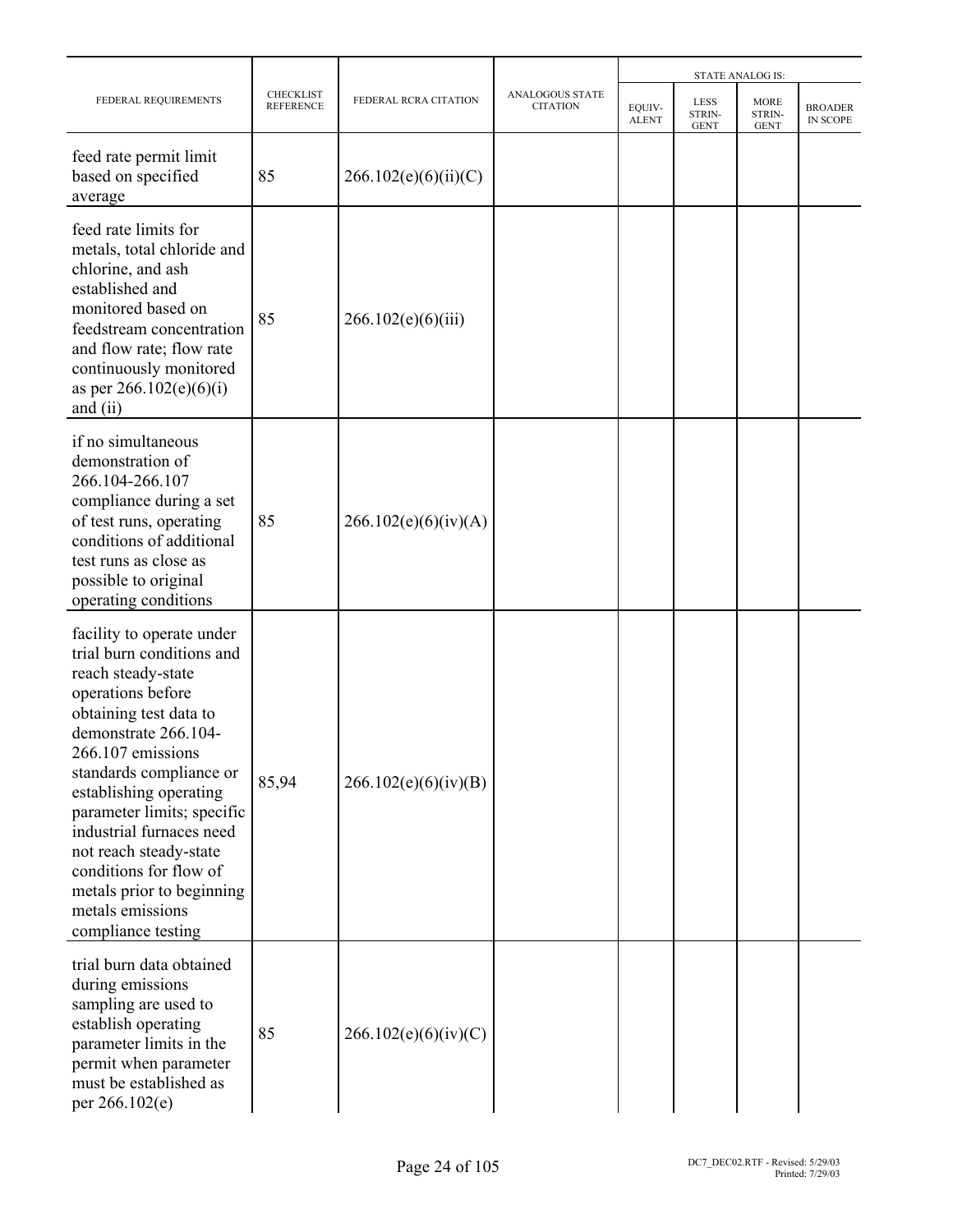|                                                                                                                                                                                                                                                                     |                                      |                       | <b>STATE ANALOG IS:</b>            |                        |                                      |                                      |                                   |
|---------------------------------------------------------------------------------------------------------------------------------------------------------------------------------------------------------------------------------------------------------------------|--------------------------------------|-----------------------|------------------------------------|------------------------|--------------------------------------|--------------------------------------|-----------------------------------|
| FEDERAL REQUIREMENTS                                                                                                                                                                                                                                                | <b>CHECKLIST</b><br><b>REFERENCE</b> | FEDERAL RCRA CITATION | ANALOGOUS STATE<br><b>CITATION</b> | EQUIV-<br><b>ALENT</b> | <b>LESS</b><br>STRIN-<br><b>GENT</b> | <b>MORE</b><br>STRIN-<br><b>GENT</b> | <b>BROADER</b><br><b>IN SCOPE</b> |
|                                                                                                                                                                                                                                                                     |                                      | 266.102(e)(7)(i)      |                                    |                        |                                      |                                      |                                   |
| requirements for                                                                                                                                                                                                                                                    |                                      | 266.102(e)(7)(i)(A)   |                                    |                        |                                      |                                      |                                   |
| controlling fugitive<br>emissions                                                                                                                                                                                                                                   | 85                                   | 266.102(e)(7)(i)(B)   |                                    |                        |                                      |                                      |                                   |
|                                                                                                                                                                                                                                                                     |                                      | 266.102(e)(7)(i)(C)   |                                    |                        |                                      |                                      |                                   |
| automatic waste feed<br>cutoff required; Director<br>may limit number of<br>cutoffs per operating<br>period; additional<br>requirements include:                                                                                                                    | 85                                   | 266.102(e)(7)(ii)     |                                    |                        |                                      |                                      |                                   |
| maintenance of permit<br>limit for minimum<br>combustion chamber<br>temperature while<br>hazardous waste or<br>residues remain in<br>chamber                                                                                                                        | 85                                   | 266.102(e)(7)(ii)(A)  |                                    |                        |                                      |                                      |                                   |
| exhaust gases ducted to<br>air pollution control<br>system while hazardous<br>waste or residues remain<br>in chamber                                                                                                                                                | 85                                   | 266.102(e)(7)(ii)(B)  |                                    |                        |                                      |                                      |                                   |
| continued monitoring of<br>parameters with limits<br>during cutoff and<br>hazardous waste feed not<br>restarted until parameters<br>comply with limits; for<br>parameters monitored on<br>instantaneous basis,<br>conditions for restarting<br>hazardous waste feed | 85                                   | 266.102(e)(7)(ii)(C)  |                                    |                        |                                      |                                      |                                   |
| cease burning hazardous<br>waste when changes in<br>combustion properties,<br>feed rates, or design or<br>operating conditions<br>deviate from permit<br>limits                                                                                                     | 85                                   | 266.102(e)(7)(iii)    |                                    |                        |                                      |                                      |                                   |
| owner or operator, while<br>burning hazardous<br>waste, must monitor and<br>record:                                                                                                                                                                                 | 85                                   | 266.102(e)(8)(i)      |                                    |                        |                                      |                                      |                                   |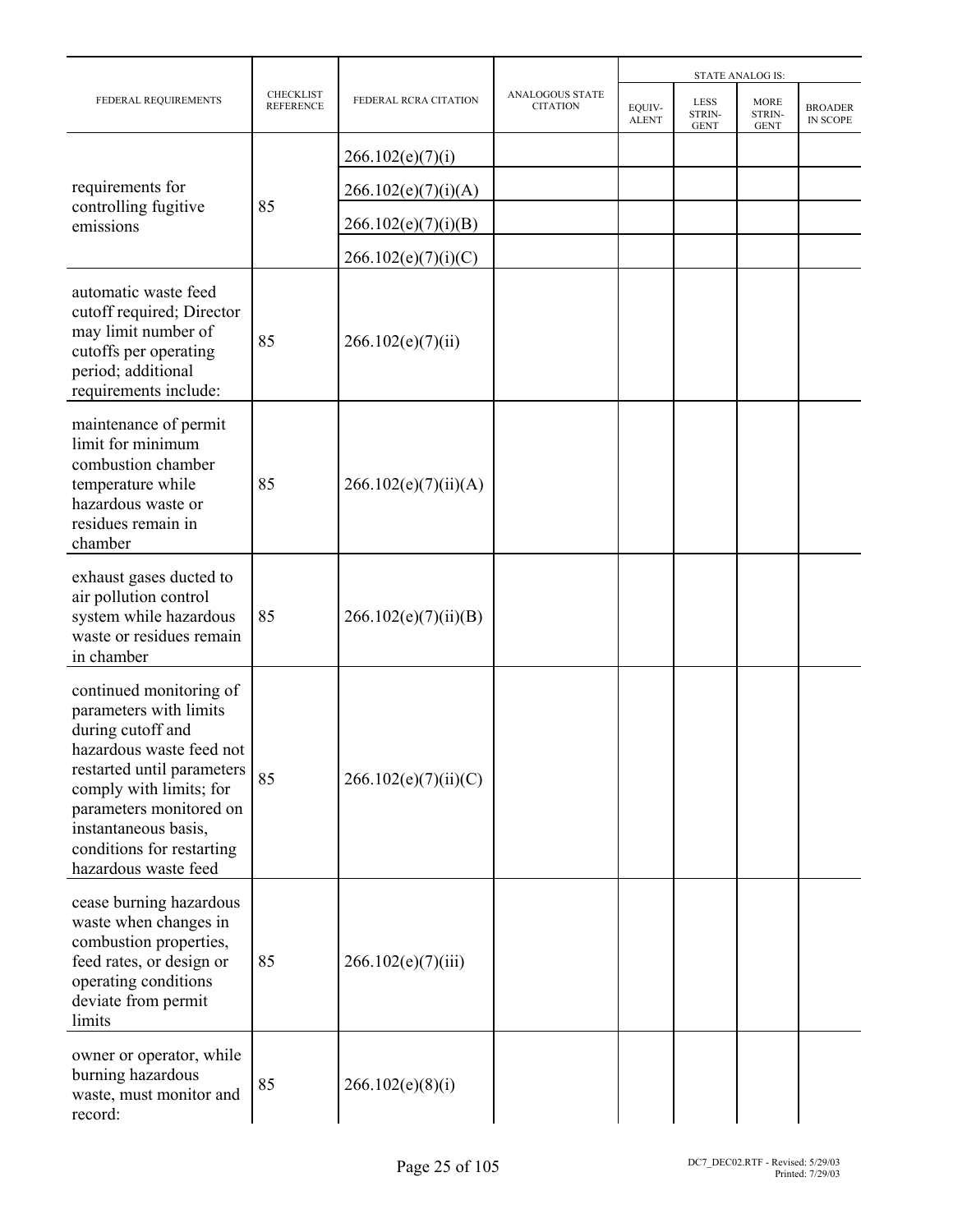|                                                                                                                                                                                                                                            |                                      |                         |                                           |                        | <b>STATE ANALOG IS:</b>              |                                      |                                   |
|--------------------------------------------------------------------------------------------------------------------------------------------------------------------------------------------------------------------------------------------|--------------------------------------|-------------------------|-------------------------------------------|------------------------|--------------------------------------|--------------------------------------|-----------------------------------|
| FEDERAL REQUIREMENTS                                                                                                                                                                                                                       | <b>CHECKLIST</b><br><b>REFERENCE</b> | FEDERAL RCRA CITATION   | <b>ANALOGOUS STATE</b><br><b>CITATION</b> | EQUIV-<br><b>ALENT</b> | <b>LESS</b><br>STRIN-<br><b>GENT</b> | <b>MORE</b><br>STRIN-<br><b>GENT</b> | <b>BROADER</b><br><b>IN SCOPE</b> |
| specified feed rates and<br>composition of specified<br>materials                                                                                                                                                                          | 85                                   | 266.102(e)(8)(i)(A)     |                                           |                        |                                      |                                      |                                   |
| CO, HC, and oxygen on<br>a continuous basis as<br>specified; monitors<br>installed, operated and<br>maintained as per 266,<br>Appendix IX methods                                                                                          | 85                                   | 266.102(e)(8)(i)(B)     |                                           |                        |                                      |                                      |                                   |
| sampling and analysis as<br>requested to verify that<br>requirements established<br>in permit achieve<br>266.104-266.107<br>standards                                                                                                      | 85                                   | 266.102(e)(8)(i)<br>(C) |                                           |                        |                                      |                                      |                                   |
| monitors record data in<br>permit limit units, unless<br>permit allows otherwise                                                                                                                                                           | 85                                   | 266.102(e)(8)(ii)       |                                           |                        |                                      |                                      |                                   |
| daily visual inspection of<br>boiler or industrial<br>furnace and associated<br>equipment when they<br>contain hazardous waste                                                                                                             | 85                                   | 266.102(e)(8)(iii)      |                                           |                        |                                      |                                      |                                   |
| test automatic feed<br>cutoff system and<br>associated alarms at least<br>once every 7 days when<br>hazardous waste is<br>burned unless specified<br>conditions are<br>demonstrated;<br>operational testing at<br>least once every 30 days | 85                                   | 266.102(e)(8)(iv)       |                                           |                        |                                      |                                      |                                   |
| monitoring and<br>inspection data recorded<br>and placed in 264.73<br>operating record                                                                                                                                                     | 85                                   | 266.102(e)(8)(v)        |                                           |                        |                                      |                                      |                                   |
| compliance with 266.111<br>if direct transfer of<br>hazardous waste to<br>boiler or industrial<br>furnace without use of<br>storage unit                                                                                                   | 85                                   | 266.102(e)(9)           |                                           |                        |                                      |                                      |                                   |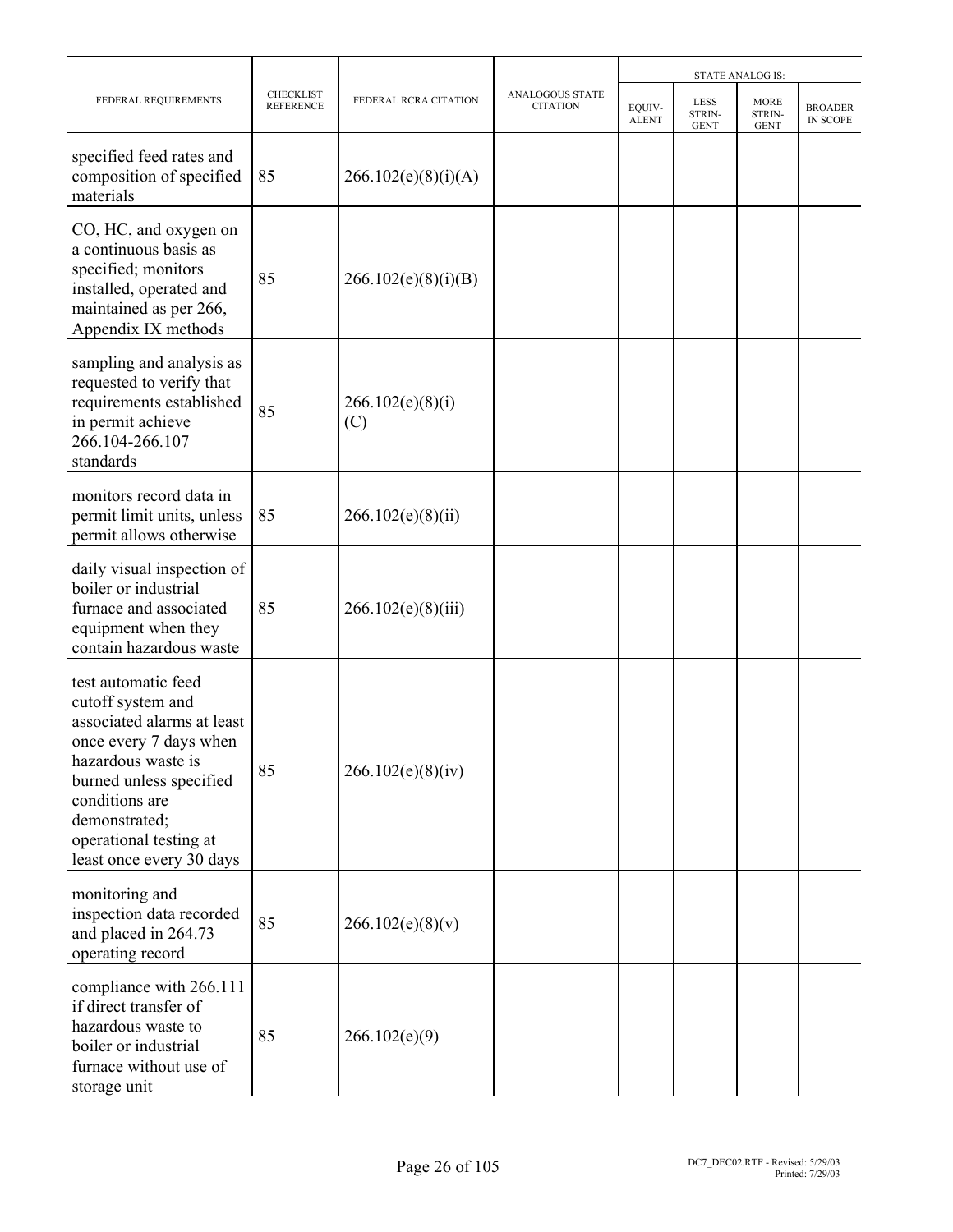|                                                                                                                                                                                  |                                      |                       |                                           |                        |                                      | <b>STATE ANALOG IS:</b>              |                                   |
|----------------------------------------------------------------------------------------------------------------------------------------------------------------------------------|--------------------------------------|-----------------------|-------------------------------------------|------------------------|--------------------------------------|--------------------------------------|-----------------------------------|
| FEDERAL REQUIREMENTS                                                                                                                                                             | <b>CHECKLIST</b><br><b>REFERENCE</b> | FEDERAL RCRA CITATION | <b>ANALOGOUS STATE</b><br><b>CITATION</b> | EQUIV-<br><b>ALENT</b> | <b>LESS</b><br>STRIN-<br><b>GENT</b> | <b>MORE</b><br>STRIN-<br><b>GENT</b> | <b>BROADER</b><br><b>IN SCOPE</b> |
| all 266.102-required<br>information and data in<br>facility operating record<br>until closure of the<br>facility                                                                 | 85,96                                | 266.102(e)(10)        |                                           |                        |                                      |                                      |                                   |
| remove all hazardous<br>waste and hazardous<br>waste residues at closure                                                                                                         | 85                                   | 266.102(e)(11)        |                                           |                        |                                      |                                      |                                   |
| INTERIM STATUS STANDARDS FOR BURNERS                                                                                                                                             |                                      |                       |                                           |                        |                                      |                                      |                                   |
| establish minimum<br>national standards for<br>owners and operators of<br>existing boilers and<br>industrial furnaces until<br>permitted under<br>$266.102(d)$ or closed         | 85                                   | 266.103(a)(1)(i)      |                                           |                        |                                      |                                      |                                   |
| definition of "existing or<br>in existence"; facility has<br>commenced construction<br>if all permits necessary<br>to begin physical<br>construction are obtained<br>and either: | 85,94                                | 266.103(a)(1)(ii)     |                                           |                        |                                      |                                      |                                   |
| continuous on-site,<br>physical construction<br>program has begun                                                                                                                | 85                                   | 266.103(a)(1)(ii)(A)  |                                           |                        |                                      |                                      |                                   |
| contractual obligations<br>cannot be canceled or<br>modified without<br>substantial loss and<br>physical construction is<br>to be completed within<br>reasonable time            | 85                                   | 266.103(a)(1)(ii)(B)  |                                           |                        |                                      |                                      |                                   |
| if boiler or industrial<br>furnace at facility with<br>permit or interim status,<br>then compliance with<br>270.42 permit<br>modification or 270.72<br>interim status changes    | 85                                   | 266.103(a)(1)(iii)    |                                           |                        |                                      |                                      |                                   |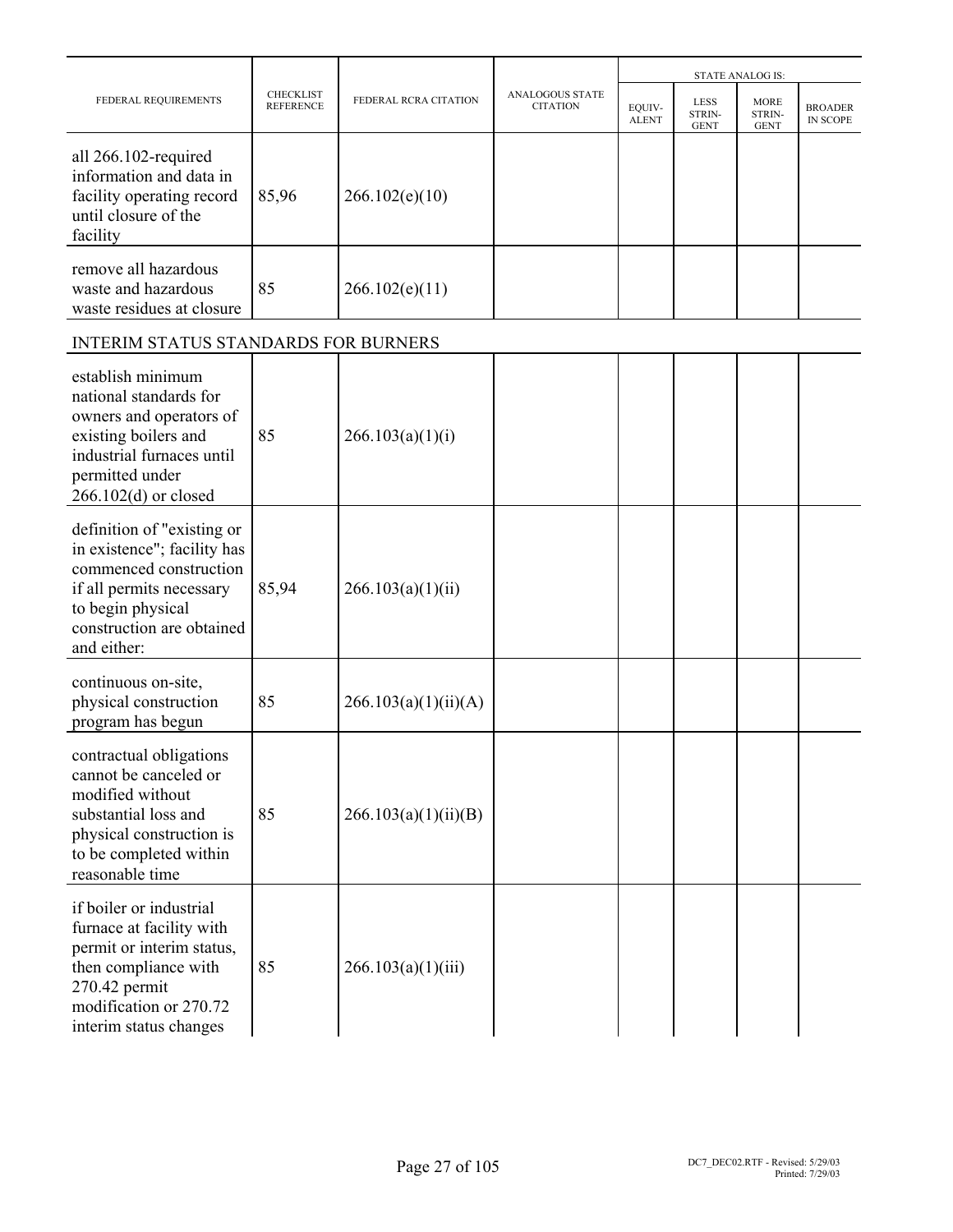|                                                                                                                                                                                                                                        |                                      |                       |                                           |                        |                               | <b>STATE ANALOG IS:</b>              |                                   |
|----------------------------------------------------------------------------------------------------------------------------------------------------------------------------------------------------------------------------------------|--------------------------------------|-----------------------|-------------------------------------------|------------------------|-------------------------------|--------------------------------------|-----------------------------------|
| FEDERAL REQUIREMENTS                                                                                                                                                                                                                   | <b>CHECKLIST</b><br><b>REFERENCE</b> | FEDERAL RCRA CITATION | <b>ANALOGOUS STATE</b><br><b>CITATION</b> | EQUIV-<br><b>ALENT</b> | LESS<br>STRIN-<br><b>GENT</b> | <b>MORE</b><br>STRIN-<br><b>GENT</b> | <b>BROADER</b><br><b>IN SCOPE</b> |
| 266.103 requirements<br>not applicable to<br>hazardous waste and<br>facilities exempt under<br>266.100(b) or 266.108                                                                                                                   | 85                                   | 266.103(a)(2)         |                                           |                        |                               |                                      |                                   |
| F020-F023, F026 or<br>F027 hazardous waste<br>listed for dioxin and<br>hazardous waste derived<br>from these wastes may<br>not be burned in interim<br>status boiler or industrial<br>furnace                                          | 85,96                                | 266.103(a)(3)         |                                           |                        |                               |                                      |                                   |
|                                                                                                                                                                                                                                        |                                      | 266.103(a)(4)         |                                           |                        |                               |                                      |                                   |
|                                                                                                                                                                                                                                        |                                      | 266.103(a)(4)(i)      |                                           |                        |                               |                                      |                                   |
|                                                                                                                                                                                                                                        |                                      | 266.103(a)(4)(ii)     |                                           |                        |                               |                                      |                                   |
| interim status owners                                                                                                                                                                                                                  |                                      | 266.103(a)(4)(iii)    |                                           |                        |                               |                                      |                                   |
| and operators subject to                                                                                                                                                                                                               | 85                                   | 266.103(a)(4)(iv)     |                                           |                        |                               |                                      |                                   |
| specified 265 provisions:                                                                                                                                                                                                              |                                      | 266.103(a)(4)(v)      |                                           |                        |                               |                                      |                                   |
|                                                                                                                                                                                                                                        |                                      | 266.103(a)(4)(vi)     |                                           |                        |                               |                                      |                                   |
|                                                                                                                                                                                                                                        |                                      | 266.103(a)(4)(vii)    |                                           |                        |                               |                                      |                                   |
|                                                                                                                                                                                                                                        |                                      | 266.103(a)(4)(viii)   |                                           |                        |                               |                                      |                                   |
| controls that apply to<br>interim status industrial<br>furnaces that feed<br>hazardous waste for a<br>purpose other than solely<br>as an ingredient at any<br>location other than the<br>hot end or where fuels<br>are normally fired: | 85,96                                | 266.103(a)(5)         |                                           |                        |                               |                                      |                                   |
| fed at location where<br>temperatures are at least<br>1800EF                                                                                                                                                                           | 85                                   | 266.103(a)(5)(i)(A)   |                                           |                        |                               |                                      |                                   |
| determination and<br>documentation in facility<br>record of adequate<br>oxygen                                                                                                                                                         | 85                                   | 266.103(a)(5)(i)(B)   |                                           |                        |                               |                                      |                                   |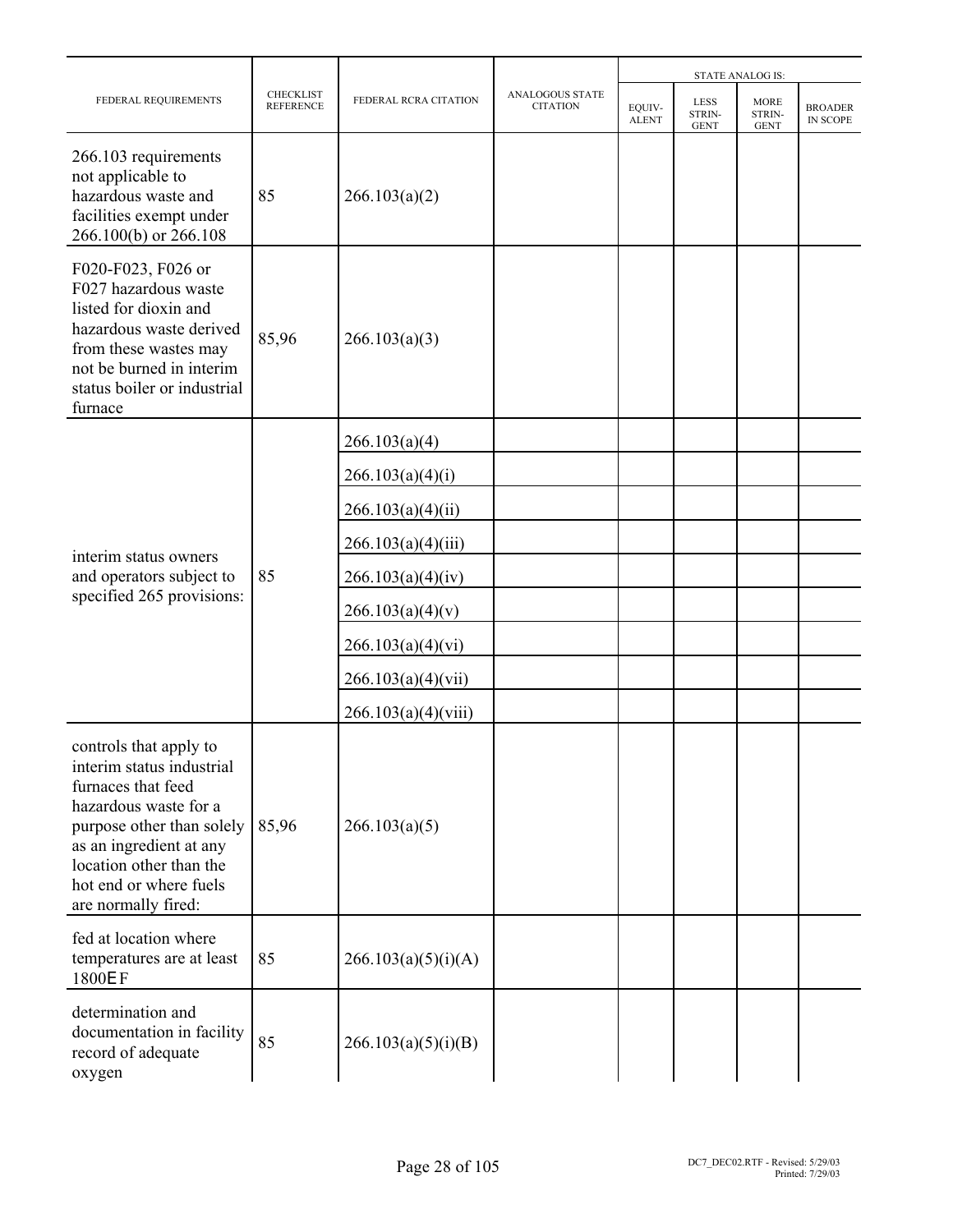|                                                                                                                                                                                                                                                                                                                                                                                                |                                      |                       |                                    |                        |                                      | <b>STATE ANALOG IS:</b>              |                                   |
|------------------------------------------------------------------------------------------------------------------------------------------------------------------------------------------------------------------------------------------------------------------------------------------------------------------------------------------------------------------------------------------------|--------------------------------------|-----------------------|------------------------------------|------------------------|--------------------------------------|--------------------------------------|-----------------------------------|
| FEDERAL REQUIREMENTS                                                                                                                                                                                                                                                                                                                                                                           | <b>CHECKLIST</b><br><b>REFERENCE</b> | FEDERAL RCRA CITATION | ANALOGOUS STATE<br><b>CITATION</b> | EQUIV-<br><b>ALENT</b> | <b>LESS</b><br>STRIN-<br><b>GENT</b> | <b>MORE</b><br>STRIN-<br><b>GENT</b> | <b>BROADER</b><br><b>IN SCOPE</b> |
| for cement kiln systems,<br>hazardous waste fed into<br>kiln                                                                                                                                                                                                                                                                                                                                   | 85                                   | 266.103(a)(5)(i)(C)   |                                    |                        |                                      |                                      |                                   |
| applicability of<br>$266.104(c)$ or<br>266.103(c)(5)<br>hydrocarbon controls                                                                                                                                                                                                                                                                                                                   | 85,96                                | 266.103(a)(5)(i)(D)   |                                    |                        |                                      |                                      |                                   |
| criteria for burning<br>hazardous waste for a<br>purpose other than solely<br>as an ingredient:                                                                                                                                                                                                                                                                                                | 85                                   | 266.103(a)(5)(ii)     |                                    |                        |                                      |                                      |                                   |
| total concentration of<br>261, Appendix VIII<br>nonmetal compounds<br>exceed 500 ppm by<br>weight as fired and<br>considered burned for<br>destruction; reduction of<br>the concentration of<br>nonmetal compounds to<br>the 500 ppm limit by<br>bona fide treatment;<br>blending for dilution to<br>meet the 500 ppm limit<br>prohibited; retention of<br>documentation in facility<br>record | 85,96                                | 266.103(a)(5)(ii)(A)  |                                    |                        |                                      |                                      |                                   |
| heating value of 5,000<br>Btu/lb or more, as fired,<br>and considered burned as<br>fuel; reduction of the<br>heating value of a waste<br>as-generated to below<br>5,000 Btu/lb limit by<br>bona fide treatment;<br>blending to augment<br>heating value to meet the<br>5,000 Btu/lb limit<br>prohibited; retention of<br>documentation in facility<br>record                                   | 85,96                                | 266.103(a)(5)(ii)(B)  |                                    |                        |                                      |                                      |                                   |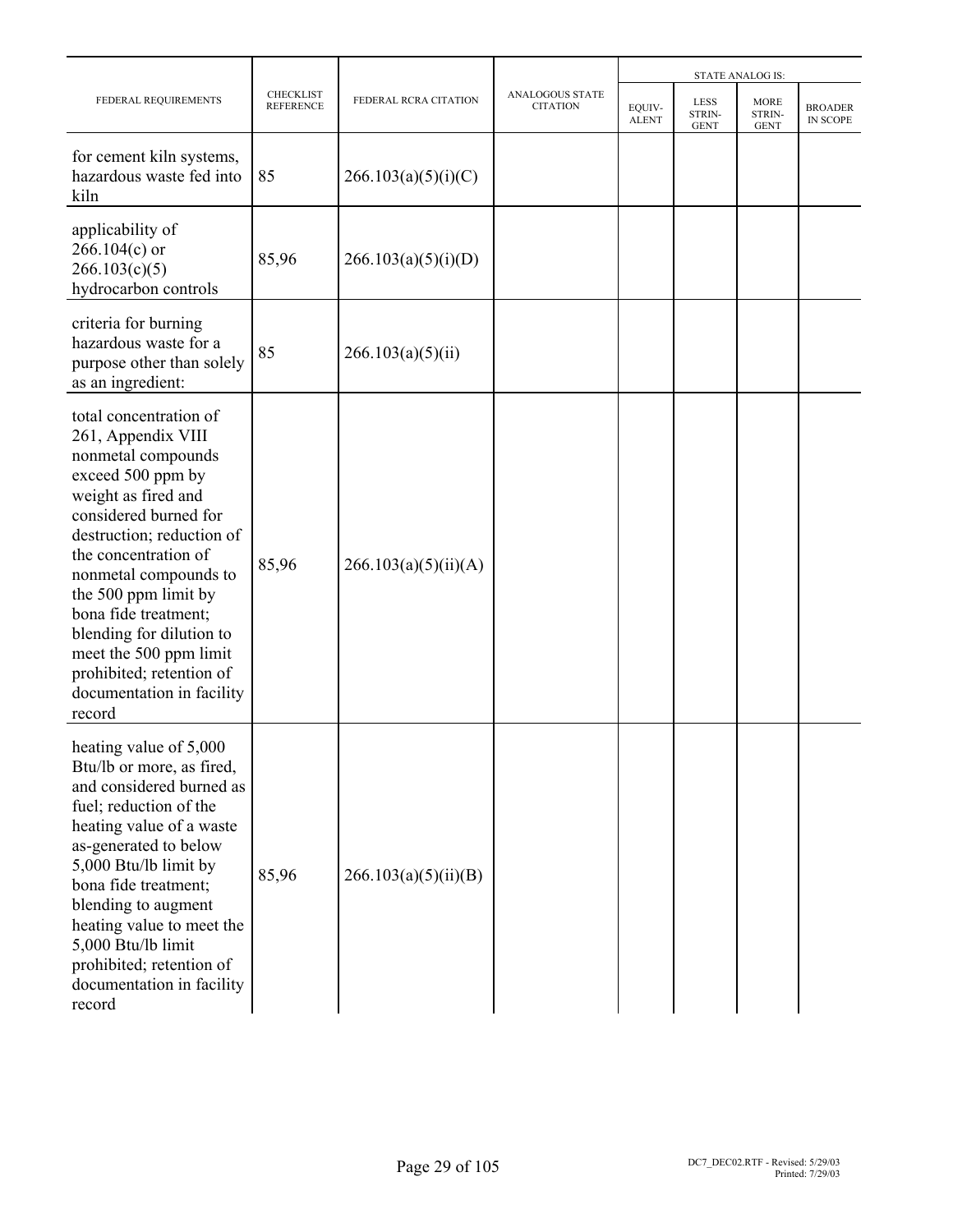|                                                                                                                                                                                     |                                      |                       |                                           |                        |                                      | <b>STATE ANALOG IS:</b>       |                                   |
|-------------------------------------------------------------------------------------------------------------------------------------------------------------------------------------|--------------------------------------|-----------------------|-------------------------------------------|------------------------|--------------------------------------|-------------------------------|-----------------------------------|
| FEDERAL REQUIREMENTS                                                                                                                                                                | <b>CHECKLIST</b><br><b>REFERENCE</b> | FEDERAL RCRA CITATION | <b>ANALOGOUS STATE</b><br><b>CITATION</b> | EQUIV-<br><b>ALENT</b> | <b>LESS</b><br>STRIN-<br><b>GENT</b> | MORE<br>STRIN-<br><b>GENT</b> | <b>BROADER</b><br><b>IN SCOPE</b> |
| burning hazardous waste<br>with heating value less<br>than 5,000 Btu/lb<br>prohibited; situation<br>where 5,000 Btu/lb limit<br>can be exceeded;<br>exceptions:                     | 85,96                                | 266.103(a)(6)         |                                           |                        |                                      |                               |                                   |
| hazardous waste burned<br>solely as an ingredient                                                                                                                                   | 96                                   | 266.103(a)(6)(i)      |                                           |                        |                                      |                               |                                   |
| hazardous waste burned<br>for purposes of<br>compliance testing for a<br>total period of time not<br>to exceed 720 hours                                                            | 96                                   | 266.103(a)(6)(ii)     |                                           |                        |                                      |                               |                                   |
| waste burned if Director<br>has documentation to<br>show that, prior to<br>August 21, 1991:                                                                                         | 96                                   | 266.103(a)(6)(iii)    |                                           |                        |                                      |                               |                                   |
| boiler or industrial<br>furnace operating under<br>Part 265, Subpart O or P<br>requirements                                                                                         | 96                                   | 266.103(a)(6)(iii)(A) |                                           |                        |                                      |                               |                                   |
| boiler or industrial<br>furnace met 270.70<br>interim status eligibility<br>requirements for Part<br>265, Subpart O or<br>Subpart P                                                 | 96                                   | 266.103(a)(6)(iii)(B) |                                           |                        |                                      |                               |                                   |
| hazardous waste with a<br>heating value less than<br>5,000 Btu/lb burned<br>prior to August 21, 1991                                                                                | 96                                   | 266.103(a)(6)(iii)(C) |                                           |                        |                                      |                               |                                   |
| such waste burned in<br>halogen acid furnace if<br>waste burned as an<br>excluded ingredient<br>under $261.2(e)$ prior to<br>February 21, 1991 and<br>documentation kept on<br>file | 96                                   | 266.103(a)(6)(iv)     |                                           |                        |                                      |                               |                                   |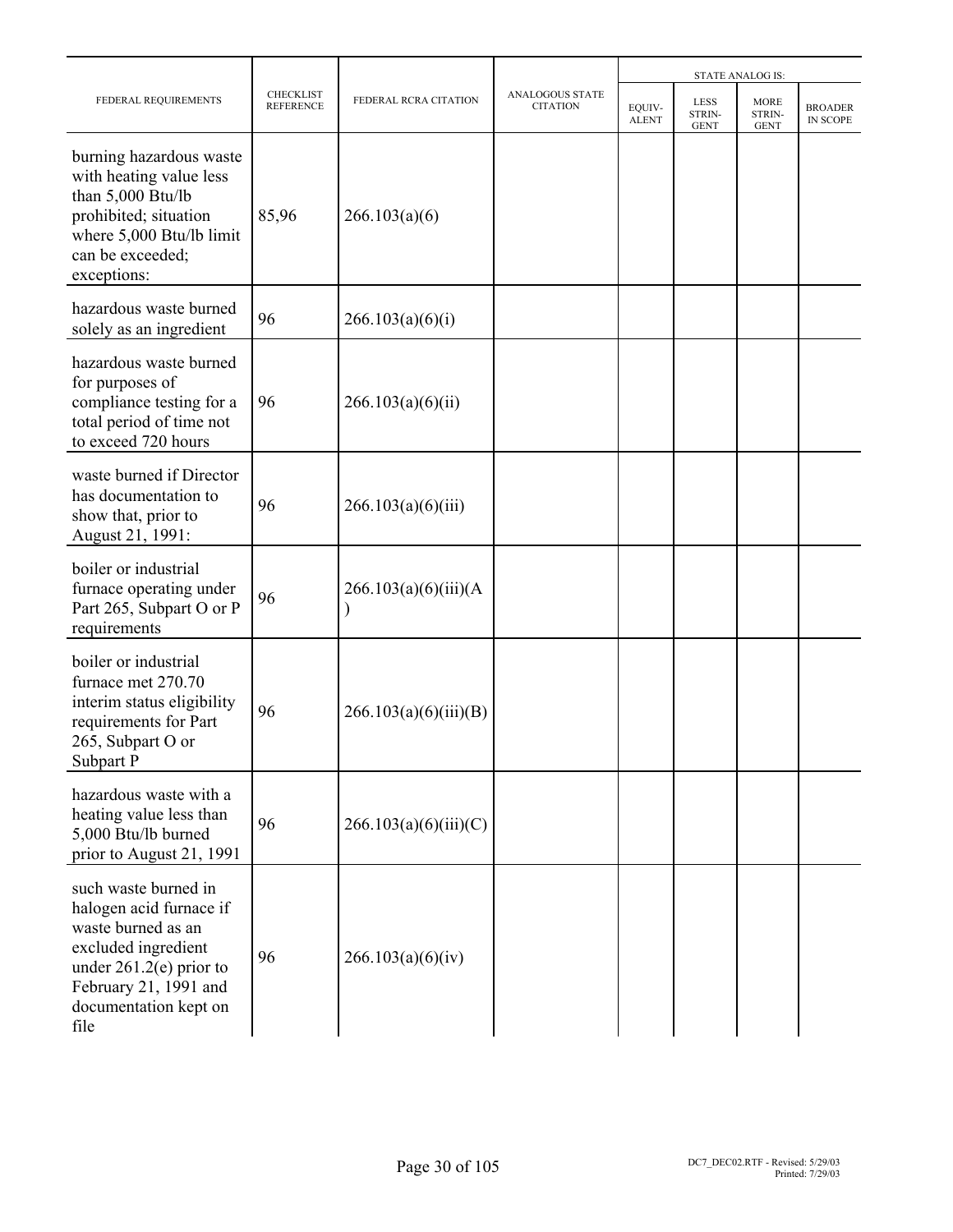|                                                                                                                                                                                                                                                                                                                                                                   |                                      |                       |                                           |                        |                                      | <b>STATE ANALOG IS:</b>              |                            |
|-------------------------------------------------------------------------------------------------------------------------------------------------------------------------------------------------------------------------------------------------------------------------------------------------------------------------------------------------------------------|--------------------------------------|-----------------------|-------------------------------------------|------------------------|--------------------------------------|--------------------------------------|----------------------------|
| FEDERAL REQUIREMENTS                                                                                                                                                                                                                                                                                                                                              | <b>CHECKLIST</b><br><b>REFERENCE</b> | FEDERAL RCRA CITATION | <b>ANALOGOUS STATE</b><br><b>CITATION</b> | EQUIV-<br><b>ALENT</b> | <b>LESS</b><br>STRIN-<br><b>GENT</b> | <b>MORE</b><br>STRIN-<br><b>GENT</b> | <b>BROADER</b><br>IN SCOPE |
| 266.111 compliance if<br>hazardous waste directly<br>transferred from<br>transport vehicle to<br>boiler or industrial<br>furnace without storage<br>unit use                                                                                                                                                                                                      | 85                                   | 266.103(a)(7)         |                                           |                        |                                      |                                      |                            |
| August 21, 1991<br>submittal date for<br>266.103(b)(2)<br>information; establish<br>limits for $266.103(b)(3)$<br>parameters; certificate of<br>precompliance; burning<br>limited to $266.103(b)(3)$<br>conditions until<br>266.103(b)(8) revised<br>certification of<br>precompliance, or<br>$266.103(c)$ certification<br>of compliance, or permit<br>is issued | 85                                   | 266.103(b)(1)         |                                           |                        |                                      |                                      |                            |
| information to be<br>submitted with<br>certification of<br>precompliance to<br>support determination<br>and compliance with<br>operating parameter<br>limits                                                                                                                                                                                                      | 85                                   | 266.103(b)(2)         |                                           |                        |                                      |                                      |                            |
|                                                                                                                                                                                                                                                                                                                                                                   |                                      | 266.103(b)(2)(i)      |                                           |                        |                                      |                                      |                            |
|                                                                                                                                                                                                                                                                                                                                                                   |                                      | 266.103(b)(2)(i)(A)   |                                           |                        |                                      |                                      |                            |
| general facility                                                                                                                                                                                                                                                                                                                                                  |                                      | 266.103(b)(2)(i)(B)   |                                           |                        |                                      |                                      |                            |
| information                                                                                                                                                                                                                                                                                                                                                       | 85                                   | 266.103(b)(2)(i)(C)   |                                           |                        |                                      |                                      |                            |
|                                                                                                                                                                                                                                                                                                                                                                   |                                      | 266.103(b)(2)(i)(D)   |                                           |                        |                                      |                                      |                            |
|                                                                                                                                                                                                                                                                                                                                                                   |                                      | 266.103(b)(2)(i)(E)   |                                           |                        |                                      |                                      |                            |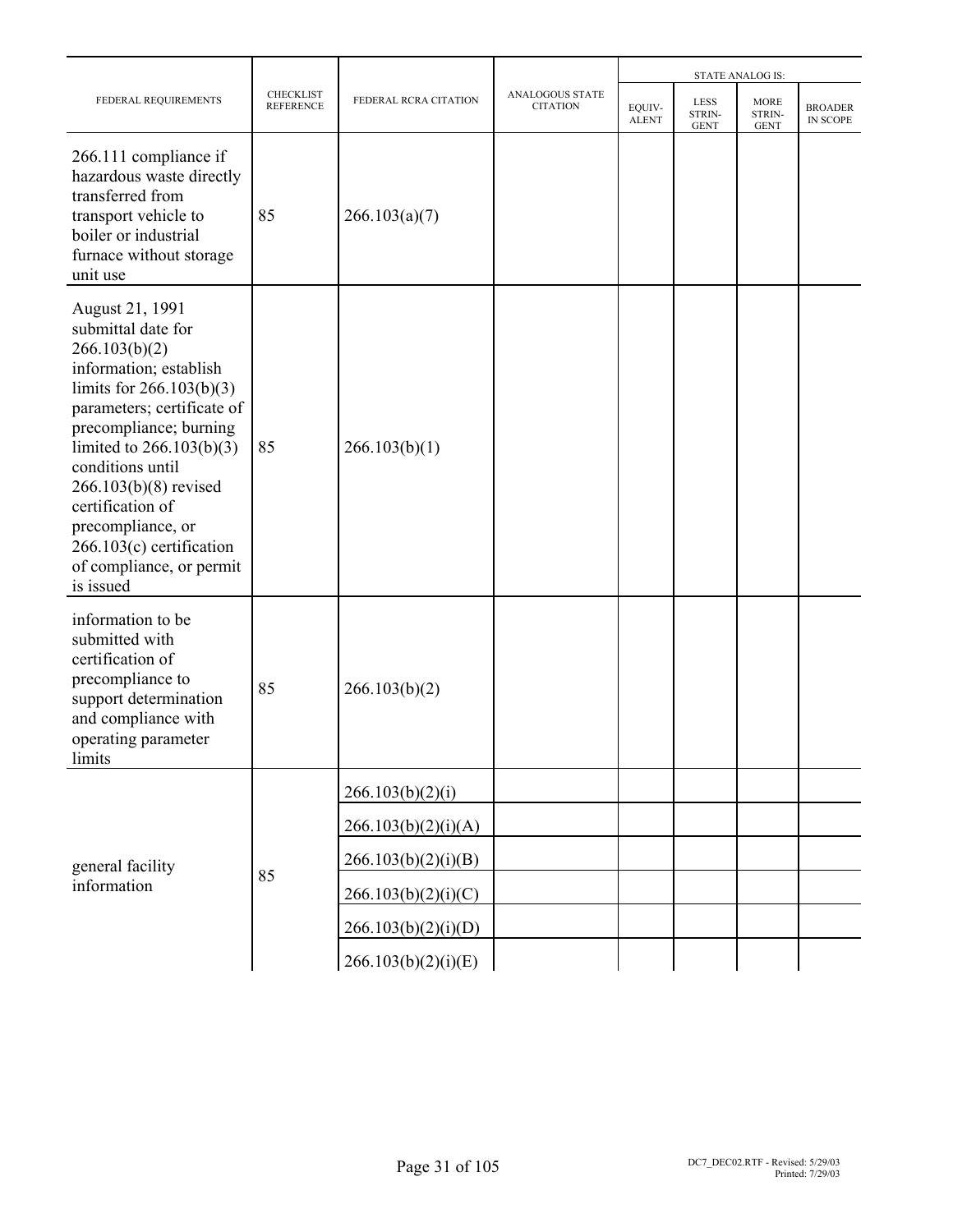|                                                                                                                                                                                                                                                                                                                                                               |                                      |                       |                                           |                        |                                             | <b>STATE ANALOG IS:</b>              |                            |
|---------------------------------------------------------------------------------------------------------------------------------------------------------------------------------------------------------------------------------------------------------------------------------------------------------------------------------------------------------------|--------------------------------------|-----------------------|-------------------------------------------|------------------------|---------------------------------------------|--------------------------------------|----------------------------|
| FEDERAL REQUIREMENTS                                                                                                                                                                                                                                                                                                                                          | <b>CHECKLIST</b><br><b>REFERENCE</b> | FEDERAL RCRA CITATION | <b>ANALOGOUS STATE</b><br><b>CITATION</b> | EQUIV-<br><b>ALENT</b> | <b>LESS</b><br><b>STRIN-</b><br><b>GENT</b> | <b>MORE</b><br>STRIN-<br><b>GENT</b> | <b>BROADER</b><br>IN SCOPE |
| except for facilities<br>complying with Tier I or<br>Adjusted Tier I feed rate<br>screening limits<br>provided by $266.106(b)$<br>or (e) and $266.107(b)(1)$<br>or (e), estimated<br>uncontrolled emissions<br>of particulate matter,<br>each 266.106 metal,<br>hydrogen chloride and<br>chlorine, and following<br>information to support<br>determinations: | 85,111                               | 266.103(b)(2)(ii)     |                                           |                        |                                             |                                      |                            |
| feed rate of specified<br>materials in each<br>feedstream                                                                                                                                                                                                                                                                                                     | 85,94                                | 266.103(b)(2)(ii)(A)  |                                           |                        |                                             |                                      |                            |
| estimated partitioning<br>factor to combustion gas<br>for $266.103(b)(2)(ii)(A)$<br>materials, basis for<br>estimate, and estimate of<br>partitioning to HCl and<br>$Cl2$ of total chloride and<br>chlorine in feed<br>materials; use best<br>engineering judgment or<br>266, Appendix IX<br>procedures                                                       | 85,94                                | 266.103(b)(2)(ii)(B)  |                                           |                        |                                             |                                      |                            |
| for industrial furnaces<br>that recycle collected<br>particulate matter and<br>certify compliance with<br>266.103(c)(3)(ii)(A)<br>metals emissions<br>standards, estimated<br>enrichment factor for<br>each metal, using best<br>engineering judgment or<br>specified Appendix IX<br>procedures                                                               | 85                                   | 266.103(b)(2)(ii)(C)  |                                           |                        |                                             |                                      |                            |
| basis for best<br>engineering judgment;<br>$270.11(d)$ certification of<br>determinations included<br>in certification of<br>precompliance                                                                                                                                                                                                                    | 85,94                                | 266.103(b)(2)(ii)(D)  |                                           |                        |                                             |                                      |                            |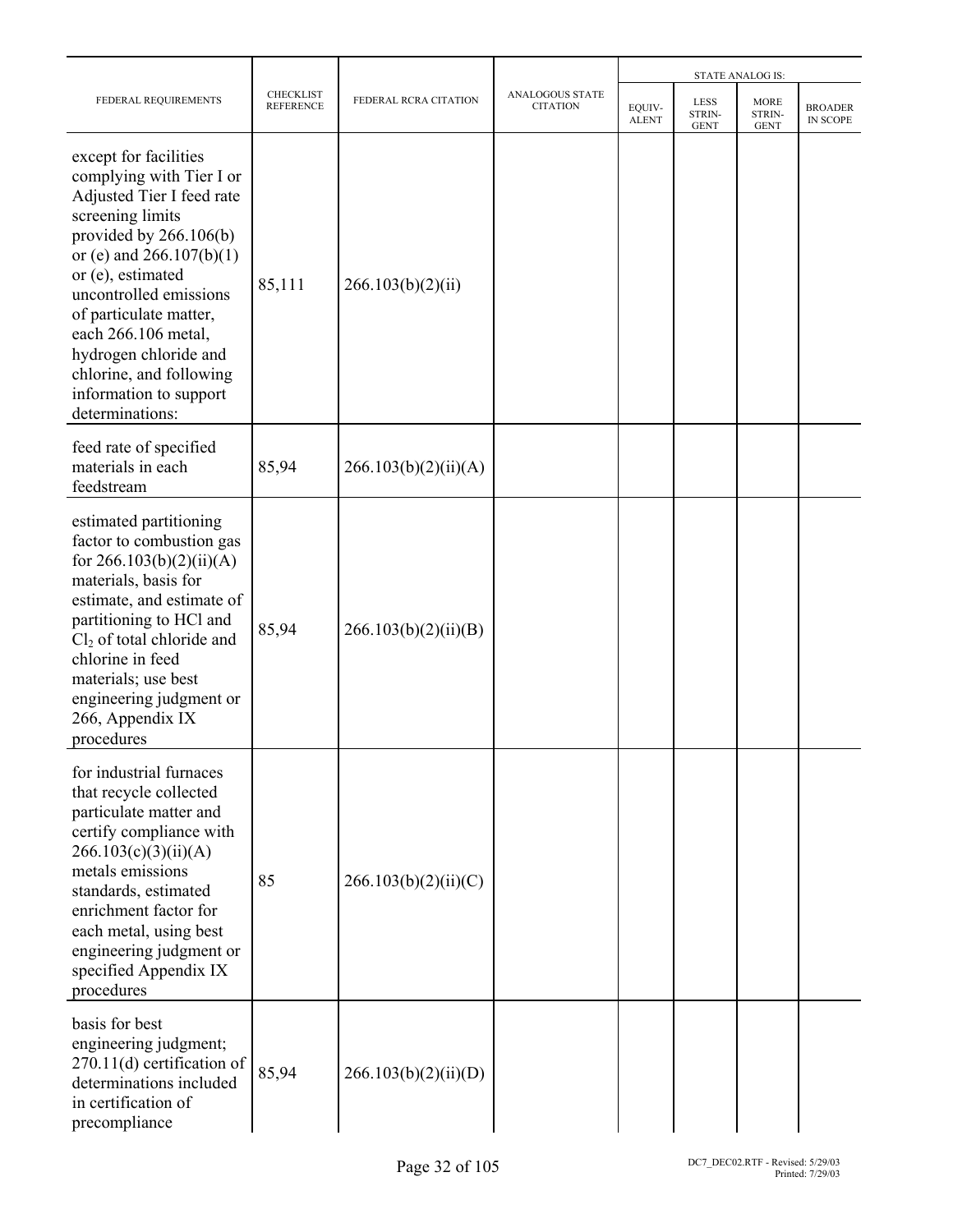|                                                                                                                                                                                                                                                                              |                                      |                                       |                                           |                        | <b>STATE ANALOG IS:</b>       |                                      |                            |
|------------------------------------------------------------------------------------------------------------------------------------------------------------------------------------------------------------------------------------------------------------------------------|--------------------------------------|---------------------------------------|-------------------------------------------|------------------------|-------------------------------|--------------------------------------|----------------------------|
| FEDERAL REQUIREMENTS                                                                                                                                                                                                                                                         | <b>CHECKLIST</b><br><b>REFERENCE</b> | FEDERAL RCRA CITATION                 | <b>ANALOGOUS STATE</b><br><b>CITATION</b> | EQUIV-<br><b>ALENT</b> | LESS<br>STRIN-<br><b>GENT</b> | <b>MORE</b><br>STRIN-<br><b>GENT</b> | <b>BROADER</b><br>IN SCOPE |
| for facilities complying<br>with Tier I or Adjusted<br>Tier I feed rate screening<br>limits, the feed rate of<br>specified materials in<br>each feed stream                                                                                                                  | 85,111                               | 266.103(b)(2)(iii)                    |                                           |                        |                               |                                      |                            |
| for facilities complying<br>with Tier II or III<br>emission limits for<br>metals or HCl or $Cl2$ ,<br>estimated controlled<br>emissions rates of<br>particulate matter, each<br>266.106 metal, HCl and<br>$Cl2$ , and following<br>information to support<br>determinations: | 85,94                                | 266.103(b)(2)(iv)                     |                                           |                        |                               |                                      |                            |
| estimated air pollution<br>control system (APCS)<br>removal efficiency for<br>specified materials                                                                                                                                                                            | 85                                   | 266.103(b)(2)(iv)(A)<br>$\mathcal{C}$ |                                           |                        |                               |                                      |                            |
| use best engineering<br>judgment or 266,<br>Appendix IX procedures                                                                                                                                                                                                           | 85                                   | 266.103(b)(2)(iv)(B)                  |                                           |                        |                               |                                      |                            |
| basis for best<br>engineering judgment in<br>conformance with<br>266.103(b)(2)(ii)(D)                                                                                                                                                                                        | 85                                   | 266.103(b)(2)(iv)(C)                  |                                           |                        |                               |                                      |                            |
| determination of<br>allowable emissions<br>rates for specified<br>materials and<br>information to support<br>such determinations to<br>include:                                                                                                                              | 85                                   | 266.103(b)(2)(v)                      |                                           |                        |                               |                                      |                            |
| for all facilities:                                                                                                                                                                                                                                                          | 85                                   | 266.103(b)(2)(v)(A)                   |                                           |                        |                               |                                      |                            |
|                                                                                                                                                                                                                                                                              |                                      | 266.103(b)(2)(v)(A)<br>(I)            |                                           |                        |                               |                                      |                            |
|                                                                                                                                                                                                                                                                              |                                      | 266.103(b)(2)(v)(A)<br>(2)            |                                           |                        |                               |                                      |                            |
|                                                                                                                                                                                                                                                                              |                                      | 266.103(b)(2)(v)(A)<br>(3)            |                                           |                        |                               |                                      |                            |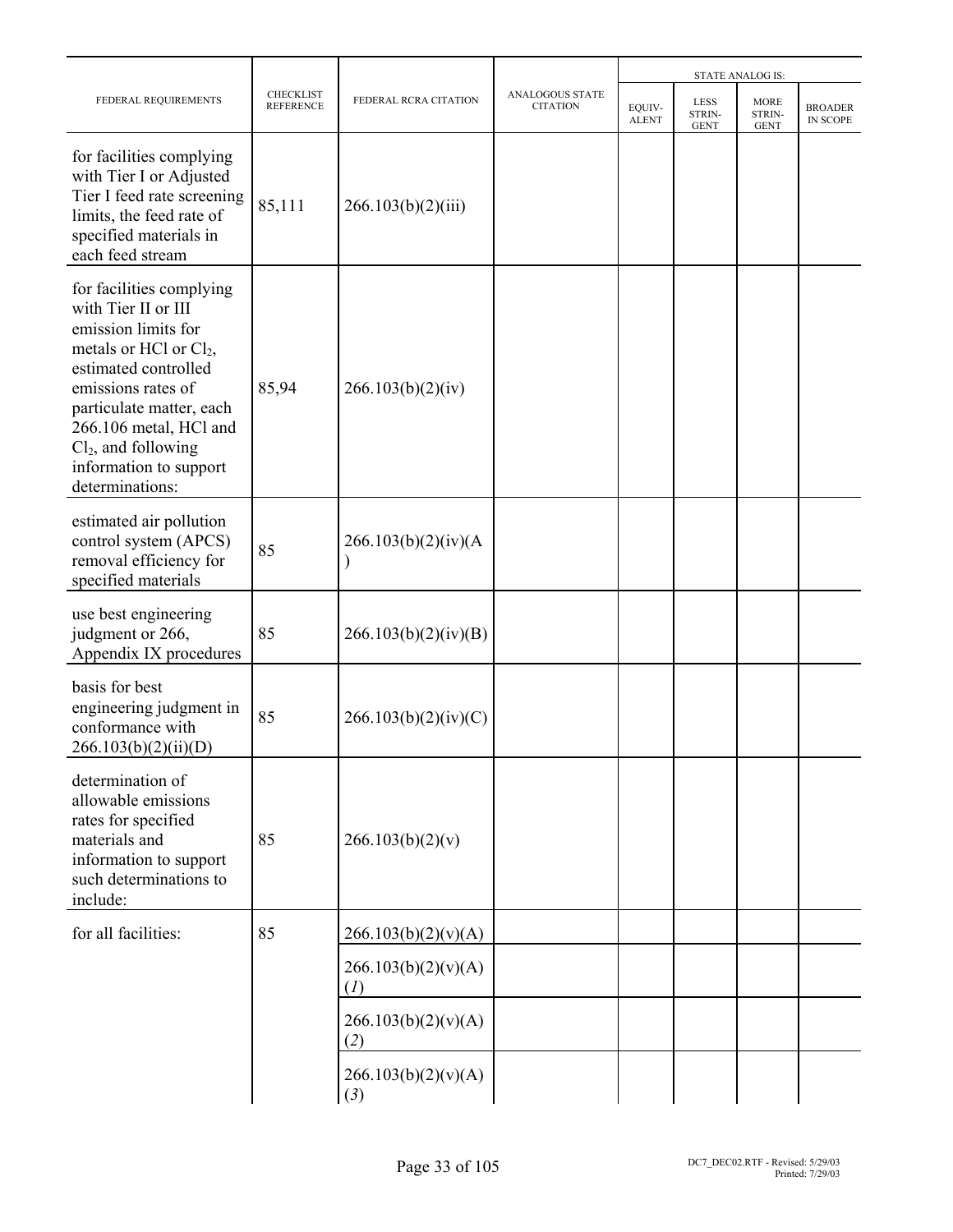|                                                                                                                                                                                                                                                               |                                      |                            |                                           | <b>STATE ANALOG IS:</b> |                                      |                                      |                            |  |
|---------------------------------------------------------------------------------------------------------------------------------------------------------------------------------------------------------------------------------------------------------------|--------------------------------------|----------------------------|-------------------------------------------|-------------------------|--------------------------------------|--------------------------------------|----------------------------|--|
| FEDERAL REQUIREMENTS                                                                                                                                                                                                                                          | <b>CHECKLIST</b><br><b>REFERENCE</b> | FEDERAL RCRA CITATION      | <b>ANALOGOUS STATE</b><br><b>CITATION</b> | EQUIV-<br><b>ALENT</b>  | <b>LESS</b><br>STRIN-<br><b>GENT</b> | <b>MORE</b><br>STRIN-<br><b>GENT</b> | <b>BROADER</b><br>IN SCOPE |  |
|                                                                                                                                                                                                                                                               |                                      | 266.103(b)(2)(v)(A)<br>(4) |                                           |                         |                                      |                                      |                            |  |
|                                                                                                                                                                                                                                                               | 85,94                                | 266.103(b)(2)(v)(A)<br>(5) |                                           |                         |                                      |                                      |                            |  |
|                                                                                                                                                                                                                                                               |                                      | 266.103(b)(2)(v)(A)<br>(6) |                                           |                         |                                      |                                      |                            |  |
|                                                                                                                                                                                                                                                               | 85                                   | 266.103(b)(2)(v)(A)<br>(7) |                                           |                         |                                      |                                      |                            |  |
|                                                                                                                                                                                                                                                               |                                      | 266.103(b)(2)(v)(B)        |                                           |                         |                                      |                                      |                            |  |
| for owners or operators<br>using Tier III site<br>specific dispersion<br>modeling to determine<br>$266.106(d)$ or $266.107(c)$<br>allowable levels, or                                                                                                        |                                      | 266.103(b)(2)(v)(B)<br>(I) |                                           |                         |                                      |                                      |                            |  |
|                                                                                                                                                                                                                                                               | 85                                   | 266.103(b)(2)(v)(B)<br>(2) |                                           |                         |                                      |                                      |                            |  |
| adjusted Tier I feed rate<br>screening limits under                                                                                                                                                                                                           |                                      | 266.103(b)(2)(v)(B)<br>(3) |                                           |                         |                                      |                                      |                            |  |
| $266.106(e)$ or<br>$266.107(e)$ :                                                                                                                                                                                                                             |                                      | 266.103(b)(2)(v)(B)<br>(4) |                                           |                         |                                      |                                      |                            |  |
| for facilities complying<br>with Tier II or III<br>emissions rate controls<br>for metals or HCl and<br>$Cl2$ , comparison of<br>266.103(b)(2)(iv)<br>estimated rates with<br>266.103(b)(2)(v)<br>allowable rates                                              | 85,94                                | 266.103(b)(2)(vi)          |                                           |                         |                                      |                                      |                            |  |
| for facilities complying<br>with Tier I or adjusted<br>Tier I feed rate screening<br>limits for metals or total<br>chloride and chlorine,<br>comparison of actual<br>feed rates determined<br>under $266.103(b)(2)(iii)$<br>to Tier I allowable feed<br>rates | 85                                   | 266.103(b)(2)(vii)         |                                           |                         |                                      |                                      |                            |  |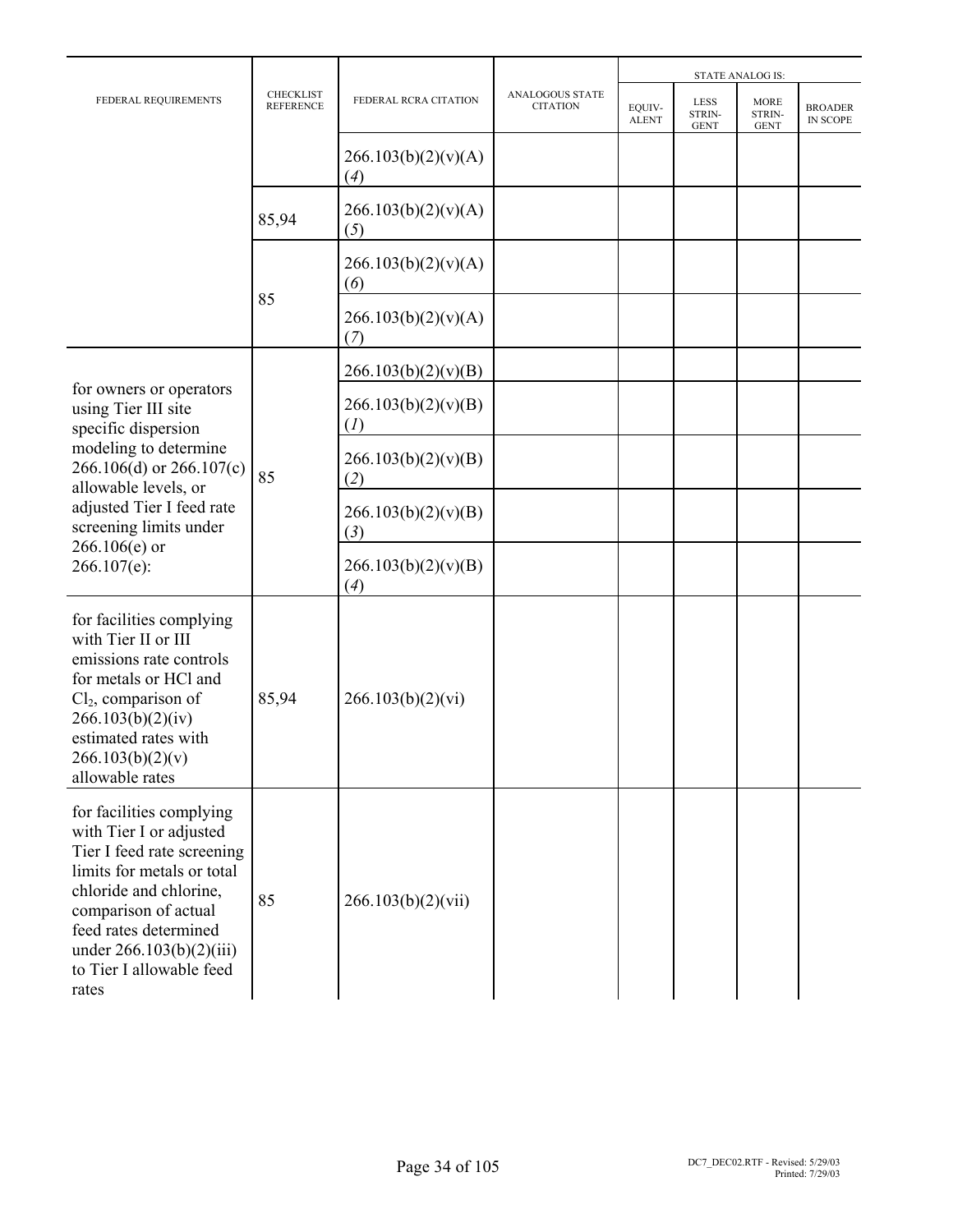|                                                                                                                                                                                                                                                                                                |                                      |                       |                                    |                        |                                      | <b>STATE ANALOG IS:</b>       |                                   |
|------------------------------------------------------------------------------------------------------------------------------------------------------------------------------------------------------------------------------------------------------------------------------------------------|--------------------------------------|-----------------------|------------------------------------|------------------------|--------------------------------------|-------------------------------|-----------------------------------|
| FEDERAL REQUIREMENTS                                                                                                                                                                                                                                                                           | <b>CHECKLIST</b><br><b>REFERENCE</b> | FEDERAL RCRA CITATION | ANALOGOUS STATE<br><b>CITATION</b> | EQUIV-<br><b>ALENT</b> | <b>LESS</b><br>STRIN-<br><b>GENT</b> | MORE<br>STRIN-<br><b>GENT</b> | <b>BROADER</b><br><b>IN SCOPE</b> |
| for industrial furnaces<br>that feed hazardous<br>waste for any purpose<br>other than solely as an<br>ingredient at any<br>location other than<br>product discharge end of<br>device, documentation of<br>$266.103(a)(5)(i)(A)-(C)$<br>compliance                                              | 85                                   | 266.103(b)(2)(viii)   |                                    |                        |                                      |                               |                                   |
| for industrial furnaces                                                                                                                                                                                                                                                                        |                                      | 266.103(b)(2)(ix)     |                                    |                        |                                      |                               |                                   |
| particulate matter back<br>into the furnace and that<br>will certify<br>266.103(c)(3)(ii)(A)<br>metals emissions<br>standards compliance,<br>applicable particulate<br>matter standard and<br>precompliance limit on<br>metal concentration                                                    |                                      | 266.103(b)(2)(ix)(A)  |                                    |                        |                                      |                               |                                   |
|                                                                                                                                                                                                                                                                                                | 85                                   | 266.103(b)(2)(ix)(B)  |                                    |                        |                                      |                               |                                   |
| establish limits on<br>$266.103(b)(3)(i)-(v)$<br>parameters consistent<br>with $266.103(b)(2)$<br>determinations and<br>certify the facility will<br>operate within the limits<br>during interim status<br>when there is hazardous<br>waste in the unit until<br>certain conditions are<br>met | 85                                   | 266.103(b)(3)         |                                    |                        |                                      |                               |                                   |
| feed rate of total<br>hazardous waste and<br>pumpable hazardous<br>waste                                                                                                                                                                                                                       | 85                                   | 266.103(b)(3)(i)      |                                    |                        |                                      |                               |                                   |
|                                                                                                                                                                                                                                                                                                | 85,94                                | 266.103(b)(3)(ii)     |                                    |                        |                                      |                               |                                   |
| that recycle collected<br>feed rate of each metal in<br>specified feedstreams                                                                                                                                                                                                                  | 85                                   | 266.103(b)(3)(ii)(A)  |                                    |                        |                                      |                               |                                   |
|                                                                                                                                                                                                                                                                                                | 85,111                               | 266.103(b)(3)(ii)(B)  |                                    |                        |                                      |                               |                                   |
|                                                                                                                                                                                                                                                                                                | 85                                   | 266.103(b)(3)(ii)(C)  |                                    |                        |                                      |                               |                                   |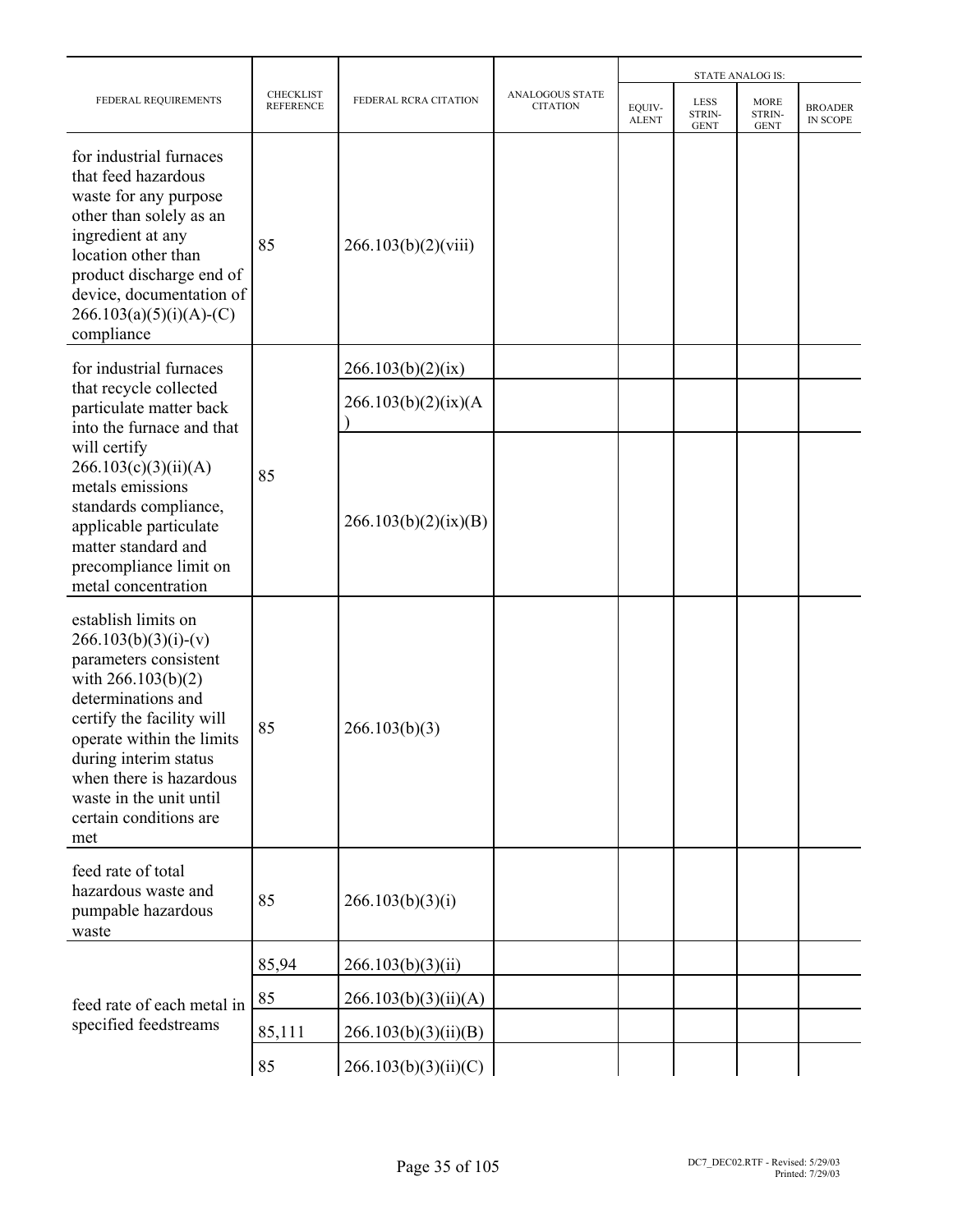|                                                                                                                                                                                                                                                                                                                                         |                                      |                            |                                           |                        |                               | <b>STATE ANALOG IS:</b>              |                                   |
|-----------------------------------------------------------------------------------------------------------------------------------------------------------------------------------------------------------------------------------------------------------------------------------------------------------------------------------------|--------------------------------------|----------------------------|-------------------------------------------|------------------------|-------------------------------|--------------------------------------|-----------------------------------|
| FEDERAL REQUIREMENTS                                                                                                                                                                                                                                                                                                                    | <b>CHECKLIST</b><br><b>REFERENCE</b> | FEDERAL RCRA CITATION      | <b>ANALOGOUS STATE</b><br><b>CITATION</b> | EQUIV-<br><b>ALENT</b> | LESS<br>STRIN-<br><b>GENT</b> | <b>MORE</b><br>STRIN-<br><b>GENT</b> | <b>BROADER</b><br><b>IN SCOPE</b> |
| total feed rate of chlorine<br>and chloride in total<br>feedstreams                                                                                                                                                                                                                                                                     | 85                                   | 266.103(b)(3)(iii)         |                                           |                        |                               |                                      |                                   |
| total feed rate of ash in<br>total feedstreams, except<br>ash feed rate for cement<br>kilns and light-weight<br>aggregate kilns is not<br>limited                                                                                                                                                                                       | 85                                   | 266.103(b)(3)(iv)          |                                           |                        |                               |                                      |                                   |
| maximum production<br>rate when producing<br>normal product, unless<br>complying with the Tier<br>I or Adjusted Tier I feed<br>rate screening limits for<br>chlorine under<br>$266.107(b)(1)$ or (e) and<br>for all metals under<br>$266.106(b)$ or (e), and<br>uncontrolled particulate<br>emissions do not exceed<br>266.105 standard | 85,111                               | 266.103(b)(3)(v)           |                                           |                        |                               |                                      |                                   |
| special operating<br>requirements under 266,<br>Appendix IX for<br>furnaces that recycle<br>collected particulate<br>matter back into furnace<br>and that certify<br>compliance with metals<br>emissions controls under<br>266.103(c)(3)(ii)(A)                                                                                         | 85                                   | 266.103(b)(4)              |                                           |                        |                               |                                      |                                   |
| limits on $266.103(b)(3)$<br>parameters established<br>and continuously<br>monitoring under:                                                                                                                                                                                                                                            | 85                                   | 266.103(b)(5)(i)           |                                           |                        |                               |                                      |                                   |
| instantaneous limits                                                                                                                                                                                                                                                                                                                    | 85,96                                | 266.103(b)(5)(i)(A)        |                                           |                        |                               |                                      |                                   |
|                                                                                                                                                                                                                                                                                                                                         | 85                                   | 266.103(b)(5)(i)(B)        |                                           |                        |                               |                                      |                                   |
| hourly rolling average<br>basis as defined                                                                                                                                                                                                                                                                                              |                                      | 266.103(b)(5)(i)(B)(<br>I) |                                           |                        |                               |                                      |                                   |
|                                                                                                                                                                                                                                                                                                                                         | 85,94                                | 266.103(b)(5)(i)(B)(<br>2) |                                           |                        |                               |                                      |                                   |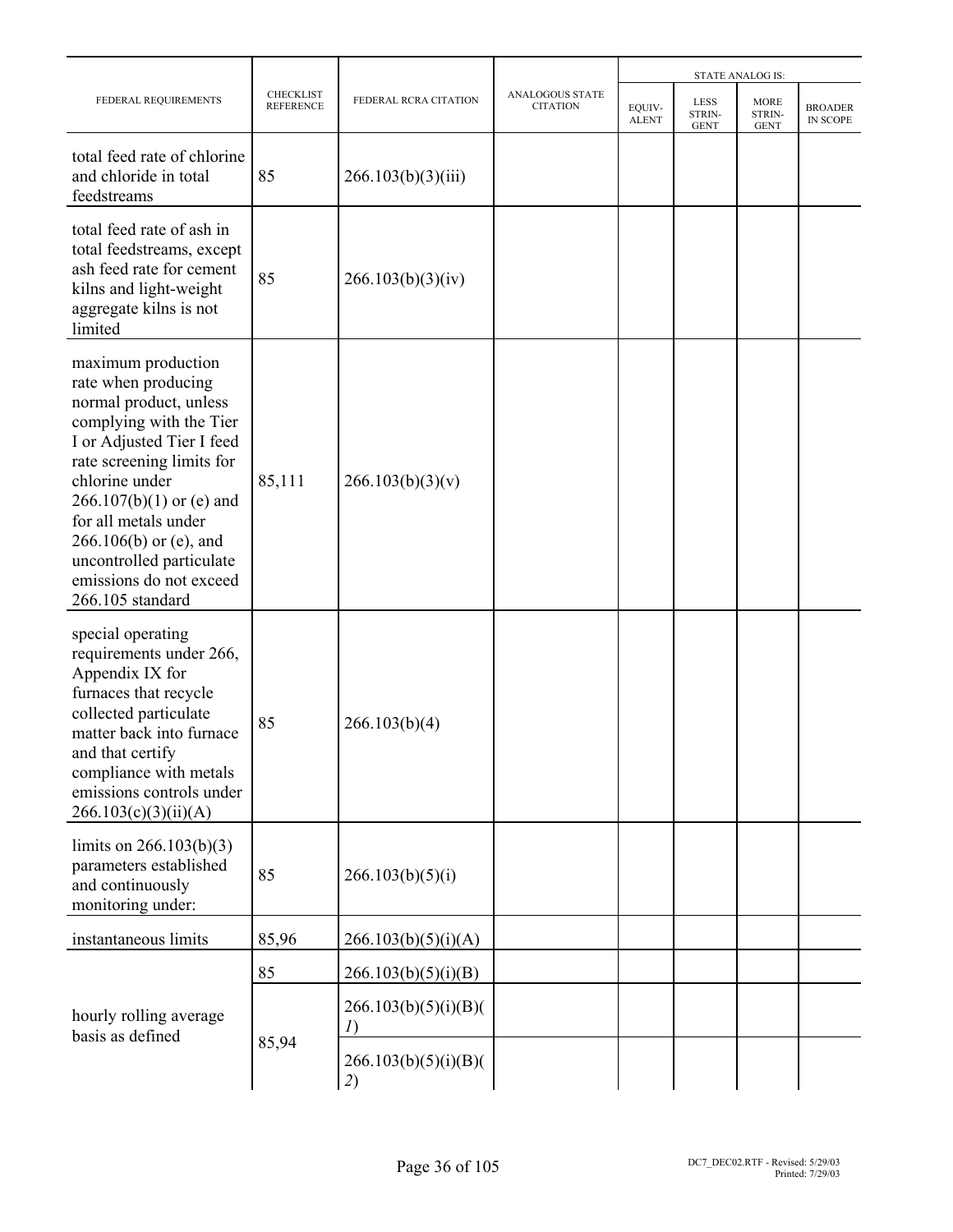|                                                                                                                                                                                                                                                                                                                                                       |                                      |                             |                                    |                        |                                      | <b>STATE ANALOG IS:</b>              |                            |
|-------------------------------------------------------------------------------------------------------------------------------------------------------------------------------------------------------------------------------------------------------------------------------------------------------------------------------------------------------|--------------------------------------|-----------------------------|------------------------------------|------------------------|--------------------------------------|--------------------------------------|----------------------------|
| FEDERAL REQUIREMENTS                                                                                                                                                                                                                                                                                                                                  | <b>CHECKLIST</b><br><b>REFERENCE</b> | FEDERAL RCRA CITATION       | ANALOGOUS STATE<br><b>CITATION</b> | EQUIV-<br><b>ALENT</b> | <b>LESS</b><br>STRIN-<br><b>GENT</b> | <b>MORE</b><br>STRIN-<br><b>GENT</b> | <b>BROADER</b><br>IN SCOPE |
| feed rate limits for<br>carcinogenic metals and<br>lead established on either<br>an hourly rolling average<br>basis or on (up to) 24<br>hour rolling average<br>basis; requirements for 2<br>to 24 hour average<br>period:                                                                                                                            | 85                                   | 266.103(b)(5)(ii)           |                                    |                        |                                      |                                      |                            |
| feed rate of each metal<br>limited to ten times the<br>allowable hourly rolling<br>average basis feed rate                                                                                                                                                                                                                                            | 85                                   | 266.103(b)(5)(ii)(A)        |                                    |                        |                                      |                                      |                            |
|                                                                                                                                                                                                                                                                                                                                                       | 85                                   | 266.103(b)(5)(ii)(B)        |                                    |                        |                                      |                                      |                            |
| specifications the<br>continuous monitor shall                                                                                                                                                                                                                                                                                                        |                                      | 266.103(b)(5)(ii)(B)<br>(I) |                                    |                        |                                      |                                      |                            |
| meet:                                                                                                                                                                                                                                                                                                                                                 | 85,94                                | 266.103(b)(5)(ii)(B)<br>(2) |                                    |                        |                                      |                                      |                            |
| feed rate limits for<br>metals, total chloride and<br>chlorine, and ash<br>established and<br>monitored based on<br>feedstream concentration<br>and flow rate; flow rate<br>continuously monitored<br>as per $266.103(b)(5)(i)$<br>and $(11)$                                                                                                         | 85                                   | 266.103(b)(5)(iii)          |                                    |                        |                                      |                                      |                            |
| on or before August 21,<br>1991, owner or operator<br>submits notice to major<br>local newspaper and<br>sends copy of notice to<br>State and local<br>government units;<br>provide evidence of<br>notice submittal for<br>publication with<br>certification of pre-<br>compliance to Director;<br>notice must bear<br>specified title and<br>include: | 85,94                                | 266.103(b)(6)               |                                    |                        |                                      |                                      |                            |
| information to include in $\vert$ 85                                                                                                                                                                                                                                                                                                                  |                                      | 266.103(b)(6)(i)            |                                    |                        |                                      |                                      |                            |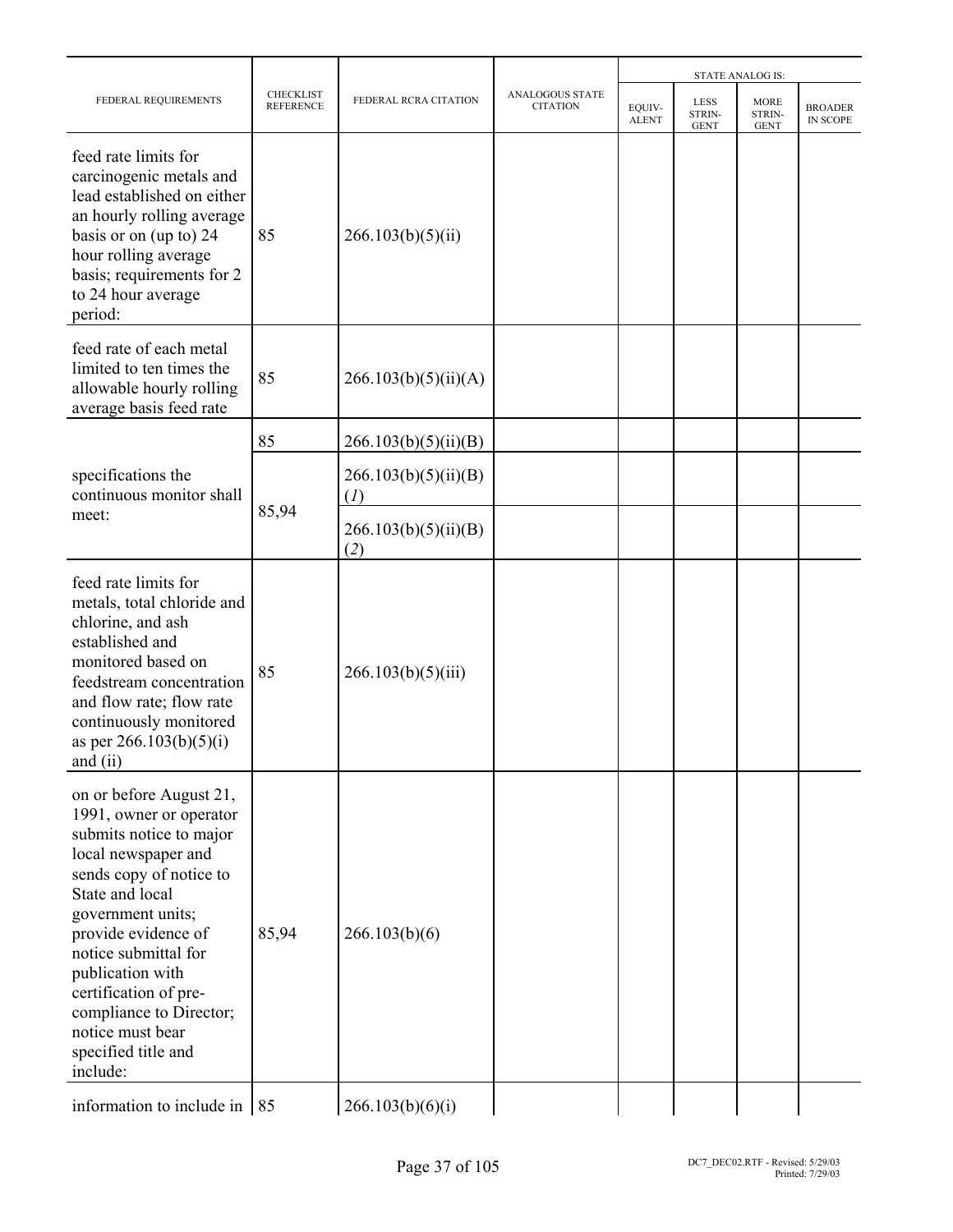|                                                                                                                                                                                                                                                                                  |                               |                            |                                           |                        |                                      | <b>STATE ANALOG IS:</b>              |                            |
|----------------------------------------------------------------------------------------------------------------------------------------------------------------------------------------------------------------------------------------------------------------------------------|-------------------------------|----------------------------|-------------------------------------------|------------------------|--------------------------------------|--------------------------------------|----------------------------|
| FEDERAL REQUIREMENTS                                                                                                                                                                                                                                                             | CHECKLIST<br><b>REFERENCE</b> | FEDERAL RCRA CITATION      | <b>ANALOGOUS STATE</b><br><b>CITATION</b> | EQUIV-<br><b>ALENT</b> | <b>LESS</b><br>STRIN-<br><b>GENT</b> | <b>MORE</b><br>STRIN-<br><b>GENT</b> | <b>BROADER</b><br>IN SCOPE |
| public notice                                                                                                                                                                                                                                                                    |                               | 266.103(b)(6)(ii)          |                                           |                        |                                      |                                      |                            |
|                                                                                                                                                                                                                                                                                  |                               | 266.103(b)(6)(iii)         |                                           |                        |                                      |                                      |                            |
|                                                                                                                                                                                                                                                                                  |                               | 266.103(b)(6)(iv)          |                                           |                        |                                      |                                      |                            |
|                                                                                                                                                                                                                                                                                  |                               | 266.103(b)(6)(v)           |                                           |                        |                                      |                                      |                            |
|                                                                                                                                                                                                                                                                                  |                               | 266.103(b)(6)(vi)          |                                           |                        |                                      |                                      |                            |
|                                                                                                                                                                                                                                                                                  |                               | 266.103(b)(6)(vii)         |                                           |                        |                                      |                                      |                            |
|                                                                                                                                                                                                                                                                                  |                               | 266.103(b)(6)(viii)        |                                           |                        |                                      |                                      |                            |
|                                                                                                                                                                                                                                                                                  | 85,96                         | 266.103(b)(6)(viii)(<br>A) |                                           |                        |                                      |                                      |                            |
|                                                                                                                                                                                                                                                                                  |                               | 266.103(b)(6)(viii)<br>B)  |                                           |                        |                                      |                                      |                            |
|                                                                                                                                                                                                                                                                                  | 85                            | 266.103(b)(6)(ix)          |                                           |                        |                                      |                                      |                            |
|                                                                                                                                                                                                                                                                                  |                               | 266.103(b)(6)(x)           |                                           |                        |                                      |                                      |                            |
| when monitoring<br>systems for<br>$266.103(c)(1)(v)-(xiii)$<br>operating parameters are<br>installed and operating in<br>conformance with<br>vendor or 266, Appendix<br>IX specifications,<br>continuous monitoring<br>required and records<br>maintained in operating<br>record | 85                            | 266.103(b)(7)              |                                           |                        |                                      |                                      |                            |
| submittal of revised<br>certification of pre-<br>compliance under<br>$266.103(b)(2)$ &(3)<br>procedures                                                                                                                                                                          | 85                            | 266.103(b)(8)              |                                           |                        |                                      |                                      |                            |
| $266.103(b)(6)$ public<br>notice requirements not<br>applicable to<br>recertifications                                                                                                                                                                                           | 85                            | 266.103(b)(8)(i)           |                                           |                        |                                      |                                      |                            |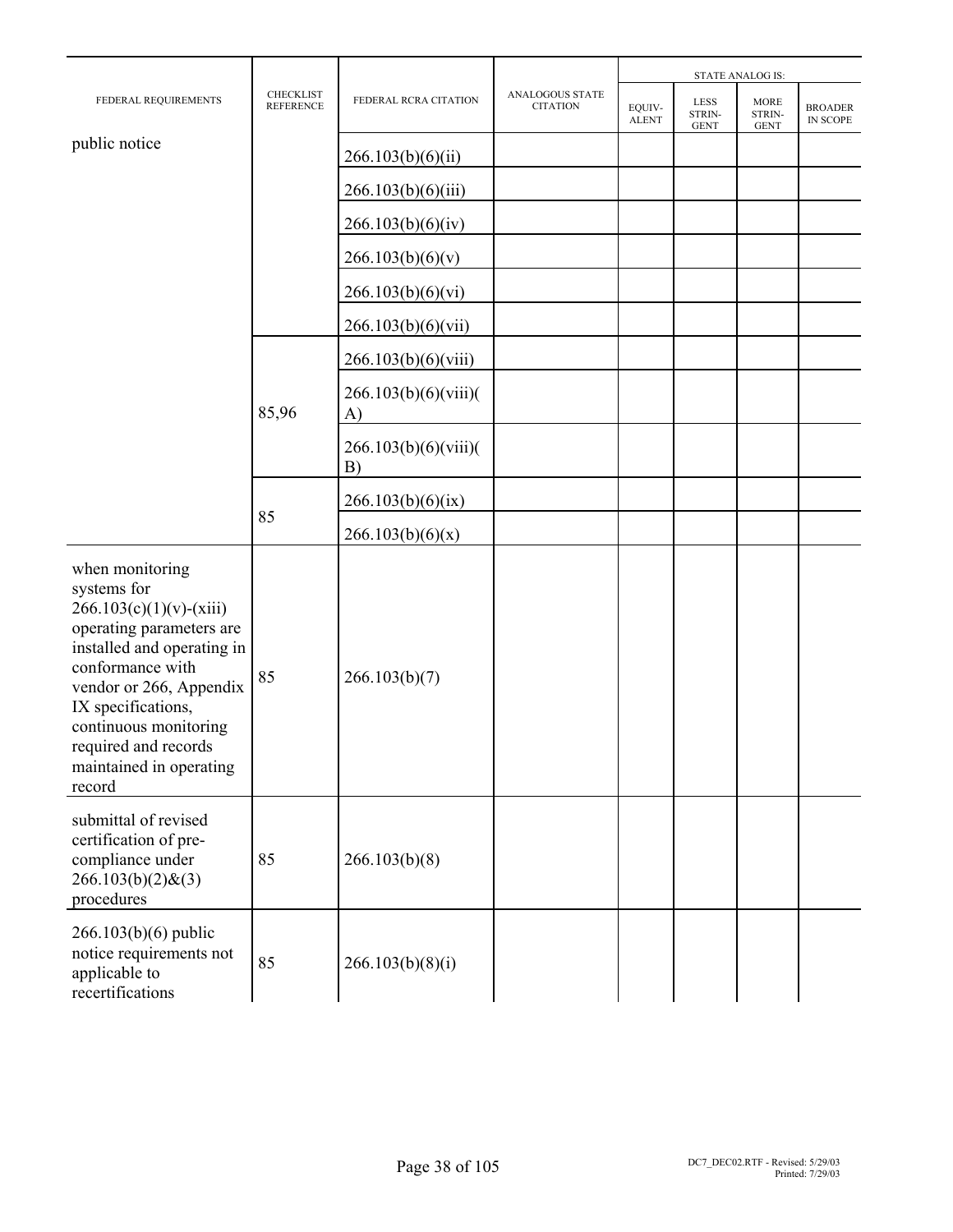|                                                                                                                                                                                                                                                                                                                                                                                                                                                                    |                                      |                       |                                           | <b>STATE ANALOG IS:</b> |                                      |                                      |                                   |  |
|--------------------------------------------------------------------------------------------------------------------------------------------------------------------------------------------------------------------------------------------------------------------------------------------------------------------------------------------------------------------------------------------------------------------------------------------------------------------|--------------------------------------|-----------------------|-------------------------------------------|-------------------------|--------------------------------------|--------------------------------------|-----------------------------------|--|
| FEDERAL REQUIREMENTS                                                                                                                                                                                                                                                                                                                                                                                                                                               | <b>CHECKLIST</b><br><b>REFERENCE</b> | FEDERAL RCRA CITATION | <b>ANALOGOUS STATE</b><br><b>CITATION</b> | EQUIV-<br><b>ALENT</b>  | <b>LESS</b><br>STRIN-<br><b>GENT</b> | <b>MORE</b><br>STRIN-<br><b>GENT</b> | <b>BROADER</b><br><b>IN SCOPE</b> |  |
| operation of facility<br>within limits established<br>for $266.103(b)(3)$<br>parameters until<br>266.103(b) revised<br>certification or<br>$266.103(c)$ certification<br>of compliance is<br>submitted                                                                                                                                                                                                                                                             | 85                                   | 266.103(b)(8)(ii)     |                                           |                         |                                      |                                      |                                   |  |
| language of signed<br>statement that must be<br>included with the<br>certification of<br>precompliance                                                                                                                                                                                                                                                                                                                                                             | 85                                   | 266.103(b)(9)         |                                           |                         |                                      |                                      |                                   |  |
| conduct emissions<br>testing to document<br>compliance with<br>$266.104(b)$ -(e), 266.105-<br>266.107 and<br>266.103(a)(5)(i)(D)<br>emissions standards;<br>submittal of certification<br>of compliance on or<br>before August 21, 1992                                                                                                                                                                                                                            | 85,94                                | 266.103(c)            |                                           |                         |                                      |                                      |                                   |  |
| establish limits and all<br>applicable emission<br>standards on<br>$266.103(c)(1)(i)-(xiii)$<br>parameters based on<br>operations during<br>compliance test or as<br>otherwise specified and<br>include with certification<br>of compliance; device<br>will be operated within<br>these limits and<br>applicable emission<br>standards of $266.104(b)$ -<br>(e), 266.105, 266.106,<br>266.107 and<br>266.103(a)(5)(i)(D)<br>when hazardous waste is<br>in the unit | 85,94,96,1<br>11,114                 | 266.103(c)(1)         |                                           |                         |                                      |                                      |                                   |  |
| feed rate of total<br>hazardous waste and<br>pumpable hazardous<br>waste                                                                                                                                                                                                                                                                                                                                                                                           | 85                                   | 266.103(c)(1)(i)      |                                           |                         |                                      |                                      |                                   |  |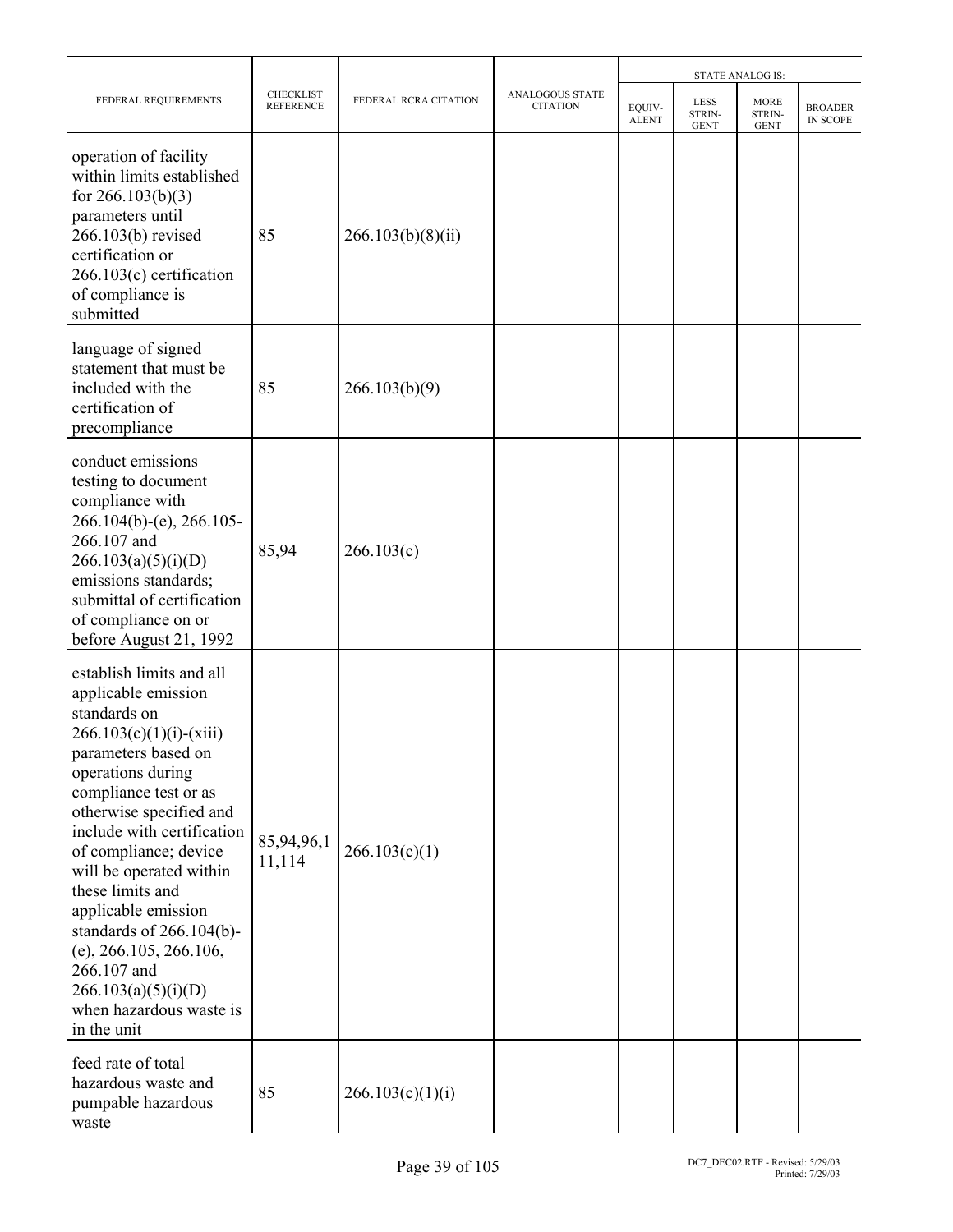|                                                                                                                                                                                                                                                                                                                                     |                                      |                             |                                           |                        |                                      | <b>STATE ANALOG IS:</b>              |                                   |
|-------------------------------------------------------------------------------------------------------------------------------------------------------------------------------------------------------------------------------------------------------------------------------------------------------------------------------------|--------------------------------------|-----------------------------|-------------------------------------------|------------------------|--------------------------------------|--------------------------------------|-----------------------------------|
| FEDERAL REQUIREMENTS                                                                                                                                                                                                                                                                                                                | <b>CHECKLIST</b><br><b>REFERENCE</b> | FEDERAL RCRA CITATION       | <b>ANALOGOUS STATE</b><br><b>CITATION</b> | EQUIV-<br><b>ALENT</b> | <b>LESS</b><br>STRIN-<br><b>GENT</b> | <b>MORE</b><br>STRIN-<br><b>GENT</b> | <b>BROADER</b><br><b>IN SCOPE</b> |
|                                                                                                                                                                                                                                                                                                                                     | 85                                   | 266.103(c)(1)(ii)           |                                           |                        |                                      |                                      |                                   |
|                                                                                                                                                                                                                                                                                                                                     | 85,111                               | 266.103(c)(1)(ii)(A)        |                                           |                        |                                      |                                      |                                   |
|                                                                                                                                                                                                                                                                                                                                     |                                      | 266.103(c)(1)(ii)(A)<br>(I) |                                           |                        |                                      |                                      |                                   |
| feed rate of each metal in<br>specified feedstreams                                                                                                                                                                                                                                                                                 | 111                                  | 266.103(c)(1)(ii)(A)<br>(2) |                                           |                        |                                      |                                      |                                   |
|                                                                                                                                                                                                                                                                                                                                     | 85                                   | 266.103(c)(1)(ii)(B)        |                                           |                        |                                      |                                      |                                   |
|                                                                                                                                                                                                                                                                                                                                     | 85,111,11<br>$\overline{4}$          | 266.103(c)(1)(ii)(C)        |                                           |                        |                                      |                                      |                                   |
| total feed rate of chlorine<br>and chloride in total<br>feedstreams; the<br>operating limits for<br>facilities that comply<br>with Tier I or Adjusted<br>Tier I feed rate screening<br>limits                                                                                                                                       | 85,111,11<br>4                       | 266.103(c)(1)(iii)          |                                           |                        |                                      |                                      |                                   |
| total feed rate of ash in<br>total feedstreams, except<br>ash feed rate for cement<br>kilns and light-weight<br>aggregate kilns is not<br>limited                                                                                                                                                                                   | 85,94                                | 266.103(c)(1)(iv)           |                                           |                        |                                      |                                      |                                   |
| carbon monoxide<br>concentration and, where<br>required, hydrocarbon<br>concentration in stack<br>gas; CO and HC limits                                                                                                                                                                                                             | 85                                   | 266.103(c)(1)(v)            |                                           |                        |                                      |                                      |                                   |
| maximum production<br>rate when producing<br>normal product, unless<br>complying with Tier I or<br>Adjusted Tier I feed rate<br>screening limits for<br>chlorine under<br>$266.107(b)(1)$ or (e) and<br>for all metals under<br>$266.106(b)$ or (e), and<br>uncontrolled particulate<br>emissions do not exceed<br>266.105 standard | 85,111,11<br>4                       | 266.103(c)(1)(vi)           |                                           |                        |                                      |                                      |                                   |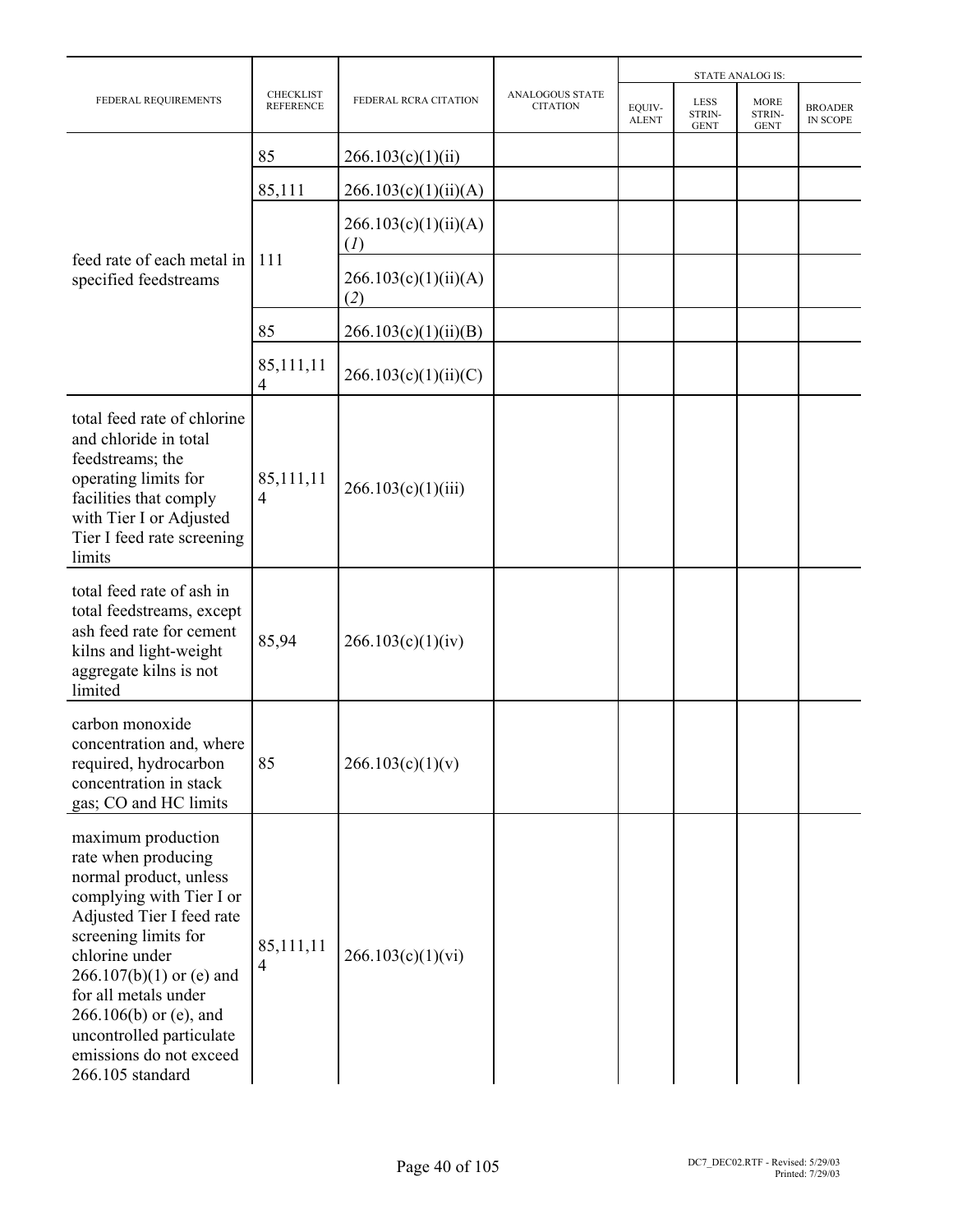|                                                                                                                             |                                      |                       |                                           |                        |                                             | <b>STATE ANALOG IS:</b>              |                                   |
|-----------------------------------------------------------------------------------------------------------------------------|--------------------------------------|-----------------------|-------------------------------------------|------------------------|---------------------------------------------|--------------------------------------|-----------------------------------|
| FEDERAL REQUIREMENTS                                                                                                        | <b>CHECKLIST</b><br><b>REFERENCE</b> | FEDERAL RCRA CITATION | <b>ANALOGOUS STATE</b><br><b>CITATION</b> | EQUIV-<br><b>ALENT</b> | <b>LESS</b><br><b>STRIN-</b><br><b>GENT</b> | <b>MORE</b><br>STRIN-<br><b>GENT</b> | <b>BROADER</b><br><b>IN SCOPE</b> |
| maximum combustion<br>chamber temperature<br>with temperature<br>measured where<br>specified; exception                     | 85,114                               | 266.103(c)(1)(vii)    |                                           |                        |                                             |                                      |                                   |
| maximum flue gas<br>temperature entering a<br>particulate matter control<br>device; exception                               | 85,114                               | 266.103(c)(1)(viii)   |                                           |                        |                                             |                                      |                                   |
|                                                                                                                             | 85,94                                | 266.103(c)(1)(ix)     |                                           |                        |                                             |                                      |                                   |
| limits for systems using<br>wet scrubbers, including                                                                        |                                      | 266.103(c)(1)(ix)(A)  |                                           |                        |                                             |                                      |                                   |
| wet ionizing scrubbers;                                                                                                     | 85                                   | 266.103(c)(1)(ix)(B)  |                                           |                        |                                             |                                      |                                   |
| exception:                                                                                                                  |                                      | 266.103(c)(1)(ix)(C)  |                                           |                        |                                             |                                      |                                   |
| systems using venturi<br>scrubbers, the minimum<br>differential gas pressure<br>across the venturi;<br>exception            | 85                                   | 266.103(c)(1)(x)      |                                           |                        |                                             |                                      |                                   |
|                                                                                                                             | 85,94,114                            | 266.103(c)(1)(xi)     |                                           |                        |                                             |                                      |                                   |
| limits for systems using<br>dry scrubbers; exception:                                                                       | 85                                   | 266.103(c)(1)(xi)(A)  |                                           |                        |                                             |                                      |                                   |
|                                                                                                                             | 85,114                               | 266.103(c)(1)(xi)(B)  |                                           |                        |                                             |                                      |                                   |
|                                                                                                                             | 85,94                                | 266.103(c)(1)(xii)    |                                           |                        |                                             |                                      |                                   |
| limits for systems using<br>wet ionizing scrubbers or<br>electrostatic                                                      |                                      | 266.103(c)(1)(xii)(A) |                                           |                        |                                             |                                      |                                   |
| precipitators; exception                                                                                                    | 85                                   | 266.103(c)(1)(xii)(B) |                                           |                        |                                             |                                      |                                   |
| systems using fabric<br>filters, the minimum<br>pressure drop; exception                                                    | 85                                   | 266.103(c)(1)(xiii)   |                                           |                        |                                             |                                      |                                   |
| at least 30 days prior to<br>266.103(c)(3)<br>compliance testing,<br>notify Director and<br>submit required<br>information: | 85                                   | 266.103(c)(2)         |                                           |                        |                                             |                                      |                                   |
| general facility                                                                                                            | 85                                   | 266.103(c)(2)(i)      |                                           |                        |                                             |                                      |                                   |
| information                                                                                                                 |                                      | 266.103(c)(2)(i)(A)   |                                           |                        |                                             |                                      |                                   |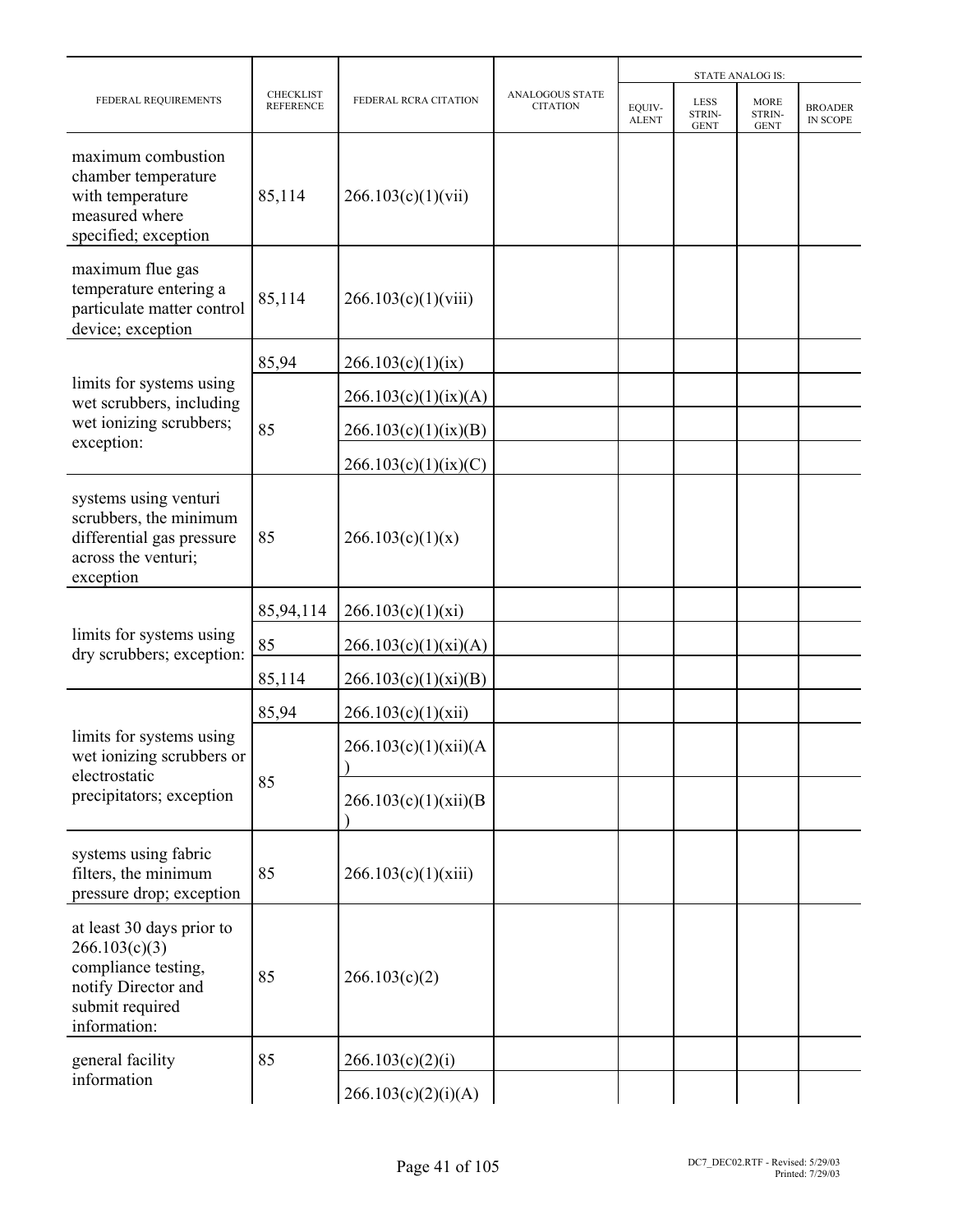|                                                                                                                                                                                                                                                                                                                          |                                      |                             | <b>STATE ANALOG IS:</b>                   |                        |                               |                                      |                            |
|--------------------------------------------------------------------------------------------------------------------------------------------------------------------------------------------------------------------------------------------------------------------------------------------------------------------------|--------------------------------------|-----------------------------|-------------------------------------------|------------------------|-------------------------------|--------------------------------------|----------------------------|
| FEDERAL REQUIREMENTS                                                                                                                                                                                                                                                                                                     | <b>CHECKLIST</b><br><b>REFERENCE</b> | FEDERAL RCRA CITATION       | <b>ANALOGOUS STATE</b><br><b>CITATION</b> | EQUIV-<br><b>ALENT</b> | LESS<br>STRIN-<br><b>GENT</b> | <b>MORE</b><br>STRIN-<br><b>GENT</b> | <b>BROADER</b><br>IN SCOPE |
|                                                                                                                                                                                                                                                                                                                          |                                      | 266.103(c)(2)(i)(B)         |                                           |                        |                               |                                      |                            |
|                                                                                                                                                                                                                                                                                                                          |                                      | 266.103(c)(2)(i)(C)         |                                           |                        |                               |                                      |                            |
|                                                                                                                                                                                                                                                                                                                          |                                      | 266.103(c)(2)(i)(D)         |                                           |                        |                               |                                      |                            |
|                                                                                                                                                                                                                                                                                                                          |                                      | 266.103(c)(2)(ii)           |                                           |                        |                               |                                      |                            |
|                                                                                                                                                                                                                                                                                                                          |                                      | 266.103(c)(2)(ii)(A)        |                                           |                        |                               |                                      |                            |
|                                                                                                                                                                                                                                                                                                                          |                                      | 266.103(c)(2)(ii)(B)        |                                           |                        |                               |                                      |                            |
|                                                                                                                                                                                                                                                                                                                          |                                      | 266.103(c)(2)(ii)(C)        |                                           |                        |                               |                                      |                            |
| specific information on<br>each device to be tested                                                                                                                                                                                                                                                                      |                                      | 266.103(c)(2)(ii)(D)        |                                           |                        |                               |                                      |                            |
|                                                                                                                                                                                                                                                                                                                          | 85                                   | 266.103(c)(2)(ii)(D)<br>(I) |                                           |                        |                               |                                      |                            |
|                                                                                                                                                                                                                                                                                                                          |                                      | 266.103(c)(2)(ii)(D)<br>(2) |                                           |                        |                               |                                      |                            |
|                                                                                                                                                                                                                                                                                                                          |                                      | 266.103(c)(2)(ii)(D)<br>(3) |                                           |                        |                               |                                      |                            |
|                                                                                                                                                                                                                                                                                                                          |                                      | 266.103(c)(2)(ii)(E)        |                                           |                        |                               |                                      |                            |
|                                                                                                                                                                                                                                                                                                                          |                                      | 266.103(c)(2)(ii)(F)        |                                           |                        |                               |                                      |                            |
| information on testing                                                                                                                                                                                                                                                                                                   |                                      | 266.103(c)(2)(iii)          |                                           |                        |                               |                                      |                            |
| planned, including<br>complete copy of test<br>protocol and QA/QC                                                                                                                                                                                                                                                        |                                      | 266.103(c)(2)(iii)(A)       |                                           |                        |                               |                                      |                            |
| plan, and summary<br>description for each test<br>that provides specified<br>information                                                                                                                                                                                                                                 | 85                                   | 266.103(c)(2)(iii)(B)       |                                           |                        |                               |                                      |                            |
| compliance testing under<br>266.103(b) and<br>266.103(c)(2)<br>conditions; case-by-case<br>approval to use<br>compliance test data<br>from one unit in lieu of<br>testing a similar on-site<br>unit; information<br>required to support<br>owner or operator<br>request; approval based<br>on 266.103(c)<br>requirements | 85,96                                | 266.103(c)(3)(i)            |                                           |                        |                               |                                      |                            |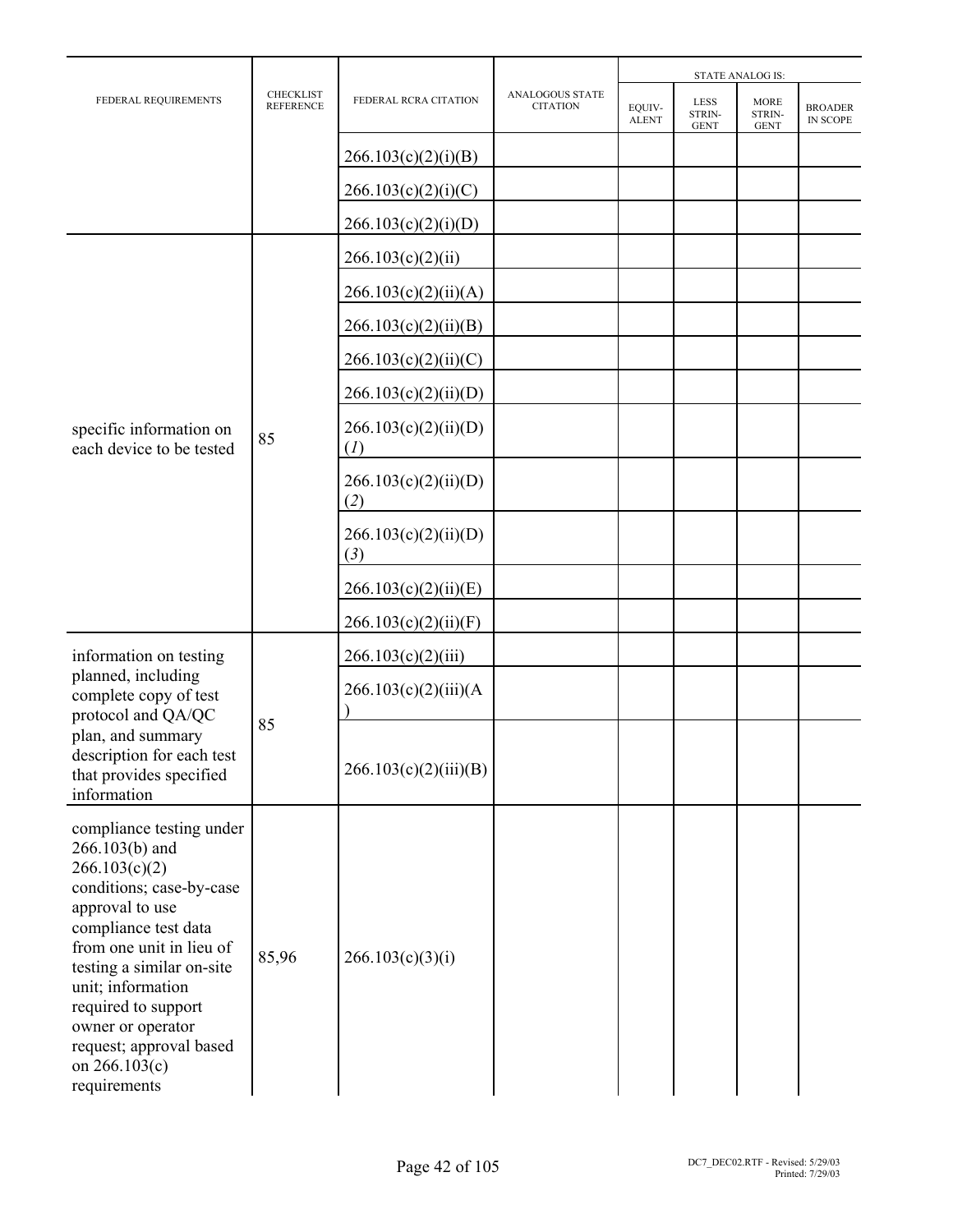|                                                                                                                                                                                                                                                                |                                      |                             |                                           |                        |                                      | <b>STATE ANALOG IS:</b>              |                                   |
|----------------------------------------------------------------------------------------------------------------------------------------------------------------------------------------------------------------------------------------------------------------|--------------------------------------|-----------------------------|-------------------------------------------|------------------------|--------------------------------------|--------------------------------------|-----------------------------------|
| FEDERAL REQUIREMENTS                                                                                                                                                                                                                                           | <b>CHECKLIST</b><br><b>REFERENCE</b> | FEDERAL RCRA CITATION       | <b>ANALOGOUS STATE</b><br><b>CITATION</b> | EQUIV-<br><b>ALENT</b> | <b>LESS</b><br>STRIN-<br><b>GENT</b> | <b>MORE</b><br>STRIN-<br><b>GENT</b> | <b>BROADER</b><br><b>IN SCOPE</b> |
| industrial furnaces that<br>recycle collected<br>particulate matter from<br>air pollution control<br>system must test to<br>determine $266.106(c)$ or<br>(d) metals standards<br>compliance using one of<br>the following<br>procedures:                       | 85                                   | 266.103(c)(3)(ii)           |                                           |                        |                                      |                                      |                                   |
| 266, Appendix IX<br>testing requirements in<br>"Alternative Method for<br><b>Implementing Metals</b><br>Controls"                                                                                                                                              | 85                                   | 266.103(c)(3)(ii)(A)        |                                           |                        |                                      |                                      |                                   |
| stack emissions testing                                                                                                                                                                                                                                        |                                      | 266.103(c)(3)(ii)(B)        |                                           |                        |                                      |                                      |                                   |
| for 6 hrs/day while<br>hazardous waste is                                                                                                                                                                                                                      |                                      | 266.103(c)(3)(ii)(B)<br>(I) |                                           |                        |                                      |                                      |                                   |
| burned during interim<br>status; conditions for<br>testing; analysis for                                                                                                                                                                                       |                                      | 266.103(c)(3)(ii)(B)<br>(2) |                                           |                        |                                      |                                      |                                   |
| metals content to assure<br>$266.106(c)$ or (d)                                                                                                                                                                                                                | 85                                   | 266.103(c)(3)(ii)(B)<br>(3) |                                           |                        |                                      |                                      |                                   |
| compliance; parameters<br>for which operating<br>limits must be                                                                                                                                                                                                |                                      | 266.103(c)(3)(ii)(B)<br>(4) |                                           |                        |                                      |                                      |                                   |
| established under<br>266.103(c)(3)                                                                                                                                                                                                                             |                                      | 266.103(c)(3)(ii)(B)<br>(5) |                                           |                        |                                      |                                      |                                   |
| conduct compliance<br>testing and establish<br>limits on $266.103(c)(1)$<br>parameters after kiln<br>system has been<br>conditioned and has<br>reached equilibrium with<br>metals feed and metals<br>emissions; conditions to<br>be met during<br>conditioning | 85                                   | 266.103(c)(3)(ii)(C)        |                                           |                        |                                      |                                      |                                   |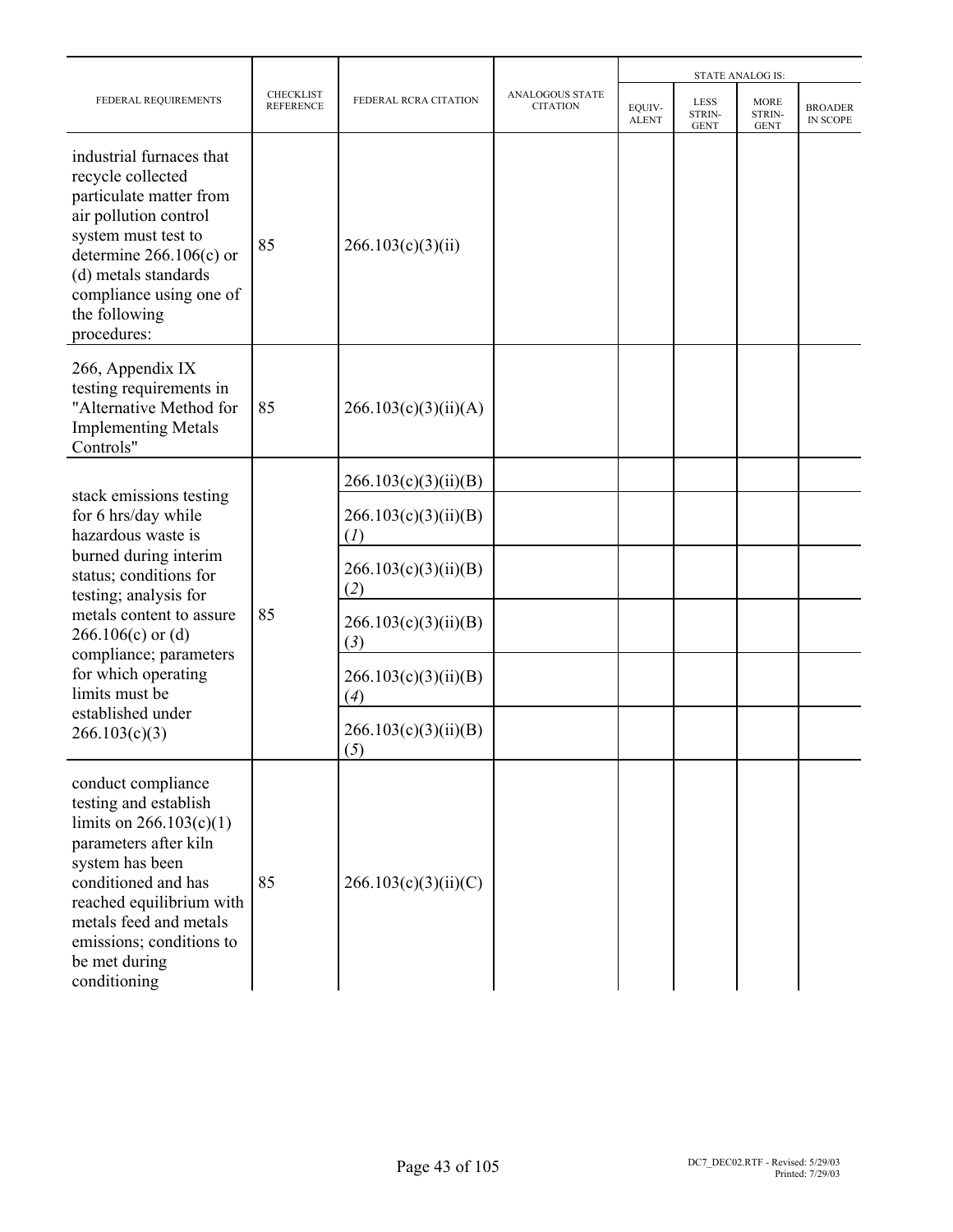|                                                                                                                                                                                                                                                                                                                                                                                         |                                      |                       |                                    |                        |                                      | <b>STATE ANALOG IS:</b>              |                            |
|-----------------------------------------------------------------------------------------------------------------------------------------------------------------------------------------------------------------------------------------------------------------------------------------------------------------------------------------------------------------------------------------|--------------------------------------|-----------------------|------------------------------------|------------------------|--------------------------------------|--------------------------------------|----------------------------|
| FEDERAL REQUIREMENTS                                                                                                                                                                                                                                                                                                                                                                    | <b>CHECKLIST</b><br><b>REFERENCE</b> | FEDERAL RCRA CITATION | ANALOGOUS STATE<br><b>CITATION</b> | EQUIV-<br><b>ALENT</b> | <b>LESS</b><br>STRIN-<br><b>GENT</b> | <b>MORE</b><br>STRIN-<br><b>GENT</b> | <b>BROADER</b><br>IN SCOPE |
| if no simultaneous<br>demonstration of<br>266.104-266.107<br>compliance during a set<br>of test runs, operating<br>conditions of additional<br>test runs as close as<br>possible to original<br>operating conditions                                                                                                                                                                    | 85                                   | 266.103(c)(3)(iii)(A) |                                    |                        |                                      |                                      |                            |
| facility to operate under<br>compliance test<br>conditions and reach<br>steady-state operations<br>before obtaining test data<br>to demonstrate 266.104-<br>266.107 emissions<br>standards compliance or<br>establishing operating<br>parameter limits; specific<br>industrial furnaces need<br>not reach steady-state<br>conditions prior to<br>beginning metals<br>compliance testing | 85                                   | 266.103(c)(3)(iii)(B) |                                    |                        |                                      |                                      |                            |
| compliance test data<br>obtained during<br>emissions sampling are<br>used to establish<br>operating parameter<br>limits in the certification<br>of compliance when<br>parameter must be<br>established as per<br>266.103(c)(1)                                                                                                                                                          | 85                                   | 266.103(c)(3)(iii)(C) |                                    |                        |                                      |                                      |                            |
| within 90 days of<br>completing compliance<br>testing, certification to<br>Director of compliance<br>with $266.104(b)$ , (c) & (e),<br>266.105-266.107 and<br>266.103(a)(5)(i)(D)<br>emissions standards;<br>certification must<br>include:                                                                                                                                             | 85                                   | 266.103(c)(4)         |                                    |                        |                                      |                                      |                            |
| general facility and                                                                                                                                                                                                                                                                                                                                                                    | 85                                   | 266.103(c)(4)(i)      |                                    |                        |                                      |                                      |                            |
| testing information                                                                                                                                                                                                                                                                                                                                                                     |                                      | 266.103(c)(4)(i)(A)   |                                    |                        |                                      |                                      |                            |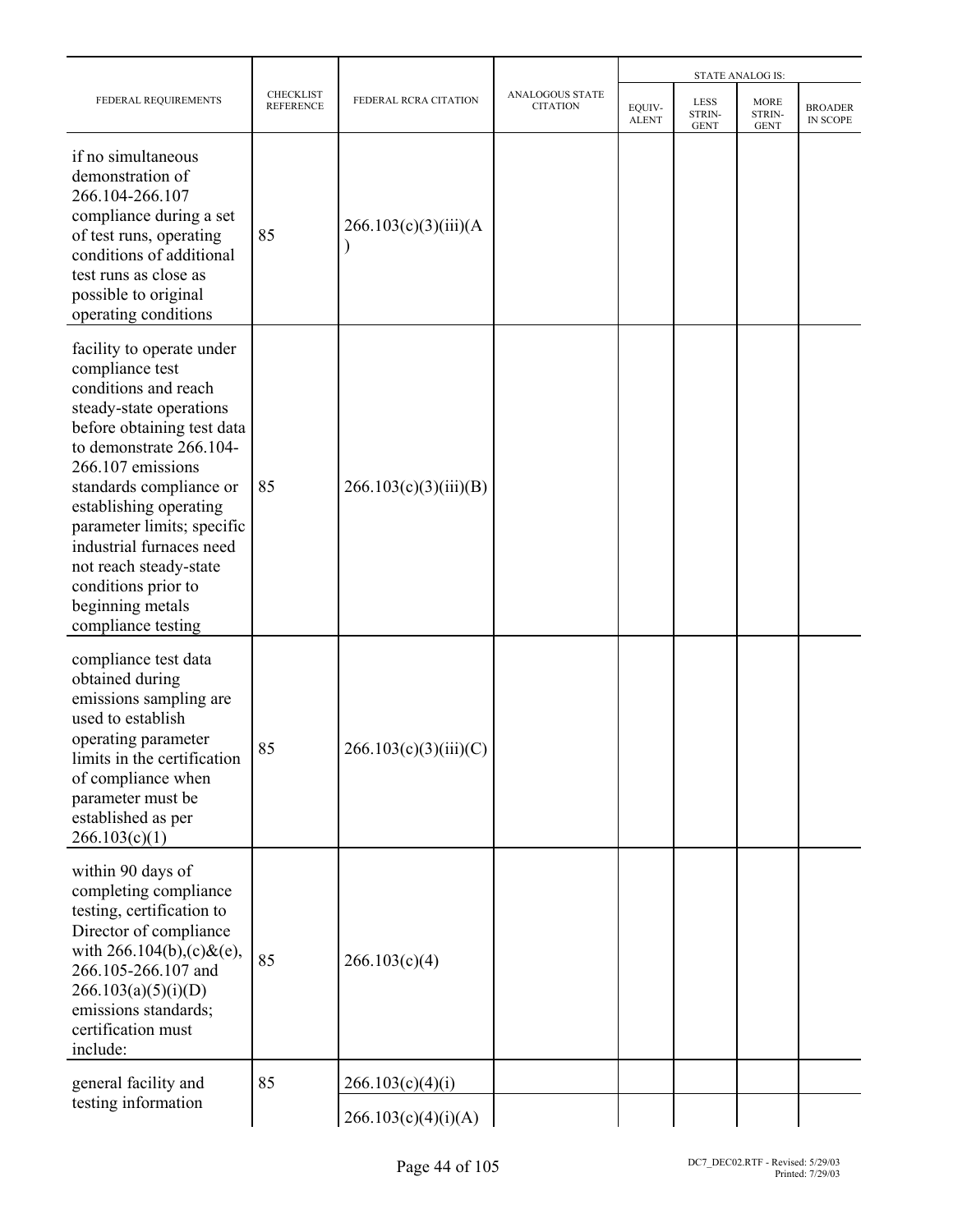| FEDERAL REQUIREMENTS                 |                                      |                             |                                    | <b>STATE ANALOG IS:</b> |                               |                                      |                            |  |
|--------------------------------------|--------------------------------------|-----------------------------|------------------------------------|-------------------------|-------------------------------|--------------------------------------|----------------------------|--|
|                                      | <b>CHECKLIST</b><br><b>REFERENCE</b> | FEDERAL RCRA CITATION       | ANALOGOUS STATE<br><b>CITATION</b> | EQUIV-<br><b>ALENT</b>  | LESS<br>STRIN-<br><b>GENT</b> | <b>MORE</b><br>STRIN-<br><b>GENT</b> | <b>BROADER</b><br>IN SCOPE |  |
|                                      |                                      | 266.103(c)(4)(i)(B)         |                                    |                         |                               |                                      |                            |  |
|                                      | 85,94                                | 266.103(c)(4)(i)(C)         |                                    |                         |                               |                                      |                            |  |
|                                      |                                      | 266.103(c)(4)(i)(D)         |                                    |                         |                               |                                      |                            |  |
|                                      |                                      | 266.103(c)(4)(i)(E)         |                                    |                         |                               |                                      |                            |  |
|                                      | 85                                   | 266.103(c)(4)(i)(F)         |                                    |                         |                               |                                      |                            |  |
|                                      |                                      | 266.103(c)(4)(i)(G)         |                                    |                         |                               |                                      |                            |  |
|                                      |                                      | 266.103(c)(4)(i)(H)         |                                    |                         |                               |                                      |                            |  |
|                                      |                                      | 266.103(c)(4)(i)(I)         |                                    |                         |                               |                                      |                            |  |
|                                      |                                      | 266.103(c)(4)(ii)           |                                    |                         |                               |                                      |                            |  |
|                                      |                                      | 266.103(c)(4)(ii)(A)        |                                    |                         |                               |                                      |                            |  |
|                                      | 85                                   | 266.103(c)(4)(ii)(B)        |                                    |                         |                               |                                      |                            |  |
|                                      |                                      | 266.103(c)(4)(ii)(B)<br>(I) |                                    |                         |                               |                                      |                            |  |
|                                      |                                      | 266.103(c)(4)(ii)(B)<br>(2) |                                    |                         |                               |                                      |                            |  |
|                                      |                                      | 266.103(c)(4)(ii)(B)<br>(3) |                                    |                         |                               |                                      |                            |  |
| specific information on<br>each test |                                      | 266.103(c)(4)(ii)(B)<br>(4) |                                    |                         |                               |                                      |                            |  |
|                                      | 85,94                                | 266.103(c)(4)(ii)(B)<br>(5) |                                    |                         |                               |                                      |                            |  |
|                                      |                                      | 266.103(c)(4)(ii)(B)<br>(6) |                                    |                         |                               |                                      |                            |  |
|                                      |                                      | 266.103(c)(4)(ii)(B)<br>(7) |                                    |                         |                               |                                      |                            |  |
|                                      | 85                                   | 266.103(c)(4)(ii)(B)<br>(8) |                                    |                         |                               |                                      |                            |  |
|                                      |                                      | 266.103(c)(4)(ii)(B)<br>(9) |                                    |                         |                               |                                      |                            |  |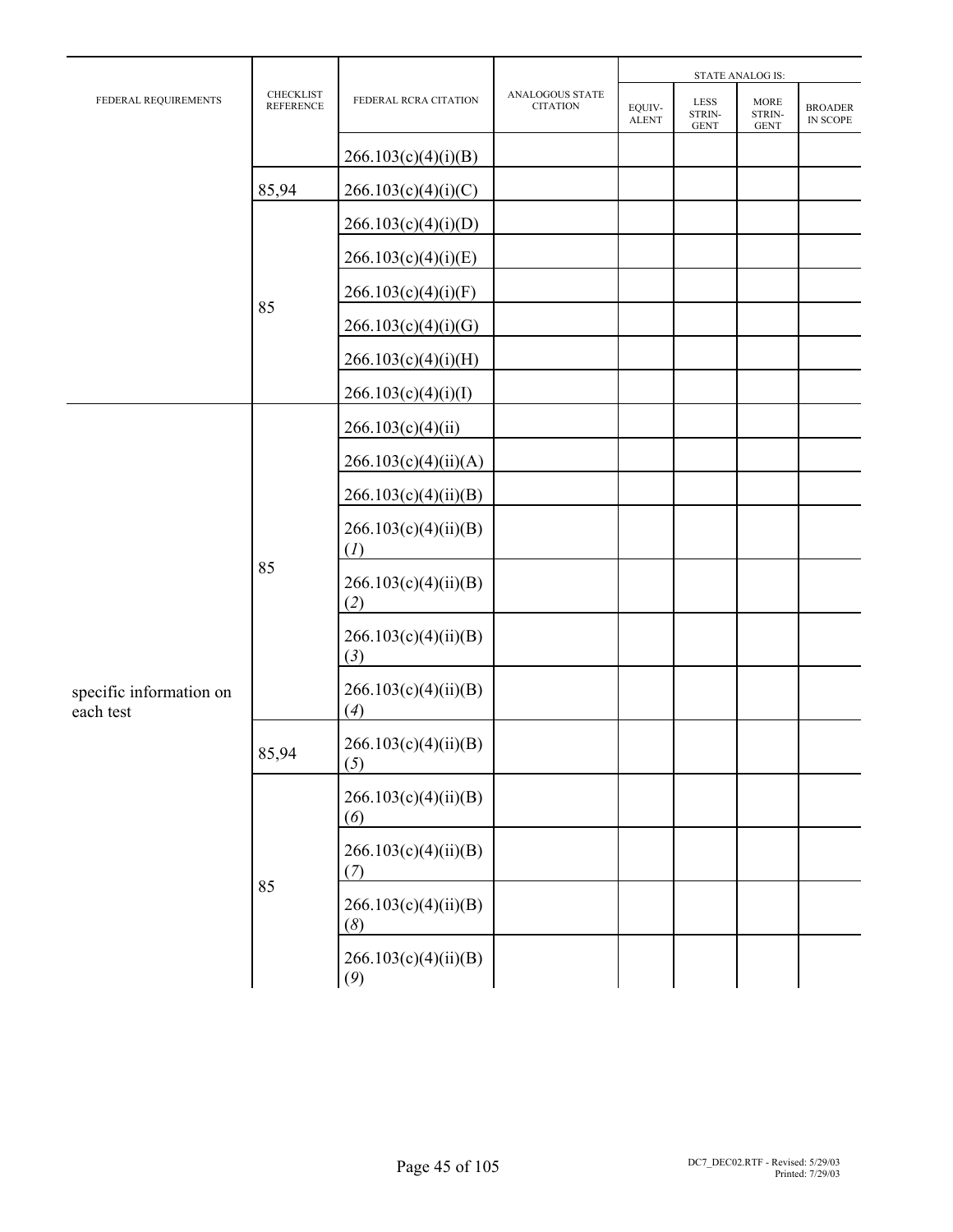|                                                                                                                                                                                                                            |                                      |                                 |                                    |                        |                                             | <b>STATE ANALOG IS:</b>              |                                   |
|----------------------------------------------------------------------------------------------------------------------------------------------------------------------------------------------------------------------------|--------------------------------------|---------------------------------|------------------------------------|------------------------|---------------------------------------------|--------------------------------------|-----------------------------------|
| FEDERAL REQUIREMENTS                                                                                                                                                                                                       | <b>CHECKLIST</b><br><b>REFERENCE</b> | FEDERAL RCRA CITATION           | ANALOGOUS STATE<br><b>CITATION</b> | EQUIV-<br><b>ALENT</b> | <b>LESS</b><br><b>STRIN-</b><br><b>GENT</b> | <b>MORE</b><br>STRIN-<br><b>GENT</b> | <b>BROADER</b><br><b>IN SCOPE</b> |
| comparison of actual<br>emissions per test with<br>emissions limits<br>prescribed by<br>$266.104(b)$ , (c) & (e) and<br>266.105-266.107 and<br>established in 266.103(b)<br>certification of<br>precompliance              | 85                                   | 266.103(c)(4)(iii)              |                                    |                        |                                             |                                      |                                   |
| determination of<br>operating limits based on<br>all valid runs for<br>$266.103(c)(1)$ parameters<br>using one of two<br>procedures:                                                                                       | 85                                   | 266.103(c)(4)(iv)               |                                    |                        |                                             |                                      |                                   |
| instantaneous limits                                                                                                                                                                                                       | 85                                   | 266.103(c)(4)(iv)(A)            |                                    |                        |                                             |                                      |                                   |
|                                                                                                                                                                                                                            | 85                                   | 266.103(c)(4)(iv)(B)<br>(I)     |                                    |                        |                                             |                                      |                                   |
| hourly rolling average<br>basis as defined                                                                                                                                                                                 |                                      | 266.103(c)(4)(iv)(B)<br>(I)(i)  |                                    |                        |                                             |                                      |                                   |
|                                                                                                                                                                                                                            |                                      | 266.103(c)(4)(iv)(B)<br>(I)(ii) |                                    |                        |                                             |                                      |                                   |
| parameter operating limit<br>based on compliance test<br>data and specific average                                                                                                                                         | 85                                   | 266.103(c)(4)(iv)(B)<br>(2)     |                                    |                        |                                             |                                      |                                   |
| feed rate limits for<br>carcinogenic metals and<br>lead established on either<br>an hourly rolling average<br>basis or on (up to) 24<br>hour rolling average<br>basis; requirements for 2<br>to 24 hour average<br>period: | 85                                   | 266.103(c)(4)(iv)(C)            |                                    |                        |                                             |                                      |                                   |
| feed rate of each metal<br>limited to ten times the<br>allowable hourly rolling<br>average basis feed rate                                                                                                                 | 85                                   | 266.103(c)(4)(iv)(C)<br>(I)     |                                    |                        |                                             |                                      |                                   |
| specifications the<br>continuous monitor shall                                                                                                                                                                             |                                      | 266.103(c)(4)(iv)(C)<br>(2)     |                                    |                        |                                             |                                      |                                   |
| meet                                                                                                                                                                                                                       | 85                                   | 266.103(c)(4)(iv)(C)<br>(2)(i)  |                                    |                        |                                             |                                      |                                   |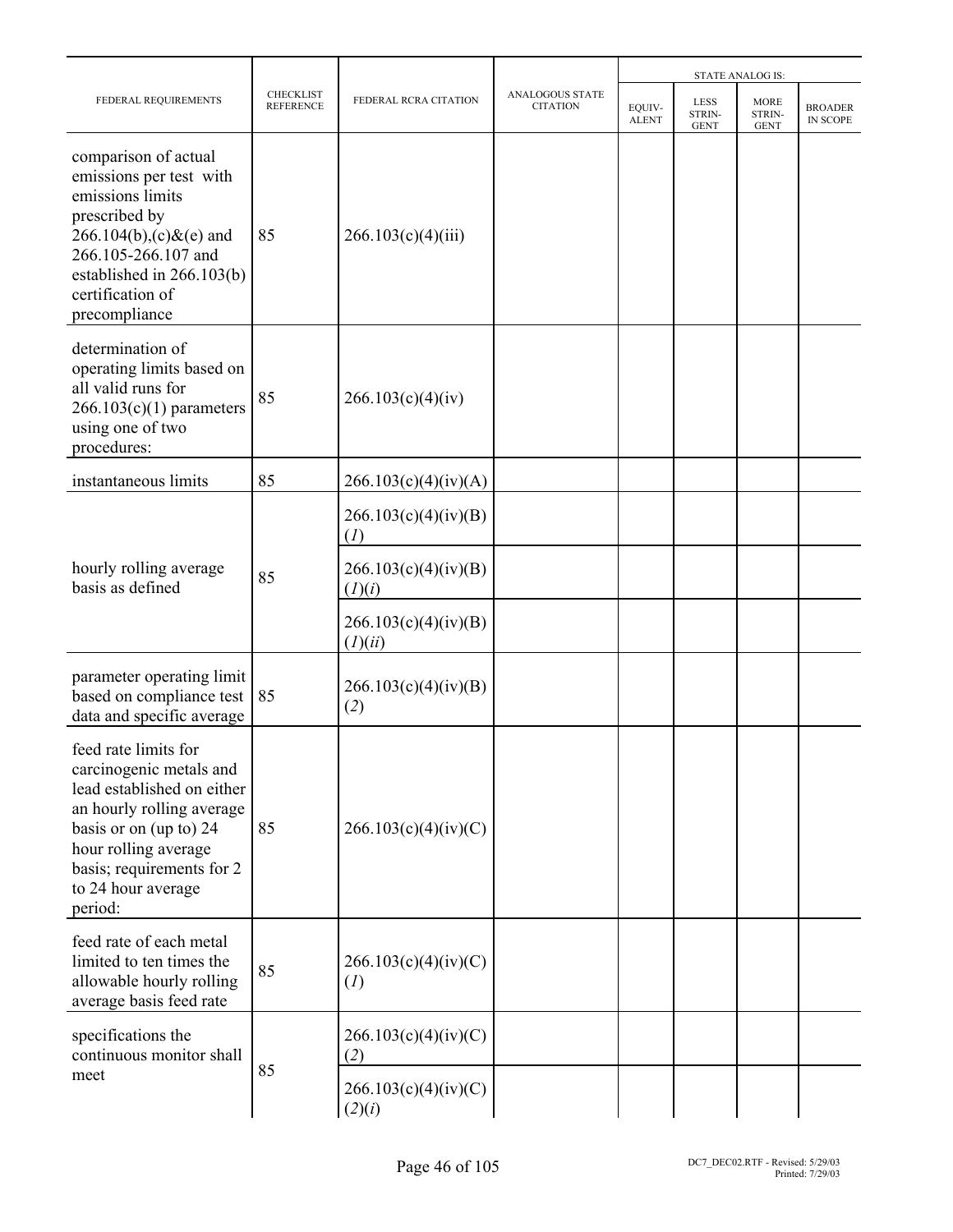|                                                                                                                                                                                                                                                                                                            |                                      |                                 |                                    |                        |                               | <b>STATE ANALOG IS:</b>              |                            |
|------------------------------------------------------------------------------------------------------------------------------------------------------------------------------------------------------------------------------------------------------------------------------------------------------------|--------------------------------------|---------------------------------|------------------------------------|------------------------|-------------------------------|--------------------------------------|----------------------------|
| FEDERAL REQUIREMENTS                                                                                                                                                                                                                                                                                       | <b>CHECKLIST</b><br><b>REFERENCE</b> | FEDERAL RCRA CITATION           | ANALOGOUS STATE<br><b>CITATION</b> | EQUIV-<br><b>ALENT</b> | LESS<br>STRIN-<br><b>GENT</b> | <b>MORE</b><br>STRIN-<br><b>GENT</b> | <b>BROADER</b><br>IN SCOPE |
|                                                                                                                                                                                                                                                                                                            | 85,94                                | 266.103(c)(4)(iv)(C)<br>(2)(ii) |                                    |                        |                               |                                      |                            |
| operating limit for feed<br>rate of each metal<br>established based on<br>compliance test data as<br>the specified average                                                                                                                                                                                 | 85                                   | 266.103(c)(4)(iv)(C)<br>(3)     |                                    |                        |                               |                                      |                            |
| feed rate limits for<br>metals, total chloride and<br>chlorine, and ash<br>established and<br>monitored based on<br>feedstream concentration<br>and flow rate; flow rate<br>continuously monitored<br>as per<br>$266.103(c)(4)(iv)(A)-(C)$                                                                 | 85                                   | 266.103(c)(4)(iv)(D)            |                                    |                        |                               |                                      |                            |
| language of statement to<br>accompany the<br>certification of<br>compliance                                                                                                                                                                                                                                | 85                                   | 266.103(c)(4)(v)                |                                    |                        |                               |                                      |                            |
| if required to comply<br>with $266.104(c)$ or<br>$266.103(a)(5)(i)(D)$ HC<br>controls, conditioned gas<br>monitoring system may<br>be used in conformance<br>with 266, Appendix IX<br>specifications, provided<br>certification of<br>compliance is submitted<br>without $266.103(c)(7)$<br>time extension | 85,111,<br>144                       | 266.103(c)(5)                   |                                    |                        |                               |                                      |                            |
| special operating<br>requirements for<br>industrial furnaces that<br>recycle collected<br>particulate matter from<br>air pollution control<br>system:                                                                                                                                                      | 85                                   | 266.103(c)(6)                   |                                    |                        |                               |                                      |                            |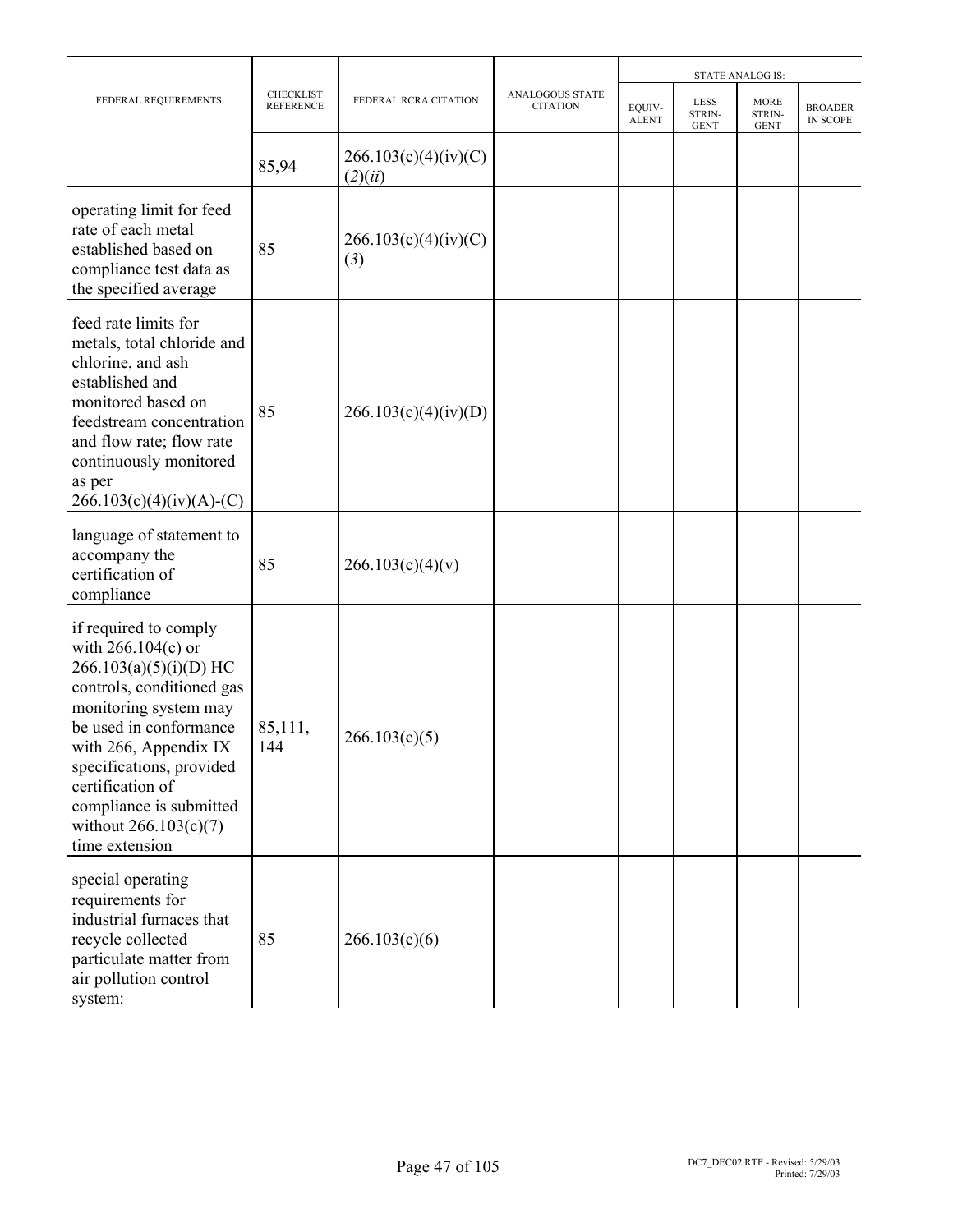|                                                                                                                                                                                                                                                                                                                                                                                                                                                             |                                      |                       |                                           |                        |                                      | <b>STATE ANALOG IS:</b>              |                            |  |
|-------------------------------------------------------------------------------------------------------------------------------------------------------------------------------------------------------------------------------------------------------------------------------------------------------------------------------------------------------------------------------------------------------------------------------------------------------------|--------------------------------------|-----------------------|-------------------------------------------|------------------------|--------------------------------------|--------------------------------------|----------------------------|--|
| FEDERAL REQUIREMENTS                                                                                                                                                                                                                                                                                                                                                                                                                                        | <b>CHECKLIST</b><br><b>REFERENCE</b> | FEDERAL RCRA CITATION | <b>ANALOGOUS STATE</b><br><b>CITATION</b> | EQUIV-<br><b>ALENT</b> | <b>LESS</b><br>STRIN-<br><b>GENT</b> | <b>MORE</b><br>STRIN-<br><b>GENT</b> | <b>BROADER</b><br>IN SCOPE |  |
| 266, Appendix IX<br>operating requirements<br>in "Alternative Method<br>to Implement the Metals<br>Controls" if complying<br>with<br>266.103(c)(3)(ii)(A)                                                                                                                                                                                                                                                                                                   | 85                                   | 266.103(c)(6)(i)      |                                           |                        |                                      |                                      |                            |  |
| operating requirements<br>of $266.103(c)(3)(ii)(B)$ if<br>complying with that<br>paragraph                                                                                                                                                                                                                                                                                                                                                                  | 85                                   | 266.103(c)(6)(ii)     |                                           |                        |                                      |                                      |                            |  |
| requirements if fail to<br>submit complete<br>certification of<br>compliance for 266.104-<br>266.107 emissions<br>standards by August 21,<br>1992:                                                                                                                                                                                                                                                                                                          | 85                                   | 266.103(c)(7)(i)      |                                           |                        |                                      |                                      |                            |  |
| stop burning hazardous<br>waste and begin<br>266.103(l) closure                                                                                                                                                                                                                                                                                                                                                                                             | 85,94                                | 266.103(c)(7)(i)(A)   |                                           |                        |                                      |                                      |                            |  |
| limit hazardous waste<br>burning only for<br>purposes of compliance<br>testing (and pretesting to<br>prepare for compliance<br>testing) to a total period<br>of 720 hours beginning<br>August 21, 1992; submit<br>notification to Director<br>by August 21, 1992,<br>stating operation under<br>restricted interim status<br>and intention to resume<br>hazardous waste<br>burning; submit<br>complete certification of<br>compliance by August<br>23, 1993 | 85,94                                | 266.103(c)(7)(i)(B)   |                                           |                        |                                      |                                      |                            |  |
| obtain case-by-case time<br>extension under<br>266.103(c)(7)(ii)                                                                                                                                                                                                                                                                                                                                                                                            | 85                                   | 266.103(c)(7)(i)(C)   |                                           |                        |                                      |                                      |                            |  |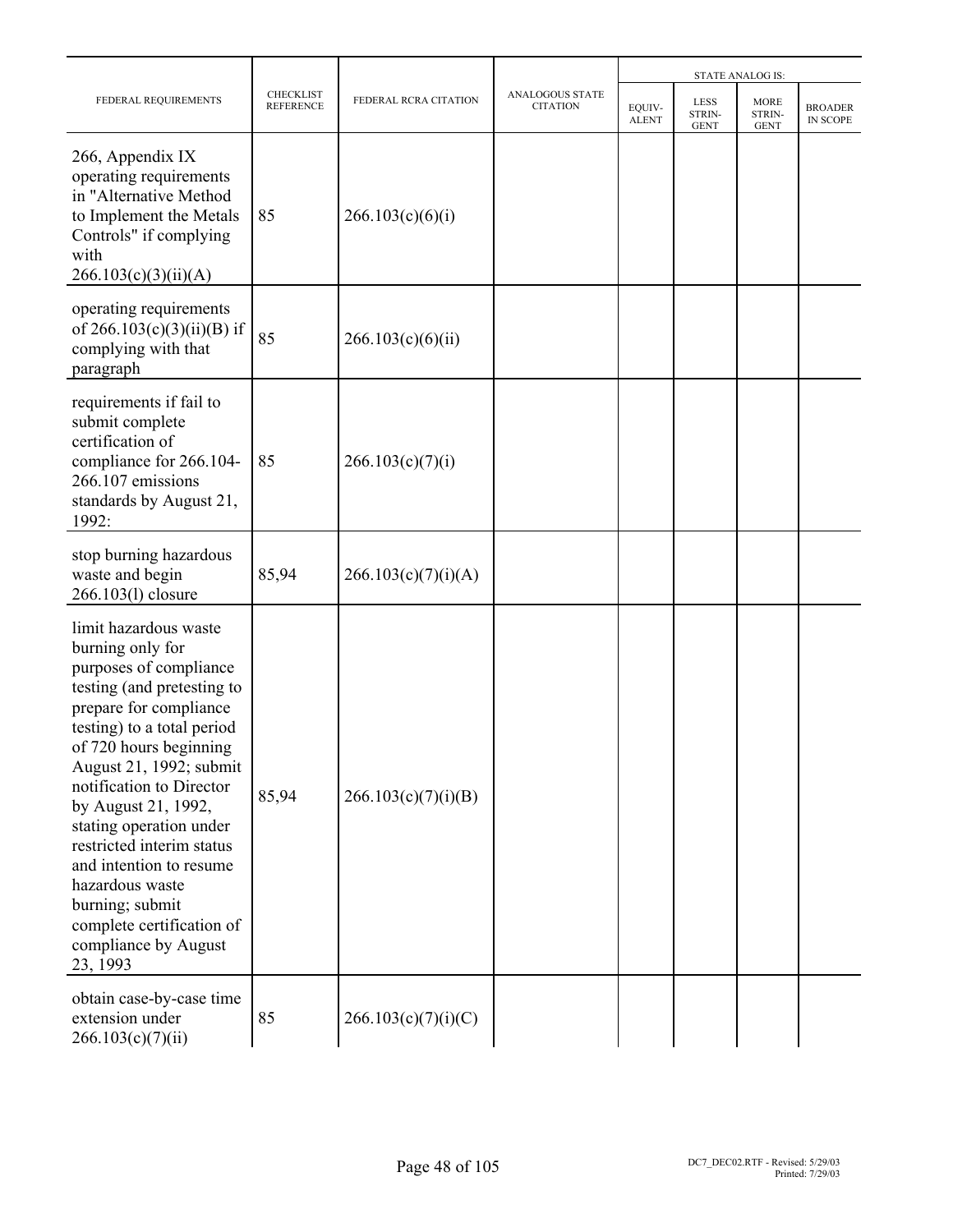|                                                                                                                                                                                                                  |                                      |                                 |                                    |                        |                                      | <b>STATE ANALOG IS:</b>              |                                   |
|------------------------------------------------------------------------------------------------------------------------------------------------------------------------------------------------------------------|--------------------------------------|---------------------------------|------------------------------------|------------------------|--------------------------------------|--------------------------------------|-----------------------------------|
| FEDERAL REQUIREMENTS                                                                                                                                                                                             | <b>CHECKLIST</b><br><b>REFERENCE</b> | FEDERAL RCRA CITATION           | ANALOGOUS STATE<br><b>CITATION</b> | EQUIV-<br><b>ALENT</b> | <b>LESS</b><br>STRIN-<br><b>GENT</b> | <b>MORE</b><br>STRIN-<br><b>GENT</b> | <b>BROADER</b><br><b>IN SCOPE</b> |
| condition under which a<br>case-by-case time<br>extension may be<br>requested for any<br>$266.103(c)$ time limit                                                                                                 | 85                                   | 266.103(c)(7)(ii)               |                                    |                        |                                      |                                      |                                   |
| in granting extension,<br>Director may apply<br>specified conditions                                                                                                                                             | 85                                   | 266.103(c)(7)(ii)(A)            |                                    |                        |                                      |                                      |                                   |
| 14 if time extension<br>requested to enable<br>facility to comply with<br>alternative hydrocarbon<br>provisions of $266.104(f)$<br>and to obtain RCRA<br>permit because<br>266.104(c) HC limit<br>cannot be met: | 85,111                               | 266.103(c)(7)(ii)(B)            |                                    |                        |                                      |                                      |                                   |
| what Director shall<br>consider:                                                                                                                                                                                 | 85                                   | 266.103(c)(7)(ii)(B)<br>(I)     |                                    |                        |                                      |                                      |                                   |
| determine whether<br>complete Part B permit<br>application that includes<br>270.22(b) information<br>has been submitted                                                                                          | 85                                   | 266.103(c)(7)(ii)(B)<br>(I)(i)  |                                    |                        |                                      |                                      |                                   |
| consider whether good<br>faith effort to certify<br>compliance with all<br>other emission controls<br>has been made                                                                                              | 85,94                                | 266.103(c)(7)(ii)(B)<br>(I)(ii) |                                    |                        |                                      |                                      |                                   |
| 14 if extension granted,<br>require facility to operate<br>under $266.104(f)(1)$<br>baseline CO and HC flue<br>gas concentration limits                                                                          | 85,94                                | 266.103(c)(7)(ii)(B)<br>(2)     |                                    |                        |                                      |                                      |                                   |
| submit at any time a<br>revised certification of<br>compliance under<br>specific procedures:                                                                                                                     | 85                                   | 266.103(c)(8)                   |                                    |                        |                                      |                                      |                                   |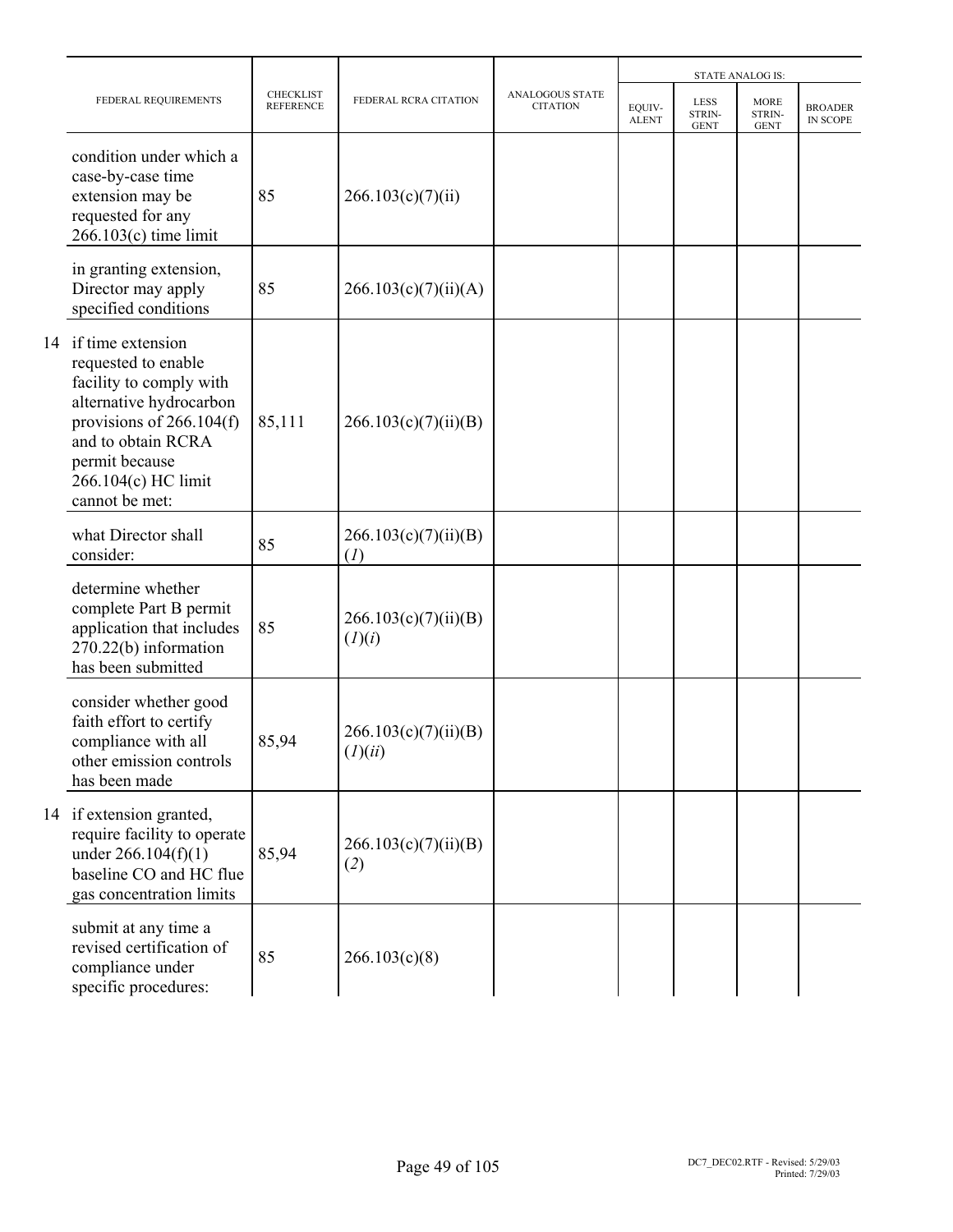|                                                                                                                                                                                                                                                                                                                        |                                      |                       |                                           | <b>STATE ANALOG IS:</b> |                                      |                                      |                                   |  |
|------------------------------------------------------------------------------------------------------------------------------------------------------------------------------------------------------------------------------------------------------------------------------------------------------------------------|--------------------------------------|-----------------------|-------------------------------------------|-------------------------|--------------------------------------|--------------------------------------|-----------------------------------|--|
| FEDERAL REQUIREMENTS                                                                                                                                                                                                                                                                                                   | <b>CHECKLIST</b><br><b>REFERENCE</b> | FEDERAL RCRA CITATION | <b>ANALOGOUS STATE</b><br><b>CITATION</b> | EQUIV-<br><b>ALENT</b>  | <b>LESS</b><br>STRIN-<br><b>GENT</b> | <b>MORE</b><br>STRIN-<br><b>GENT</b> | <b>BROADER</b><br><b>IN SCOPE</b> |  |
| prior to submittal, may<br>not burn hazardous<br>waste for more than 720<br>hours under operating<br>conditions that exceed<br>those in current<br>certification of<br>compliance; such<br>burning conducted only<br>to determine if 266.104-<br>266.107 emissions<br>standards can be met<br>under revised conditions | 85                                   | 266.103(c)(8)(i)      |                                           |                         |                                      |                                      |                                   |  |
| at least 30 days prior to<br>first burning under<br>revised conditions,<br>notify Director and<br>submit specific<br>information:                                                                                                                                                                                      | 85                                   | 266.103(c)(8)(ii)     |                                           |                         |                                      |                                      |                                   |  |
| EPA facility ID number,<br>facility name, contact<br>person, telephone<br>number and address                                                                                                                                                                                                                           | 85                                   | 266.103(c)(8)(ii)(A)  |                                           |                         |                                      |                                      |                                   |  |
| operating conditions<br>owner/operator is<br>seeking to revise and<br>description of changes<br>that prompted need to<br>revise                                                                                                                                                                                        | 85                                   | 266.103(c)(8)(ii)(B)  |                                           |                         |                                      |                                      |                                   |  |
| determination that under<br>revised operating<br>conditions, 266.104-<br>266.107 standards<br>unlikely to be exceeded;<br>266.103(b)(2)<br>information for<br>documentation                                                                                                                                            | 85                                   | 266.103(c)(8)(ii)(C)  |                                           |                         |                                      |                                      |                                   |  |
| complete emissions<br>testing protocol for<br>pretesting and new<br>compliance test,<br>including schedule for<br>266.104-266.107<br>emission standards<br>compliance; 30-day prior<br>written notice if revision                                                                                                      | 85                                   | 266.103(c)(8)(ii)(D)  |                                           |                         |                                      |                                      |                                   |  |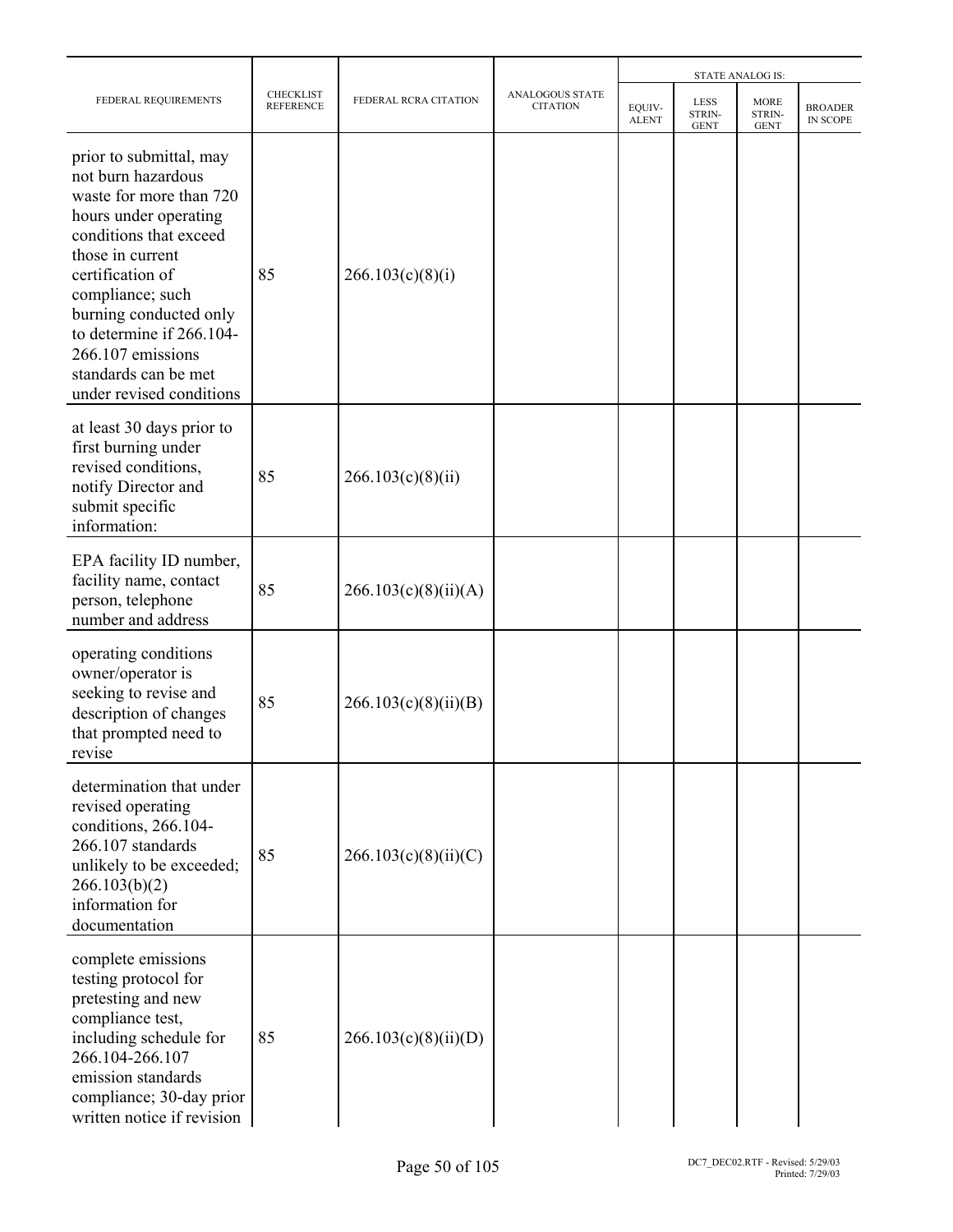|                                                                                                                                                                                                                                                                                                                                               |                                      |                       |                                           | <b>STATE ANALOG IS:</b> |                                      |                                      |                            |  |
|-----------------------------------------------------------------------------------------------------------------------------------------------------------------------------------------------------------------------------------------------------------------------------------------------------------------------------------------------|--------------------------------------|-----------------------|-------------------------------------------|-------------------------|--------------------------------------|--------------------------------------|----------------------------|--|
| FEDERAL REQUIREMENTS                                                                                                                                                                                                                                                                                                                          | <b>CHECKLIST</b><br><b>REFERENCE</b> | FEDERAL RCRA CITATION | <b>ANALOGOUS STATE</b><br><b>CITATION</b> | EQUIV-<br><b>ALENT</b>  | <b>LESS</b><br>STRIN-<br><b>GENT</b> | <b>MORE</b><br>STRIN-<br><b>GENT</b> | <b>BROADER</b><br>IN SCOPE |  |
| in compliance test date                                                                                                                                                                                                                                                                                                                       |                                      |                       |                                           |                         |                                      |                                      |                            |  |
| conduct compliance test<br>under revised operating<br>conditions and submitted<br>protocol to determine<br>266.104-266.107<br>emissions standards<br>compliance                                                                                                                                                                               | 85                                   | 266.103(c)(8)(iii)    |                                           |                         |                                      |                                      |                            |  |
| submit revised<br>certification of<br>compliance under<br>266.103(c)(4)                                                                                                                                                                                                                                                                       | 85                                   | 266.103(c)(8)(iv)     |                                           |                         |                                      |                                      |                            |  |
| recertification of<br>compliance within three<br>years; if recertification<br>under new operating<br>conditions,<br>266.103(c)(8)<br>compliance                                                                                                                                                                                               | 85                                   | 266.103(d)            |                                           |                         |                                      |                                      |                            |  |
| if noncompliance with<br>interim status<br>compliance schedule,<br>burning is to terminate<br>on date deadline is<br>missed, closure to begin<br>under 266.103(1), and no<br>resumption of burning<br>except under 270.66<br>operating permit; criteria<br>for compliance with<br>$266.103(l)$ ,<br>$266.112(d)(2)$ and<br>266.113 provisions | 85,96                                | 266.103(e)            |                                           |                         |                                      |                                      |                            |  |
| no hazardous waste as<br>feed during start-up and<br>shut-down unless device<br>is operating within<br>certification conditions                                                                                                                                                                                                               | 85                                   | 266.103(f)            |                                           |                         |                                      |                                      |                            |  |
| during $266.103(c)(3)$<br>compliance test and<br>upon certification of<br>compliance, automatic<br>waste feed cutoff<br>required; additional<br>requirements include:                                                                                                                                                                         | 85                                   | 266.103(g)            |                                           |                         |                                      |                                      |                            |  |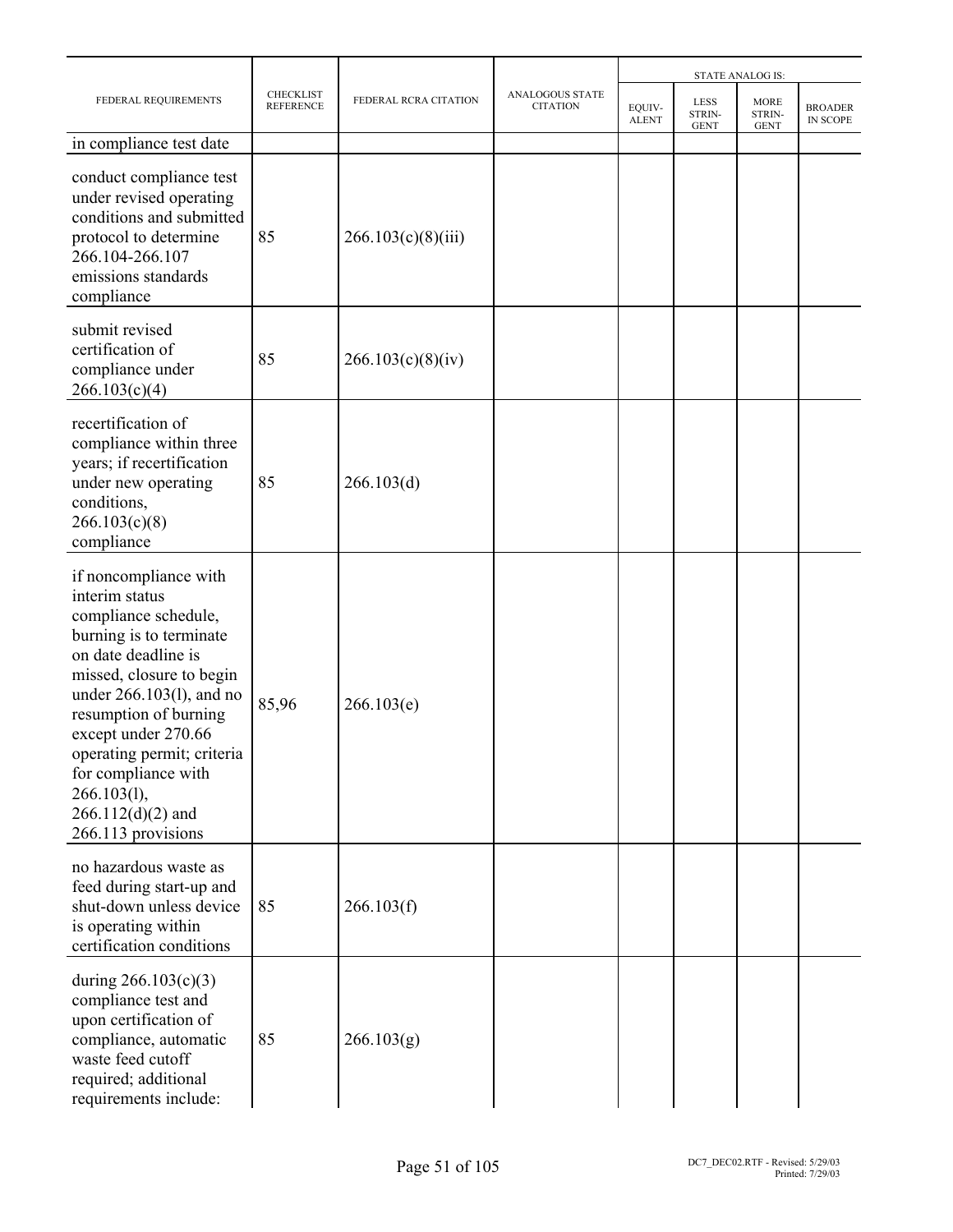| FEDERAL REQUIREMENTS                                                                                                                                                                                                                          |                                      |                       |                                           | <b>STATE ANALOG IS:</b> |                                      |                                      |                            |  |
|-----------------------------------------------------------------------------------------------------------------------------------------------------------------------------------------------------------------------------------------------|--------------------------------------|-----------------------|-------------------------------------------|-------------------------|--------------------------------------|--------------------------------------|----------------------------|--|
|                                                                                                                                                                                                                                               | <b>CHECKLIST</b><br><b>REFERENCE</b> | FEDERAL RCRA CITATION | <b>ANALOGOUS STATE</b><br><b>CITATION</b> | EQUIV-<br><b>ALENT</b>  | <b>LESS</b><br>STRIN-<br><b>GENT</b> | <b>MORE</b><br>STRIN-<br><b>GENT</b> | <b>BROADER</b><br>IN SCOPE |  |
| maintenance of<br>minimum combustion<br>chamber temperature<br>while hazardous waste or<br>residues remain in<br>chamber to minimize<br>emissions of organic<br>compounds                                                                     | 85,94                                | 266.103(g)(1)         |                                           |                         |                                      |                                      |                            |  |
| if compliance with<br>combustion chamber<br>temperature limit is<br>based on hourly rolling<br>average, minimum<br>temperature during<br>compliance test is<br>averaged over all runs of<br>the lowest hourly rolling<br>average for each run | 85                                   | 266.103(g)(1)(i)      |                                           |                         |                                      |                                      |                            |  |
| if compliance with<br>combustion chamber<br>temperature limit is<br>based on instantaneous<br>temperature<br>measurement, minimum<br>temperature during<br>compliance test is time-<br>weighted average during<br>all test runs               | 85                                   | 266.103(g)(1)(ii)     |                                           |                         |                                      |                                      |                            |  |
| continued monitoring of<br>operating parameters<br>with limits during cutoff;<br>no restart of hazardous<br>waste feed until<br>parameters comply with<br>limits established in<br>compliance certification                                   | 85                                   | 266.103(g)(2)         |                                           |                         |                                      |                                      |                            |  |
|                                                                                                                                                                                                                                               |                                      | 266.103(h)            |                                           |                         |                                      |                                      |                            |  |
| requirements for                                                                                                                                                                                                                              |                                      | 266.103(h)(1)         |                                           |                         |                                      |                                      |                            |  |
| controlling fugitive<br>emissions                                                                                                                                                                                                             | 85                                   | 266.103(h)(2)         |                                           |                         |                                      |                                      |                            |  |
|                                                                                                                                                                                                                                               |                                      | 266.103(h)(3)         |                                           |                         |                                      |                                      |                            |  |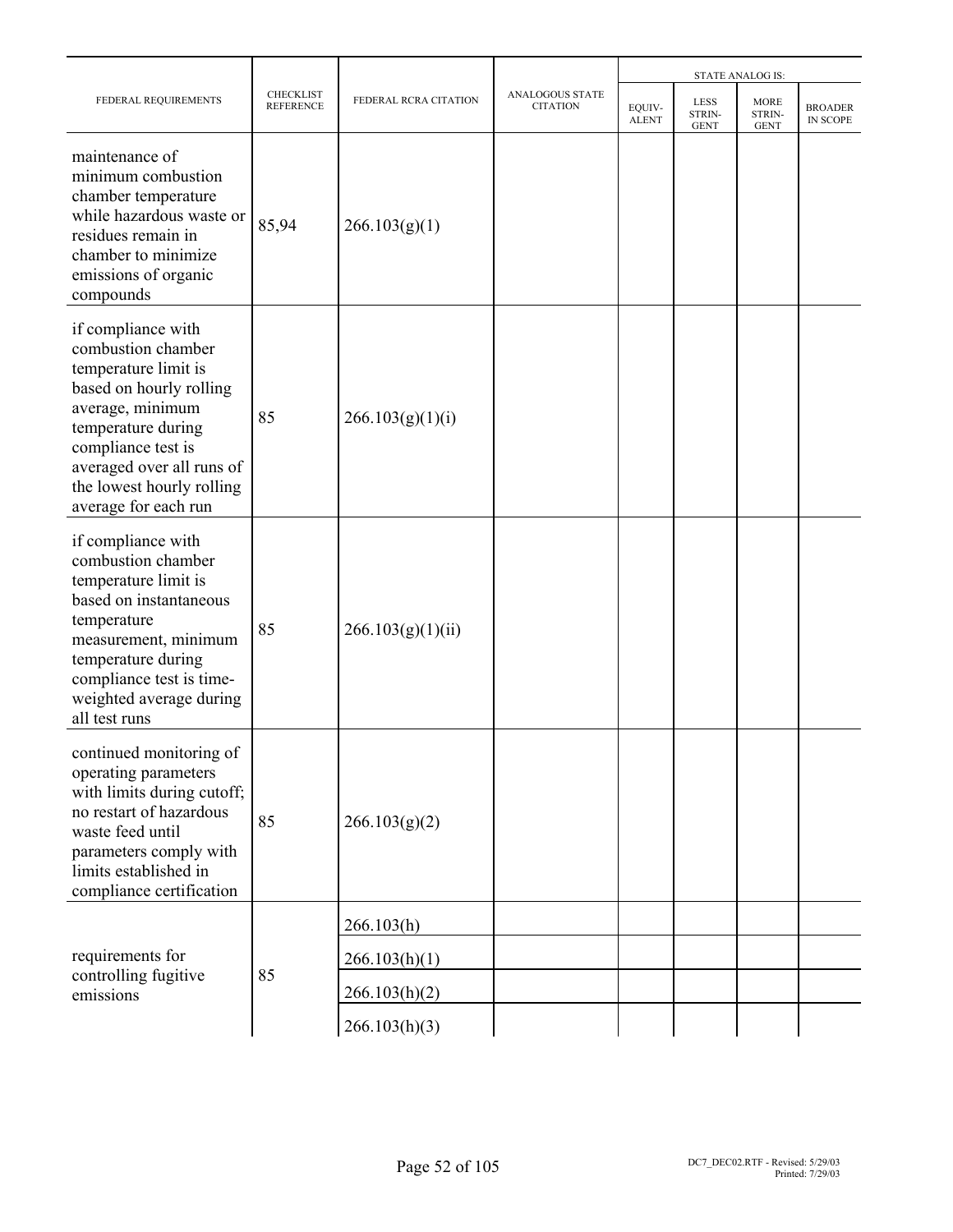|                                                                                                                                                                                                                                            |                                      |                       |                                           |                        | <b>STATE ANALOG IS:</b>              |                               |                                   |  |  |
|--------------------------------------------------------------------------------------------------------------------------------------------------------------------------------------------------------------------------------------------|--------------------------------------|-----------------------|-------------------------------------------|------------------------|--------------------------------------|-------------------------------|-----------------------------------|--|--|
| FEDERAL REQUIREMENTS                                                                                                                                                                                                                       | <b>CHECKLIST</b><br><b>REFERENCE</b> | FEDERAL RCRA CITATION | <b>ANALOGOUS STATE</b><br><b>CITATION</b> | EQUIV-<br><b>ALENT</b> | <b>LESS</b><br>STRIN-<br><b>GENT</b> | MORE<br>STRIN-<br><b>GENT</b> | <b>BROADER</b><br><b>IN SCOPE</b> |  |  |
| cease burning hazardous<br>waste when changes in<br>combustion properties,<br>feed rates, feed<br>stocks/fuels or design or<br>operating conditions<br>deviate from limits<br>specified in compliance<br>certification                     | 85                                   | 266.103(i)            |                                           |                        |                                      |                               |                                   |  |  |
| owner or operator, while<br>burning hazardous<br>waste, must monitor and<br>record:                                                                                                                                                        | 85                                   | 266.103(j)(1)         |                                           |                        |                                      |                               |                                   |  |  |
| specified feed rates and<br>composition of specified<br>materials to ensure<br>conformance with<br>certification                                                                                                                           | 85                                   | 266.103(j)(1)(i)      |                                           |                        |                                      |                               |                                   |  |  |
| CO, HC and oxygen on a<br>continuous basis as<br>specified; monitors<br>installed, operated and<br>maintained as per 266,<br>Appendix IX methods                                                                                           | 85                                   | 266.103(j)(1)(ii)     |                                           |                        |                                      |                               |                                   |  |  |
| sampling and analysis as<br>requested by Director to<br>verify compliance with<br>266.104-266.107<br>standards                                                                                                                             | 85                                   | 266.103(j)(1)(iii)    |                                           |                        |                                      |                               |                                   |  |  |
| daily visual inspection of<br>boiler or industrial<br>furnace and associated<br>equipment when they<br>contain hazardous waste                                                                                                             | 85                                   | 266.103(j)(2)         |                                           |                        |                                      |                               |                                   |  |  |
| test automatic feed<br>cutoff system and<br>associated alarms at least<br>once every 7 days when<br>hazardous waste is<br>burned unless specified<br>conditions are<br>demonstrated;<br>operational testing at<br>least once every 30 days | 85                                   | 266.103(j)(3)         |                                           |                        |                                      |                               |                                   |  |  |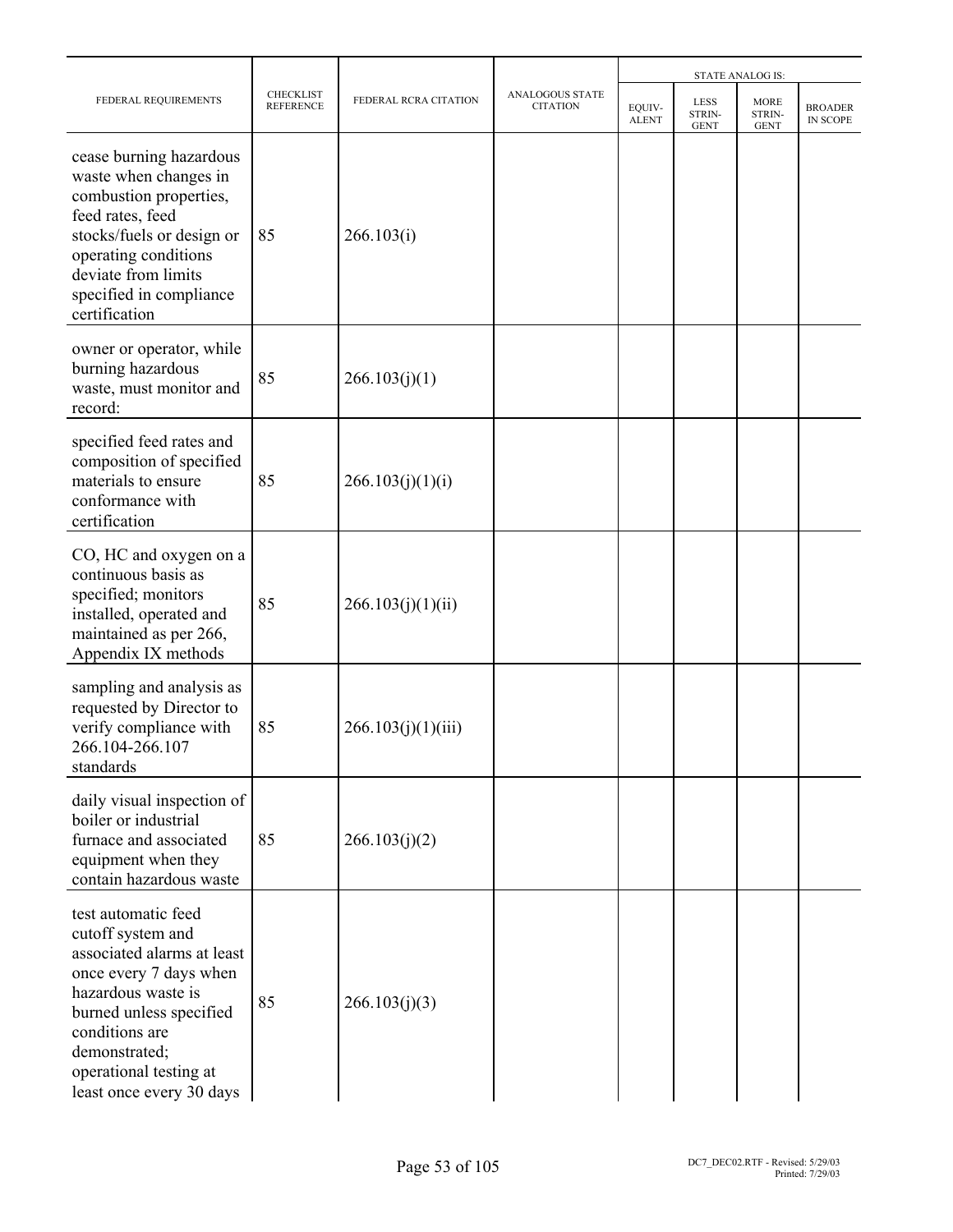|                                                                                                                                                                                                                                                                                                                                                                                                                                                                  |                                      |                       |                                           |                        |                               | <b>STATE ANALOG IS:</b>              |                            |
|------------------------------------------------------------------------------------------------------------------------------------------------------------------------------------------------------------------------------------------------------------------------------------------------------------------------------------------------------------------------------------------------------------------------------------------------------------------|--------------------------------------|-----------------------|-------------------------------------------|------------------------|-------------------------------|--------------------------------------|----------------------------|
| FEDERAL REQUIREMENTS                                                                                                                                                                                                                                                                                                                                                                                                                                             | <b>CHECKLIST</b><br><b>REFERENCE</b> | FEDERAL RCRA CITATION | <b>ANALOGOUS STATE</b><br><b>CITATION</b> | EQUIV-<br><b>ALENT</b> | LESS<br>STRIN-<br><b>GENT</b> | <b>MORE</b><br>STRIN-<br><b>GENT</b> | <b>BROADER</b><br>IN SCOPE |
| monitoring and<br>inspection data recorded<br>and placed in operating<br>log                                                                                                                                                                                                                                                                                                                                                                                     | 85                                   | 266.103(j)(4)         |                                           |                        |                               |                                      |                            |
| all 266.103-required<br>information and data<br>kept in facility operating<br>record until closure of<br>the boiler or industrial<br>furnace unit                                                                                                                                                                                                                                                                                                                | 85,96                                | 266.103(k)            |                                           |                        |                               |                                      |                            |
| remove all hazardous<br>waste and hazardous<br>waste residues at closure<br>and comply with<br>265.111-265.115                                                                                                                                                                                                                                                                                                                                                   | 85                                   | 266.103(l)            |                                           |                        |                               |                                      |                            |
| STANDARDS TO CONTROL ORGANIC EMISSIONS                                                                                                                                                                                                                                                                                                                                                                                                                           |                                      |                       |                                           |                        |                               |                                      |                            |
| except as $266.104(a)(3)$<br>provides, DRE of<br>99.99% required for all<br>organic hazardous<br>constituents;<br>demonstration during<br>trial burn for each POHC<br>in permit for each waste<br>feed; DRE equation                                                                                                                                                                                                                                             | 85,94                                | 266.104(a)(1)         |                                           |                        |                               |                                      |                            |
| POHC compliance with<br>DRE requirements to be<br>demonstrated in trial<br>burn in conformance<br>with 270.66 procedures;<br>designation of POHCs<br>for each waste feed by<br>Director based on degree<br>of difficulty of<br>destruction and on waste<br>feed concentrations<br>considering analyses<br>submitted with Part B;<br>261, Appendix VIII<br>compounds unless<br>demonstration of other<br>compound is suitable<br>indicator of DRE<br>requirements | 85                                   | 266.104(a)(2)         |                                           |                        |                               |                                      |                            |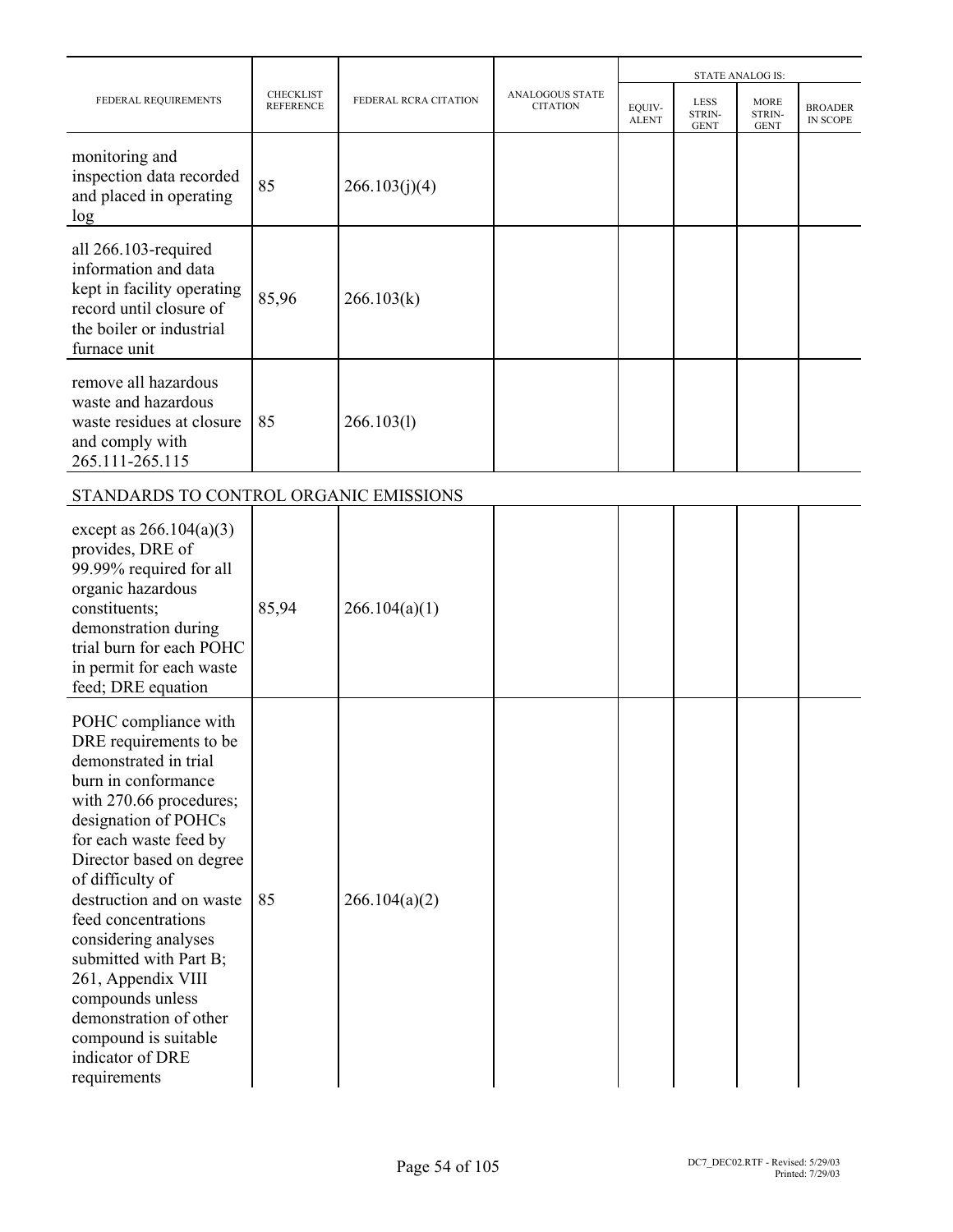|                                                                                                                                                                                                |                                      |                       |                                    |                        |                                      | <b>STATE ANALOG IS:</b>              |                            |
|------------------------------------------------------------------------------------------------------------------------------------------------------------------------------------------------|--------------------------------------|-----------------------|------------------------------------|------------------------|--------------------------------------|--------------------------------------|----------------------------|
| FEDERAL REQUIREMENTS                                                                                                                                                                           | <b>CHECKLIST</b><br><b>REFERENCE</b> | FEDERAL RCRA CITATION | ANALOGOUS STATE<br><b>CITATION</b> | EQUIV-<br><b>ALENT</b> | <b>LESS</b><br>STRIN-<br><b>GENT</b> | <b>MORE</b><br>STRIN-<br><b>GENT</b> | <b>BROADER</b><br>IN SCOPE |
| DRE of 99.9999% for<br>F020-F023, F026 or<br>F027 as determined from<br>$266.104(a)(1)$ equation;<br>notification of intent to<br>burn such wastes                                             | 85,94                                | 266.104(a)(3)         |                                    |                        |                                      |                                      |                            |
| owners and operators of<br>boilers operating under<br>266.110 requirements<br>are exempt from DRE<br>trial burn                                                                                | 85                                   | 266.104(a)(4)         |                                    |                        |                                      |                                      |                            |
| owners and operators of<br>boilers or industrial<br>furnaces in compliance<br>with $266.109(a)$ are<br>exempt from DRE trial<br>burn                                                           | 85                                   | 266.104(a)(5)         |                                    |                        |                                      |                                      |                            |
| except as $266.104(c)$<br>provides, CO stack gas<br>concentration cannot<br>exceed 100 ppmv on an<br>hourly rolling average<br>basis, continuously<br>corrected to 7% oxygen,<br>dry gas basis | 85                                   | 266.104(b)(1)         |                                    |                        |                                      |                                      |                            |
| continuous monitoring<br>of CO and oxygen in<br>conformance with 266,<br>Appendix IX<br>specifications                                                                                         | 85,94                                | 266.104(b)(2)         |                                    |                        |                                      |                                      |                            |
| demonstration of 100<br>ppmv CO compliance<br>during trial burn or<br>compliance test; highest<br>hourly rolling average<br>CO must not exceed 100<br>ppmy                                     | 85                                   | 266.104(b)(3)         |                                    |                        |                                      |                                      |                            |
| 14 stack gas concentration<br>of CO may exceed 100<br>ppmy if HC<br>concentrations do not<br>exceed 20 ppmv;<br>exception under<br>266.104(f)                                                  | 85                                   | 266.104(c)(1)         |                                    |                        |                                      |                                      |                            |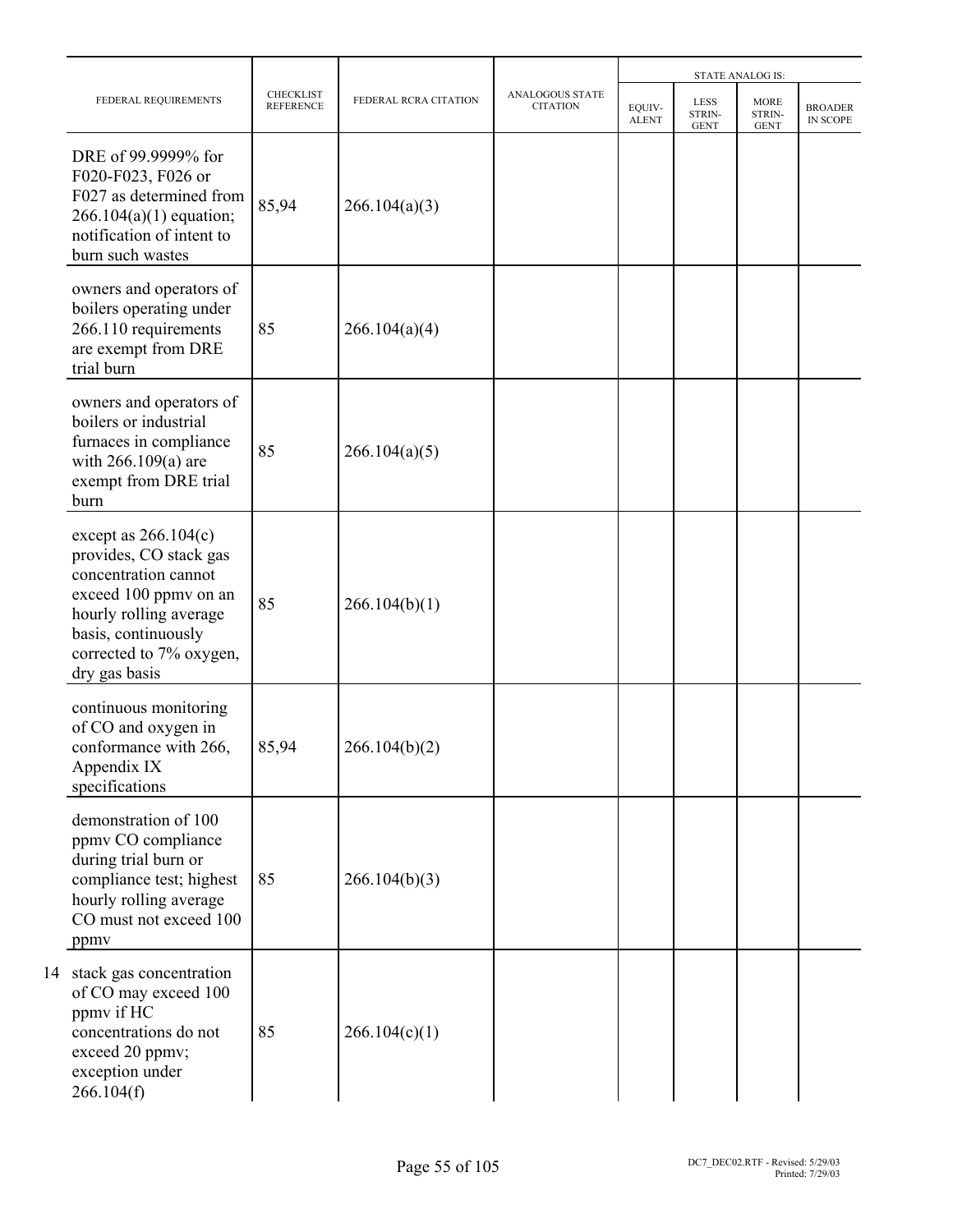| FEDERAL REQUIREMENTS<br>HC limits established on                                                                                                                                                                                                                                                                                                     |                                      |                       |                                           |                        | <b>STATE ANALOG IS:</b>              |                                      |                            |  |  |
|------------------------------------------------------------------------------------------------------------------------------------------------------------------------------------------------------------------------------------------------------------------------------------------------------------------------------------------------------|--------------------------------------|-----------------------|-------------------------------------------|------------------------|--------------------------------------|--------------------------------------|----------------------------|--|--|
|                                                                                                                                                                                                                                                                                                                                                      | <b>CHECKLIST</b><br><b>REFERENCE</b> | FEDERAL RCRA CITATION | <b>ANALOGOUS STATE</b><br><b>CITATION</b> | EQUIV-<br><b>ALENT</b> | <b>LESS</b><br>STRIN-<br><b>GENT</b> | <b>MORE</b><br>STRIN-<br><b>GENT</b> | <b>BROADER</b><br>IN SCOPE |  |  |
| hourly rolling average<br>basis, reported as<br>propane, continuously<br>corrected to 7% oxygen,<br>dry gas basis                                                                                                                                                                                                                                    | 85                                   | 266.104(c)(2)         |                                           |                        |                                      |                                      |                            |  |  |
| HC continuously<br>monitored under 266,<br>Appendix IX<br>specifications; CO and<br>oxygen continuously<br>monitored under<br>266.104(b)(2)                                                                                                                                                                                                          | 85,94                                | 266.104(c)(3)         |                                           |                        |                                      |                                      |                            |  |  |
| alternative CO standard<br>based on trial burn data<br>(new facility) and<br>compliance test (interim<br>status facility); definition<br>and implementation                                                                                                                                                                                          | 85                                   | 266.104(c)(4)         |                                           |                        |                                      |                                      |                            |  |  |
| industrial furnaces that<br>feed hazardous waste for<br>purpose other than solely<br>as an ingredient at any<br>location other than end<br>where products are<br>normally discharged and<br>fuels are normally fired<br>must comply with<br>$266.104(c)$ or (f)<br>hydrocarbon limits,<br>irrespective of whether<br>$266.104(b)$ standard is<br>met | 85                                   | 266.104(d)            |                                           |                        |                                      |                                      |                            |  |  |
| site-specific risk<br>assessment for specific<br>boilers and industrial<br>furnaces to demonstrate<br>that chlorinated dibenzo-<br>$p$ -dioxins and<br>dibenzofurans emissions<br>do not result in increased<br>lifetime cancer risk<br>exceeding 1 in 100,000<br>MEI; assessment<br>requirements:                                                   | 85                                   | 266.104(e)            |                                           |                        |                                      |                                      |                            |  |  |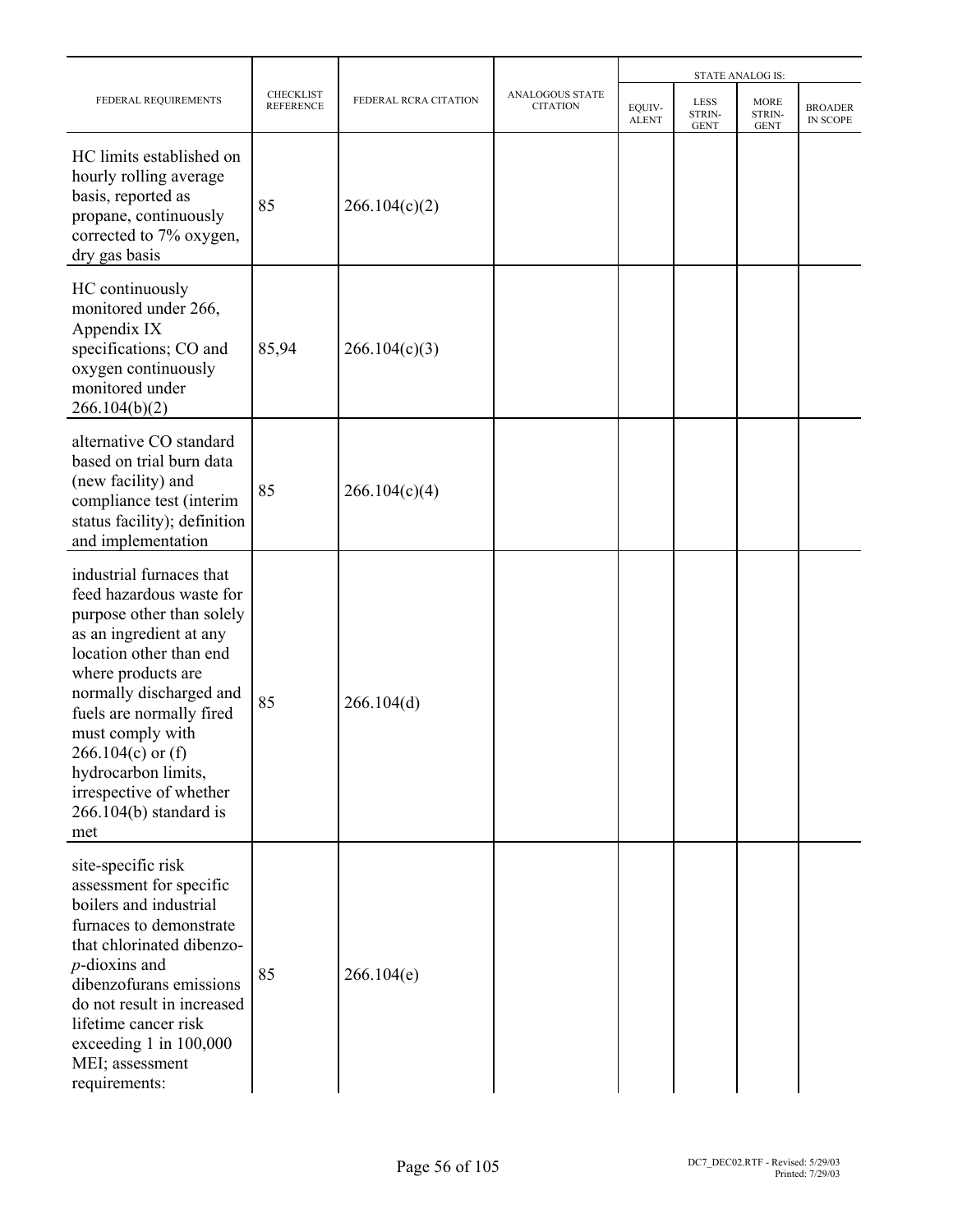|    |                                                                                                                                                                                                                                                                    |                                      |                       |                                           |                        |                                      | <b>STATE ANALOG IS:</b>              |                            |
|----|--------------------------------------------------------------------------------------------------------------------------------------------------------------------------------------------------------------------------------------------------------------------|--------------------------------------|-----------------------|-------------------------------------------|------------------------|--------------------------------------|--------------------------------------|----------------------------|
|    | FEDERAL REQUIREMENTS                                                                                                                                                                                                                                               | <b>CHECKLIST</b><br><b>REFERENCE</b> | FEDERAL RCRA CITATION | <b>ANALOGOUS STATE</b><br><b>CITATION</b> | EQUIV-<br><b>ALENT</b> | <b>LESS</b><br>STRIN-<br><b>GENT</b> | <b>MORE</b><br>STRIN-<br><b>GENT</b> | <b>BROADER</b><br>IN SCOPE |
|    | determine emission rates<br>of certain tetraocta<br>congeners during trial<br>burn or compliance test<br>using Method 0023A                                                                                                                                        | 85,94,158                            | 266.104(e)(1)         |                                           |                        |                                      |                                      |                            |
|    | estimate $2,3,7,8$ -TCDD<br>toxicity equivalence of<br>specified congeners<br>using 266, Appendix IX<br>procedures; formula for<br>estimation of equivalent<br>emission rate                                                                                       | 85,94                                | 266.104(e)(2)         |                                           |                        |                                      |                                      |                            |
|    | conduct dispersion<br>modeling using<br>recommended methods<br>to predict maximum<br>annual average off-site<br>ground level<br>concentrations of<br>2,3,7,8-TCDD<br>equivalents; maximum<br>annual average<br>concentration used when<br>a person resides on-site | 85,125                               | 266.104(e)(3)         |                                           |                        |                                      |                                      |                            |
|    | specified 2,3,7,8-TCDD<br>ratio shall not exceed 1.0                                                                                                                                                                                                               | 85,94,96                             | 266.104(e)(4)         |                                           |                        |                                      |                                      |                            |
| 16 | cement kilns may<br>comply with CO and HC<br>limits under $266.104(b)$ -<br>(d) by monitoring in the<br>by-pass duct provided:                                                                                                                                     | 85,144                               | 266.104(f)            |                                           |                        |                                      |                                      |                            |
| 16 | fire hazardous waste<br>only into the kiln                                                                                                                                                                                                                         | 85,111,<br>144                       | 266.104(f)(1)         |                                           |                        |                                      |                                      |                            |
| 16 | by-pass duct diverts<br>minimum of 10% of kiln<br>off-gas into duct                                                                                                                                                                                                | 85,144                               | 266.104(f)(2)         |                                           |                        |                                      |                                      |                            |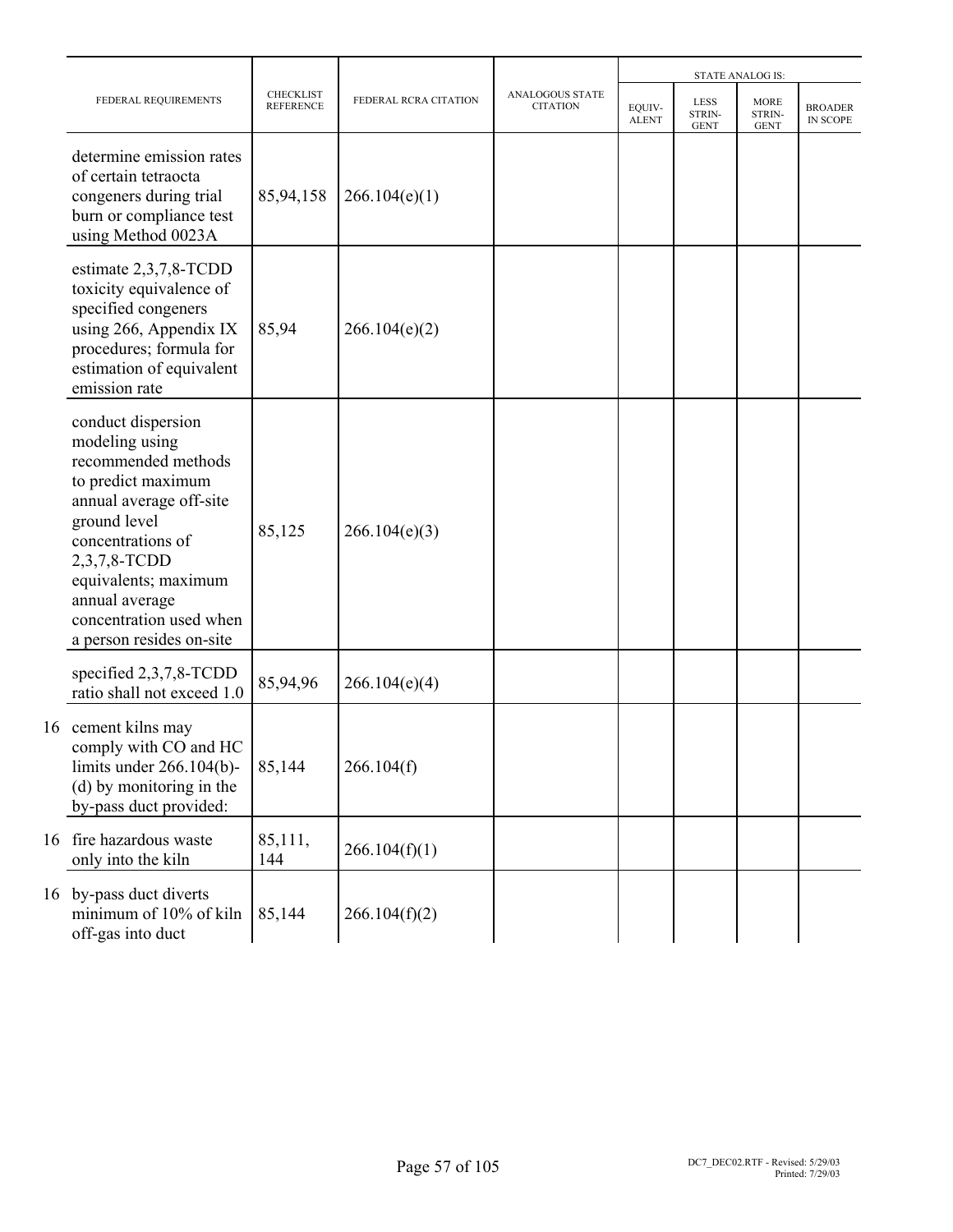|    |                                                                                                                                                                                                                                                                                                                                                                        |                               |                       |                                    |                        |                                      | <b>STATE ANALOG IS:</b>              |                            |
|----|------------------------------------------------------------------------------------------------------------------------------------------------------------------------------------------------------------------------------------------------------------------------------------------------------------------------------------------------------------------------|-------------------------------|-----------------------|------------------------------------|------------------------|--------------------------------------|--------------------------------------|----------------------------|
|    | FEDERAL REQUIREMENTS                                                                                                                                                                                                                                                                                                                                                   | <b>CHECKLIST</b><br>REFERENCE | FEDERAL RCRA CITATION | ANALOGOUS STATE<br><b>CITATION</b> | EQUIV-<br><b>ALENT</b> | <b>LESS</b><br>STRIN-<br><b>GENT</b> | <b>MORE</b><br>STRIN-<br><b>GENT</b> | <b>BROADER</b><br>IN SCOPE |
| 16 | simultaneous<br>demonstration of<br>266.104 compliance by<br>emissions testing or<br>during separate runs<br>under identical operating<br>conditions; data to<br>demonstrate compliance<br>with CO and HC limits<br>or to establish alternative<br>limits must be obtained<br>during DRE testing,<br>CDD/CDF testing and<br>comprehensive organic<br>emissions testing | 85,144                        | 266.104(g)            |                                    |                        |                                      |                                      |                            |
|    | 16 compliance with permit<br>operating requirements<br>regarded as compliance<br>with 266.104; if such<br>compliance is<br>insufficient,<br>modification or<br>revocation and<br>reissuance of permit<br>under 270.41                                                                                                                                                  | 85,144                        | 266.104(h)            |                                    |                        |                                      |                                      |                            |
|    | STANDARDS TO CONTROL PARTICULATE MATTER                                                                                                                                                                                                                                                                                                                                |                               |                       |                                    |                        |                                      |                                      |                            |
|    | particulate matter<br>emissions limited to 180<br>milligrams per dry<br>standard cubic meter<br>after specified correction<br>using Part 60, Appendix<br>A, Methods 1-5 and 266,<br>Appendix IX procedures                                                                                                                                                             | 85                            | 266.105(a)            |                                    |                        |                                      |                                      |                            |
|    | owner or operator<br>meeting 266.109(b)<br>requirements for low risk<br>waste exemption is<br>exempt from particulate<br>matter standard                                                                                                                                                                                                                               | 85                            | 266.105(b)            |                                    |                        |                                      |                                      |                            |
| 17 | oxygen correction                                                                                                                                                                                                                                                                                                                                                      | 182                           | $266.105(c)$ intro    |                                    |                        |                                      |                                      |                            |
|    | measured pollutant<br>levels must be corrected<br>for oxygen in stack gas<br>according to specified                                                                                                                                                                                                                                                                    | 182                           | 266.105(c)(1)         |                                    |                        |                                      |                                      |                            |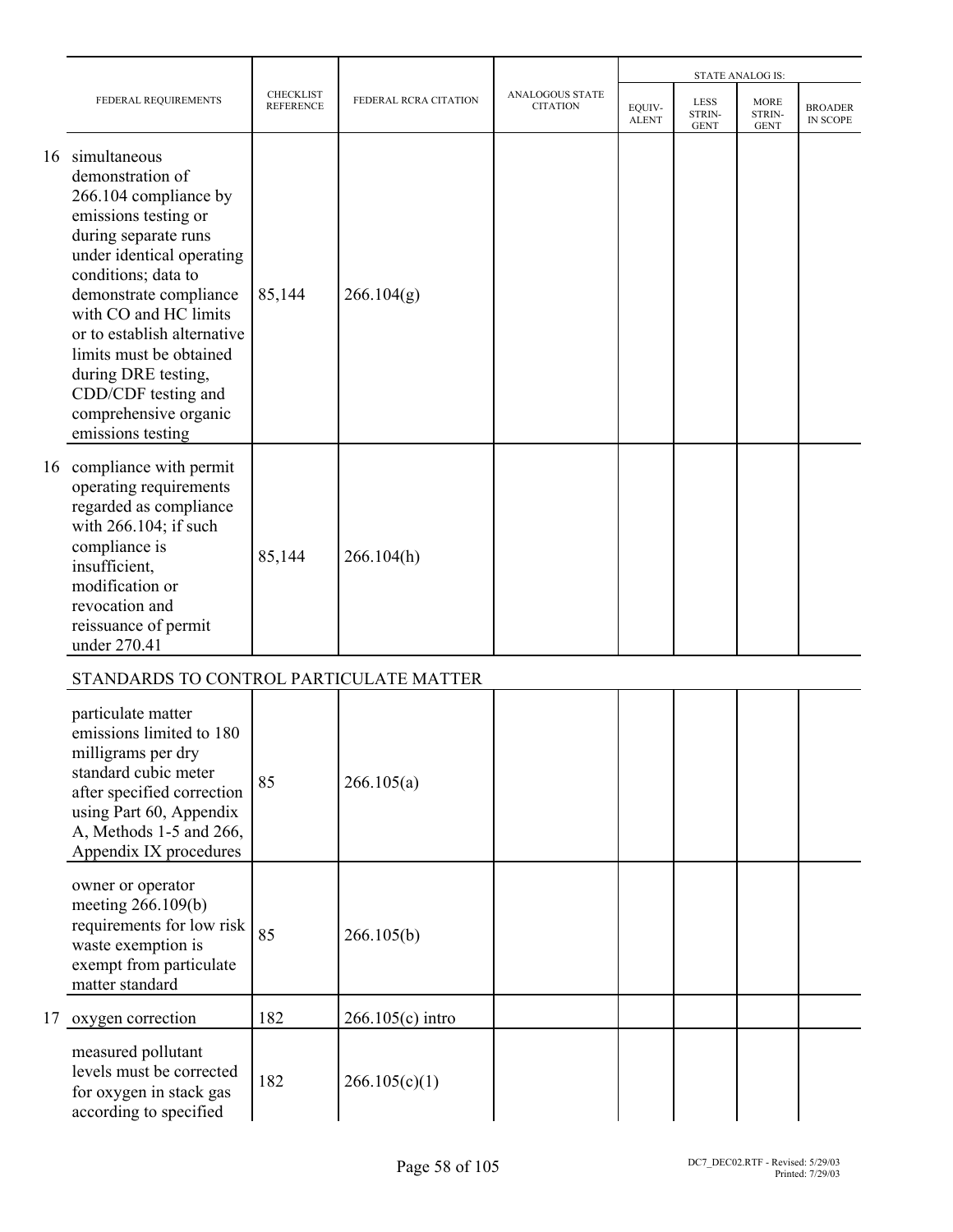|                                                                                                                                                                                                                                                                     |                                      |                       |                                           |                        | <b>STATE ANALOG IS:</b><br><b>LESS</b> |                                      |                            |
|---------------------------------------------------------------------------------------------------------------------------------------------------------------------------------------------------------------------------------------------------------------------|--------------------------------------|-----------------------|-------------------------------------------|------------------------|----------------------------------------|--------------------------------------|----------------------------|
| FEDERAL REQUIREMENTS                                                                                                                                                                                                                                                | <b>CHECKLIST</b><br><b>REFERENCE</b> | FEDERAL RCRA CITATION | <b>ANALOGOUS STATE</b><br><b>CITATION</b> | EQUIV-<br><b>ALENT</b> | STRIN-<br><b>GENT</b>                  | <b>MORE</b><br>STRIN-<br><b>GENT</b> | <b>BROADER</b><br>IN SCOPE |
| formula                                                                                                                                                                                                                                                             |                                      |                       |                                           |                        |                                        |                                      |                            |
| explanation of "E" in<br>$266.105(c)(1)$ formula                                                                                                                                                                                                                    | 182                                  | 266.105(c)(2)         |                                           |                        |                                        |                                      |                            |
| compliance with 266<br>subpart H emission<br>standards must be based<br>on correcting to 7<br>percent oxygen                                                                                                                                                        | 182                                  | 266.105(c)(3)         |                                           |                        |                                        |                                      |                            |
| 17 compliance with permit<br>operating requirements<br>regarded as compliance<br>with 266.105; if such<br>compliance is<br>insufficient,<br>modification or<br>revocation and<br>reissuance of permit<br>under 270.41                                               | 85,182                               | 266.105(d)            |                                           |                        |                                        |                                      |                            |
| STANDARDS TO CONTROL METALS EMISSIONS                                                                                                                                                                                                                               |                                      |                       |                                           |                        |                                        |                                      |                            |
| compliance with<br>$266.106(b)$ , (c), (d), (e),<br>or (f) for each<br>$266.106(b)$ metal that is<br>detectable in waste using<br>specified procedures                                                                                                              | 85,94                                | 266.106(a)            |                                           |                        |                                        |                                      |                            |
| Tier I feed rate screening<br>limits for metals<br>specified in 266,<br>Appendix I as a function<br>of terrain-adjusted<br>effective stack height<br>and terrain and land use<br>in facility vicinity;<br>criteria for ineligible<br>facilities in<br>266.107(b)(7) | 85                                   | 266.106(b)            |                                           |                        |                                        |                                      |                            |
| feed rates of antimony,<br>barium, lead, mercury,<br>thallium and silver in all<br>feedstreams shall not<br>exceed 266, Appendix I<br>screening limits                                                                                                              | 85                                   | 266.106(b)(1)         |                                           |                        |                                        |                                      |                            |
| what feed rate screening                                                                                                                                                                                                                                            | 85                                   | 266.106(b)(1)(i)      |                                           |                        |                                        |                                      |                            |
| limits for antimony,                                                                                                                                                                                                                                                |                                      | 266.106(b)(1)(i)(A)   |                                           |                        |                                        |                                      |                            |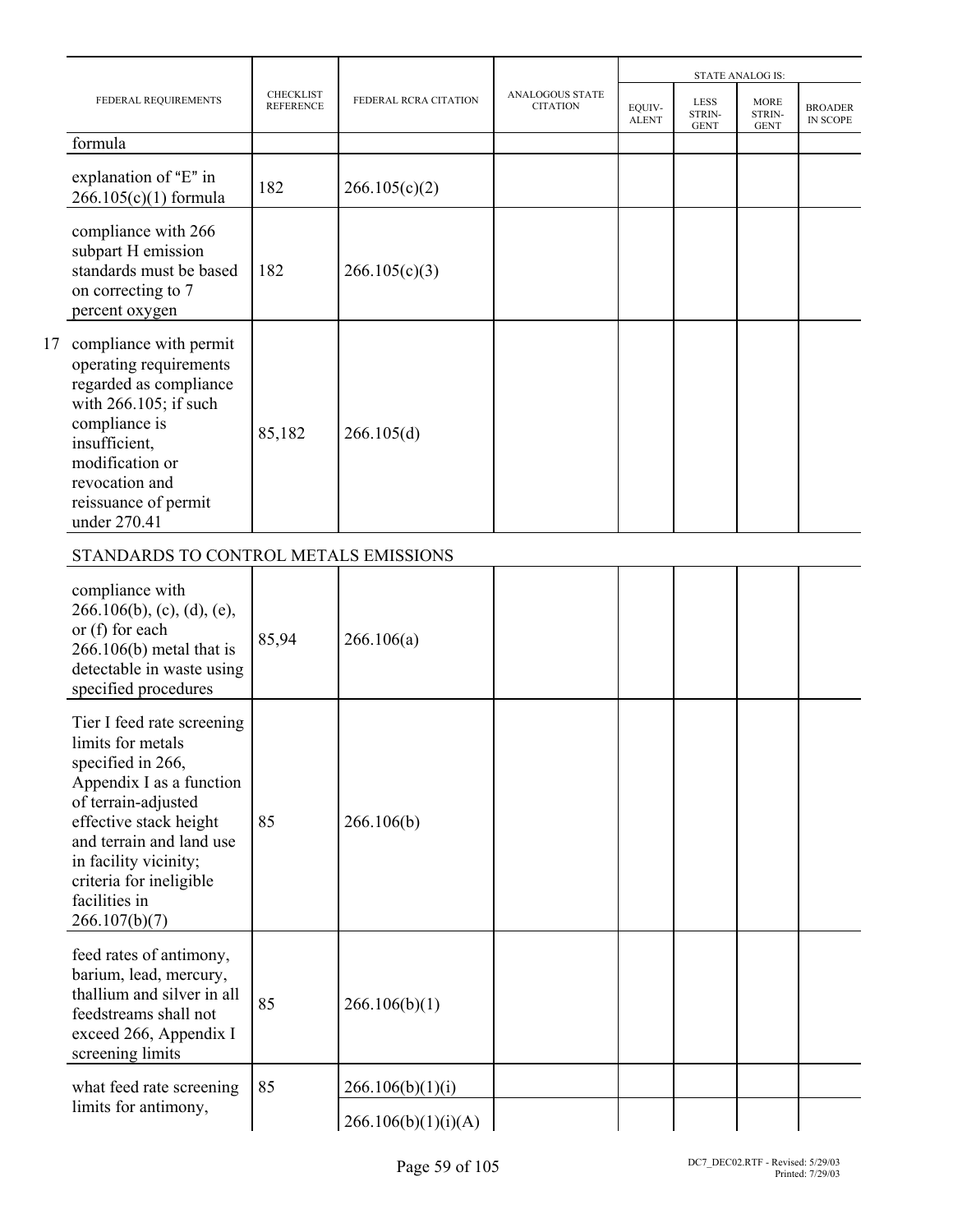|                                                                                                                                                                                                |                                      |                       |                                           |                        |                                      | <b>STATE ANALOG IS:</b>       |                            |
|------------------------------------------------------------------------------------------------------------------------------------------------------------------------------------------------|--------------------------------------|-----------------------|-------------------------------------------|------------------------|--------------------------------------|-------------------------------|----------------------------|
| FEDERAL REQUIREMENTS                                                                                                                                                                           | <b>CHECKLIST</b><br><b>REFERENCE</b> | FEDERAL RCRA CITATION | <b>ANALOGOUS STATE</b><br><b>CITATION</b> | EOUIV-<br><b>ALENT</b> | <b>LESS</b><br>STRIN-<br><b>GENT</b> | MORE<br>STRIN-<br><b>GENT</b> | <b>BROADER</b><br>IN SCOPE |
| barium, mercury,<br>thallium, and silver are<br>based on                                                                                                                                       |                                      | 266.106(b)(1)(i)(B)   |                                           |                        |                                      |                               |                            |
|                                                                                                                                                                                                |                                      | 266.106(b)(1)(ii)     |                                           |                        |                                      |                               |                            |
| what feed rate screening                                                                                                                                                                       | 85                                   | 266.106(b)(1)(ii)(A)  |                                           |                        |                                      |                               |                            |
| limit for lead is based on                                                                                                                                                                     |                                      | 266.106(b)(1)(ii)(B)  |                                           |                        |                                      |                               |                            |
|                                                                                                                                                                                                |                                      | 266.106(b)(1)(ii)(C)  |                                           |                        |                                      |                               |                            |
| feed rates of arsenic,<br>cadmium, beryllium and<br>chromium in all<br>feedstreams shall not<br>exceed values derived<br>from 266, Appendix I<br>screening limits; feed<br>rate limit equation | 85,94                                | 266.106(b)(2)(i)      |                                           |                        |                                      |                               |                            |
|                                                                                                                                                                                                |                                      | 266.106(b)(2)(ii)     |                                           |                        |                                      |                               |                            |
| what feed rate screening<br>limits for carcinogenic                                                                                                                                            | 85                                   | 266.106(b)(2)(ii)(A)  |                                           |                        |                                      |                               |                            |
| metals are based on                                                                                                                                                                            | 85,94                                | 266.106(b)(2)(ii)(B)  |                                           |                        |                                      |                               |                            |
| equation for terrain-<br>adjusted effective stack<br>height (TESH)                                                                                                                             | 85                                   | 266.106(b)(3)(i)      |                                           |                        |                                      |                               |                            |
| stack height may not<br>exceed 40 CFR<br>51.100(ii) good<br>engineering practice                                                                                                               | 85                                   | 266.106(b)(3)(ii)     |                                           |                        |                                      |                               |                            |
| if TESH for a particular<br>facility is not listed in<br>table in appendices,<br>nearest lower TESH to<br>be used; if TESH $# 4$<br>meters, a value of 4<br>meters shall be used               | 85                                   | 266.106(b)(3)(iii)    |                                           |                        |                                      |                               |                            |
| screening limits function<br>of noncomplex or<br>complex terrain; criteria;<br>use U.S. Geological<br>Survey 7.5-minute<br>topographic maps                                                    | 85                                   | 266.106(b)(4)         |                                           |                        |                                      |                               |                            |
| screening limits function<br>of urban or rural land<br>use; determination using                                                                                                                | 85,94                                | 266.106(b)(5)         |                                           |                        |                                      |                               |                            |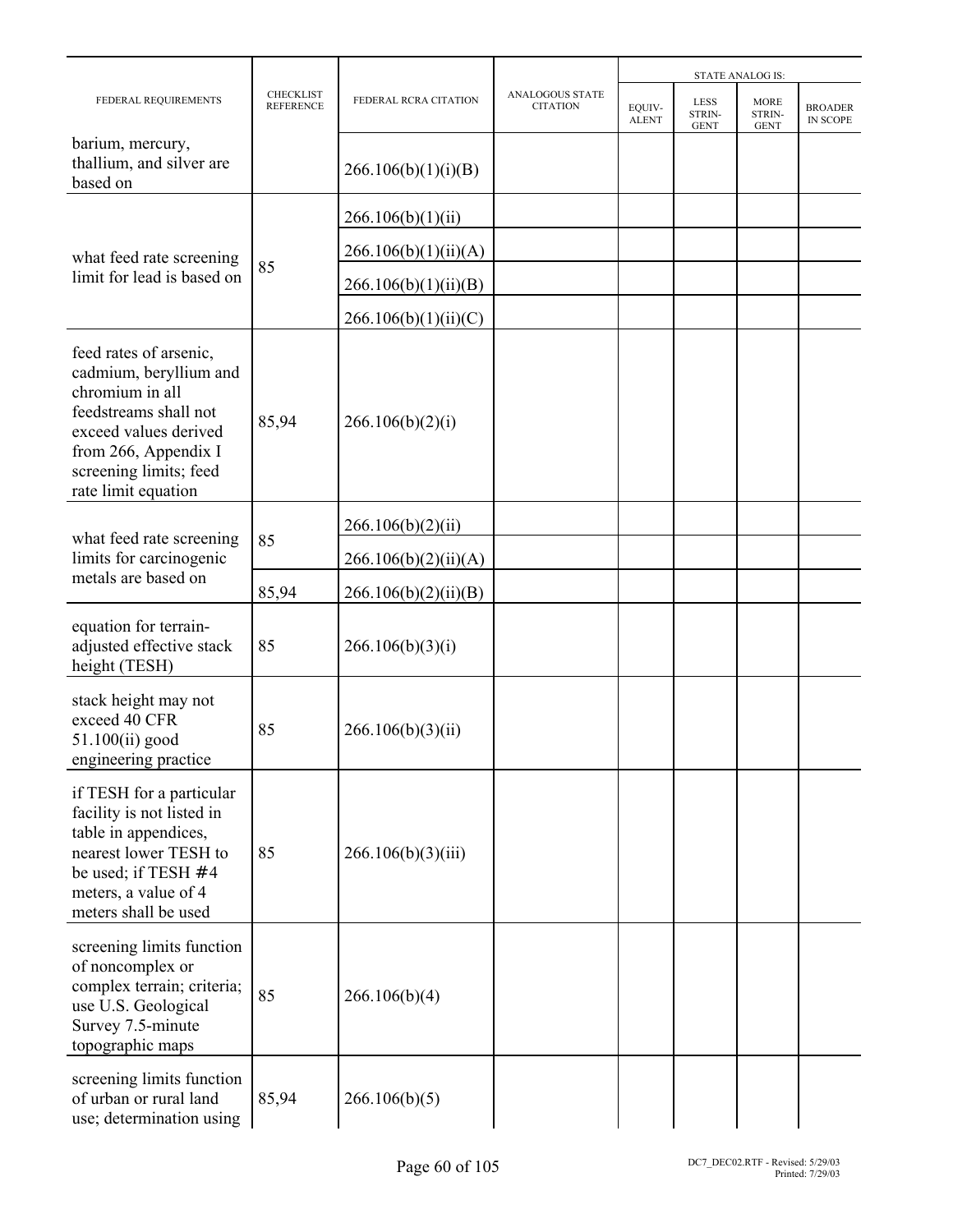|                                                                                                                                                                                                                                                        |                                      |                       |                                           |                        |                                      | <b>STATE ANALOG IS:</b>              |                            |
|--------------------------------------------------------------------------------------------------------------------------------------------------------------------------------------------------------------------------------------------------------|--------------------------------------|-----------------------|-------------------------------------------|------------------------|--------------------------------------|--------------------------------------|----------------------------|
| FEDERAL REQUIREMENTS                                                                                                                                                                                                                                   | <b>CHECKLIST</b><br><b>REFERENCE</b> | FEDERAL RCRA CITATION | <b>ANALOGOUS STATE</b><br><b>CITATION</b> | EQUIV-<br><b>ALENT</b> | <b>LESS</b><br>STRIN-<br><b>GENT</b> | <b>MORE</b><br>STRIN-<br><b>GENT</b> | <b>BROADER</b><br>IN SCOPE |
| 266, Appendices IX or X                                                                                                                                                                                                                                |                                      |                       |                                           |                        |                                      |                                      |                            |
| facilities with multiple<br>stacks must comply with<br>screening limits for all<br>units assuming all<br>hazardous waste is fed<br>into device with worst-<br>case stack; worst-case<br>stack equation, with<br>lowest K value the<br>worst-case stack | 85,94                                | 266.106(b)(6)         |                                           |                        |                                      |                                      |                            |
|                                                                                                                                                                                                                                                        | 85,111                               | 266.106(b)(7)         |                                           |                        |                                      |                                      |                            |
| criteria under which Tier<br>III standards or Adjusted<br>Tier I feed rate screening<br>limits apply instead of<br>Tier I and Tier II<br>screening limits                                                                                              |                                      | 266.106(b)(7)(i)      |                                           |                        |                                      |                                      |                            |
|                                                                                                                                                                                                                                                        |                                      | 266.106(b)(7)(ii)     |                                           |                        |                                      |                                      |                            |
|                                                                                                                                                                                                                                                        | 85                                   | 266.106(b)(7)(iii)    |                                           |                        |                                      |                                      |                            |
|                                                                                                                                                                                                                                                        |                                      | 266.106(b)(7)(iv)     |                                           |                        |                                      |                                      |                            |
|                                                                                                                                                                                                                                                        |                                      | 266.106(b)(7)(v)      |                                           |                        |                                      |                                      |                            |
| monitor feed rate of<br>metals in each<br>feedstream to ensure<br>screening limits are not<br>exceeded                                                                                                                                                 | 85                                   | 266.106(b)(8)         |                                           |                        |                                      |                                      |                            |
| Tier II emission rate<br>screening limits function<br>of stack height and<br>terrain and land use in<br>facility vicinity;<br>ineligible facilities<br>comply with<br>266.106(b)(7) criteria                                                           | 85                                   | 266.106(c)            |                                           |                        |                                      |                                      |                            |
| emission rates of<br>antimony, barium, lead,<br>mercury, thallium and<br>silver shall not exceed<br>266, Appendix I<br>screening limits                                                                                                                | 85                                   | 266.106(c)(1)         |                                           |                        |                                      |                                      |                            |
| emission rates of arsenic,<br>cadmium, beryllium and<br>chromium shall not<br>exceed values derived<br>from 266, Appendix I<br>screening limits;                                                                                                       | 85,94                                | 266.106(c)(2)         |                                           |                        |                                      |                                      |                            |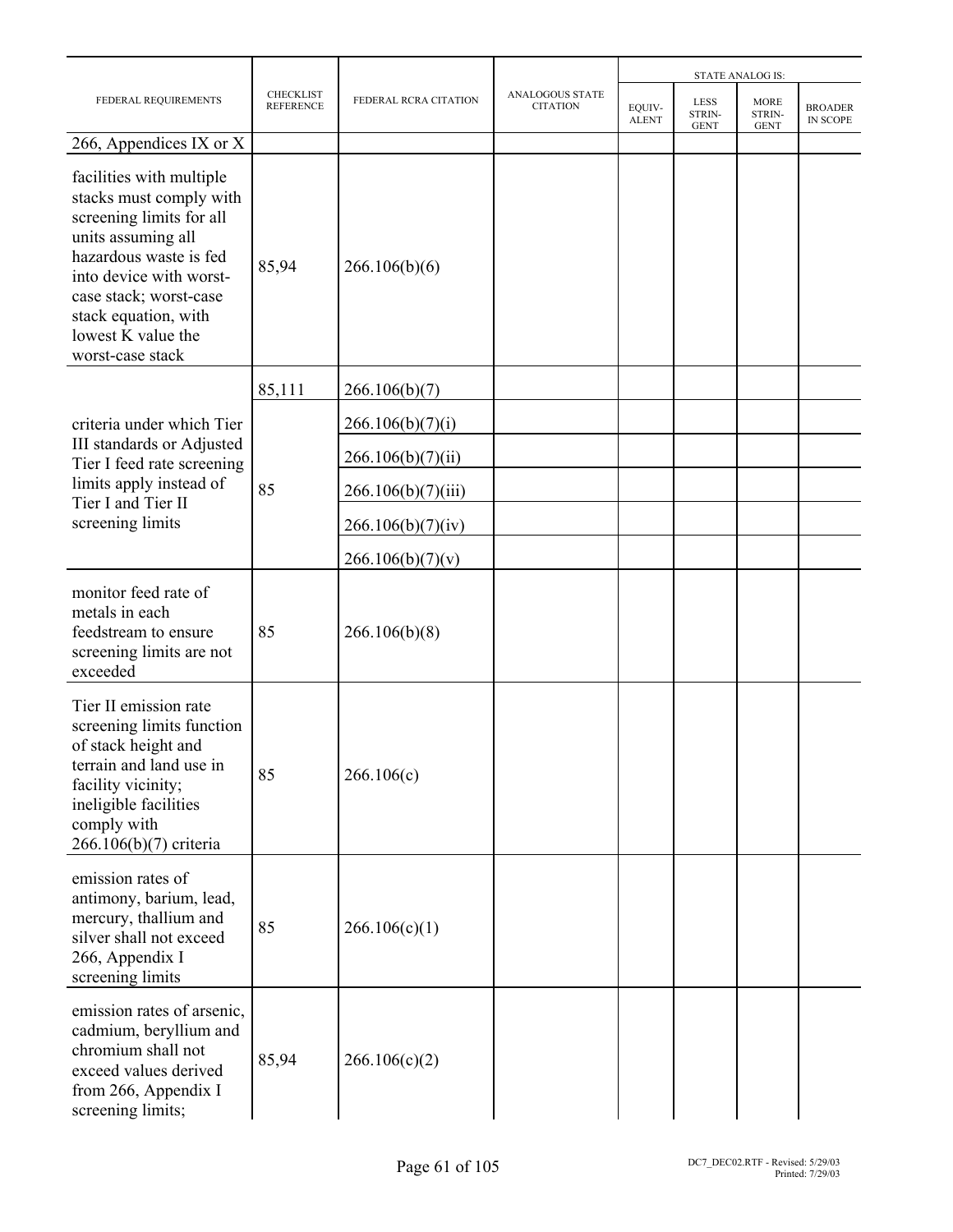|                                                                                                                                                                                                                                                                          |                                      |                       |                                           | <b>STATE ANALOG IS:</b> |                               |                                      |                            |  |
|--------------------------------------------------------------------------------------------------------------------------------------------------------------------------------------------------------------------------------------------------------------------------|--------------------------------------|-----------------------|-------------------------------------------|-------------------------|-------------------------------|--------------------------------------|----------------------------|--|
| FEDERAL REQUIREMENTS                                                                                                                                                                                                                                                     | <b>CHECKLIST</b><br><b>REFERENCE</b> | FEDERAL RCRA CITATION | <b>ANALOGOUS STATE</b><br><b>CITATION</b> | EQUIV-<br><b>ALENT</b>  | LESS<br>STRIN-<br><b>GENT</b> | <b>MORE</b><br>STRIN-<br><b>GENT</b> | <b>BROADER</b><br>IN SCOPE |  |
| emission rate equation                                                                                                                                                                                                                                                   |                                      |                       |                                           |                         |                               |                                      |                            |  |
| emission rate limits<br>implemented by limiting<br>individual metal feed<br>rates to trial burn or<br>compliance test levels;<br>averaging periods;<br>monitoring of metals<br>feed rate in each<br>feedstream to ensure<br>compliance with 266.102<br>or 266.103 limits | 85                                   | 266.106(c)(3)         |                                           |                         |                               |                                      |                            |  |
| $266.106(b)$ definitions<br>and limitations for<br>specified terms also<br>apply to $266.106(c)$ Tier<br>II emission rate<br>screening limits                                                                                                                            | 85                                   | 266.106(c)(4)         |                                           |                         |                               |                                      |                            |  |
| facilities with multiple<br>stacks must comply with<br>emissions screening<br>limits for any such<br>stacks assuming all<br>hazardous waste is fed<br>into device with worst-<br>case stack                                                                              | 85                                   | 266.106(c)(5)(i)      |                                           |                         |                               |                                      |                            |  |
| worst-case stack<br>determined by<br>266.106(b)(6)<br>procedures                                                                                                                                                                                                         | 85                                   | 266.106(c)(5)(ii)     |                                           |                         |                               |                                      |                            |  |
| for each metal, total<br>emissions from those<br>stacks shall not exceed<br>worst-case stack<br>screening limit                                                                                                                                                          | 85                                   | 266.106(c)(5)(iii)    |                                           |                         |                               |                                      |                            |  |
| facilities complying with<br>either Tier III or<br>Adjusted Tier I controls                                                                                                                                                                                              | 111                                  | 266.106(d)            |                                           |                         |                               |                                      |                            |  |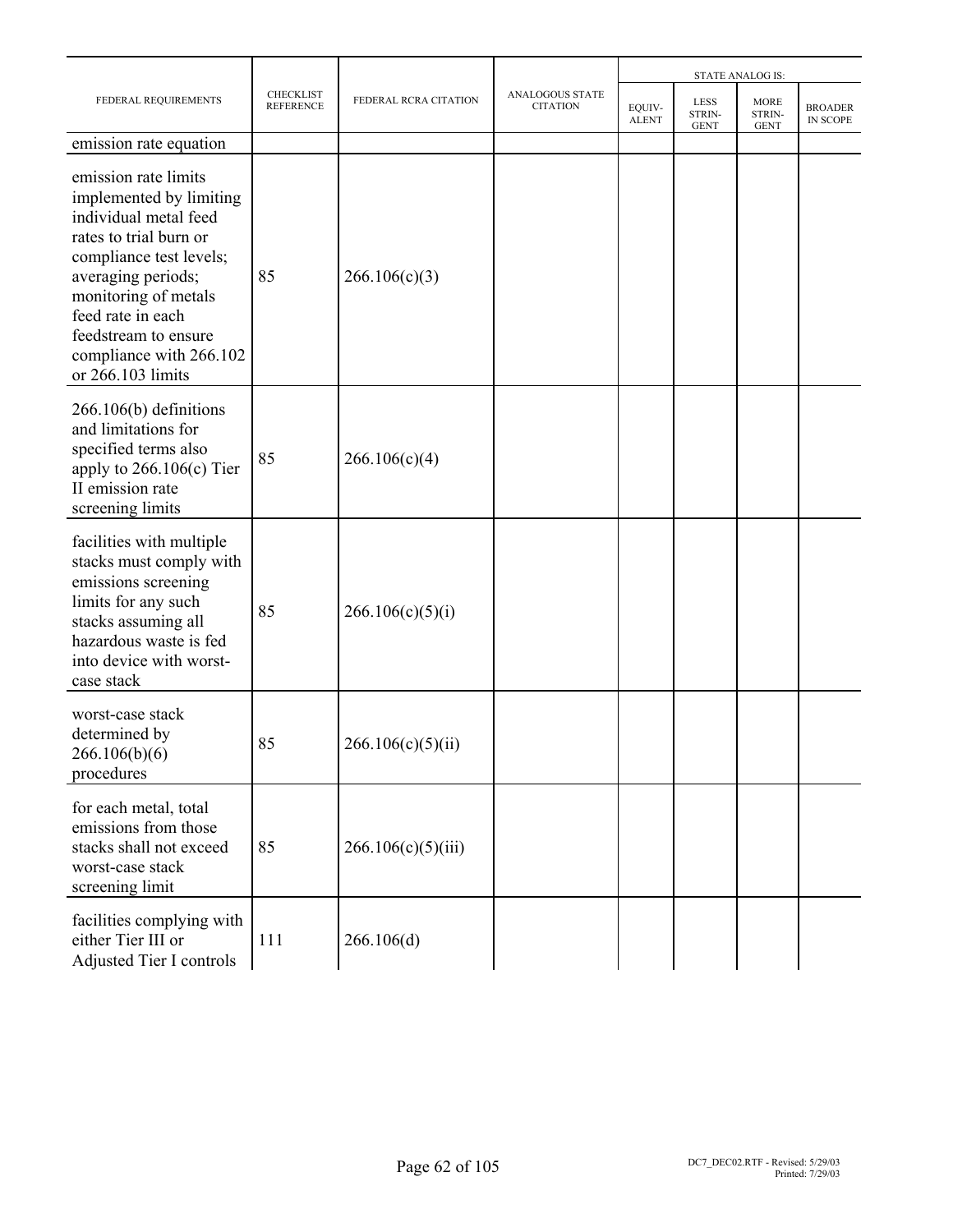|    |                                                                                                                                                                                                                                                                                         |                                      |                       |                                           |                        |                                      | <b>STATE ANALOG IS:</b>              |                            |
|----|-----------------------------------------------------------------------------------------------------------------------------------------------------------------------------------------------------------------------------------------------------------------------------------------|--------------------------------------|-----------------------|-------------------------------------------|------------------------|--------------------------------------|--------------------------------------|----------------------------|
|    | FEDERAL REQUIREMENTS                                                                                                                                                                                                                                                                    | <b>CHECKLIST</b><br><b>REFERENCE</b> | FEDERAL RCRA CITATION | <b>ANALOGOUS STATE</b><br><b>CITATION</b> | EQUIV-<br><b>ALENT</b> | <b>LESS</b><br>STRIN-<br><b>GENT</b> | <b>MORE</b><br>STRIN-<br><b>GENT</b> | <b>BROADER</b><br>IN SCOPE |
| 18 | conformance with Tier<br>III metals control<br>demonstrated by<br>emissions testing;<br>conformance with either<br>Tier III or Adjusted Tier<br>I metals controls<br>demonstrated by air<br>dispersion modeling;<br>demonstration that<br>acceptable ambient<br>levels are not exceeded | 85,111                               | 266.106(d)(1)         |                                           |                        |                                      |                                      |                            |
|    | 266, Appendices IV and<br>V list acceptable ambient<br>levels; RACs listed for<br>noncarcinogenic metals<br>and $10^{-5}$ RSDs listed for<br>carcinogenic metals;<br>RSD defined                                                                                                        | 85                                   | 266.106(d)(2)         |                                           |                        |                                      |                                      |                            |
|    | sum of the ratios of<br>predicted ambient<br>concentrations to risk-<br>specific dose for all<br>carcinogenic metals<br>emitted shall not exceed<br>$1.0$ ; equation                                                                                                                    | 85,94,111                            | 266.106(d)(3)         |                                           |                        |                                      |                                      |                            |
|    | for noncarcinogenic<br>metals, predicted<br>maximum annual<br>average off-site ground<br>level concentration shall<br>not exceed the RAC                                                                                                                                                | 85                                   | 266.106(d)(4)         |                                           |                        |                                      |                                      |                            |
|    | owners/operators with<br>multiple stacks must<br>conduct emissions<br>testing and dispersion<br>modeling to demonstrate<br>that aggregate emissions<br>do not exceed acceptable<br>ambient levels;<br>exception for facilities<br>complying with<br>Adjusted Tier I controls            | 85,111                               | 266.106(d)(5)         |                                           |                        |                                      |                                      |                            |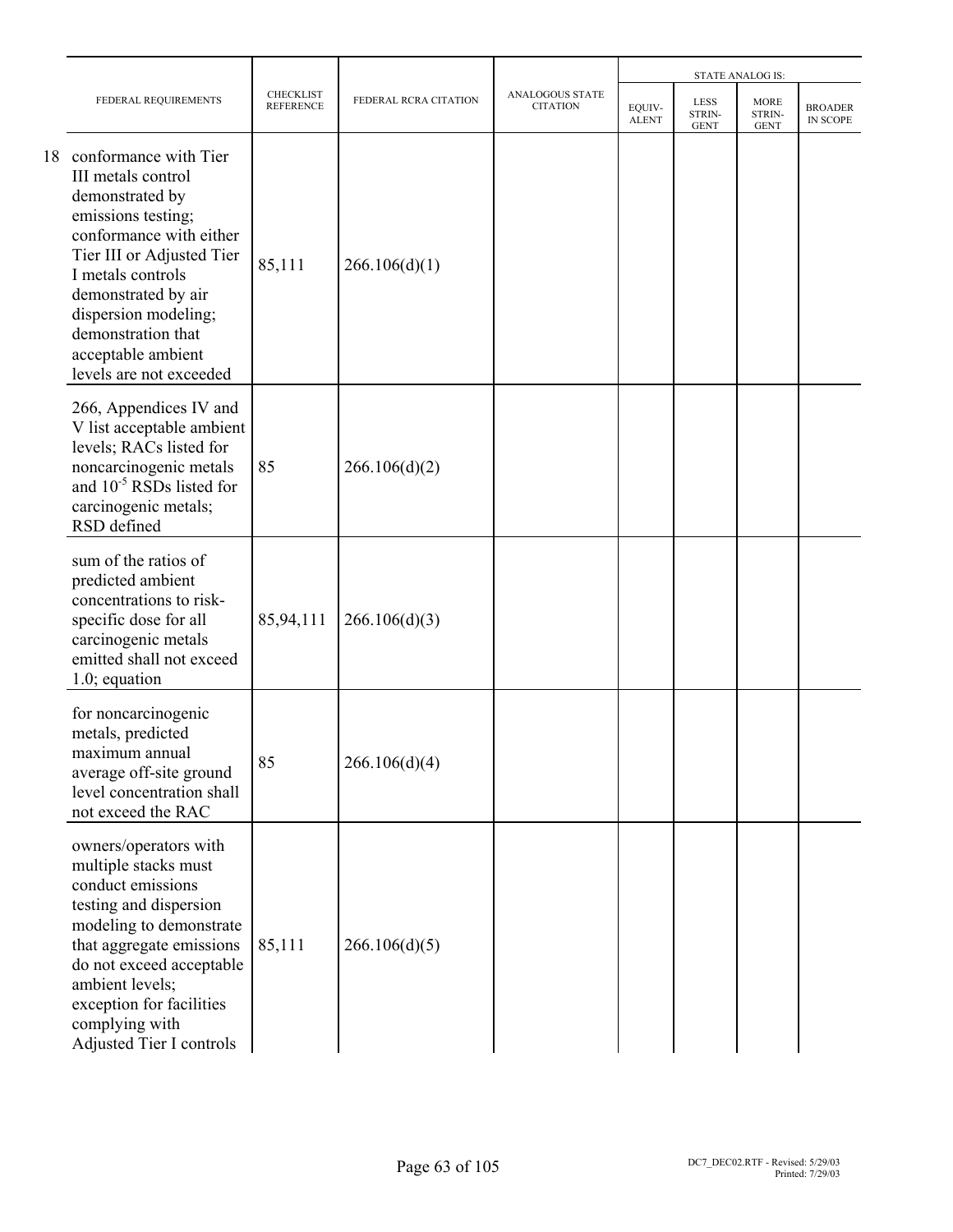|                                                                                                                                                                                                                                                                          |                                      |                       |                                           |                        |                                      | <b>STATE ANALOG IS:</b>              |                            |
|--------------------------------------------------------------------------------------------------------------------------------------------------------------------------------------------------------------------------------------------------------------------------|--------------------------------------|-----------------------|-------------------------------------------|------------------------|--------------------------------------|--------------------------------------|----------------------------|
| FEDERAL REQUIREMENTS                                                                                                                                                                                                                                                     | <b>CHECKLIST</b><br><b>REFERENCE</b> | FEDERAL RCRA CITATION | <b>ANALOGOUS STATE</b><br><b>CITATION</b> | EQUIV-<br><b>ALENT</b> | <b>LESS</b><br>STRIN-<br><b>GENT</b> | <b>MORE</b><br>STRIN-<br><b>GENT</b> | <b>BROADER</b><br>IN SCOPE |
| under Tier III, feed rates<br>limited to trial burn or<br>compliance test levels;<br>averaging periods same<br>as under<br>$266.106(b)(1)(i)-(ii)$ and<br>$(b)(2)(ii)$ ; monitor metals<br>feed rate in each<br>feedstream to ensure<br>266.102 or 266.103<br>compliance | 85                                   | 266.106(d)(6)         |                                           |                        |                                      |                                      |                            |
| Adjusted Tier I feed rate<br>screening limits to<br>account for site-specific<br>dispersion modeling;<br>how to estimate adjusted<br>feed rate; feed rate<br>screening limits for<br>carcinogenic metals<br>implemented under<br>266.106(b)(2)                           | 85,94                                | 266.106(e)            |                                           |                        |                                      |                                      |                            |
| alternative<br>implementation<br>approaches approved by<br>Director on a case-by-<br>case basis for Tier II or<br>III metals emission<br>limits                                                                                                                          | 85                                   | 266.106(f)(1)         |                                           |                        |                                      |                                      |                            |
|                                                                                                                                                                                                                                                                          |                                      | 266.106(f)(2)         |                                           |                        |                                      |                                      |                            |
| determination of                                                                                                                                                                                                                                                         | 85                                   | 266.106(f)(2)(i)      |                                           |                        |                                      |                                      |                            |
| $266.106(d)$ emissions<br>limits for each                                                                                                                                                                                                                                | 85,94                                | 266.106(f)(2)(ii)     |                                           |                        |                                      |                                      |                            |
| noncarcinogenic and<br>carcinogenic metal                                                                                                                                                                                                                                | 85                                   | 266.106(f)(2)(ii)(A)  |                                           |                        |                                      |                                      |                            |
|                                                                                                                                                                                                                                                                          | 85,94                                | 266.106(f)(2)(ii)(B)  |                                           |                        |                                      |                                      |                            |
| use Method 0060,<br>Determinations of<br>Metals in Stack<br>Emissions, EPA<br>Publication SW-846 to<br>conduct emissions<br>testing                                                                                                                                      | 85,158                               | 266.106(g)(1)         |                                           |                        |                                      |                                      |                            |
| chromium emissions<br>assumed to be<br>hexavalent chromium                                                                                                                                                                                                               | 85,158                               | 266.106(g)(2)         |                                           |                        |                                      |                                      |                            |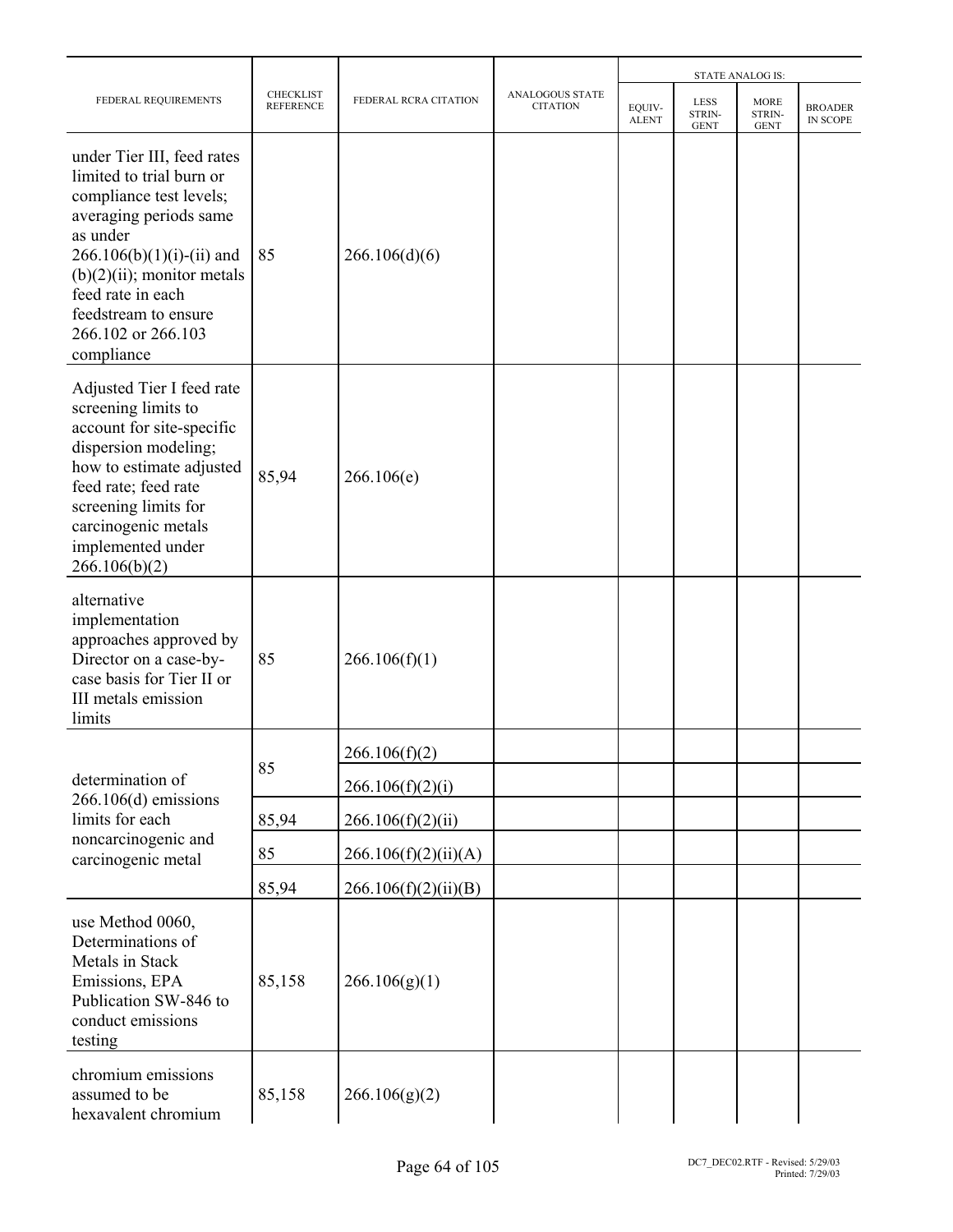|                                                                                                                                                                                                                                                                                          |                                      |                       |                                           | <b>STATE ANALOG IS:</b> |                               |                                      |                            |
|------------------------------------------------------------------------------------------------------------------------------------------------------------------------------------------------------------------------------------------------------------------------------------------|--------------------------------------|-----------------------|-------------------------------------------|-------------------------|-------------------------------|--------------------------------------|----------------------------|
| FEDERAL REQUIREMENTS                                                                                                                                                                                                                                                                     | <b>CHECKLIST</b><br><b>REFERENCE</b> | FEDERAL RCRA CITATION | <b>ANALOGOUS STATE</b><br><b>CITATION</b> | EQUIV-<br><b>ALENT</b>  | LESS<br>STRIN-<br><b>GENT</b> | <b>MORE</b><br>STRIN-<br><b>GENT</b> | <b>BROADER</b><br>IN SCOPE |
| unless owner/operator<br>determines otherwise                                                                                                                                                                                                                                            |                                      |                       |                                           |                         |                               |                                      |                            |
| dispersion modeling<br>conducted according to<br>specified methods to<br>predict maximum annual<br>average off-site ground<br>level concentration; on-<br>site concentrations when<br>person resides on-site                                                                             | 85,125                               | 266.106(h)            |                                           |                         |                               |                                      |                            |
| compliance with 266.102<br>permit operating<br>requirements regarded as<br>266.106 compliance<br>unless evidence indicates<br>otherwise; modification<br>or revocation and re-<br>issuance of permit under<br>270.41                                                                     | 85                                   | 266.106(i)            |                                           |                         |                               |                                      |                            |
| STANDARDS TO CONTROL HYDROGEN CHLORIDE (HCl) AND CHLORINE GAS (Cl2) EMISSIONS                                                                                                                                                                                                            |                                      |                       |                                           |                         |                               |                                      |                            |
| compliance with HCl<br>and Cl <sub>2</sub> controls under<br>$266.107(b)$ , (c) or (e)                                                                                                                                                                                                   | 85,94,111                            | 266.107(a)            |                                           |                         |                               |                                      |                            |
| Tier I feed rate screening<br>limits for total chlorine<br>specified in 266,<br>Appendix II as a<br>function of stack height<br>and terrain and land use<br>in facility vicinity; feed<br>rate of total chlorine and<br>chloride in all<br>feedstreams not to<br>exceed specified levels | 85                                   | 266.107(b)(1)         |                                           |                         |                               |                                      |                            |
| Tier II emission rate<br>screening limits for HCl<br>and $Cl_2$ specified in 266,<br>Appendix III as a<br>function of terrain-<br>adjusted effective stack<br>height and terrain and<br>land use in facility<br>vicinity; stack emission<br>rates not to exceed<br>specified levels      | 85,94                                | 266.107(b)(2)         |                                           |                         |                               |                                      |                            |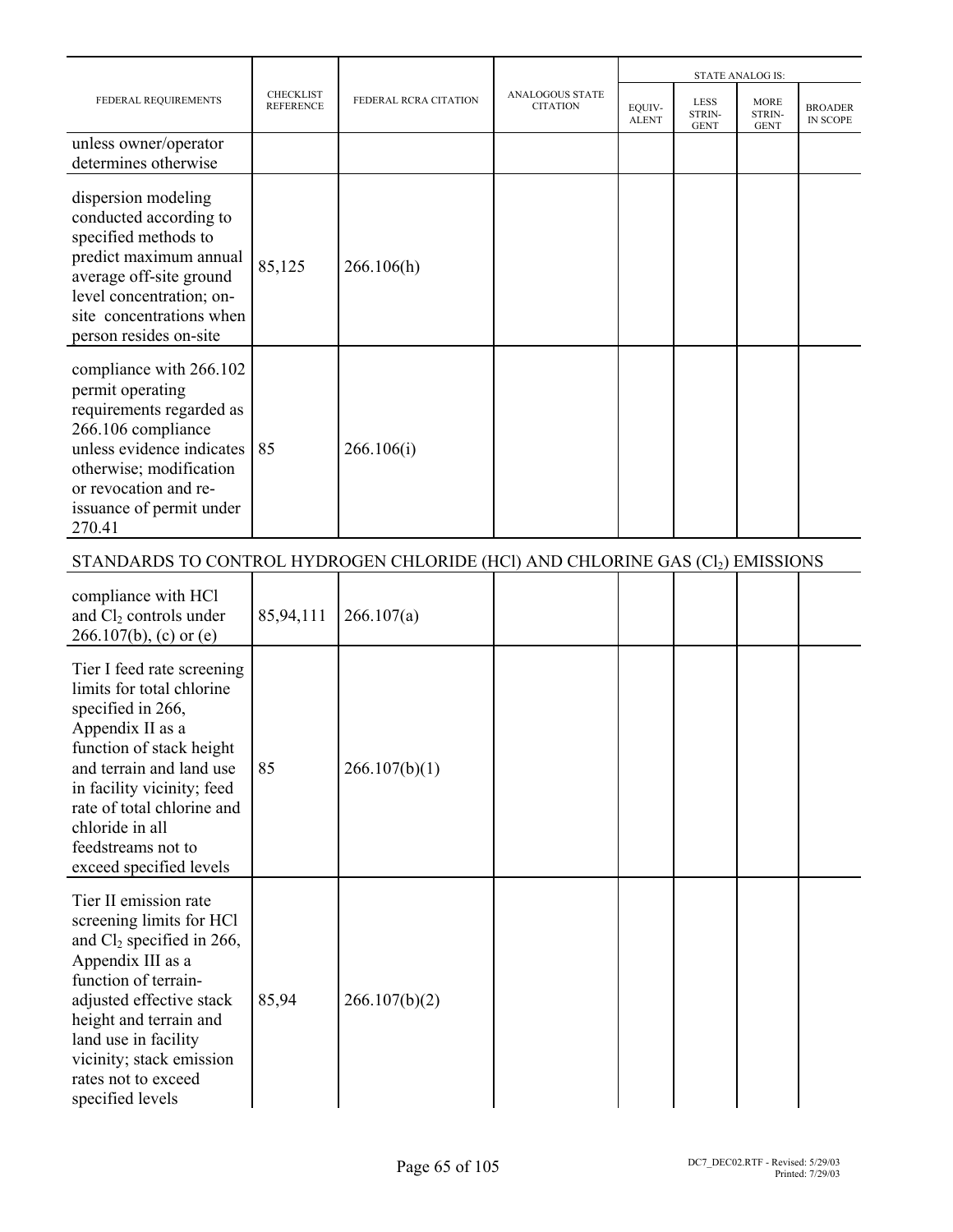|                                                                                                                                                                                                                       |                                      |                       |                                    |                        |                                      | <b>STATE ANALOG IS:</b>              |                            |
|-----------------------------------------------------------------------------------------------------------------------------------------------------------------------------------------------------------------------|--------------------------------------|-----------------------|------------------------------------|------------------------|--------------------------------------|--------------------------------------|----------------------------|
| FEDERAL REQUIREMENTS                                                                                                                                                                                                  | <b>CHECKLIST</b><br><b>REFERENCE</b> | FEDERAL RCRA CITATION | ANALOGOUS STATE<br><b>CITATION</b> | EQUIV-<br><b>ALENT</b> | <b>LESS</b><br>STRIN-<br><b>GENT</b> | <b>MORE</b><br>STRIN-<br><b>GENT</b> | <b>BROADER</b><br>IN SCOPE |
| $266.106(b)$ definitions<br>and limitations for<br>specified terms also<br>apply to 266.107(b)<br>screening limits                                                                                                    | 85,94                                | 266.107(b)(3)         |                                    |                        |                                      |                                      |                            |
| facilities with multiple<br>stacks subject to HCl or<br>$Cl2$ emissions controls<br>must comply with Tier I<br>and II screening limits<br>assuming all hazardous<br>waste is fed into device<br>with worst-case stack | 85                                   | 266.107(b)(4)         |                                    |                        |                                      |                                      |                            |
| worst-case stack<br>determined by<br>266.106(b)(6)<br>procedures                                                                                                                                                      | 85                                   | 266.107(b)(4)(i)      |                                    |                        |                                      |                                      |                            |
| under Tier I, total feed<br>rate of chlorine and<br>chloride to all subject<br>devices not to exceed<br>worst-case stack<br>screening limit                                                                           | 85                                   | 266.107(b)(4)(ii)     |                                    |                        |                                      |                                      |                            |
| under Tier II, total HCl<br>and $Cl2$ emissions from<br>all subject stacks not to<br>exceed worst-case stack<br>screening limit                                                                                       | 85                                   | 266.107(b)(4)(iii)    |                                    |                        |                                      |                                      |                            |
| conformance with Tier<br>III controls demonstrated<br>by HCl and $Cl2$<br>emissions testing, air<br>dispersion modeling, and<br>demonstration that<br>acceptable ambient<br>levels are not exceeded                   | 85                                   | 266.107(c)(1)         |                                    |                        |                                      |                                      |                            |
| 266, Appendix IV lists<br>RACs for HCl and Cl <sub>2</sub>                                                                                                                                                            | 85                                   | 266.107(c)(2)         |                                    |                        |                                      |                                      |                            |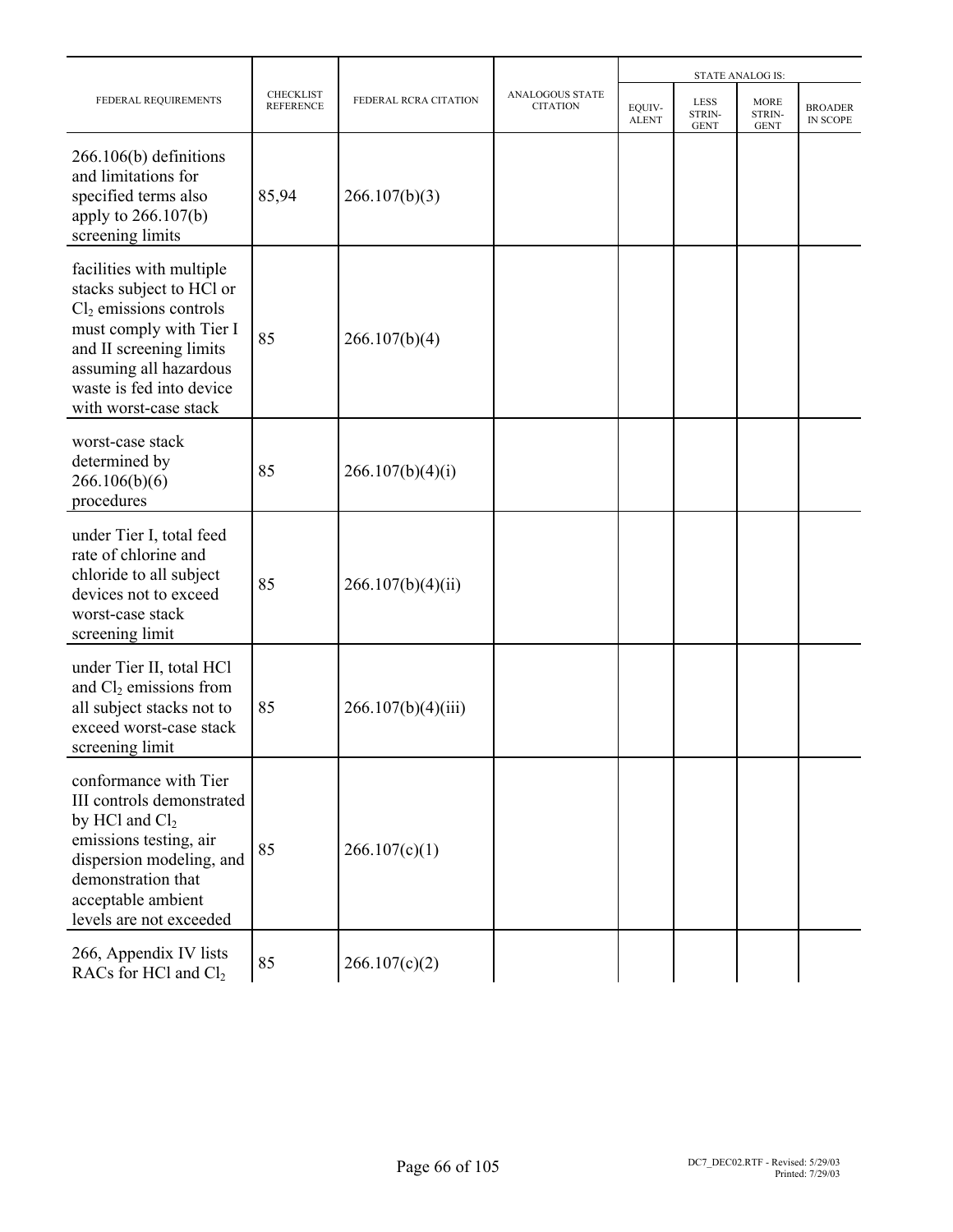|                                                                                                                                                                                                                                                                |                                      |                       |                                    |                        |                                      | <b>STATE ANALOG IS:</b>              |                            |
|----------------------------------------------------------------------------------------------------------------------------------------------------------------------------------------------------------------------------------------------------------------|--------------------------------------|-----------------------|------------------------------------|------------------------|--------------------------------------|--------------------------------------|----------------------------|
| FEDERAL REQUIREMENTS                                                                                                                                                                                                                                           | <b>CHECKLIST</b><br><b>REFERENCE</b> | FEDERAL RCRA CITATION | ANALOGOUS STATE<br><b>CITATION</b> | EQUIV-<br><b>ALENT</b> | <b>LESS</b><br>STRIN-<br><b>GENT</b> | <b>MORE</b><br>STRIN-<br><b>GENT</b> | <b>BROADER</b><br>IN SCOPE |
| facilities with multiple<br>stacks subject to HCl or<br>$Cl2$ emissions controls<br>must conduct emissions<br>testing and dispersion<br>modeling to demonstrate<br>that aggregate emissions<br>do not exceed acceptable<br>ambient levels for HCl<br>and $Cl2$ | 85                                   | 266.107(c)(3)         |                                    |                        |                                      |                                      |                            |
| $HC1$ and $Cl2$ controls                                                                                                                                                                                                                                       | 85                                   | 266.107(d)            |                                    |                        |                                      |                                      |                            |
| implemented by limiting<br>feed rate of total chlorine                                                                                                                                                                                                         |                                      | 266.107(d)(1)         |                                    |                        |                                      |                                      |                            |
| and chloride in all<br>feedstreams; feed rate<br>under Tier I limited to<br>Tier I screening limits;<br>feed rate under Tiers II<br>and III limited to trial<br>burn or compliance test<br>feed rates; feed rate<br>limits based on:                           | 85,94                                | 266.107(d)(2)         |                                    |                        |                                      |                                      |                            |
| adjusted Tier I feed rate<br>screening limits to<br>account for site-specific<br>dispersion modeling;<br>how to determine these<br>adjusted rates                                                                                                              | 85                                   | 266.107(e)            |                                    |                        |                                      |                                      |                            |
| emissions testing for<br>$HC1$ and $Cl2$ conducted<br>using Methods 0050 or<br>0051, EPA Publication<br>SW-846                                                                                                                                                 | 85,158                               | 266.107(f)            |                                    |                        |                                      |                                      |                            |
| dispersion modeling<br>conducted according to<br>266.106(h) provisions                                                                                                                                                                                         | 85                                   | 266.107(g)            |                                    |                        |                                      |                                      |                            |
| compliance with 266.102<br>permit operating<br>requirements regarded as<br>266.107 compliance<br>unless evidence indicates<br>otherwise; modification<br>or revocation and re-<br>issuance of permit under<br>270.41                                           | 85                                   | 266.107(h)            |                                    |                        |                                      |                                      |                            |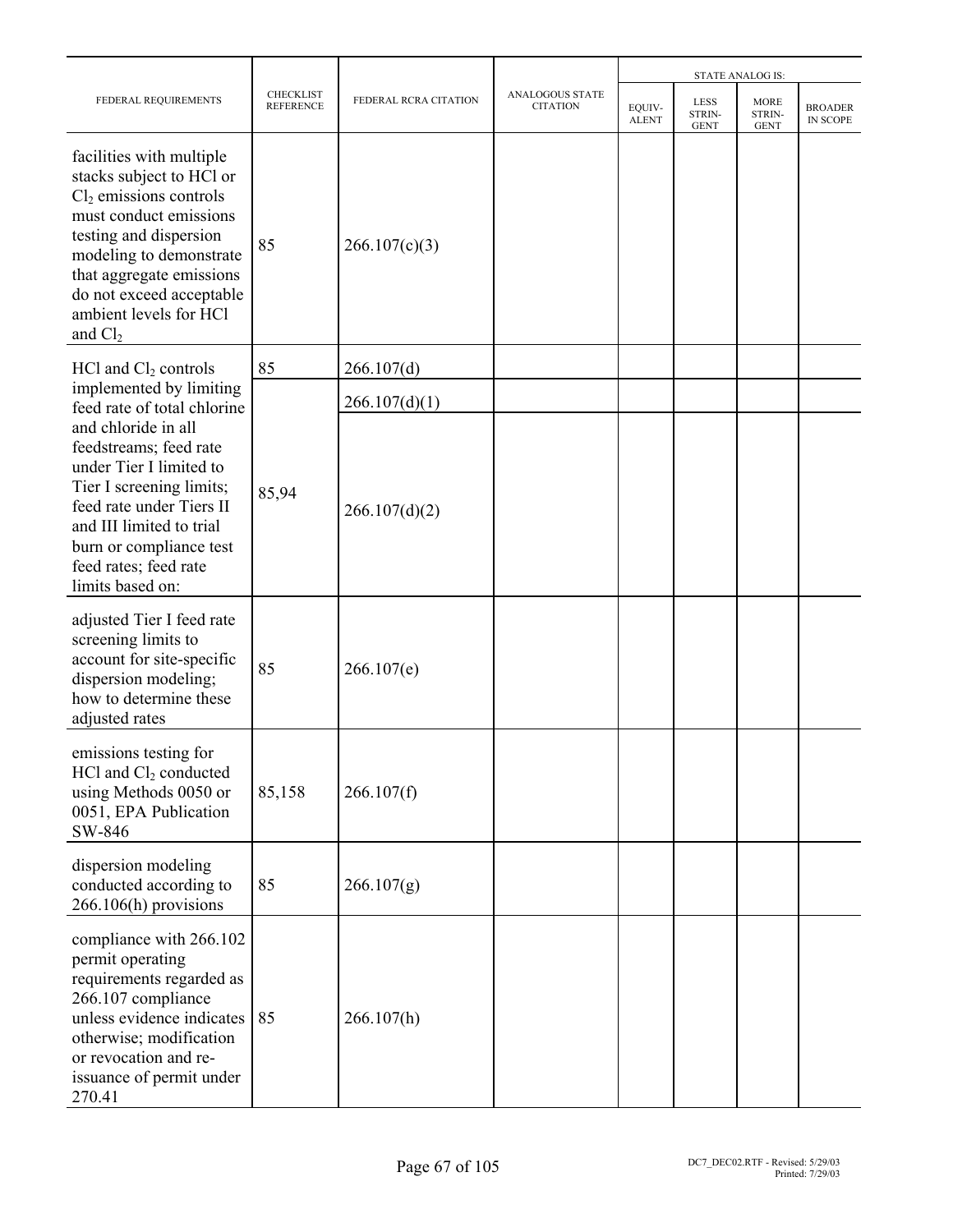|                                                                                                                                                                                                                                                                          |                                      |                       |                                           |                        |                                      | <b>STATE ANALOG IS:</b>              |                            |
|--------------------------------------------------------------------------------------------------------------------------------------------------------------------------------------------------------------------------------------------------------------------------|--------------------------------------|-----------------------|-------------------------------------------|------------------------|--------------------------------------|--------------------------------------|----------------------------|
| FEDERAL REQUIREMENTS                                                                                                                                                                                                                                                     | <b>CHECKLIST</b><br><b>REFERENCE</b> | FEDERAL RCRA CITATION | <b>ANALOGOUS STATE</b><br><b>CITATION</b> | EQUIV-<br><b>ALENT</b> | <b>LESS</b><br>STRIN-<br><b>GENT</b> | <b>MORE</b><br>STRIN-<br><b>GENT</b> | <b>BROADER</b><br>IN SCOPE |
| SMALL QUANTITY ON-SITE BURNER EXEMPTION                                                                                                                                                                                                                                  |                                      |                       |                                           |                        |                                      |                                      |                            |
| owners and operators<br>that burn hazardous<br>waste in on-site boiler or<br>industrial furnace<br>exempt from 266 subpart<br>H requirements<br>provided:                                                                                                                | 85,94                                | 266.108(a)            |                                           |                        |                                      |                                      |                            |
| quantity of hazardous<br>waste burned for a<br>calendar month does not<br>exceed limits shown in<br>table titled "Exempt<br>Quantities for Small<br><b>Quantity Burner</b><br>Exemption" based on<br>266.106(b)(3) terrain-<br>adjusted effective stack<br>height; table | 85,94                                | 266.108(a)(1)         |                                           |                        |                                      |                                      |                            |
| maximum hazardous<br>waste firing rate does not<br>exceed 1% of total fuel<br>requirements on a total<br>heat input or mass input<br>basis, whichever results<br>in the lower mass feed<br>rate of hazardous waste                                                       | 85,96                                | 266.108(a)(2)         |                                           |                        |                                      |                                      |                            |
| minimum heating value<br>of 5,000 Btu/lb                                                                                                                                                                                                                                 | 85                                   | 266.108(a)(3)         |                                           |                        |                                      |                                      |                            |
| does not contain F020-<br>F023, F026 or F027                                                                                                                                                                                                                             | 85                                   | 266.108(a)(4)         |                                           |                        |                                      |                                      |                            |
| if mixed with non-<br>hazardous waste,<br>compliance with<br>$266.108(a)$ quantity<br>before mixing                                                                                                                                                                      | 85                                   | 266.108(b)            |                                           |                        |                                      |                                      |                            |
| equation for<br>implementing<br>$266.108(a)(1)$ quantity<br>limits if burning in more<br>than one exempt on-site<br>boiler or industrial<br>furnace                                                                                                                      | 85,94,111                            | 266.108(c)            |                                           |                        |                                      |                                      |                            |
| one-time signed, written                                                                                                                                                                                                                                                 | 85                                   | 266.108(d)            |                                           |                        |                                      |                                      |                            |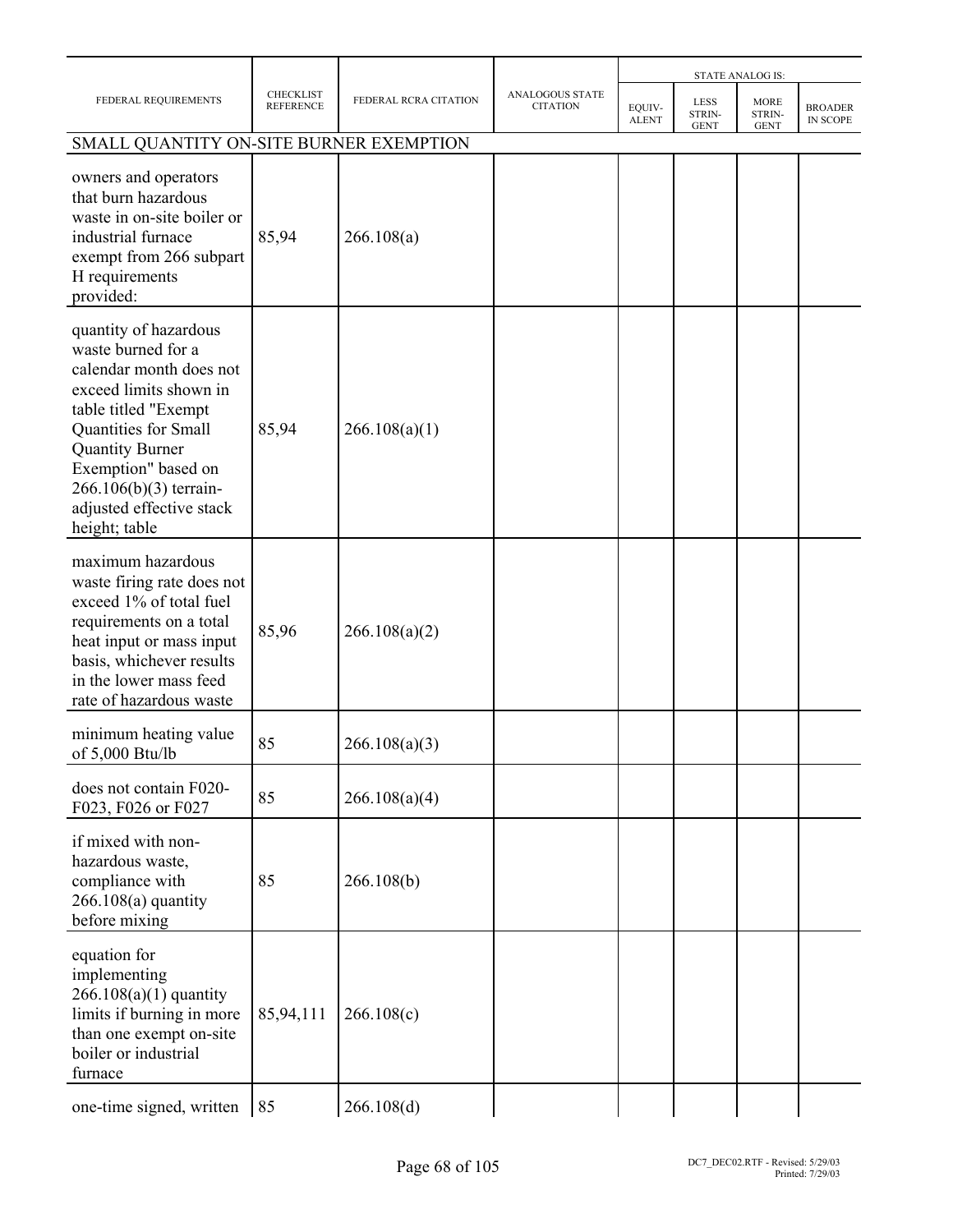|                                                                                                                                                                                                                             |                                      |                       |                                           |                        |                                      | <b>STATE ANALOG IS:</b>              |                                   |
|-----------------------------------------------------------------------------------------------------------------------------------------------------------------------------------------------------------------------------|--------------------------------------|-----------------------|-------------------------------------------|------------------------|--------------------------------------|--------------------------------------|-----------------------------------|
| FEDERAL REQUIREMENTS                                                                                                                                                                                                        | <b>CHECKLIST</b><br><b>REFERENCE</b> | FEDERAL RCRA CITATION | <b>ANALOGOUS STATE</b><br><b>CITATION</b> | EQUIV-<br><b>ALENT</b> | <b>LESS</b><br>STRIN-<br><b>GENT</b> | <b>MORE</b><br>STRIN-<br><b>GENT</b> | <b>BROADER</b><br><b>IN SCOPE</b> |
| notification requirements<br>for small quantity burner                                                                                                                                                                      |                                      | 266.108(d)(1)         |                                           |                        |                                      |                                      |                                   |
| exemption                                                                                                                                                                                                                   |                                      | 266.108(d)(2)         |                                           |                        |                                      |                                      |                                   |
|                                                                                                                                                                                                                             |                                      | 266.108(d)(3)         |                                           |                        |                                      |                                      |                                   |
| maintain for at least 3<br>years sufficient records<br>documenting quantity<br>firing rate and heating<br>value limits compliance,<br>including quantity<br>burned per calendar<br>month and heating value                  | 85                                   | 266.108(e)            |                                           |                        |                                      |                                      |                                   |
| LOW RISK WASTE EXEMPTION                                                                                                                                                                                                    |                                      |                       |                                           |                        |                                      |                                      |                                   |
| waiver of $266.104(a)$<br>DRE standard if device<br>is operated in<br>conformance with<br>$266.109(a)(1)$ and<br>burning will not result in<br>unacceptable adverse<br>health effects as per<br>266.109(a)(2)<br>procedures | 85                                   | 266.109(a)            |                                           |                        |                                      |                                      |                                   |
|                                                                                                                                                                                                                             | 85                                   | 266.109(a)(1)         |                                           |                        |                                      |                                      |                                   |
|                                                                                                                                                                                                                             | 85,94,96                             | 266.109(a)(1)(i)      |                                           |                        |                                      |                                      |                                   |
| operating requirements<br>for device                                                                                                                                                                                        |                                      | 266.109(a)(1)(ii)     |                                           |                        |                                      |                                      |                                   |
|                                                                                                                                                                                                                             | 85                                   | 266.109(a)(1)(iii)    |                                           |                        |                                      |                                      |                                   |
|                                                                                                                                                                                                                             |                                      | 266.109(a)(1)(iv)     |                                           |                        |                                      |                                      |                                   |
| procedures to                                                                                                                                                                                                               |                                      | 266.109(a)(2)         |                                           |                        |                                      |                                      |                                   |
| demonstrate that<br>hazardous waste burning                                                                                                                                                                                 |                                      | 266.109(a)(2)(i)      |                                           |                        |                                      |                                      |                                   |
| will not pose<br>unacceptable adverse                                                                                                                                                                                       |                                      | 266.109(a)(2)(ii)     |                                           |                        |                                      |                                      |                                   |
| public health effects                                                                                                                                                                                                       | 85                                   | 266.109(a)(2)(iii)    |                                           |                        |                                      |                                      |                                   |
|                                                                                                                                                                                                                             |                                      | 266.109(a)(2)(iii)(A) |                                           |                        |                                      |                                      |                                   |
|                                                                                                                                                                                                                             |                                      | 266.109(a)(2)(iii)(B) |                                           |                        |                                      |                                      |                                   |
|                                                                                                                                                                                                                             | 85,94                                | 266.109(a)(2)(iv)     |                                           |                        |                                      |                                      |                                   |
|                                                                                                                                                                                                                             |                                      | 266.109(a)(2)(iv)(A)  |                                           |                        |                                      |                                      |                                   |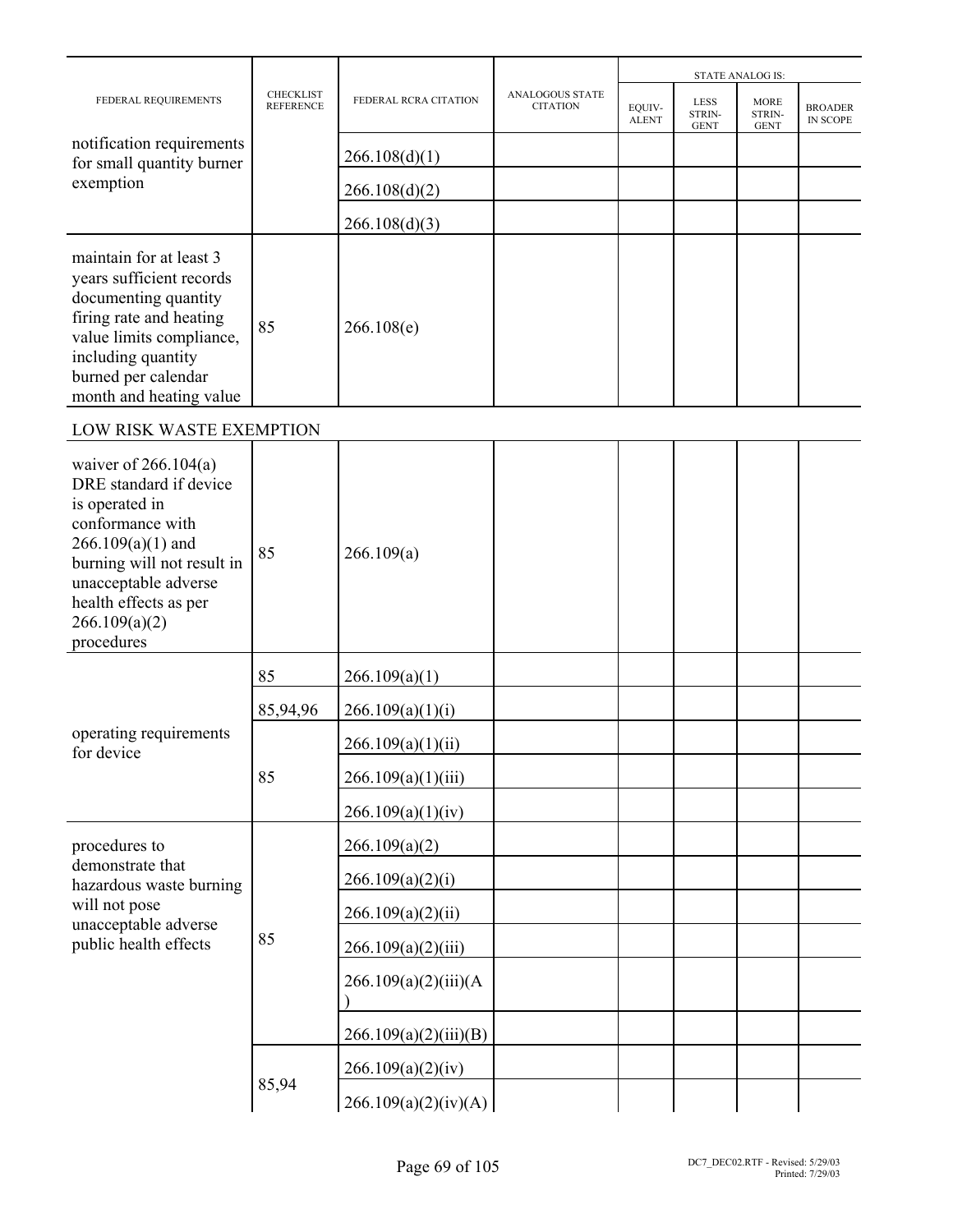|                                                                                                                                                                                                                                                           |                                      |                       |                                           |                        |                                      | <b>STATE ANALOG IS:</b>              |                            |
|-----------------------------------------------------------------------------------------------------------------------------------------------------------------------------------------------------------------------------------------------------------|--------------------------------------|-----------------------|-------------------------------------------|------------------------|--------------------------------------|--------------------------------------|----------------------------|
| FEDERAL REQUIREMENTS                                                                                                                                                                                                                                      | <b>CHECKLIST</b><br><b>REFERENCE</b> | FEDERAL RCRA CITATION | <b>ANALOGOUS STATE</b><br><b>CITATION</b> | EQUIV-<br><b>ALENT</b> | <b>LESS</b><br>STRIN-<br><b>GENT</b> | <b>MORE</b><br>STRIN-<br><b>GENT</b> | <b>BROADER</b><br>IN SCOPE |
|                                                                                                                                                                                                                                                           |                                      | 266.109(a)(2)(iv)(B)  |                                           |                        |                                      |                                      |                            |
|                                                                                                                                                                                                                                                           | 85                                   | 266.109(a)(2)(iv)(C)  |                                           |                        |                                      |                                      |                            |
| conditions under which                                                                                                                                                                                                                                    |                                      | 266.109(b)            |                                           |                        |                                      |                                      |                            |
| the 266.105 particulate<br>matter standard is                                                                                                                                                                                                             | 85                                   | 266.109(b)(1)         |                                           |                        |                                      |                                      |                            |
| waived                                                                                                                                                                                                                                                    | 85,94                                | 266.109(b)(2)         |                                           |                        |                                      |                                      |                            |
| WAIVER OF DRE TRIAL BURN FOR BOILERS                                                                                                                                                                                                                      |                                      |                       |                                           |                        |                                      |                                      |                            |
| boilers operating under<br>266.110 requirements<br>and that do not burn<br>F020-F023, F026 or<br>F027 considered in<br>compliance with<br>266.104(a) DRE<br>standard, and trial burn<br>to demonstrate DRE is<br>waived; when burning<br>hazardous waste: | 85                                   | 266.110               |                                           |                        |                                      |                                      |                            |
| "primary fuel" defined;<br>minimum of 50%<br>primary fuel firing rate,<br>determined on total heat<br>or mass input basis,<br>whichever results in the<br>greater mass feed rate                                                                          | 85,96                                | 266.110(a)            |                                           |                        |                                      |                                      |                            |
| boiler load defined and<br>not less than 40%                                                                                                                                                                                                              | 85                                   | 266.110(b)            |                                           |                        |                                      |                                      |                            |
| minimum as-fired<br>heating value of 8,000<br>Btu/lb                                                                                                                                                                                                      | 85                                   | 266.110(c)            |                                           |                        |                                      |                                      |                            |
| conformance with<br>266.104(b)(1) carbon<br>monoxide standard;<br>boilers subject to<br>266.110 DRE waiver not<br>eligible for $266.104(c)$<br>alternative carbon<br>monoxide standard                                                                    | 85                                   | 266.110(d)            |                                           |                        |                                      |                                      |                            |
| boiler must be water-<br>tube type that does not<br>feed fuel using a stoker<br>or stoker type<br>mechanism                                                                                                                                               | 85                                   | 266.110(e)            |                                           |                        |                                      |                                      |                            |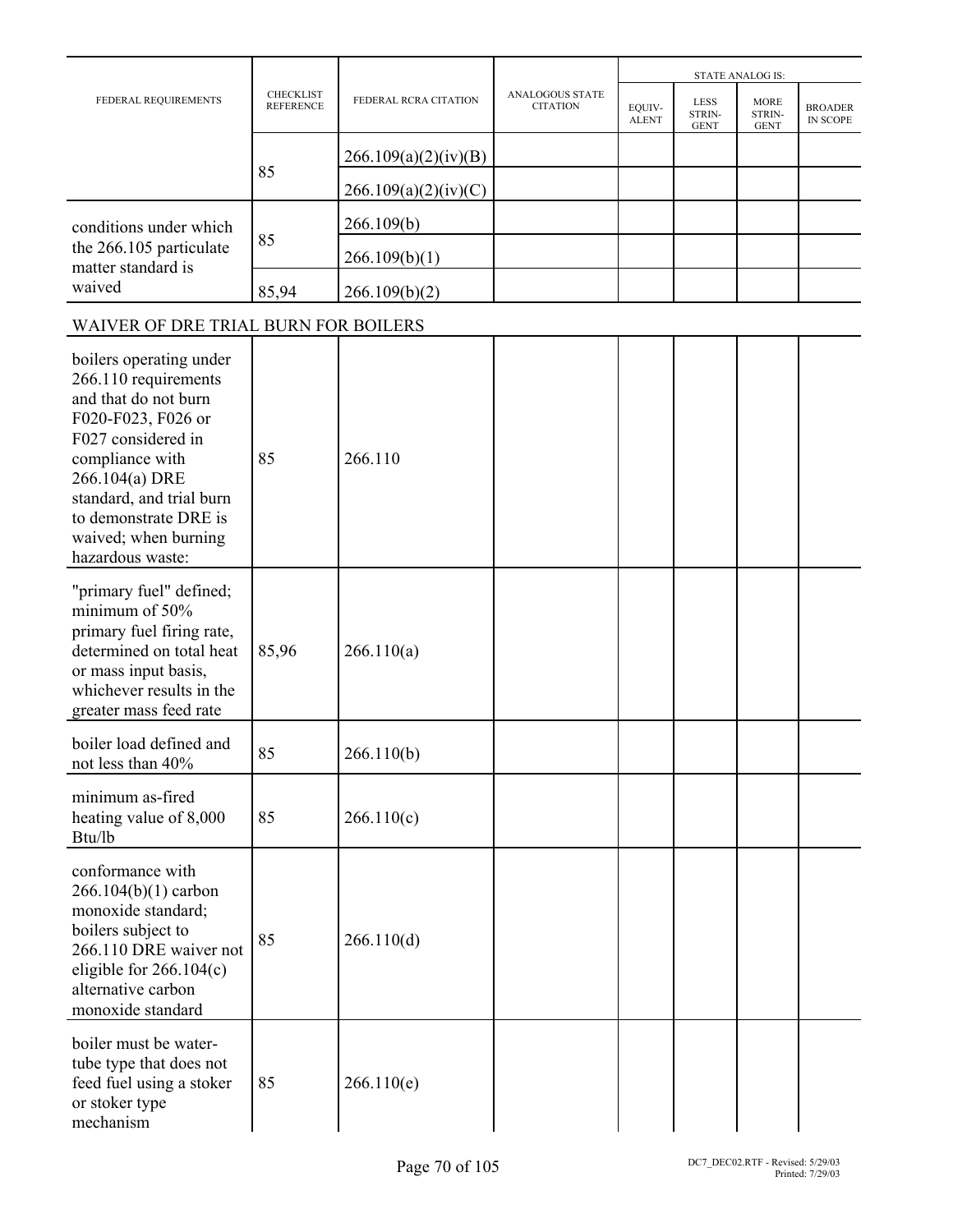|                                                                                                                                                                                                                                                |                                      |                       |                                           |                        |                                      | <b>STATE ANALOG IS:</b>              |                                   |
|------------------------------------------------------------------------------------------------------------------------------------------------------------------------------------------------------------------------------------------------|--------------------------------------|-----------------------|-------------------------------------------|------------------------|--------------------------------------|--------------------------------------|-----------------------------------|
| FEDERAL REQUIREMENTS                                                                                                                                                                                                                           | <b>CHECKLIST</b><br><b>REFERENCE</b> | FEDERAL RCRA CITATION | <b>ANALOGOUS STATE</b><br><b>CITATION</b> | EQUIV-<br><b>ALENT</b> | <b>LESS</b><br>STRIN-<br><b>GENT</b> | <b>MORE</b><br>STRIN-<br><b>GENT</b> | <b>BROADER</b><br><b>IN SCOPE</b> |
| conditions under which                                                                                                                                                                                                                         |                                      | 266.110(f)            |                                           |                        |                                      |                                      |                                   |
| hazardous waste shall be<br>fired directly into                                                                                                                                                                                                | 85                                   | 266.110(f)(1)         |                                           |                        |                                      |                                      |                                   |
| primary fuel flame zone<br>of combustion chamber                                                                                                                                                                                               |                                      | 266.110(f)(2)         |                                           |                        |                                      |                                      |                                   |
| with an air or steam,                                                                                                                                                                                                                          | 85,94                                | 266.110(f)(3)         |                                           |                        |                                      |                                      |                                   |
| mechanical or rotary cup<br>atomization system                                                                                                                                                                                                 | 85                                   | 266.110(f)(4)         |                                           |                        |                                      |                                      |                                   |
| STANDARDS FOR DIRECT TRANSFER                                                                                                                                                                                                                  |                                      |                       |                                           |                        |                                      |                                      |                                   |
| 266.111 regulations<br>apply to boilers and<br>industrial furnaces<br>subject to 266.102 or<br>266.103 if direct transfer<br>of hazardous waste from<br>transport vehicle to<br>boiler or industrial<br>furnace without use of<br>storage unit | 85                                   | 266.111(a)            |                                           |                        |                                      |                                      |                                   |
| for $266.111$ , terms have<br>meanings given in<br>266.111(b)(1)                                                                                                                                                                               | 85                                   | $266.111(b)(1)$ intro |                                           |                        |                                      |                                      |                                   |
| "direct transfer<br>equipment"                                                                                                                                                                                                                 | 85                                   | 266.111(b)(1)         |                                           |                        |                                      |                                      |                                   |
| "container"                                                                                                                                                                                                                                    | 85                                   | 266.111(b)(1)         |                                           |                        |                                      |                                      |                                   |
| "tank systems" means<br>direct transfer equipment<br>when Subparts I and J of<br>Parts 264 and 265 are<br>referenced                                                                                                                           | 85                                   | 266.111(b)(2)         |                                           |                        |                                      |                                      |                                   |
| no direct transfer of<br>pumpable hazardous<br>waste from open-top<br>container to boiler or<br>industrial furnace                                                                                                                             | 85                                   | 266.111(c)(1)         |                                           |                        |                                      |                                      |                                   |
| direct transfer equipment<br>requirements                                                                                                                                                                                                      | 85                                   | 266.111(c)(2)         |                                           |                        |                                      |                                      |                                   |
| direct transfer of                                                                                                                                                                                                                             | 85                                   | 266.111(c)(3)         |                                           |                        |                                      |                                      |                                   |
| hazardous waste to<br>boiler or industrial                                                                                                                                                                                                     |                                      | 266.111(c)(3)(i)      |                                           |                        |                                      |                                      |                                   |
| furnace conducted so<br>that it does not result in                                                                                                                                                                                             |                                      | 266.111(c)(3)(ii)     |                                           |                        |                                      |                                      |                                   |
| any 266.111(c)(3)(i)-(vi)                                                                                                                                                                                                                      |                                      | 266.111(c)(3)(iii)    |                                           |                        |                                      |                                      |                                   |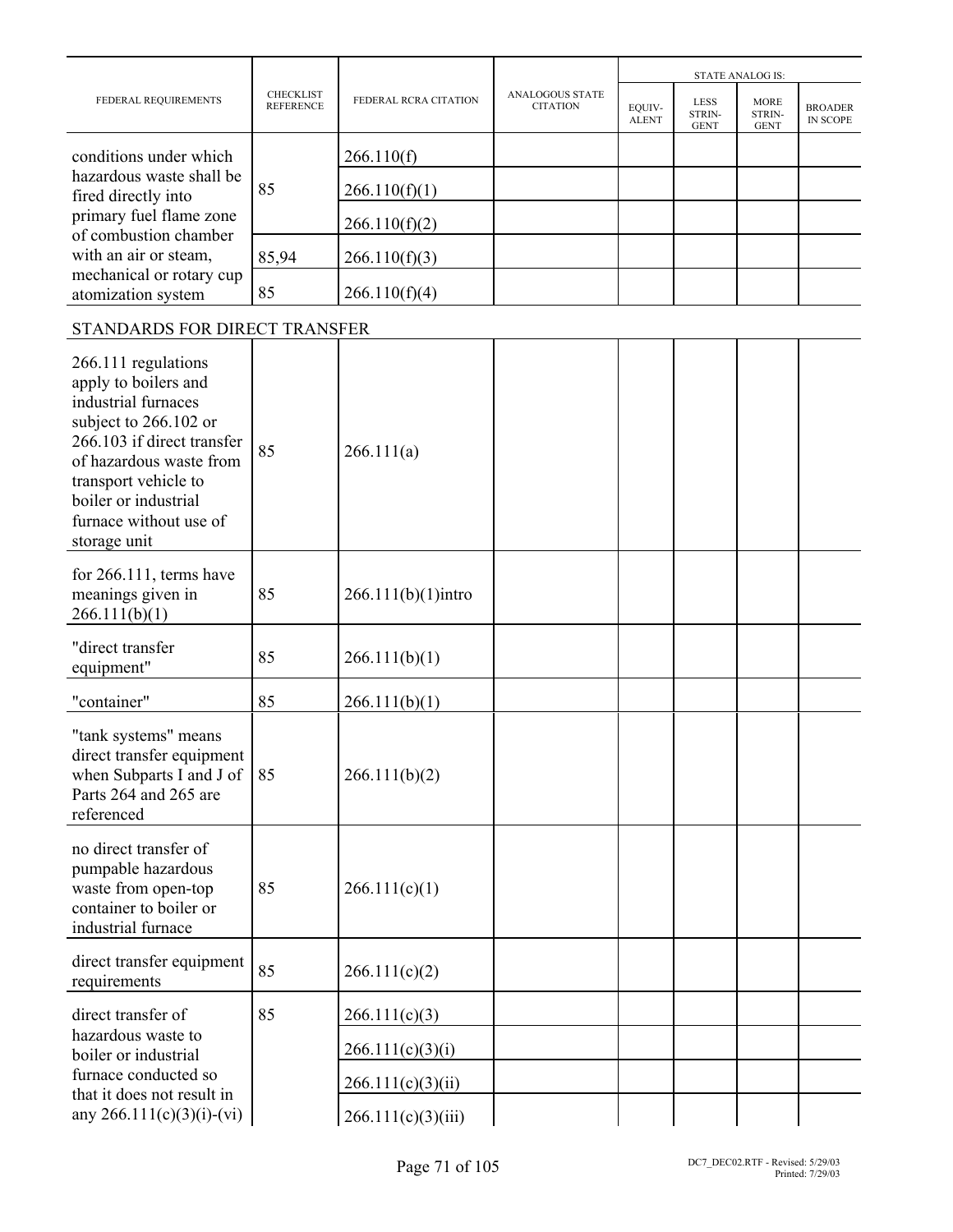|                                                                                                                                                                                                                                                                                                      |                                      |                       |                                           |                        |                                      | <b>STATE ANALOG IS:</b>              |                            |
|------------------------------------------------------------------------------------------------------------------------------------------------------------------------------------------------------------------------------------------------------------------------------------------------------|--------------------------------------|-----------------------|-------------------------------------------|------------------------|--------------------------------------|--------------------------------------|----------------------------|
| FEDERAL REQUIREMENTS                                                                                                                                                                                                                                                                                 | <b>CHECKLIST</b><br><b>REFERENCE</b> | FEDERAL RCRA CITATION | <b>ANALOGOUS STATE</b><br><b>CITATION</b> | EQUIV-<br><b>ALENT</b> | <b>LESS</b><br>STRIN-<br><b>GENT</b> | <b>MORE</b><br>STRIN-<br><b>GENT</b> | <b>BROADER</b><br>IN SCOPE |
| situation                                                                                                                                                                                                                                                                                            |                                      | 266.111(c)(3)(iv)     |                                           |                        |                                      |                                      |                            |
|                                                                                                                                                                                                                                                                                                      |                                      | 266.111(c)(3)(v)      |                                           |                        |                                      |                                      |                            |
|                                                                                                                                                                                                                                                                                                      |                                      | 266.111(c)(3)(vi)     |                                           |                        |                                      |                                      |                            |
| conditions under which<br>hazardous waste shall<br>not be placed in direct<br>transfer equipment                                                                                                                                                                                                     | 85                                   | 266.111(c)(4)         |                                           |                        |                                      |                                      |                            |
| appropriate controls and                                                                                                                                                                                                                                                                             |                                      | 266.111(c)(5)         |                                           |                        |                                      |                                      |                            |
| practices to prevent<br>spills and overflows                                                                                                                                                                                                                                                         |                                      | 266.111(c)(5)(i)      |                                           |                        |                                      |                                      |                            |
| from direct transfer<br>equipment or its<br>secondary containment<br>system                                                                                                                                                                                                                          | 85                                   | 266.111(c)(5)(ii)     |                                           |                        |                                      |                                      |                            |
| applying $266.111(b)(1)$<br>definition of container,<br>owners and operators<br>must comply with:                                                                                                                                                                                                    | 85                                   | 266.111(d)            |                                           |                        |                                      |                                      |                            |
| 264.175 containment<br>requirements                                                                                                                                                                                                                                                                  | 85                                   | 266.111(d)(1)         |                                           |                        |                                      |                                      |                            |
| use and management<br>requirements of Subpart<br>I, Part 265 requirements,<br>except 265.170 and<br>265.174; compliance<br>with specified<br>maintenance and<br>protective distances in<br>lieu of 265.176<br>requirements; written<br>certification by local fire<br>marshall to be kept on<br>file | 85,96                                | 266.111(d)(2)         |                                           |                        |                                      |                                      |                            |
| 264.178 closure<br>requirements                                                                                                                                                                                                                                                                      | 85                                   | 266.111(d)(3)         |                                           |                        |                                      |                                      |                            |
| direct transfer equipment<br>must meet following<br>requirements:                                                                                                                                                                                                                                    | 85                                   | 266.111(e)            |                                           |                        |                                      |                                      |                            |
|                                                                                                                                                                                                                                                                                                      |                                      | 266.111(e)(1)         |                                           |                        |                                      |                                      |                            |
| secondary containment<br>requirements for new                                                                                                                                                                                                                                                        | 85                                   | 266.111(e)(1)(i)      |                                           |                        |                                      |                                      |                            |
| and existing equipment                                                                                                                                                                                                                                                                               |                                      | 266.111(e)(1)(ii)     |                                           |                        |                                      |                                      |                            |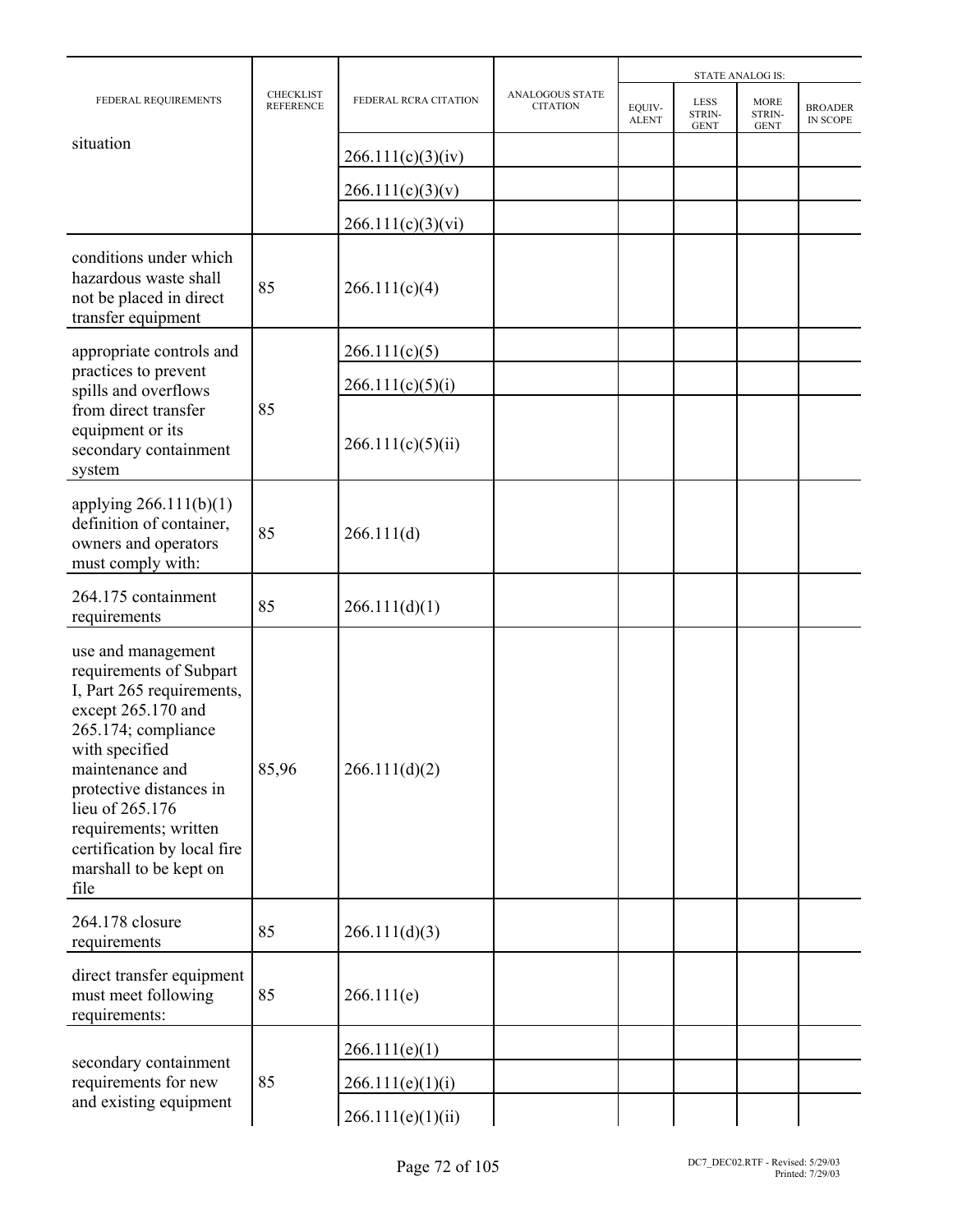|                                                                                                                                                                                                                                                                                                    |                                      |                       |                                           | <b>STATE ANALOG IS:</b> |                                      |                                      |                                   |  |
|----------------------------------------------------------------------------------------------------------------------------------------------------------------------------------------------------------------------------------------------------------------------------------------------------|--------------------------------------|-----------------------|-------------------------------------------|-------------------------|--------------------------------------|--------------------------------------|-----------------------------------|--|
| FEDERAL REQUIREMENTS                                                                                                                                                                                                                                                                               | <b>CHECKLIST</b><br><b>REFERENCE</b> | FEDERAL RCRA CITATION | <b>ANALOGOUS STATE</b><br><b>CITATION</b> | EQUIV-<br><b>ALENT</b>  | <b>LESS</b><br>STRIN-<br><b>GENT</b> | <b>MORE</b><br>STRIN-<br><b>GENT</b> | <b>BROADER</b><br><b>IN SCOPE</b> |  |
| for existing direct<br>transfer equipment<br>without secondary<br>containment,<br>determination whether<br>leaking or unfit for use;<br>written assessment<br>reviewed and certified<br>by qualified, registered<br>professional engineer in<br>accordance with<br>270.11(d) by August 21,<br>1992 | 85                                   | 266.111(e)(2)(i)      |                                           |                         |                                      |                                      |                                   |  |
|                                                                                                                                                                                                                                                                                                    |                                      | 266.111(e)(2)(ii)     |                                           |                         |                                      |                                      |                                   |  |
|                                                                                                                                                                                                                                                                                                    |                                      | 266.111(e)(2)(ii)(A)  |                                           |                         |                                      |                                      |                                   |  |
| minimum considerations                                                                                                                                                                                                                                                                             | 85                                   | 266.111(e)(2)(ii)(B)  |                                           |                         |                                      |                                      |                                   |  |
| for assessment                                                                                                                                                                                                                                                                                     |                                      | 266.111(e)(2)(ii)(C)  |                                           |                         |                                      |                                      |                                   |  |
|                                                                                                                                                                                                                                                                                                    |                                      | 266.111(e)(2)(ii)(D)  |                                           |                         |                                      |                                      |                                   |  |
|                                                                                                                                                                                                                                                                                                    |                                      | 266.111(e)(2)(ii)(E)  |                                           |                         |                                      |                                      |                                   |  |
| if, due to<br>$266.111(e)(2)(i)$ &(ii)<br>assessment, direct<br>transfer equipment found<br>to be leaking or unfit for<br>use, compliance with<br>$265.196(a)$ and (b)                                                                                                                             | 85                                   | 266.111(e)(2)(iii)    |                                           |                         |                                      |                                      |                                   |  |
| inspection requirements                                                                                                                                                                                                                                                                            |                                      | 266.111(e)(3)(i)      |                                           |                         |                                      |                                      |                                   |  |
| at least once each<br>operating hour when                                                                                                                                                                                                                                                          |                                      | 266.111(e)(3)(i)(A)   |                                           |                         |                                      |                                      |                                   |  |
| transferring hazardous<br>waste from container to                                                                                                                                                                                                                                                  | 85                                   | 266.111(e)(3)(i)(B)   |                                           |                         |                                      |                                      |                                   |  |
| boiler or industrial<br>furnace                                                                                                                                                                                                                                                                    |                                      | 266.111(e)(3)(i)(C)   |                                           |                         |                                      |                                      |                                   |  |
| inspect cathodic<br>protection systems to<br>ensure 265.195(b)<br>compliance                                                                                                                                                                                                                       | 85                                   | 266.111(e)(3)(ii)     |                                           |                         |                                      |                                      |                                   |  |
| records of inspections<br>maintained in operating<br>record for at least 3 years                                                                                                                                                                                                                   | 85                                   | 266.111(e)(3)(iii)    |                                           |                         |                                      |                                      |                                   |  |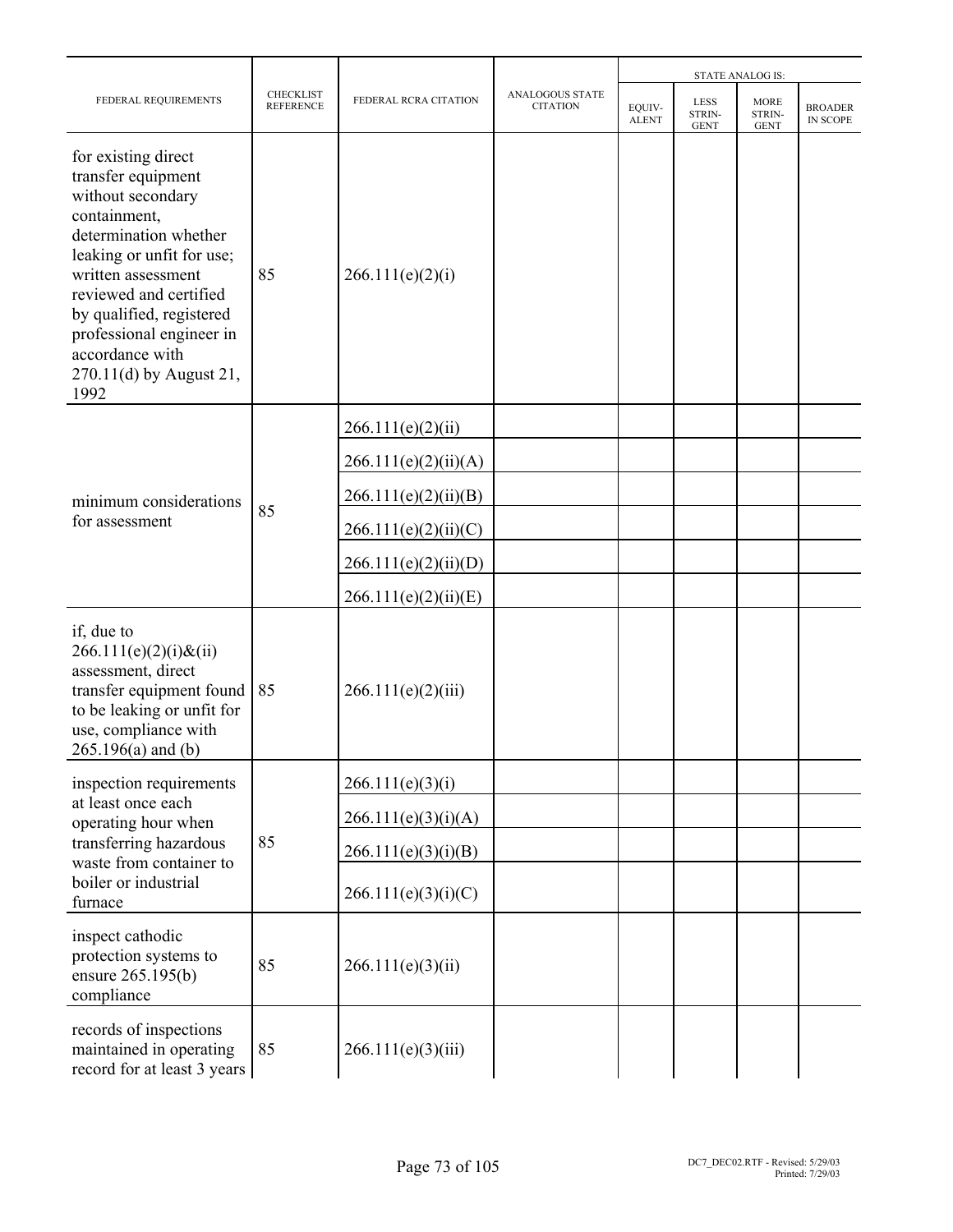|    |                                                                                                                                                                                                                                                            |                                      |                       |                                           |                        |                                      | <b>STATE ANALOG IS:</b>              |                            |
|----|------------------------------------------------------------------------------------------------------------------------------------------------------------------------------------------------------------------------------------------------------------|--------------------------------------|-----------------------|-------------------------------------------|------------------------|--------------------------------------|--------------------------------------|----------------------------|
|    | FEDERAL REQUIREMENTS                                                                                                                                                                                                                                       | <b>CHECKLIST</b><br><b>REFERENCE</b> | FEDERAL RCRA CITATION | <b>ANALOGOUS STATE</b><br><b>CITATION</b> | EOUIV-<br><b>ALENT</b> | <b>LESS</b><br>STRIN-<br><b>GENT</b> | <b>MORE</b><br>STRIN-<br><b>GENT</b> | <b>BROADER</b><br>IN SCOPE |
|    | 265.192 compliance for<br>design and installation of<br>new ancillary equipment                                                                                                                                                                            | 85                                   | 266.111(e)(4)         |                                           |                        |                                      |                                      |                            |
|    | 265.196 compliance for<br>response to leaks or<br>spills                                                                                                                                                                                                   | 85                                   | 266.111(e)(5)         |                                           |                        |                                      |                                      |                            |
|    | 265.197 closure<br>compliance, except<br>$265.197(c)(2)-(4)$                                                                                                                                                                                               | 85                                   | 266.111(e)(6)         |                                           |                        |                                      |                                      |                            |
|    | <b>REGULATION OF RESIDUES</b>                                                                                                                                                                                                                              |                                      |                       |                                           |                        |                                      |                                      |                            |
|    | residue derived from<br>burning or processing of<br>hazardous waste is not<br>excluded under<br>$261.4(b)(4)$ , (7) or (8)<br>unless device and owner<br>or operator meet the<br>following requirements:                                                   | 85,94                                | 266.112               |                                           |                        |                                      |                                      |                            |
| 19 |                                                                                                                                                                                                                                                            | 85                                   | 266.112(a)            |                                           |                        |                                      |                                      |                            |
|    | criteria the device must                                                                                                                                                                                                                                   | 85,96                                | 266.112(a)(1)         |                                           |                        |                                      |                                      |                            |
|    | meet:                                                                                                                                                                                                                                                      | 85                                   | 266.112(a)(2)         |                                           |                        |                                      |                                      |                            |
|    |                                                                                                                                                                                                                                                            |                                      | 266.112(a)(3)         |                                           |                        |                                      |                                      |                            |
|    | demonstration by owner<br>or operator that<br>hazardous waste does<br>not significantly affect<br>residue by demonstrating<br>conformance with either<br>of two criteria:                                                                                  | 85                                   | 266.112(b)            |                                           |                        |                                      |                                      |                            |
|    | comparison of waste-<br>derived residue with<br>normal residue for 261,<br>Appendix VIII<br>constituents; procedures<br>to be used; what<br>analyses must determine<br>for polychlorinated<br>dibenzo-p-dioxins $\&$<br>polychlorinated dibenzo-<br>furans | 85,182                               | $266.112(b)(1)$ intro |                                           |                        |                                      |                                      |                            |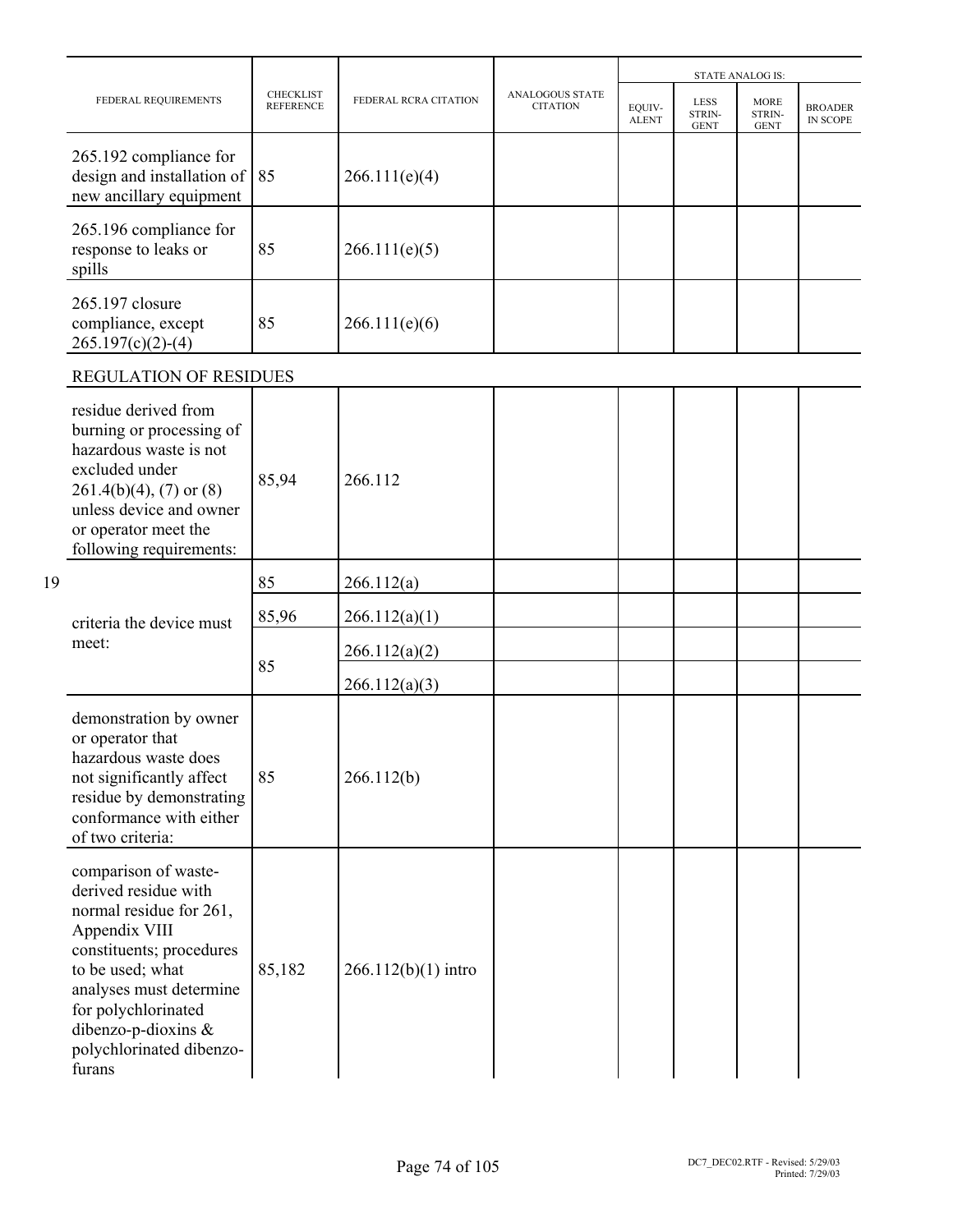|    |                                                                                                                                                                                                                                                                                                                                                                                                                                                                                                                                                               |                               |                       |                                           |                        |                                      | <b>STATE ANALOG IS:</b>              |                            |
|----|---------------------------------------------------------------------------------------------------------------------------------------------------------------------------------------------------------------------------------------------------------------------------------------------------------------------------------------------------------------------------------------------------------------------------------------------------------------------------------------------------------------------------------------------------------------|-------------------------------|-----------------------|-------------------------------------------|------------------------|--------------------------------------|--------------------------------------|----------------------------|
|    | FEDERAL REQUIREMENTS                                                                                                                                                                                                                                                                                                                                                                                                                                                                                                                                          | CHECKLIST<br><b>REFERENCE</b> | FEDERAL RCRA CITATION | <b>ANALOGOUS STATE</b><br><b>CITATION</b> | EQUIV-<br><b>ALENT</b> | <b>LESS</b><br>STRIN-<br><b>GENT</b> | <b>MORE</b><br>STRIN-<br><b>GENT</b> | <b>BROADER</b><br>IN SCOPE |
|    | determination of<br>concentrations of toxic<br>constituents of concern<br>in normal residue based<br>on analyses of a<br>minimum of 10 samples<br>representing a minimum<br>of 10 days of operation;<br>sampling period for<br>composite analysis not to<br>exceed 24 hours; upper<br>tolerance limit (at 95%<br>confidence with a 95%<br>proportion of the sample<br>distribution) for the<br>statistically-derived<br>concentration; when to<br>revise; how to determine<br>the upper tolerance limit                                                       | 85,96                         | 266.112(b)(1)(i)      |                                           |                        |                                      |                                      |                            |
| 19 | sampling and analysis of<br>waste-derived residue to<br>determine whether<br>residue generated during<br>each 24-hour period has<br>concentrations of toxic<br>constituents higher than<br>$266.112(b)(1)(i)$ normal<br>residue concentrations; if<br>so, residue not excluded<br>from definition of<br>hazardous waste; toxic<br>constituent<br>concentrations based on<br>analysis of samples<br>obtained over 24-hour<br>period; for multiple<br>samples, concentration<br>of toxic constituent is<br>arithmetic mean; no<br>results may be<br>disregarded | 85,96                         | 266.112(b)(1)(ii)     |                                           |                        |                                      |                                      |                            |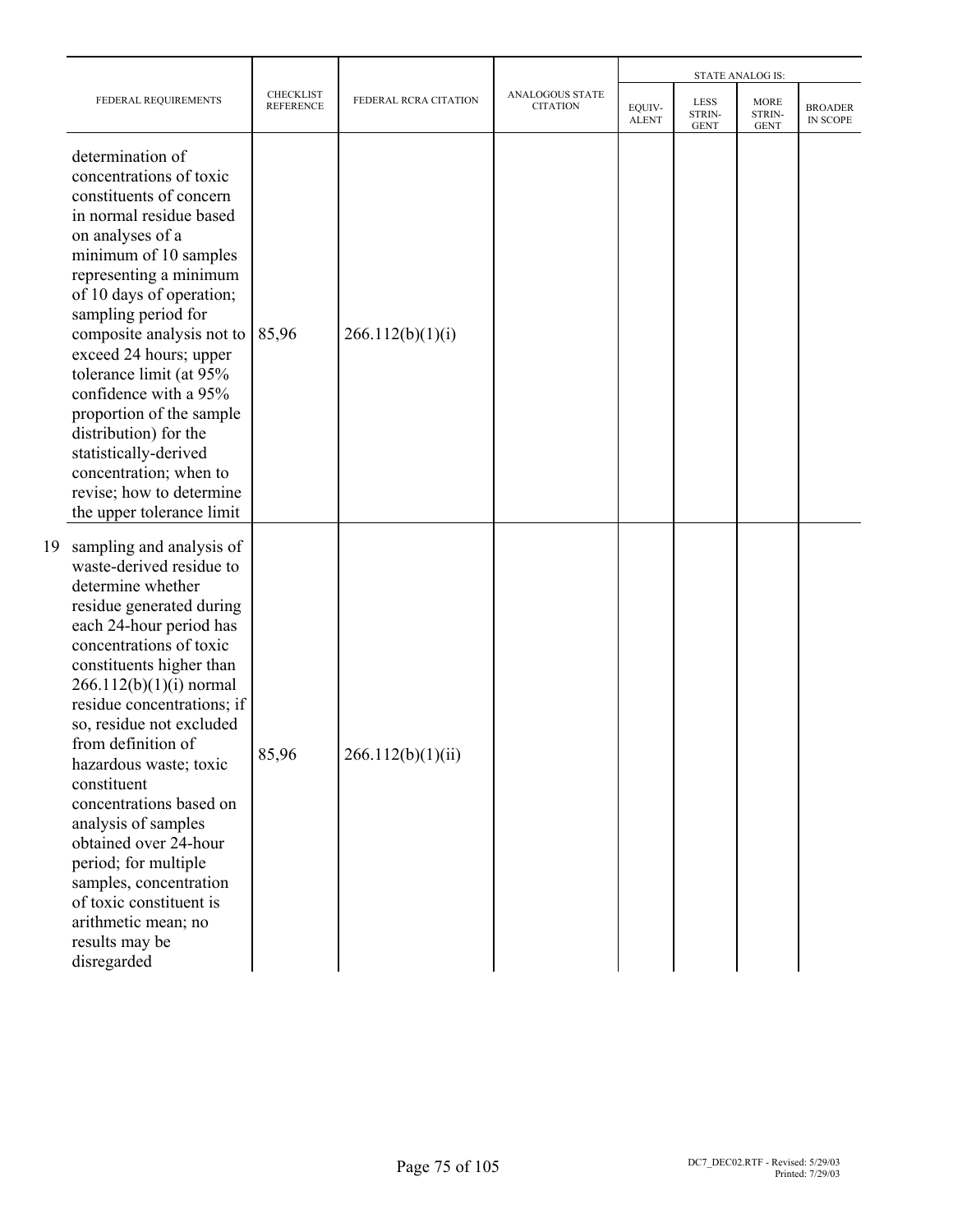|    |                                                                                                                                                                                                                                                                                                                                                                                                                                                                                                       |                                      |                          |                                    |                        |                                      | <b>STATE ANALOG IS:</b>       |                                   |
|----|-------------------------------------------------------------------------------------------------------------------------------------------------------------------------------------------------------------------------------------------------------------------------------------------------------------------------------------------------------------------------------------------------------------------------------------------------------------------------------------------------------|--------------------------------------|--------------------------|------------------------------------|------------------------|--------------------------------------|-------------------------------|-----------------------------------|
|    | FEDERAL REQUIREMENTS                                                                                                                                                                                                                                                                                                                                                                                                                                                                                  | <b>CHECKLIST</b><br><b>REFERENCE</b> | FEDERAL RCRA CITATION    | ANALOGOUS STATE<br><b>CITATION</b> | EQUIV-<br><b>ALENT</b> | <b>LESS</b><br>STRIN-<br><b>GENT</b> | MORE<br>STRIN-<br><b>GENT</b> | <b>BROADER</b><br><b>IN SCOPE</b> |
| 20 | concentration must not<br>exceed health-based<br>limits; limit is $0.002$<br>mg/kg or level of<br>detection, whichever is<br>higher; administrative<br>stay and default level;<br>compliance with<br>alternative levels<br>specified in §268.43 for<br>F039 nonwastewaters;<br>compliance based on<br>good-faith effort;<br>demonstration of good-<br>faith efforts; ; analyses<br>for F039                                                                                                           | $85,111, \dagger1$<br>27,182         | 266.112(b)(2)(i)         |                                    |                        |                                      |                               |                                   |
|    | administrative stay<br>effective until further<br>administrative action<br>taken and notice<br>published in FR and<br><b>CFR</b>                                                                                                                                                                                                                                                                                                                                                                      | 182                                  | 266.112(b)(2)(i)<br>Note |                                    |                        |                                      |                               |                                   |
|    | for metal constituents, in<br>extract concentration<br>obtained using 261.24<br>TCLP not to exceed 266,<br>Appendix VII limits                                                                                                                                                                                                                                                                                                                                                                        | 85                                   | 266.112(b)(2)(ii)        |                                    |                        |                                      |                               |                                   |
|    | sampling and analysis of<br>waste-derived residue to<br>determine whether<br>residue generated during<br>each 24-hour period has<br>concentrations of toxic<br>constituents higher than<br>health-based levels;<br>determination of toxic<br>concentrations based on<br>analysis of one or more<br>samples obtained over<br>24-hour period; for<br>multiple samples,<br>concentration of toxic<br>constituent is arithmetic<br>mean of concentrations<br>in samples; no results<br>may be disregarded | 96                                   | 266.112(b)(2)(iii)       |                                    |                        |                                      |                               |                                   |
|    | records to document                                                                                                                                                                                                                                                                                                                                                                                                                                                                                   | 85,96                                | 266.112(c)               |                                    |                        |                                      |                               |                                   |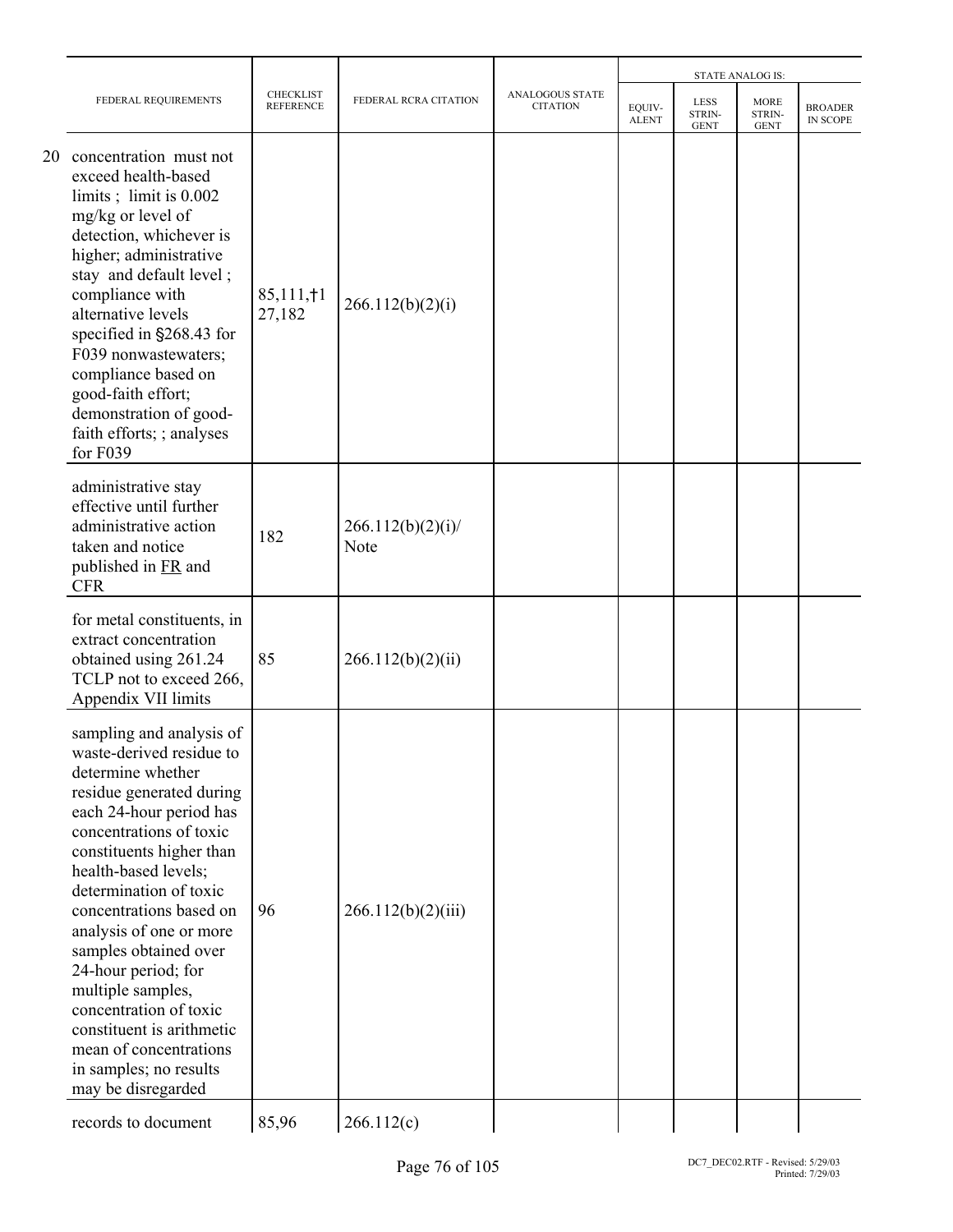| FEDERAL REQUIREMENTS<br>266.112 compliance to                                                              | <b>CHECKLIST</b><br><b>REFERENCE</b> | FEDERAL RCRA CITATION | <b>ANALOGOUS STATE</b><br><b>CITATION</b> | <b>STATE ANALOG IS:</b> |                                      |                                      |                                   |  |
|------------------------------------------------------------------------------------------------------------|--------------------------------------|-----------------------|-------------------------------------------|-------------------------|--------------------------------------|--------------------------------------|-----------------------------------|--|
|                                                                                                            |                                      |                       |                                           | EQUIV-<br><b>ALENT</b>  | <b>LESS</b><br>STRIN-<br><b>GENT</b> | <b>MORE</b><br>STRIN-<br><b>GENT</b> | <b>BROADER</b><br><b>IN SCOPE</b> |  |
| be retained until closure<br>of boiler or industrial<br>furnace unit; information $ 85 $<br>to be recorded |                                      | 266.112(c)(1)         |                                           |                         |                                      |                                      |                                   |  |
|                                                                                                            |                                      | 266.112(c)(2)         |                                           |                         |                                      |                                      |                                   |  |
|                                                                                                            |                                      | 266.112(c)(2)(i)      |                                           |                         |                                      |                                      |                                   |  |
|                                                                                                            |                                      | 266.112(c)(2)(ii)     |                                           |                         |                                      |                                      |                                   |  |

# 21 SUBPARTS I - L (Reserved)

# 22 SUBPART M - MILITARY MUNITIONS

| <b>APPLICABILITY</b>                                                                                |     |               |  |
|-----------------------------------------------------------------------------------------------------|-----|---------------|--|
| subpart identifies when<br>military munitions<br>become a solid waste,<br>and if they are hazardous | 156 | 266.200(a)    |  |
| all requirements of 40<br>CFR 260 through 270<br>apply unless otherwise<br>specified                | 156 | 266.200(b)    |  |
| <b>DEFINITIONS</b>                                                                                  |     |               |  |
| definitions are in<br>addition to 260.10<br>definitions                                             | 156 | 266.201 intro |  |
| "active range"                                                                                      | 156 | 266.201       |  |
| "chemical agents and<br>munitions"                                                                  | 156 | 266.201       |  |
| "director"                                                                                          | 156 | 266.201       |  |
| "explosives or munitions<br>emergency response<br>specialist"                                       | 156 | 266.201       |  |
| "explosives or munitions<br>emergency"                                                              | 156 | 266.201       |  |
| "explosives or munitions<br>emergency response"                                                     | 156 | 266.201       |  |
| "inactive range"                                                                                    | 156 | 266.201       |  |
| "military"                                                                                          | 156 | 266.201       |  |
| "military munitions"                                                                                | 156 | 266.201       |  |
| "military range"                                                                                    | 156 | 266.201       |  |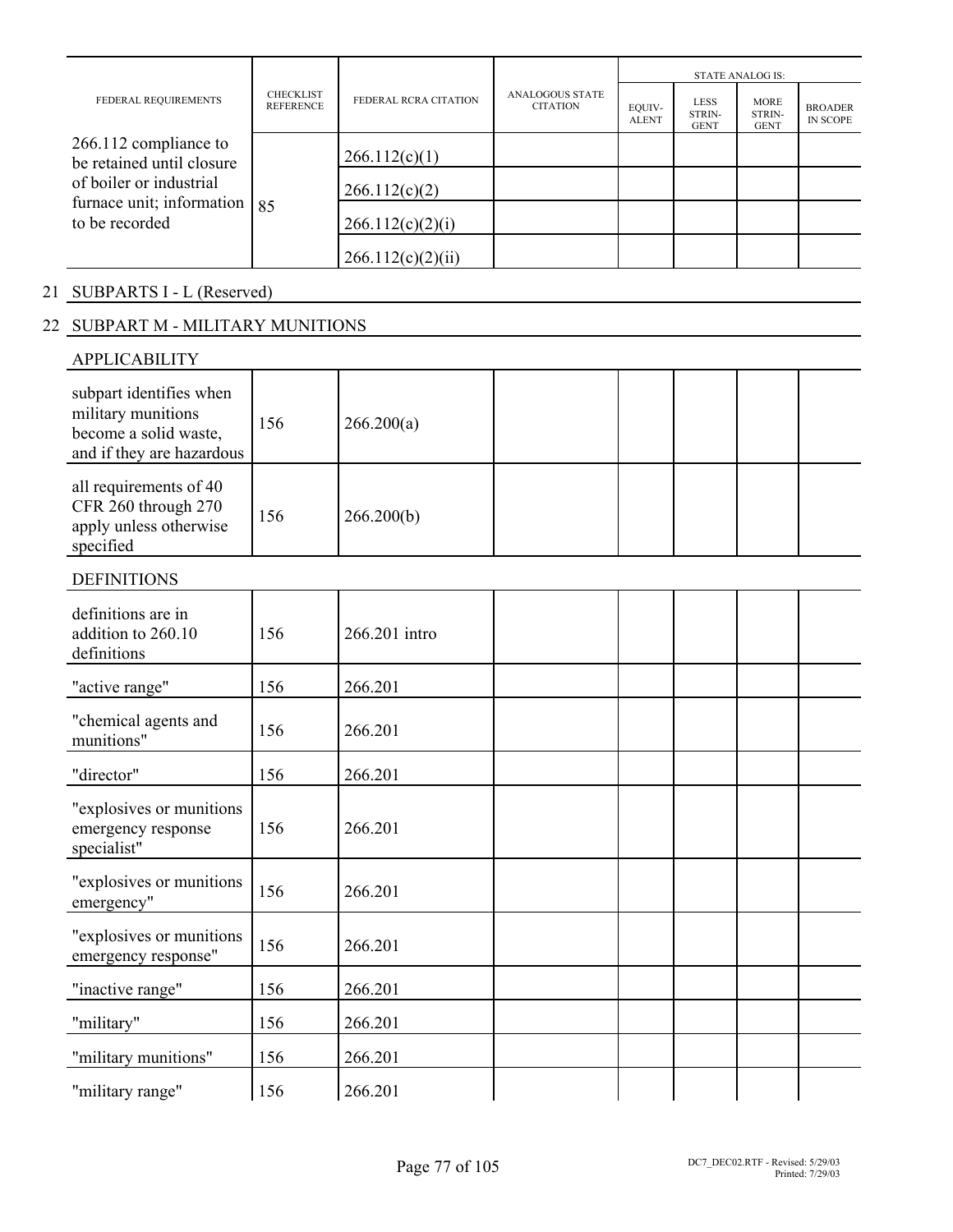|                                                                                                                                                                                                                  |                                      |                       |                                           | <b>STATE ANALOG IS:</b> |                                      |                                      |                                   |  |
|------------------------------------------------------------------------------------------------------------------------------------------------------------------------------------------------------------------|--------------------------------------|-----------------------|-------------------------------------------|-------------------------|--------------------------------------|--------------------------------------|-----------------------------------|--|
| FEDERAL REQUIREMENTS                                                                                                                                                                                             | <b>CHECKLIST</b><br><b>REFERENCE</b> | FEDERAL RCRA CITATION | <b>ANALOGOUS STATE</b><br><b>CITATION</b> | EQUIV-<br><b>ALENT</b>  | <b>LESS</b><br>STRIN-<br><b>GENT</b> | <b>MORE</b><br>STRIN-<br><b>GENT</b> | <b>BROADER</b><br><b>IN SCOPE</b> |  |
| "unexploded ordnance<br>(UXO)''                                                                                                                                                                                  | 156                                  | 266.201               |                                           |                         |                                      |                                      |                                   |  |
| DEFINITION OF SOLID WASTE                                                                                                                                                                                        |                                      |                       |                                           |                         |                                      |                                      |                                   |  |
|                                                                                                                                                                                                                  | 156                                  | 266.202(a)            |                                           |                         |                                      |                                      |                                   |  |
|                                                                                                                                                                                                                  | 156                                  | 266.202(a)(1)         |                                           |                         |                                      |                                      |                                   |  |
| military munition is not                                                                                                                                                                                         | 156                                  | 266.202(a)(1)(i)      |                                           |                         |                                      |                                      |                                   |  |
| a solid waste under listed<br>circumstances                                                                                                                                                                      | 156                                  | 266.202(a)(1)(ii)     |                                           |                         |                                      |                                      |                                   |  |
|                                                                                                                                                                                                                  | 156                                  | 266.202(a)(1)(iii)    |                                           |                         |                                      |                                      |                                   |  |
|                                                                                                                                                                                                                  | 156                                  | 266.202(a)(2)         |                                           |                         |                                      |                                      |                                   |  |
|                                                                                                                                                                                                                  | 156                                  | 266.202(b)            |                                           |                         |                                      |                                      |                                   |  |
| unused military munition                                                                                                                                                                                         | 156                                  | 266.202(b)(1)         |                                           |                         |                                      |                                      |                                   |  |
| is a solid waste under                                                                                                                                                                                           | 156                                  | 266.202(b)(2)         |                                           |                         |                                      |                                      |                                   |  |
| listed circumstances                                                                                                                                                                                             | 156                                  | 266.202(b)(3)         |                                           |                         |                                      |                                      |                                   |  |
|                                                                                                                                                                                                                  | 156                                  | 266.202(b)(4)         |                                           |                         |                                      |                                      |                                   |  |
| used or fired military                                                                                                                                                                                           | 156                                  | 266.202(c)            |                                           |                         |                                      |                                      |                                   |  |
| munition is solid waste<br>under listed                                                                                                                                                                          | 156                                  | 266.202(c)(1)         |                                           |                         |                                      |                                      |                                   |  |
| circumstances                                                                                                                                                                                                    | 156                                  | 266.202(c)(2)         |                                           |                         |                                      |                                      |                                   |  |
| military munition is solid<br>waste when it lands off-<br>range and is not<br>promptly taken care of;<br>imminent and substantial<br>threats must be<br>addressed; action if<br>remedial action is<br>infeasible | 156                                  | 266.202(d)            |                                           |                         |                                      |                                      |                                   |  |
| STANDARDS APPLICABLE TO THE TRANSPORTATION OF SOLID WASTE MILITARY MUNITIONS                                                                                                                                     |                                      |                       |                                           |                         |                                      |                                      |                                   |  |
| criteria for regulation of<br>waste non-chemical<br>military munitions in<br>transportation                                                                                                                      | 156                                  | 266.203(a)            |                                           |                         |                                      |                                      |                                   |  |
| military munitions that                                                                                                                                                                                          | 156                                  | 266.203(a)(1)         |                                           |                         |                                      |                                      |                                   |  |
| are being transported and<br>exhibit hazardous waste                                                                                                                                                             | 156                                  | 266.203(a)(1)(i)      |                                           |                         |                                      |                                      |                                   |  |
| characteristic or are                                                                                                                                                                                            | 156                                  | 266.203(a)(1)(ii)     |                                           |                         |                                      |                                      |                                   |  |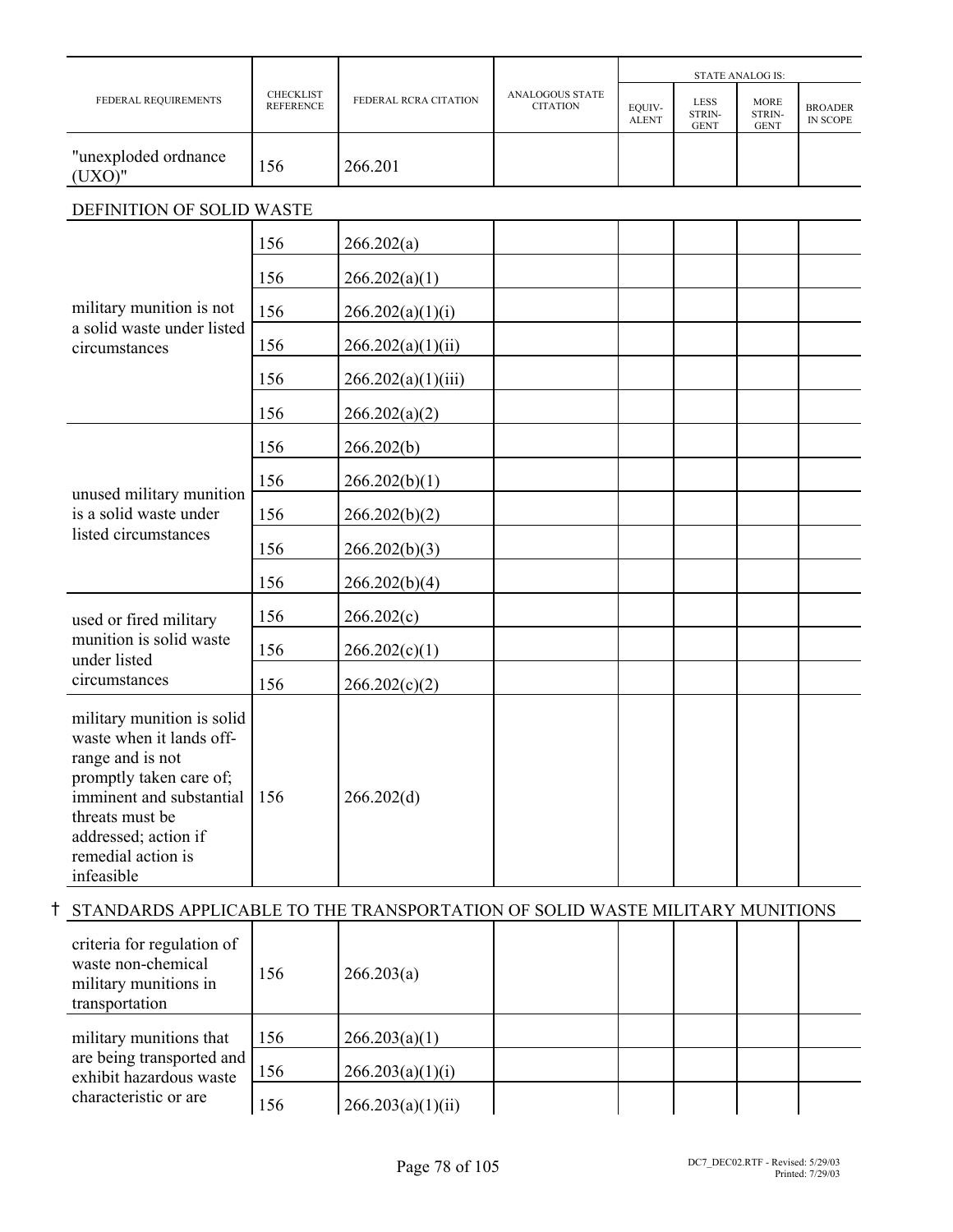| FEDERAL REQUIREMENTS                                                                                                                                                                                                                                                                                                                                                  | <b>CHECKLIST</b><br><b>REFERENCE</b> |                       |                                    |                        |                                      |                                      |                            |
|-----------------------------------------------------------------------------------------------------------------------------------------------------------------------------------------------------------------------------------------------------------------------------------------------------------------------------------------------------------------------|--------------------------------------|-----------------------|------------------------------------|------------------------|--------------------------------------|--------------------------------------|----------------------------|
|                                                                                                                                                                                                                                                                                                                                                                       |                                      | FEDERAL RCRA CITATION | ANALOGOUS STATE<br><b>CITATION</b> | EQUIV-<br><b>ALENT</b> | <b>LESS</b><br>STRIN-<br><b>GENT</b> | <b>MORE</b><br>STRIN-<br><b>GENT</b> | <b>BROADER</b><br>IN SCOPE |
| listed in Part 261 are<br>hazardous unless all                                                                                                                                                                                                                                                                                                                        | 156                                  | 266.203(a)(1)(iii)    |                                    |                        |                                      |                                      |                            |
| listed conditions are met                                                                                                                                                                                                                                                                                                                                             | 156                                  | 266.203(a)(1)(iv)     |                                    |                        |                                      |                                      |                            |
| receiving facility has 5<br>days to report to Director<br>shipments not received<br>within 45 days of<br>shipment                                                                                                                                                                                                                                                     | 156                                  | 266.203(a)(2)         |                                    |                        |                                      |                                      |                            |
| $266.203(a)(1)$ exemption<br>only applies to<br>transportation; does not<br>affect storage, treatment<br>or disposal                                                                                                                                                                                                                                                  | 156                                  | 266.203(a)(3)         |                                    |                        |                                      |                                      |                            |
| $266.203(a)(1)$ exemption<br>applies so long as all<br>listed $266.203(a)(1)$<br>conditions are met                                                                                                                                                                                                                                                                   | 156                                  | 266.203(a)(4)         |                                    |                        |                                      |                                      |                            |
| if $266.203(a)(1)$<br>exemption lost, can<br>apply to Director for<br>reinstatement as soon as<br>munitions returned to<br>266.203(a)(1)<br>compliance; if Director<br>finds appropriate, may<br>reinstate; if no action in<br>60 days, reinstatement<br>deemed granted;<br>termination of<br>conditional exemption;<br>Director may specify<br>additional conditions | 156                                  | 266.203(b)            |                                    |                        |                                      |                                      |                            |
| what DOD shipping<br>controls are applicable;<br>amendments to DOD<br>controls are effective on<br>date published in FR<br>STANDARDS APPLICABLE TO EMERGENCY RESPONSES                                                                                                                                                                                                | 156                                  | 266.203(c)            |                                    |                        |                                      |                                      |                            |

| explosives and military<br>munitions emergencies<br>are subject to listed | .56 | 266.204 |  |  |  |
|---------------------------------------------------------------------------|-----|---------|--|--|--|
| citations                                                                 |     |         |  |  |  |

H STANDARDS APPLICABLE TO THE STORAGE OF SOLID WASTE MILITARY MUNITIONS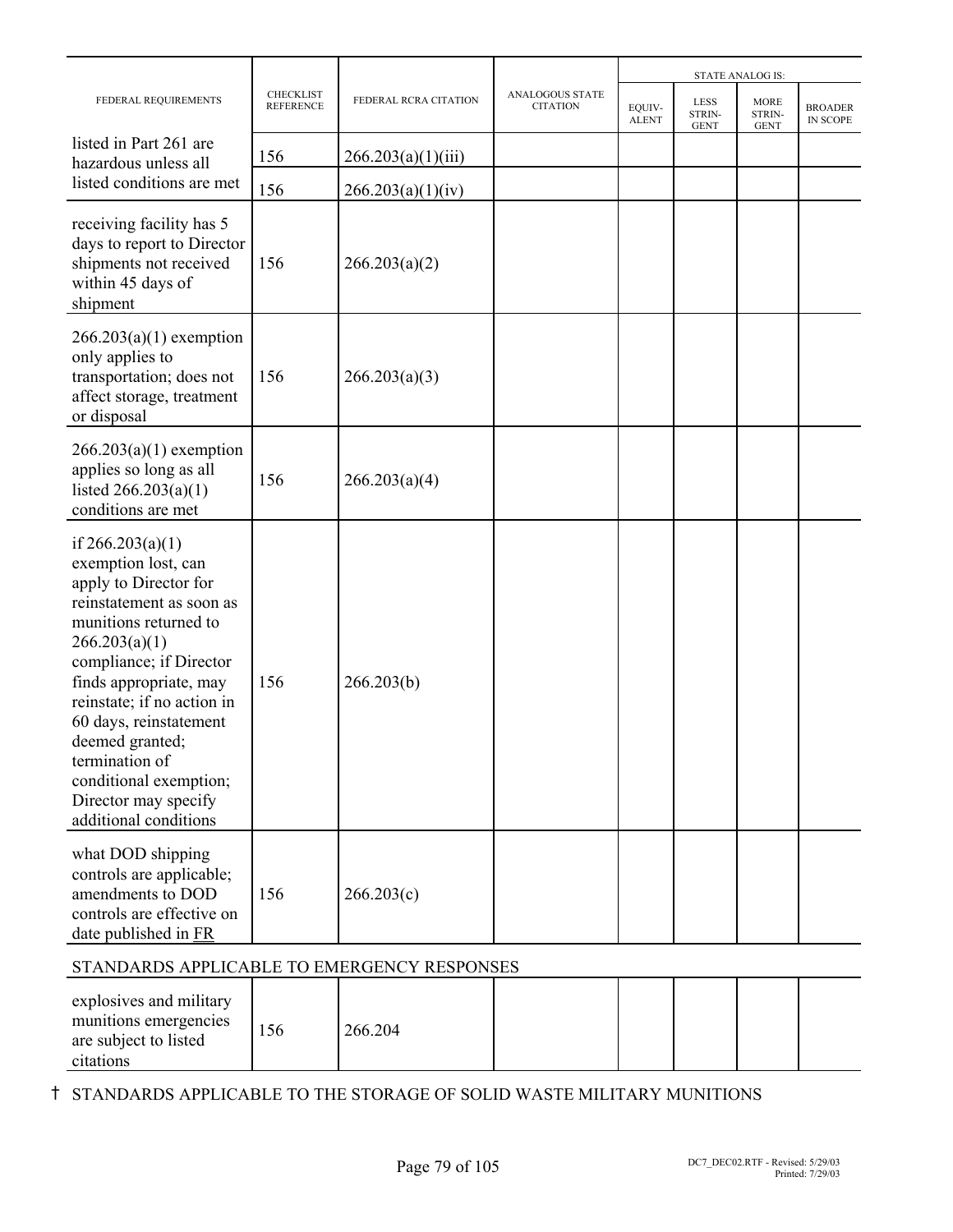|                                                                                                                                                                           |                                      |                       |                                    |                        |                                             | <b>STATE ANALOG IS:</b>              |                                   |
|---------------------------------------------------------------------------------------------------------------------------------------------------------------------------|--------------------------------------|-----------------------|------------------------------------|------------------------|---------------------------------------------|--------------------------------------|-----------------------------------|
| FEDERAL REQUIREMENTS                                                                                                                                                      | <b>CHECKLIST</b><br><b>REFERENCE</b> | FEDERAL RCRA CITATION | ANALOGOUS STATE<br><b>CITATION</b> | EQUIV-<br><b>ALENT</b> | <b>LESS</b><br><b>STRIN-</b><br><b>GENT</b> | <b>MORE</b><br>STRIN-<br><b>GENT</b> | <b>BROADER</b><br><b>IN SCOPE</b> |
| criteria for regulation of<br>storage                                                                                                                                     | 156                                  | 266.205(a)            |                                    |                        |                                             |                                      |                                   |
|                                                                                                                                                                           | 156                                  | 266.205(a)(1)         |                                    |                        |                                             |                                      |                                   |
|                                                                                                                                                                           | 156                                  | 266.205(a)(1)(i)      |                                    |                        |                                             |                                      |                                   |
| waste military munitions<br>in storage that exhibit                                                                                                                       | 156                                  | 266.205(a)(1)(ii)     |                                    |                        |                                             |                                      |                                   |
| hazardous waste                                                                                                                                                           | 156                                  | 266.205(a)(1)(iii)    |                                    |                        |                                             |                                      |                                   |
| characteristic or listed in<br>Part 261 are hazardous                                                                                                                     | 156                                  | 266.205(a)(1)(iv)     |                                    |                        |                                             |                                      |                                   |
| waste unless listed<br>conditions met                                                                                                                                     | 156                                  | 266.205(a)(1)(v)      |                                    |                        |                                             |                                      |                                   |
|                                                                                                                                                                           | 156                                  | 266.205(a)(1)(vi)     |                                    |                        |                                             |                                      |                                   |
|                                                                                                                                                                           | 156                                  | 266.205(a)(1)(vii)    |                                    |                        |                                             |                                      |                                   |
| $266.205(a)(1)$ exemption<br>only applies to storage;<br>does not affect<br>transportation, treatment<br>or disposal                                                      | 156                                  | 266.205(a)(2)         |                                    |                        |                                             |                                      |                                   |
| $266.205(a)(1)$ exemption<br>applies so long as all<br>listed $266.205(a)(1)$<br>conditions met                                                                           | 156                                  | 266.205(a)(3)         |                                    |                        |                                             |                                      |                                   |
| owner/operator must<br>notify Director when<br>$266.205(a)(1)(iv)$ storage<br>is no longer used                                                                           | 156                                  | 266.205(b)            |                                    |                        |                                             |                                      |                                   |
| what DOD shipping<br>controls are applicable;<br>amendments to DOD<br>controls are effective on<br>date published in FR                                                   | 156                                  | 266.205(c)            |                                    |                        |                                             |                                      |                                   |
| waste chemical<br>munitions                                                                                                                                               | 156                                  | 266.205(d)            |                                    |                        |                                             |                                      |                                   |
| chemical agents or<br>chemical military<br>munitions that exhibit<br>hazardous characteristic<br>or listed in Part 261 are<br>hazardous and subject to<br>RCRA Subtitle C | 156                                  | 266.205(d)(1)         |                                    |                        |                                             |                                      |                                   |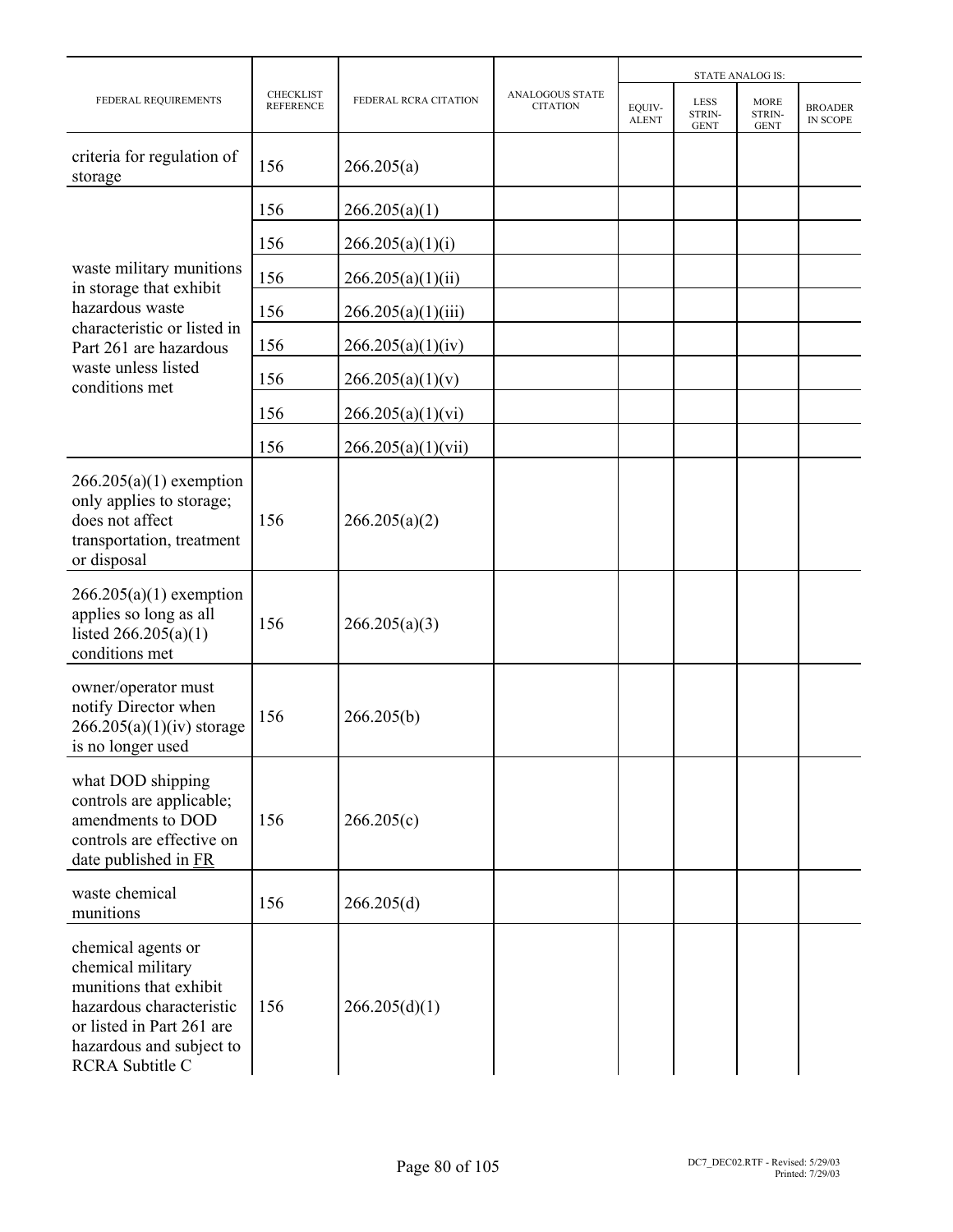|                                                                                                                          |                                      |                       |                                           | <b>STATE ANALOG IS:</b> |                                      |                                      |                            |  |
|--------------------------------------------------------------------------------------------------------------------------|--------------------------------------|-----------------------|-------------------------------------------|-------------------------|--------------------------------------|--------------------------------------|----------------------------|--|
| FEDERAL REQUIREMENTS                                                                                                     | <b>CHECKLIST</b><br><b>REFERENCE</b> | FEDERAL RCRA CITATION | <b>ANALOGOUS STATE</b><br><b>CITATION</b> | EQUIV-<br><b>ALENT</b>  | <b>LESS</b><br>STRIN-<br><b>GENT</b> | <b>MORE</b><br>STRIN-<br><b>GENT</b> | <b>BROADER</b><br>IN SCOPE |  |
| hazardous waste<br>chemical agents or<br>chemical munitions not<br>subject to 268.50                                     | 156                                  | 266.205(d)(2)         |                                           |                         |                                      |                                      |                            |  |
| <b>DDESB</b> storage<br>standards which are<br>applicable; any<br>amendments are<br>effective on date<br>published in FR | 156                                  | 266.205(e)            |                                           |                         |                                      |                                      |                            |  |

## STANDARDS APPLICABLE TO THE TREATMENT AND DISPOSAL OF WASTE MILITARY MUNITIONS

|--|

## $\dagger$ ,23,24 SUBPART N - CONDITIONAL EXEMPTION FOR LOW-LEVEL MIXED WASTE STORAGE, TREATMENT, TRANSPORTATION AND DISPOSAL

## WHAT DEFINITIONS APPLY TO THIS SUBPART?

| definitions:                                                                                          | 191 | 266.210 intro |  |  |
|-------------------------------------------------------------------------------------------------------|-----|---------------|--|--|
| "Agreement State"                                                                                     | 191 | 266.210       |  |  |
| "Certified delivery"                                                                                  | 191 | 266.210       |  |  |
| "Director"                                                                                            | 191 | 266.210       |  |  |
| "Eligible Naturally<br>Occurring and/or<br>Accelerator-produced<br>Radioactive Material<br>$(NARM)$ " | 191 | 266.210       |  |  |
| "Exempted waste"                                                                                      | 191 | 266.210       |  |  |
| "Hazardous waste"                                                                                     | 191 | 266.210       |  |  |
| "Land Disposal<br>Restriction (LDR)<br><b>Treatment Standards"</b>                                    | 191 | 266.210       |  |  |
| "License"                                                                                             | 191 | 266.210       |  |  |
| "Low-Level Mixed<br>Waste (LLMW)"                                                                     | 191 | 266.210       |  |  |
| "Low-Level Radioactive<br>Waste (LLW)"                                                                | 191 | 266.210       |  |  |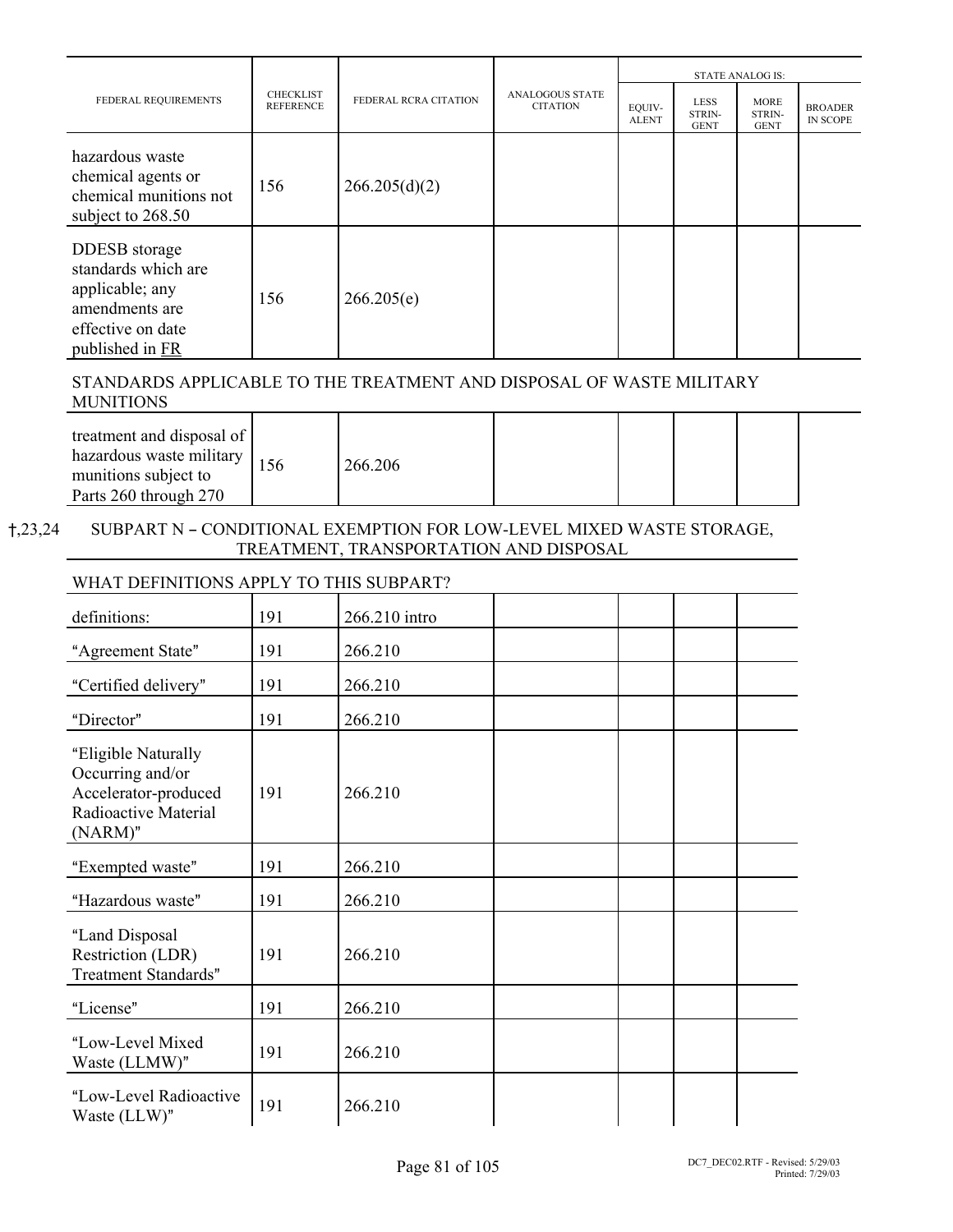|                                                                                                                         |                                      |                       |                                           |                        |                                      | <b>STATE ANALOG IS:</b>              |                                   |
|-------------------------------------------------------------------------------------------------------------------------|--------------------------------------|-----------------------|-------------------------------------------|------------------------|--------------------------------------|--------------------------------------|-----------------------------------|
| FEDERAL REQUIREMENTS                                                                                                    | <b>CHECKLIST</b><br><b>REFERENCE</b> | FEDERAL RCRA CITATION | <b>ANALOGOUS STATE</b><br><b>CITATION</b> | EQUIV-<br><b>ALENT</b> | <b>LESS</b><br>STRIN-<br><b>GENT</b> | <b>MORE</b><br>STRIN-<br><b>GENT</b> | <b>BROADER</b><br><b>IN SCOPE</b> |
| "Mixed Waste"                                                                                                           | 191                                  | 266.210               |                                           |                        |                                      |                                      |                                   |
| "Naturally Occurring<br>and/or Accelerator-<br>produced Radioactive<br>Material (NARM)"                                 | 191                                  | 266.210               |                                           |                        |                                      |                                      |                                   |
| "NRC"                                                                                                                   | 191                                  | 266.210               |                                           |                        |                                      |                                      |                                   |
| "We or us"                                                                                                              | 191                                  | 266.210               |                                           |                        |                                      |                                      |                                   |
| "You"                                                                                                                   | 191                                  | 266.210               |                                           |                        |                                      |                                      |                                   |
| WHAT DOES A STORAGE AND TREATMENT CONDITIONAL EXEMPTION DO?                                                             |                                      |                       |                                           |                        |                                      |                                      |                                   |
| LLMW exempt from<br>261.3 if certain criteria<br>or conditions met                                                      | 191                                  | 266.220               |                                           |                        |                                      |                                      |                                   |
| WHAT WASTES ARE ELIGIBLE FOR THE STORAGE AND TREATMENT CONDITIONAL<br><b>EXEMPTION?</b>                                 |                                      |                       |                                           |                        |                                      |                                      |                                   |
| eligible if generated and<br>managed under license                                                                      | 191                                  | 266.225               |                                           |                        |                                      |                                      |                                   |
| WHAT CONDITIONS MUST YOU MEET FOR YOUR LLMW TO QUALIFY FOR AND<br>MAINTAIN A STORAGE AND TREATMENT EXEMPTION?           |                                      |                       |                                           |                        |                                      |                                      |                                   |
| notification in writing by<br>certified delivery;<br>notification information;<br>signature requirements;<br>timeliness | 191                                  | 266.230(a)            |                                           |                        |                                      |                                      |                                   |
| to qualify for and<br>maintain LLMW<br>exemption:                                                                       | 191                                  | $266.230(b)$ intro    |                                           |                        |                                      |                                      |                                   |
| storage, training,<br>inventory, inspection<br>and emergency plan<br>requirements                                       | 191                                  | $266.230(b)(1)-(5)$   |                                           |                        |                                      |                                      |                                   |
| WHAT WASTE TREATMENT DOES THE STORAGE AND TREATMENT CONDITIONAL<br><b>EXEMPTION ALLOW?</b>                              |                                      |                       |                                           |                        |                                      |                                      |                                   |
| treatment in licensed<br>tanks or containers;<br>treatment requiring<br>RCRA permit is not<br>allowed                   | 191                                  | 266.235               |                                           |                        |                                      |                                      |                                   |

HOW COULD YOU LOSE THE CONDITIONAL EXEMPTION FOR YOUR LLMW AND WHAT ACTION MUST YOU TAKE?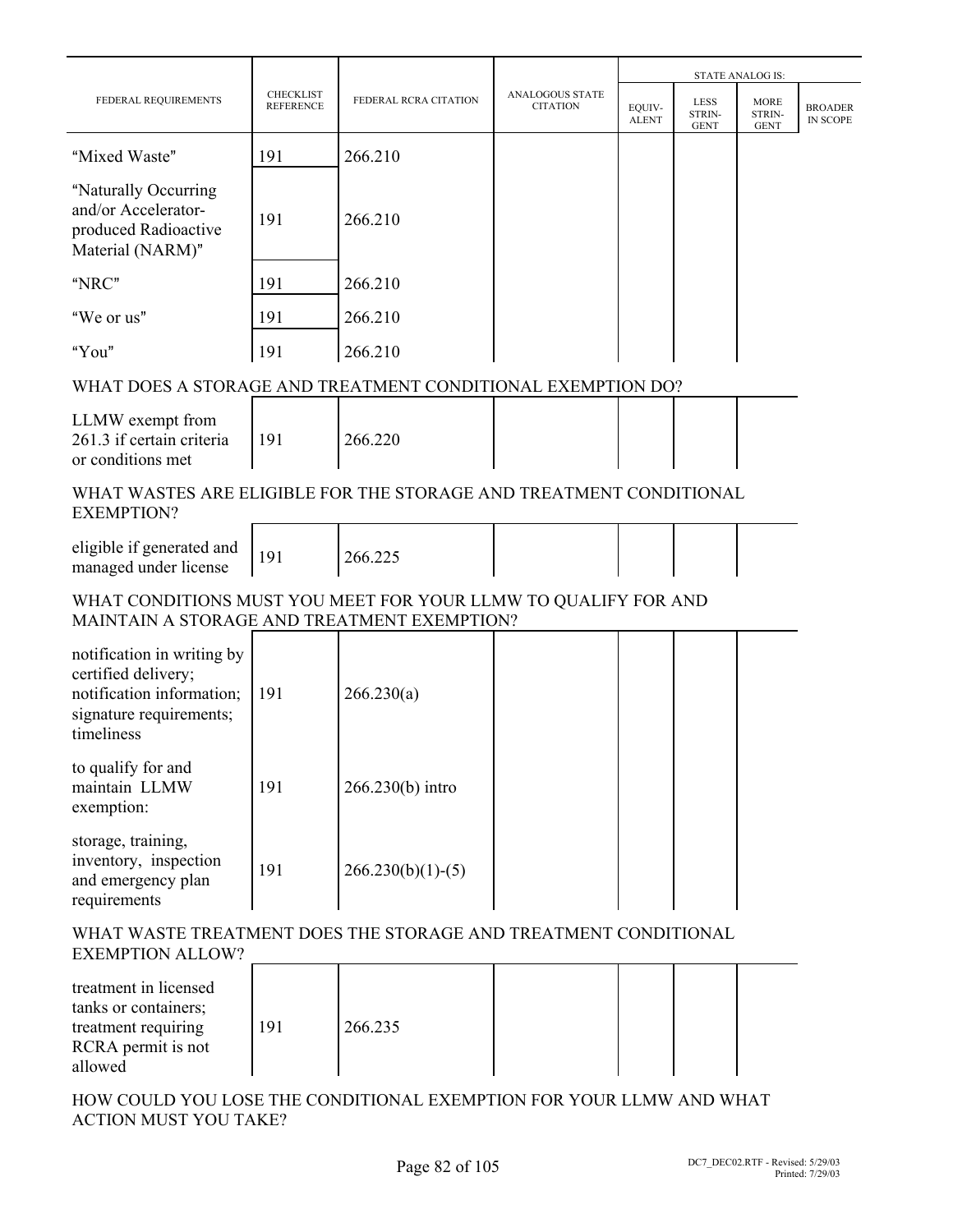|                                                                                                                                                                             |                                      |                          |                                           | <b>STATE ANALOG IS:</b> |                                      |                                      |                                   |
|-----------------------------------------------------------------------------------------------------------------------------------------------------------------------------|--------------------------------------|--------------------------|-------------------------------------------|-------------------------|--------------------------------------|--------------------------------------|-----------------------------------|
| FEDERAL REQUIREMENTS                                                                                                                                                        | <b>CHECKLIST</b><br><b>REFERENCE</b> | FEDERAL RCRA CITATION    | <b>ANALOGOUS STATE</b><br><b>CITATION</b> | EQUIV-<br><b>ALENT</b>  | <b>LESS</b><br>STRIN-<br><b>GENT</b> | <b>MORE</b><br>STRIN-<br><b>GENT</b> | <b>BROADER</b><br><b>IN SCOPE</b> |
| failing to meet 266.230<br>conditions; non-exempt<br>waste and storage unit<br>immediately subject to<br>RCRA requirements                                                  | 191                                  | $266.240(a)$ intro       |                                           |                         |                                      |                                      |                                   |
| failure to meet 266.230<br>conditions requires<br>written report within 30<br>days; certification; report<br>must include:                                                  | 191                                  | $266.240(a)(1)$ intro    |                                           |                         |                                      |                                      |                                   |
| specific conditions<br>failed; storage location;<br>dates failed                                                                                                            | 191                                  | $266.240(a)(1)(i)-(iii)$ |                                           |                         |                                      |                                      |                                   |
| failure endangering<br>human health or<br>environment requires<br>oral notification and<br>written follow up;<br>qualifying failures;<br>emergency plan must be<br>followed | 191                                  | 266.240(a)(2)            |                                           |                         |                                      |                                      |                                   |
| termination of exemption<br>for serious or repeated<br>noncompliance                                                                                                        | 191                                  | 266.240(b)               |                                           |                         |                                      |                                      |                                   |

## IF YOU LOSE THE STORAGE AND TREATMENT CONDITIONAL EXEMPTION FOR YOUR LLMW, CAN THE EXEMPTION BE RECLAIMED?

| exemption may be<br>reclaimed if:                                                                | 191 | $266.245(a)$ intro      |  |  |
|--------------------------------------------------------------------------------------------------|-----|-------------------------|--|--|
| 266.230 conditions are<br>again met; and                                                         | 191 | 266.245(a)(1)           |  |  |
| notification that<br>exemption is being<br>reclaimed; signature<br>requirements; notice<br>must: | 191 | $266.245(a)(2)$ intro   |  |  |
| explain each failure;<br>certification; action<br>taken; other information                       | 191 | $266.245(a)(2)(i)-(iv)$ |  |  |
| factors which can<br>terminate a reclaimed<br>exemption; additional<br>conditions may be added   | 191 | 266.245(b)              |  |  |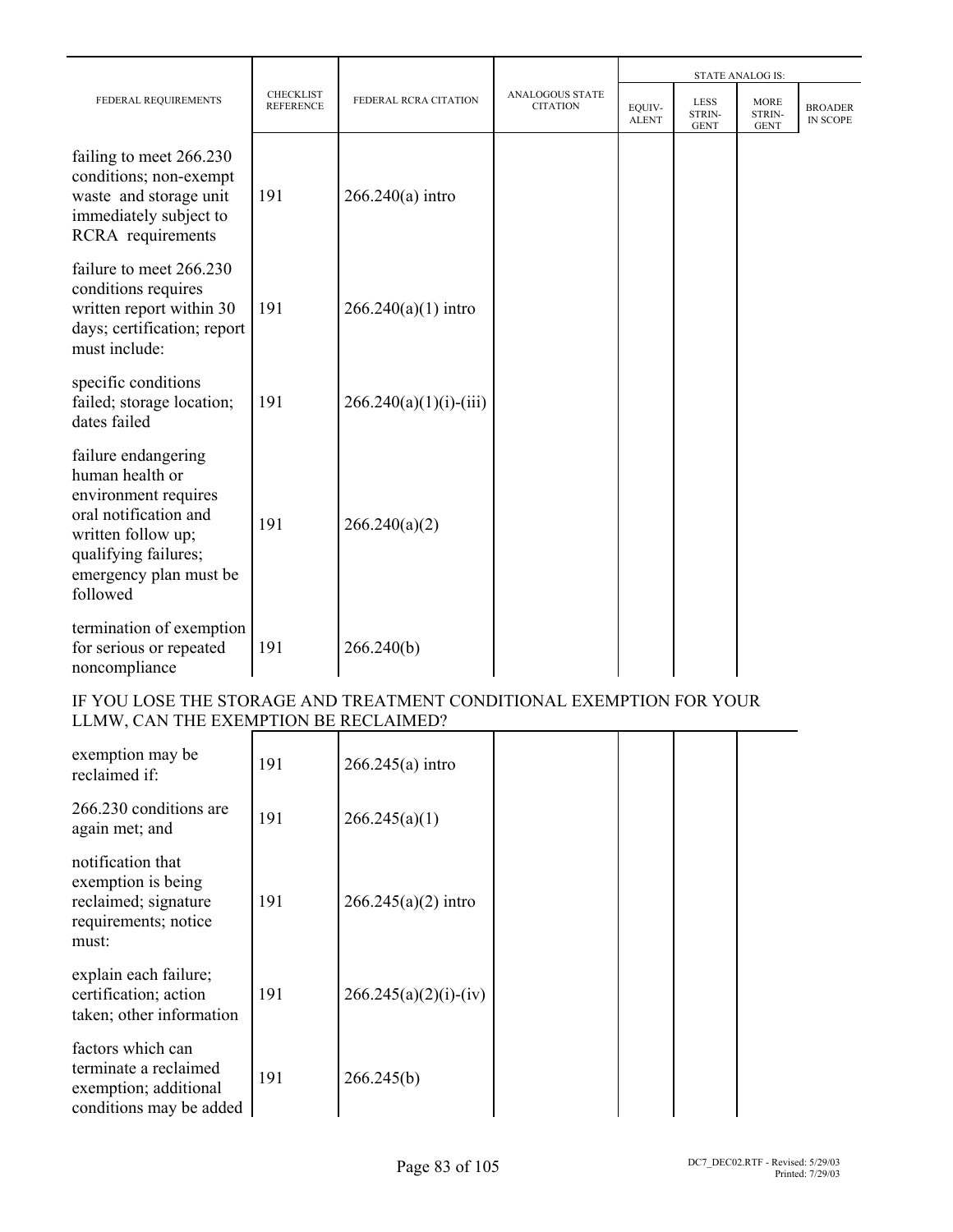|                                                                                                                                                         |                                      |                       |                                           |                        |                                      | <b>STATE ANALOG IS:</b>              |                                   |
|---------------------------------------------------------------------------------------------------------------------------------------------------------|--------------------------------------|-----------------------|-------------------------------------------|------------------------|--------------------------------------|--------------------------------------|-----------------------------------|
| FEDERAL REQUIREMENTS                                                                                                                                    | <b>CHECKLIST</b><br><b>REFERENCE</b> | FEDERAL RCRA CITATION | <b>ANALOGOUS STATE</b><br><b>CITATION</b> | EQUIV-<br><b>ALENT</b> | <b>LESS</b><br>STRIN-<br><b>GENT</b> | <b>MORE</b><br>STRIN-<br><b>GENT</b> | <b>BROADER</b><br><b>IN SCOPE</b> |
| WHAT RECORDS MUST YOU KEEP AT YOUR FACILITY AND FOR HOW LONG?                                                                                           |                                      |                       |                                           |                        |                                      |                                      |                                   |
| records must be kept as<br>follows:                                                                                                                     | 191                                  | $266.250(a)$ intro    |                                           |                        |                                      |                                      |                                   |
| initial notification, return<br>receipts, failure reports<br>and exemption reclaim<br>records; inventories,<br>inspections, training,<br>emergency plan | 191                                  | $266.250(a)(1)-(4)$   |                                           |                        |                                      |                                      |                                   |
| retention periods for<br>notification, training,<br>emergency plan,<br>inventory and inspection<br>records                                              | 191                                  | 266.250(b)            |                                           |                        |                                      |                                      |                                   |

## WHEN IS YOUR LLMW NO LONGER ELIGIBLE FOR THE STORAGE AND TREATMENT CONDITIONAL EXEMPTION?

| when waste meets<br>decay-in-storage<br>requirements and can be<br>disposed; waste becomes<br>subject to RCRA and<br>accumulation period<br>begins | 191 | 266.255(a) |  |  |
|----------------------------------------------------------------------------------------------------------------------------------------------------|-----|------------|--|--|
| once removed from<br>storage, no longer<br>eligible for exemption;<br>266.305 exemption may<br>apply                                               | 191 | 266.255(b) |  |  |

## DO CLOSURE REQUIREMENTS APPLY TO UNITS THAT STORED LLMW PRIOR TO THE EFFECTIVE DATE OF SUBPART N?

| units not subject to<br>closure requirements;<br>units subject to closure<br>requirements | 191 | 266.260 |  |  |  |  |
|-------------------------------------------------------------------------------------------|-----|---------|--|--|--|--|
|-------------------------------------------------------------------------------------------|-----|---------|--|--|--|--|

## WHAT DOES THE TRANSPORTATION AND DISPOSAL CONDITIONAL EXEMPTION DO?

| waste exempted from<br>261.3 if conditions are<br>met | 191 | 266.305 |  |  |  |  |
|-------------------------------------------------------|-----|---------|--|--|--|--|
|-------------------------------------------------------|-----|---------|--|--|--|--|

## WHAT WASTES ARE ELIGIBLE FOR THE TRANSPORTATION AND DISPOSAL CONDITIONAL EXEMPTION?

| $\sim$                  |               |  |  |
|-------------------------|---------------|--|--|
| eligible waste must be: | 266.310 intro |  |  |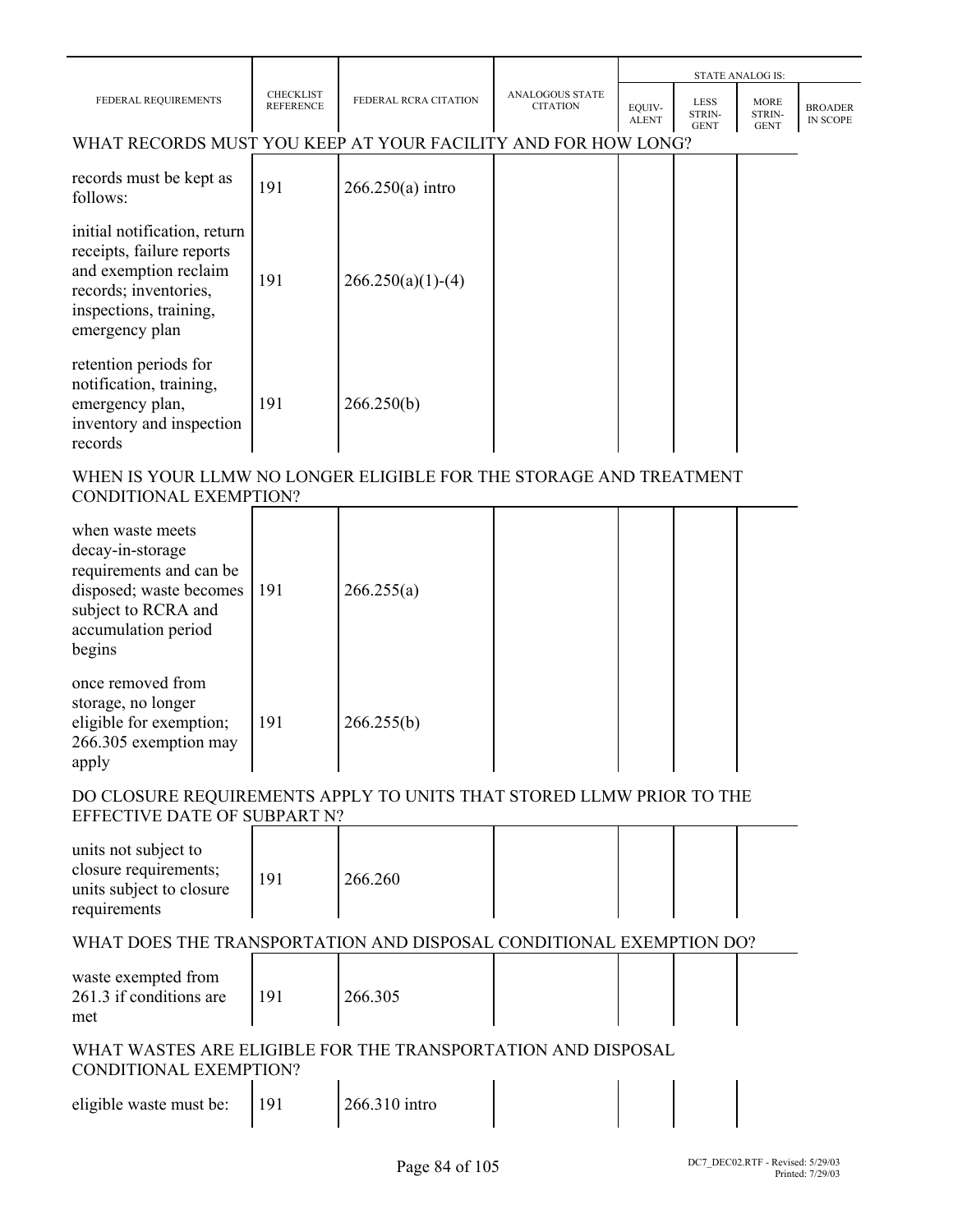|                      |                                      |                       |                                           | <b>STATE ANALOG IS:</b> |                                      |                                      |                            |
|----------------------|--------------------------------------|-----------------------|-------------------------------------------|-------------------------|--------------------------------------|--------------------------------------|----------------------------|
| FEDERAL REQUIREMENTS | <b>CHECKLIST</b><br><b>REFERENCE</b> | FEDERAL RCRA CITATION | <b>ANALOGOUS STATE</b><br><b>CITATION</b> | EQUIV-<br><b>ALENT</b>  | <b>LESS</b><br>STRIN-<br><b>GENT</b> | <b>MORE</b><br>STRIN-<br><b>GENT</b> | <b>BROADER</b><br>IN SCOPE |
| a LLMW as defined in | 191                                  | 266.310(a)            |                                           |                         |                                      |                                      |                            |
| $266.210$ that meets |                                      |                       |                                           |                         |                                      |                                      |                            |
| LLRWDF criteria;     |                                      |                       |                                           |                         |                                      |                                      |                            |
| and/or               |                                      |                       |                                           |                         |                                      |                                      |                            |
| an eligible NARM     |                                      |                       |                                           |                         |                                      |                                      |                            |
| waste, defined in    | 191                                  | 266.310(b)            |                                           |                         |                                      |                                      |                            |
| 266.210              |                                      |                       |                                           |                         |                                      |                                      |                            |

## WHAT ARE THE CONDITIONS YOU MUST MEET FOR YOUR WASTE TO QUALIFY FOR AND MAINTAIN THE TRANSPORTATION AND DISPOSAL CONDITIONAL EXEMPTION?

| following conditions<br>must be met for<br>exemption:         | 191 | 266.315 intro |  |  |
|---------------------------------------------------------------|-----|---------------|--|--|
| eligible waste meets<br>LDR treatment standards               | 191 | 266.315(a)    |  |  |
| manifested and<br>transported according to<br>NRC regulations | 191 | 266.315(b)    |  |  |
| waste meets container<br>storage requirements                 | 191 | 266.315(c)    |  |  |
| waste disposed of at<br>designated LLRWDF                     | 191 | 266.315(d)    |  |  |

# WHAT TREATMENT STANDARDS MUST YOUR ELIGIBLE WASTE MEET?

| LLMW or eligible<br>NARM must meet 268<br>1 <sub>q</sub><br>subpart D LDR<br>treatment standards | 266.320 |  |  |  |  |
|--------------------------------------------------------------------------------------------------|---------|--|--|--|--|
|--------------------------------------------------------------------------------------------------|---------|--|--|--|--|

# ARE YOU SUBJECT TO THE MANIFEST AND TRANSPORTATION CONDITION IN

| \$266.315(b)? |  |
|---------------|--|
|---------------|--|

| must meet manifest and<br>transportation | 191 | 266.325 |  |  |
|------------------------------------------|-----|---------|--|--|
| requirements                             |     |         |  |  |

## WHEN DOES THE TRANSPORTATION AND DISPOSAL EXEMPTION TAKE EFFECT?

| exemption is effective<br>when:                   | 191 | 266.330 intro |  |  |
|---------------------------------------------------|-----|---------------|--|--|
| waste meets applicable<br>LDR treatment standards | 191 | 266.330(a)    |  |  |
| return receipts for<br>notification are received  | 191 | 266.330(b)    |  |  |
| packaging and                                     | 191 | 266.330(c)    |  |  |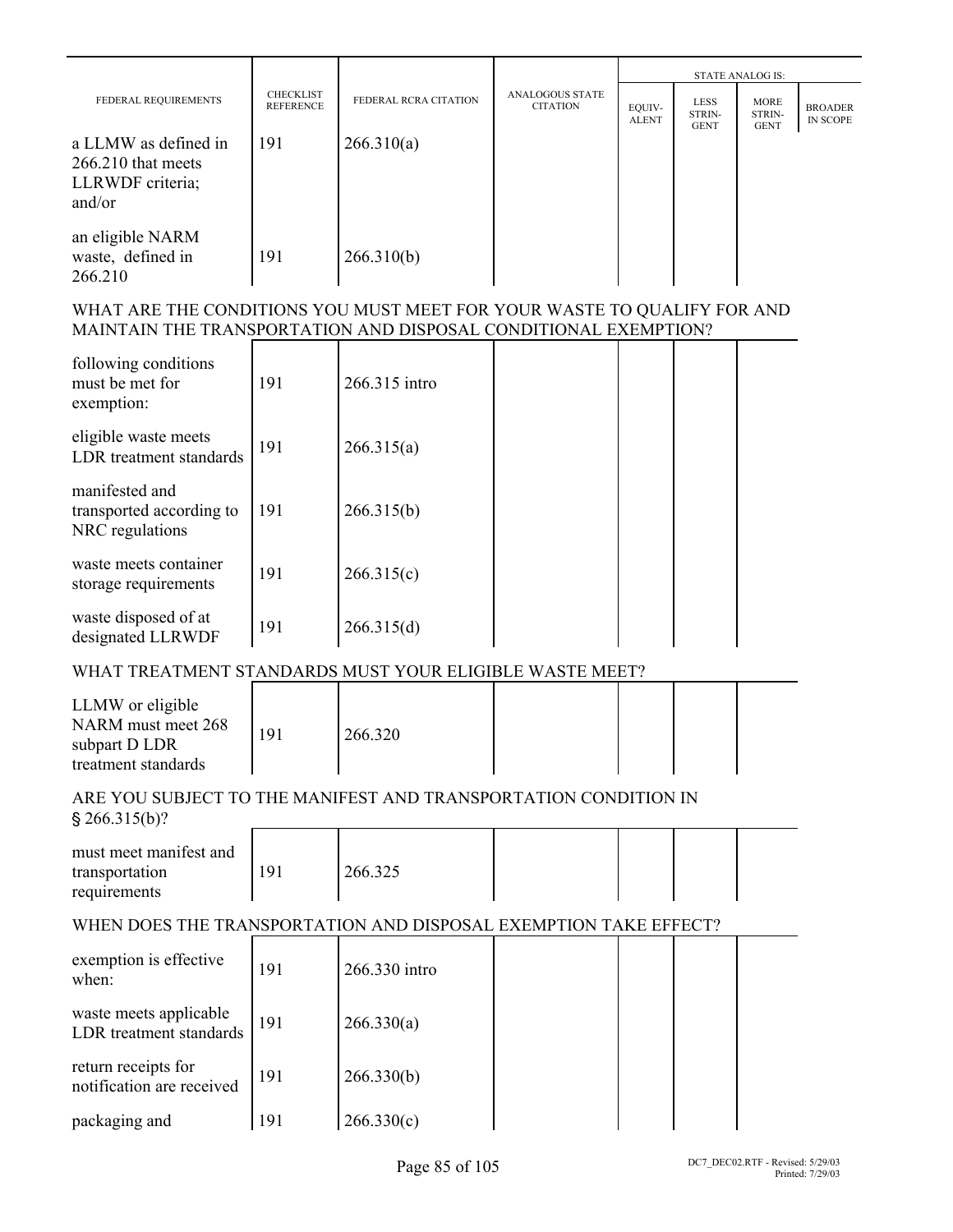|                                                                                                                    |                                      |                       |                                    |                        |                                      | STATE ANALOG IS:                     |                            |
|--------------------------------------------------------------------------------------------------------------------|--------------------------------------|-----------------------|------------------------------------|------------------------|--------------------------------------|--------------------------------------|----------------------------|
| FEDERAL REQUIREMENTS                                                                                               | <b>CHECKLIST</b><br><b>REFERENCE</b> | FEDERAL RCRA CITATION | ANALOGOUS STATE<br><b>CITATION</b> | EQUIV-<br><b>ALENT</b> | <b>LESS</b><br>STRIN-<br><b>GENT</b> | <b>MORE</b><br>STRIN-<br><b>GENT</b> | <b>BROADER</b><br>IN SCOPE |
| preparation requirements<br>are completed and<br>manifest is prepared, and                                         |                                      |                       |                                    |                        |                                      |                                      |                            |
| waste placed on vehicle<br>destined for licensed<br><b>LLRWDF</b>                                                  | 191                                  | 266.330(d)            |                                    |                        |                                      |                                      |                            |
| WHERE MUST YOUR EXEMPTED WASTE BE DISPOSED OF?                                                                     |                                      |                       |                                    |                        |                                      |                                      |                            |
| waste must be disposed<br>of in regulated and<br>licensed LLRWDF                                                   | 191                                  | 266.335               |                                    |                        |                                      |                                      |                            |
| WHAT TYPE OF CONTAINER MUST BE USED FOR DISPOSAL OF EXEMPTED WASTE?                                                |                                      |                       |                                    |                        |                                      |                                      |                            |
| waste must be placed in<br>containers before<br>disposal that are:                                                 | 191                                  | 266.340 intro         |                                    |                        |                                      |                                      |                            |
| carbon steel drum; or                                                                                              | 191                                  | 266.340(a)            |                                    |                        |                                      |                                      |                            |
| equivalent performance<br>of a carbon steel drum;<br><sub>or</sub>                                                 | 191                                  | 266.340(b)            |                                    |                        |                                      |                                      |                            |
| high integrity container                                                                                           | 191                                  | 266.340(c)            |                                    |                        |                                      |                                      |                            |
| WHOM MUST YOU NOTIFY?                                                                                              |                                      |                       |                                    |                        |                                      |                                      |                            |
| notification of<br>exemption prior to initial<br>shipment of waste;<br>contents of dated written<br>notice         | 191                                  | 266.345(a)            |                                    |                        |                                      |                                      |                            |
| notification before<br>shipment of each<br>exempted waste; return<br>receipt required;<br>notification to include: | 191                                  | 266.345(b) intro      |                                    |                        |                                      |                                      |                            |
| notification requirements 191                                                                                      |                                      | $266.345(b)(1)-(7)$   |                                    |                        |                                      |                                      |                            |
| WHAT RECORDS MUST YOU KEEP AT YOUR FACILITY AND FOR HOW LONG?                                                      |                                      |                       |                                    |                        |                                      |                                      |                            |
| in addition to records<br>required by license,<br>records must:                                                    | 191                                  | 266.350 intro         |                                    |                        |                                      |                                      |                            |
| follow applicable<br>recordkeeping<br>requirements                                                                 | 191                                  | 266.350(a)            |                                    |                        |                                      |                                      |                            |
| keep copy of all                                                                                                   | 191                                  | 266.350(b)            |                                    |                        |                                      |                                      |                            |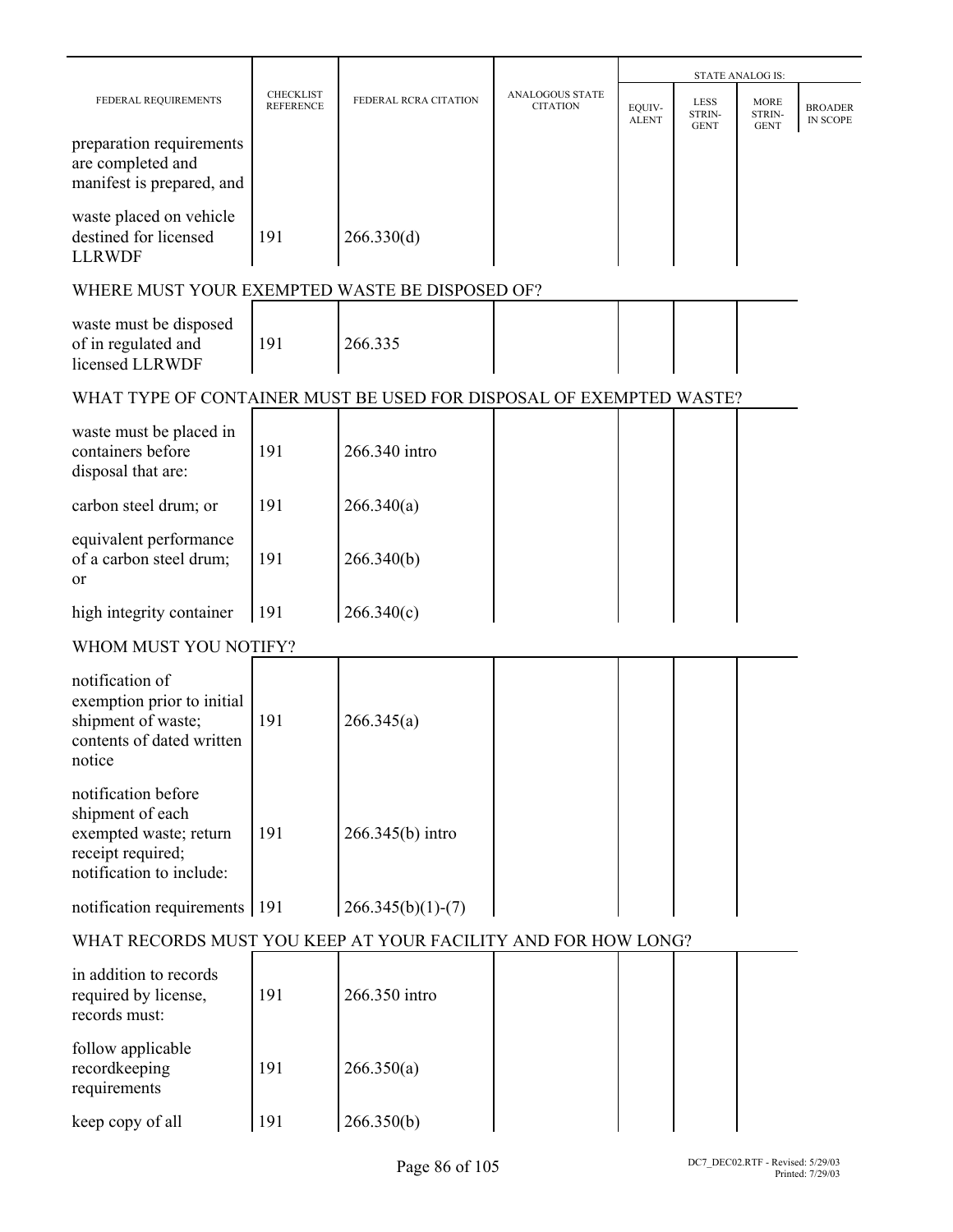|                                                                                                       |                                      |                       |                                           |                        |                                      | <b>STATE ANALOG IS:</b>              |                                   |
|-------------------------------------------------------------------------------------------------------|--------------------------------------|-----------------------|-------------------------------------------|------------------------|--------------------------------------|--------------------------------------|-----------------------------------|
| FEDERAL REQUIREMENTS                                                                                  | <b>CHECKLIST</b><br><b>REFERENCE</b> | FEDERAL RCRA CITATION | <b>ANALOGOUS STATE</b><br><b>CITATION</b> | EQUIV-<br><b>ALENT</b> | <b>LESS</b><br>STRIN-<br><b>GENT</b> | <b>MORE</b><br>STRIN-<br><b>GENT</b> | <b>BROADER</b><br><b>IN SCOPE</b> |
| notifications for three<br>years after last disposal                                                  |                                      |                       |                                           |                        |                                      |                                      |                                   |
| keep copy of all<br>notifications and return<br>receipts for three years<br>after last waste disposed | 191                                  | 266.350(c)            |                                           |                        |                                      |                                      |                                   |
| keep copy of $266.345(b)$<br>notifications and return<br>receipts for three years<br>after disposal   | 191                                  | 266.350(d)            |                                           |                        |                                      |                                      |                                   |
| keep all required<br>documents related to<br>waste tracking and<br>$266.350(a)-(d)$ records           | 191                                  | 266.350(e)            |                                           |                        |                                      |                                      |                                   |

## HOW COULD YOU LOSE THE TRANSPORTATION AND DISPOSAL CONDITIONAL EXEMPTION FOR YOUR WASTE AND WHAT ACTIONS MUST YOU TAKE?

| waste loses exemption if<br>not managed in<br>accordance with 266.315                                               | 191 | $266.355(a)$ intro       |  |  |
|---------------------------------------------------------------------------------------------------------------------|-----|--------------------------|--|--|
| failure to meet 266.315<br>conditions requires<br>notification; must be<br>certified; notification<br>must include: | 191 | $266.355(a)(1)$ intro    |  |  |
| notification requirements                                                                                           | 191 | $266.355(a)(1)(i)-(iii)$ |  |  |
| if failure endangers<br>human health or<br>environment, provide<br>oral notification and<br>written follow up       | 191 | 266.355(a)(2)            |  |  |
| termination of exemption<br>or additional conditions<br>required for<br>noncompliance                               | 191 | 266.355(b)               |  |  |

## IF YOU LOSE THE TRANSPORTATION AND DISPOSAL CONDITIONAL EXEMPTION FOR A WASTE, CAN THE EXEMPTION BE RECLAIMED?

| exemption reclaimed<br>after notification of<br>exemption loss, and if: | 191 | $266.360(a)$ intro |  |  |
|-------------------------------------------------------------------------|-----|--------------------|--|--|
| 266.315 conditions are<br>again met; and                                | 191 | 266.360(a)(1)      |  |  |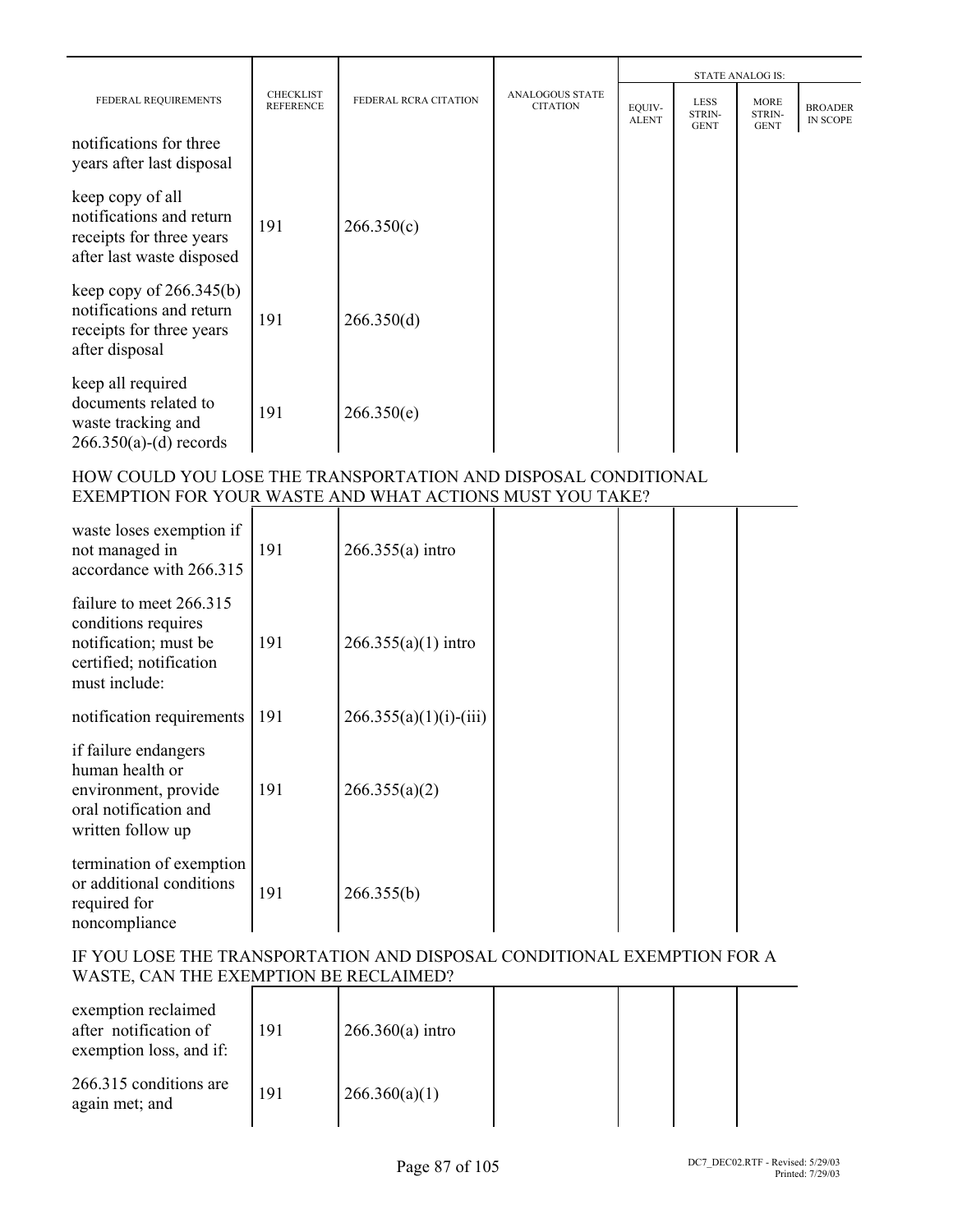|                                                                                                 |                                      |                         |                                           |                        | <b>STATE ANALOG IS:</b>       |                                      |                                   |
|-------------------------------------------------------------------------------------------------|--------------------------------------|-------------------------|-------------------------------------------|------------------------|-------------------------------|--------------------------------------|-----------------------------------|
| FEDERAL REQUIREMENTS                                                                            | <b>CHECKLIST</b><br><b>REFERENCE</b> | FEDERAL RCRA CITATION   | <b>ANALOGOUS STATE</b><br><b>CITATION</b> | EQUIV-<br><b>ALENT</b> | LESS<br>STRIN-<br><b>GENT</b> | <b>MORE</b><br>STRIN-<br><b>GENT</b> | <b>BROADER</b><br><b>IN SCOPE</b> |
| notification of reclaimed<br>exemption; signature<br>requirements; notice<br>must:              | 191                                  | $266.360(a)(2)$ intro   |                                           |                        |                               |                                      |                                   |
| notification requirements                                                                       | 191                                  | $266.360(a)(2)(i)-(iv)$ |                                           |                        |                               |                                      |                                   |
| reclaimed exemption<br>may be terminated based<br>on listed factors;<br>conditions may be added | 191                                  | 266.360(b)              |                                           |                        |                               |                                      |                                   |

# APPENDIX I TO PART 266

# TIER I AND TIER II FEED RATE AND EMISSIONS SCREENING LIMITS FOR METALS

| Tier I and Tier II Feed<br>Rate and Emissions<br>Screening Limits for<br>Noncarcinogenic Metals<br>for Facilities in<br>Noncomplex Terrain | 85,94 | Appendix I/Table I-<br>A             |  |  |  |
|--------------------------------------------------------------------------------------------------------------------------------------------|-------|--------------------------------------|--|--|--|
| Tier I and Tier II Feed<br>Rate and Emissions<br>Screening Limits for<br>Noncarcinogenic Metals<br>for Facilities in<br>Noncomplex Terrain | 85    | Appendix I/Table I-<br>B             |  |  |  |
| Tier I and Tier II Feed<br>Rate and Emissions<br>Screening Limits for<br>Noncarcinogenic Metals<br>for Facilities in Complex<br>Terrain    | 85    | Appendix I/Table I-<br>$\mathcal{C}$ |  |  |  |
| Tier I and Tier II Feed<br>Rate and Emissions<br>Screening Limits for<br>Carcinogenic Metals for<br>Facilities in Noncomplex<br>Terrain    | 85,94 | Appendix I/Table I-<br>D             |  |  |  |
| Tier I and Tier II Feed<br>Rate and Emissions<br>Screening Limits for<br>Carcinogenic Metals for<br>Facilities in Complex<br>Terrain       | 85,94 | Appendix I/Table I-<br>E             |  |  |  |

APPENDIX II TO PART 266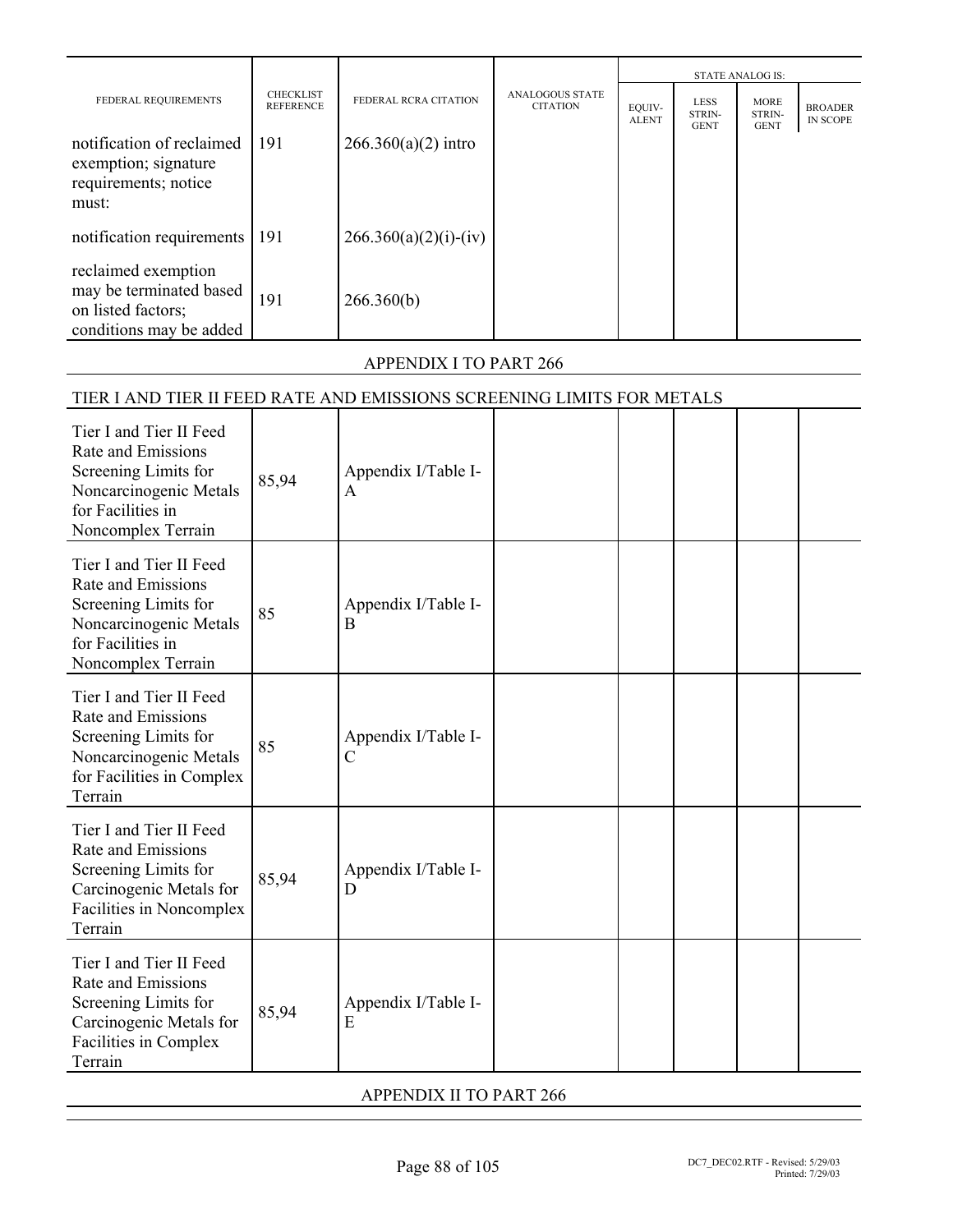|    |                                                                                                                  |                                      |                                 |                                           |                        |                                      | <b>STATE ANALOG IS:</b>              |                            |  |
|----|------------------------------------------------------------------------------------------------------------------|--------------------------------------|---------------------------------|-------------------------------------------|------------------------|--------------------------------------|--------------------------------------|----------------------------|--|
|    | FEDERAL REQUIREMENTS                                                                                             | <b>CHECKLIST</b><br><b>REFERENCE</b> | FEDERAL RCRA CITATION           | <b>ANALOGOUS STATE</b><br><b>CITATION</b> | EQUIV-<br><b>ALENT</b> | <b>LESS</b><br>STRIN-<br><b>GENT</b> | <b>MORE</b><br>STRIN-<br><b>GENT</b> | <b>BROADER</b><br>IN SCOPE |  |
|    | TIER I FEED RATE LIMITS FOR TOTAL CHLORINE AND CHLORIDE                                                          |                                      |                                 |                                           |                        |                                      |                                      |                            |  |
|    | Tier I Feed Rate<br>Screening Limits for<br>Chlorine for Facilities in<br>Noncomplex and<br>Complex Terrain      | 85,94                                | Appendix II                     |                                           |                        |                                      |                                      |                            |  |
|    |                                                                                                                  |                                      | <b>APPENDIX III TO PART 266</b> |                                           |                        |                                      |                                      |                            |  |
|    | TIER II EMISSION RATE SCREENING LIMITS FOR FREE CHLORINE AND HYDROGEN CHLORIDE                                   |                                      |                                 |                                           |                        |                                      |                                      |                            |  |
|    | <b>Tier II Emissions</b><br>Screening Limits for Cl <sub>2</sub><br>and HCl in Noncomplex<br>and Complex Terrain | 85,94                                | Appendix III                    |                                           |                        |                                      |                                      |                            |  |
|    |                                                                                                                  |                                      | <b>APPENDIX IV TO PART 266</b>  |                                           |                        |                                      |                                      |                            |  |
|    | REFERENCE AIR CONCENTRATIONS                                                                                     |                                      |                                 |                                           |                        |                                      |                                      |                            |  |
|    | Constituents, CAS Nos.<br>and RAC                                                                                | 85,94                                | Appendix IV                     |                                           |                        |                                      |                                      |                            |  |
|    |                                                                                                                  |                                      | <b>APPENDIX V TO PART 266</b>   |                                           |                        |                                      |                                      |                            |  |
|    | <b>RISK SPECIFIC DOSES</b>                                                                                       |                                      |                                 |                                           |                        |                                      |                                      |                            |  |
|    | constituents, CAS Nos.,<br>unit risks and RsDs                                                                   | 85                                   | Appendix V                      |                                           |                        |                                      |                                      |                            |  |
|    |                                                                                                                  |                                      | <b>APPENDIX VI TO PART 266</b>  |                                           |                        |                                      |                                      |                            |  |
|    | <b>STACK PLUME RISE</b>                                                                                          |                                      |                                 |                                           |                        |                                      |                                      |                            |  |
|    | flow rates and exhaust<br>temperatures                                                                           | 85                                   | Appendix VI                     |                                           |                        |                                      |                                      |                            |  |
|    |                                                                                                                  |                                      | <b>APPENDIX VII TO PART 266</b> |                                           |                        |                                      |                                      |                            |  |
|    | HEALTH-BASED LIMITS FOR EXCLUSION OF WASTE-DERIVED RESIDUES                                                      |                                      |                                 |                                           |                        |                                      |                                      |                            |  |
|    | Metals--TCLP Extract<br><b>Concentration Limits</b>                                                              | 85,94                                | Appendix VII                    |                                           |                        |                                      |                                      |                            |  |
|    | Nonmetals--Residue<br><b>Concentration Limits</b>                                                                | 85,94                                | Appendix VII                    |                                           |                        |                                      |                                      |                            |  |
|    | 20,25 Notes 1 and 2                                                                                              | 85, † 127                            | Appendix VII/notes              |                                           |                        |                                      |                                      |                            |  |
|    |                                                                                                                  |                                      | APPENDIX VIII TO PART 266       |                                           |                        |                                      |                                      |                            |  |
| 26 | ORGANIC COMPOUNDS FOR WHICH RESIDUES MUST BE ANALYZED                                                            |                                      |                                 |                                           |                        |                                      |                                      |                            |  |
| 27 | Organia Compounds for                                                                                            |                                      |                                 |                                           |                        |                                      |                                      |                            |  |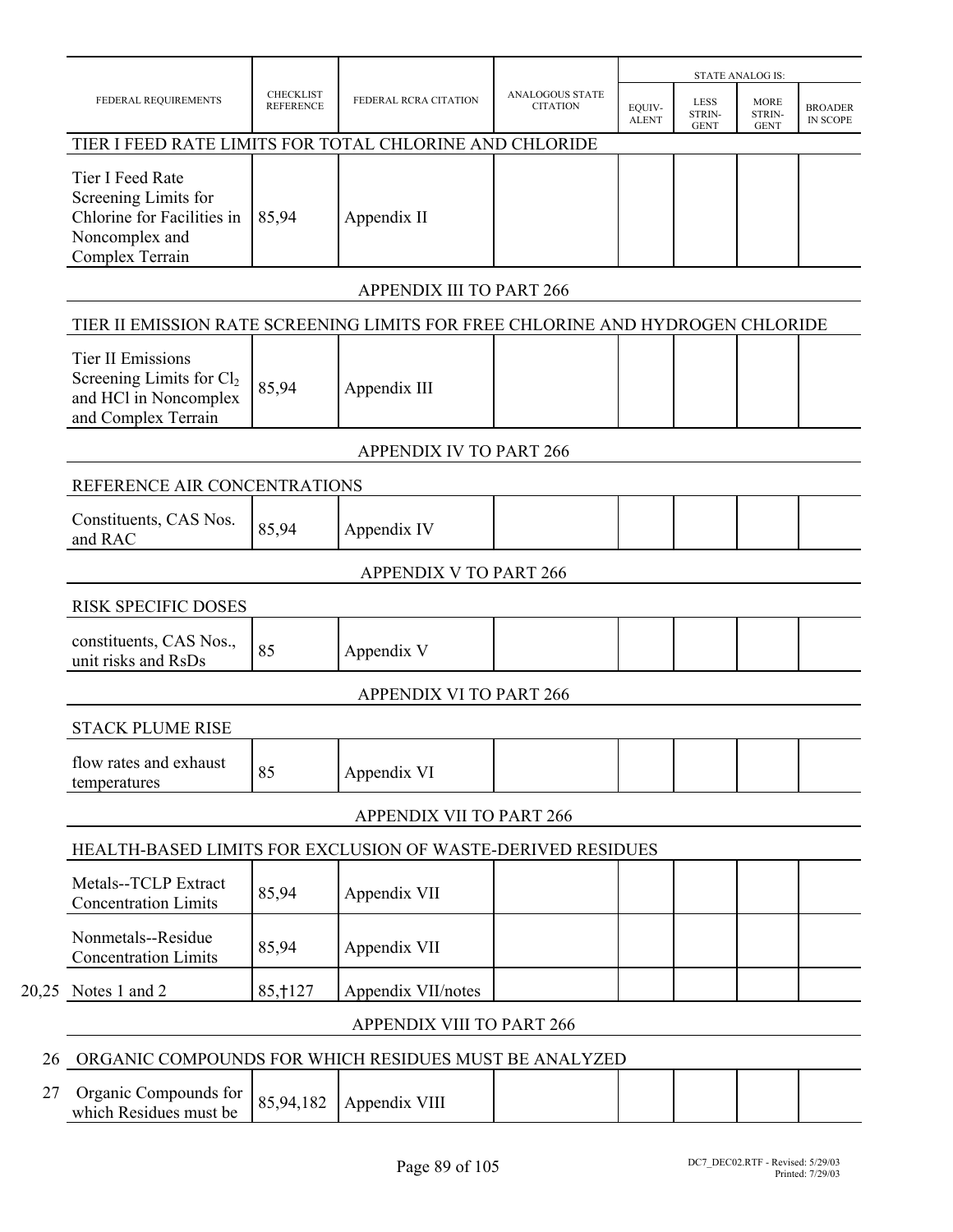|    |                                                                                                                     |                                      |                                 |                                           |                        |                                      | <b>STATE ANALOG IS:</b>              |                                   |
|----|---------------------------------------------------------------------------------------------------------------------|--------------------------------------|---------------------------------|-------------------------------------------|------------------------|--------------------------------------|--------------------------------------|-----------------------------------|
|    | FEDERAL REQUIREMENTS                                                                                                | <b>CHECKLIST</b><br><b>REFERENCE</b> | FEDERAL RCRA CITATION           | <b>ANALOGOUS STATE</b><br><b>CITATION</b> | EQUIV-<br><b>ALENT</b> | <b>LESS</b><br>STRIN-<br><b>GENT</b> | <b>MORE</b><br>STRIN-<br><b>GENT</b> | <b>BROADER</b><br><b>IN SCOPE</b> |
|    | Analyzed                                                                                                            |                                      |                                 |                                           |                        |                                      |                                      |                                   |
|    |                                                                                                                     |                                      | <b>APPENDIX IX TO PART 266</b>  |                                           |                        |                                      |                                      |                                   |
|    | METHODS MANUAL FOR COMPLIANCE WITH BIF REGULATIONS                                                                  |                                      |                                 |                                           |                        |                                      |                                      |                                   |
|    | <b>Burning Hazardous</b><br>Waste in Boilers and<br><b>Industrial Furnaces</b>                                      | 85,94,96,1<br>11,114,15<br>8         | Appendix IX                     |                                           |                        |                                      |                                      |                                   |
|    | <b>Statistics</b>                                                                                                   | 85,94                                | Appendix A to<br>Appendix IX    |                                           |                        |                                      |                                      |                                   |
|    |                                                                                                                     |                                      | APPENDIX X TO PART 266          |                                           |                        |                                      |                                      |                                   |
| 28 | GUIDELINE ON AIR QUALITY MODELS (REVISED)                                                                           |                                      |                                 |                                           |                        |                                      |                                      |                                   |
|    | removed                                                                                                             | 85,94,125                            | Appendix X                      |                                           |                        |                                      |                                      |                                   |
|    | removed                                                                                                             | 85,94,125                            | Appendix A to<br>Appendix X     |                                           |                        |                                      |                                      |                                   |
|    | removed                                                                                                             | 85,94,125                            | Appendix B to<br>Appendix X     |                                           |                        |                                      |                                      |                                   |
|    | removed                                                                                                             | 85,94,125                            | Appendix C to<br>Appendix X     |                                           |                        |                                      |                                      |                                   |
|    |                                                                                                                     |                                      | APPENDIX XI TO PART 266         |                                           |                        |                                      |                                      |                                   |
|    | LEAD-BEARING MATERIALS THAT MAY BE PROCESSED IN EXEMPT LEAD SMELTERS                                                |                                      |                                 |                                           |                        |                                      |                                      |                                   |
|    | lead-bearing materials<br>that may be processed in<br>exempt lead smelters                                          | 96                                   | Appendix XI                     |                                           |                        |                                      |                                      |                                   |
|    |                                                                                                                     |                                      | <b>APPENDIX XII TO PART 266</b> |                                           |                        |                                      |                                      |                                   |
|    | NICKEL- OR CHROMIUM-BEARING MATERIALS THAT MAY BE PROCESSED IN EXEMPT NICKEL-<br>CHROMIUM RECOVERY FURNACES         |                                      |                                 |                                           |                        |                                      |                                      |                                   |
|    | nickel or chromium-<br>bearing materials that<br>may be processed in<br>exempt nickel-chromium<br>recovery furnaces | 96                                   | Appendix XII                    |                                           |                        |                                      |                                      |                                   |
|    | APPENDIX XIII TO PART 266                                                                                           |                                      |                                 |                                           |                        |                                      |                                      |                                   |
|    | MERCURY BEARING WASTES THAT MAY BE PROCESSED IN EXEMPT MERCURY RECOVERY<br><b>UNITS</b>                             |                                      |                                 |                                           |                        |                                      |                                      |                                   |
|    | mercury-bearing wastes<br>that may be processed in<br>exempt mercury                                                | 137                                  | Appendix XIII                   |                                           |                        |                                      |                                      |                                   |

recovery units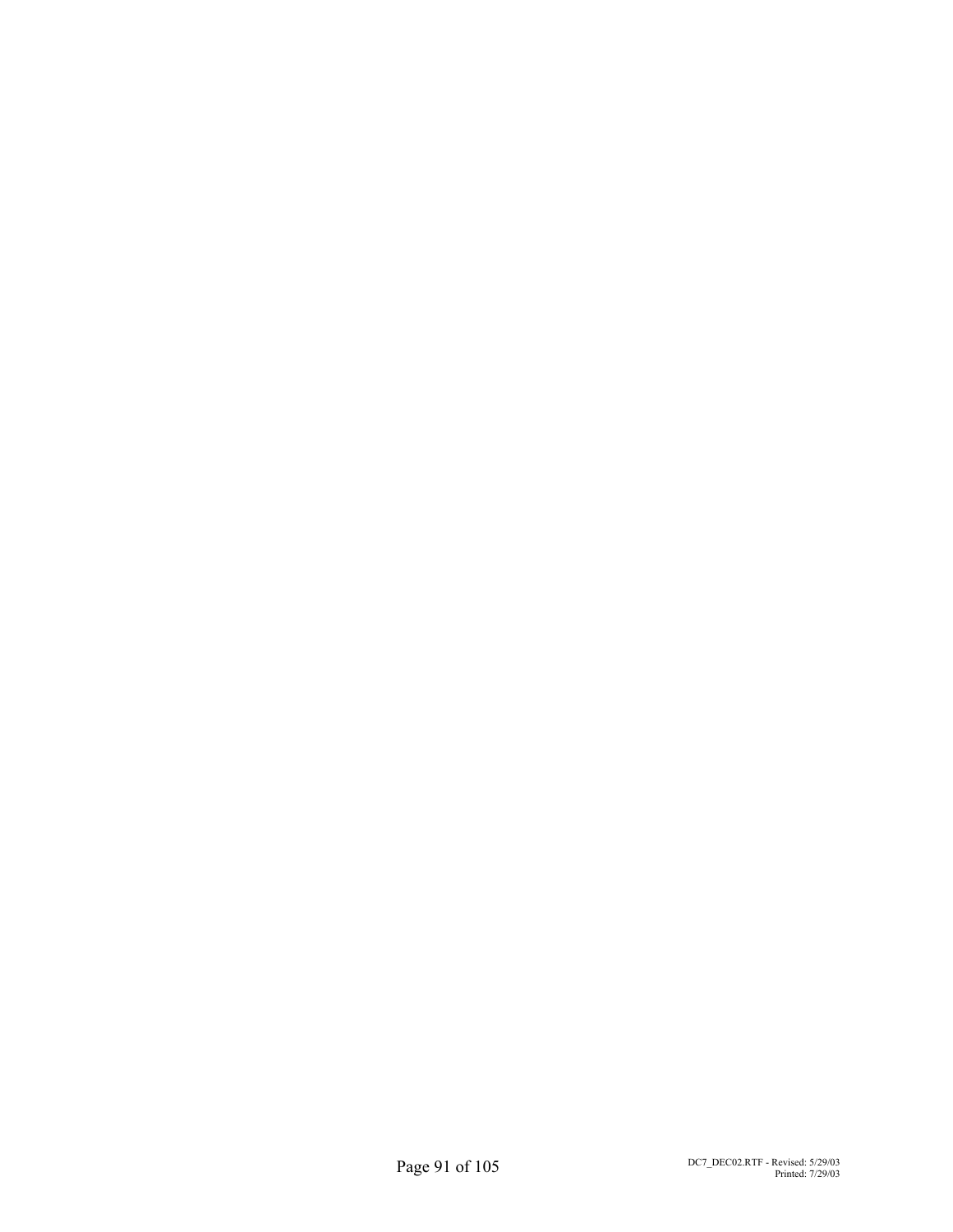## CONSOLIDATED CHECKLIST C7 40 CFR Part 266 as of **December 31**, 2002 (cont'd)

Revision Checklist 85 removed and reserved this subpart.

- 9 Revision Checklist 182 (64 FR 52828; September 30, 1999) redesignated old 266.100(b) as 266.100 (c) and added a new 266.100(b). **Revision Checklist 197 (67 FR 6792; February 13, 2002) redesignated 266.100(b)(2)(i)-(iv) as (b)(2)(ii)- (v) and added a new (b)(2)(i).**
- 10 Revision Checklist 182 (64 FR 52828; September 30, 1999) redesignated old 266.100(c) as 266.100(d).
- 

 $\overline{a}$ 1

2

3

4

5

12 In the September 30, 1999 rule (Revision Checklist 182; 64 FR 52828), the Federal Register does not reprint the entire introductory paragraph at 266.100(d)(3) after the newly inserted phrase. The paragraph contains references to subparagraphs of 266.100(c) which has been redesignated as 266.100(d). This paragraph should have been reprinted and the references changed to reflect the redesignation. Also, the July 1, 2000 and July 1, 2001 CFRs contains an error at this provision. The introductory paragraph is only printed through the new language added by Revision Checklist 182; the rest of the paragraph has been omitted. **Revision Checklist 198 amended and corrected the error.**

Revision Checklist 112 removed and reserved this subpart. There is a typographical error in  $\S 266.70(b)(3)$  in the Federal Register article for the rule addressed by Revision Checklist 152 (April 12, 1996; 61 FR 16290). In the sentence "For precious metals exported to or imported from designated OECD member countries for recovery, subpart H of part 262 and  $\S$  265.12(a)(2) of this chapter.", after "for recovery" insert "persons who generate, transport or store recyclable materials are subject to". Revision Checklist 13 added the special requirements for spent lead-acid batteries at 266.80(a), (b), and (b)(1)-(4). Revision Checklist 142 B revised the language at 266.80(a) and (b). Revision Checklist 176 (63 FR 71225; December 24, 1998) completely revised 40 CFR part 266. The changes made by Revision Checklist 176 are optional only for States that have chosen not to adopt optional universal waste rule addressed by Revision Checklist 142. States that have adopted the universal waste standards for spent batteries must also adopt the Revision Checklist 176 changes. Revision Checklist 176 (63 FR 71225; December 24, 1998) restores and reorganizes the management rules for storing lead-acid batteries before reclamation that were mistakenly deleted in the final Universal Waste Rule (50 FR 25492).

<sup>6</sup> Revision Checklist 158 revised this title by adding "(Effective August 21, 1991)".

<sup>7</sup> Note that the coke ovens administrative stay issued by Revision Checklist 98 has been removed by Revision Checklist 105 (57 FR 27880; June 22, 1992).

<sup>8</sup> States that adopt the optional exemption at  $266.100(b)(1)$ , must adopt all the revisions to  $266.100(b)$ ,  $270.22$ , and  $270.66$ . In addition, States may need to renumber their analogs to the old 266.100(b)-(f) and update the internal reference to "(c)(3)" in the old  $266.100(c)(1)$  to be consistent with the renumbering.

<sup>&</sup>lt;sup>11</sup> If a State chooses to adopt the optional exemption at 266.100(h), the State must also amend 266.100(d)(1) and 266.100(d)(3) to add the clauses regarding lead recovery furnaces subject to the Secondary Lead Smelting NESHAP.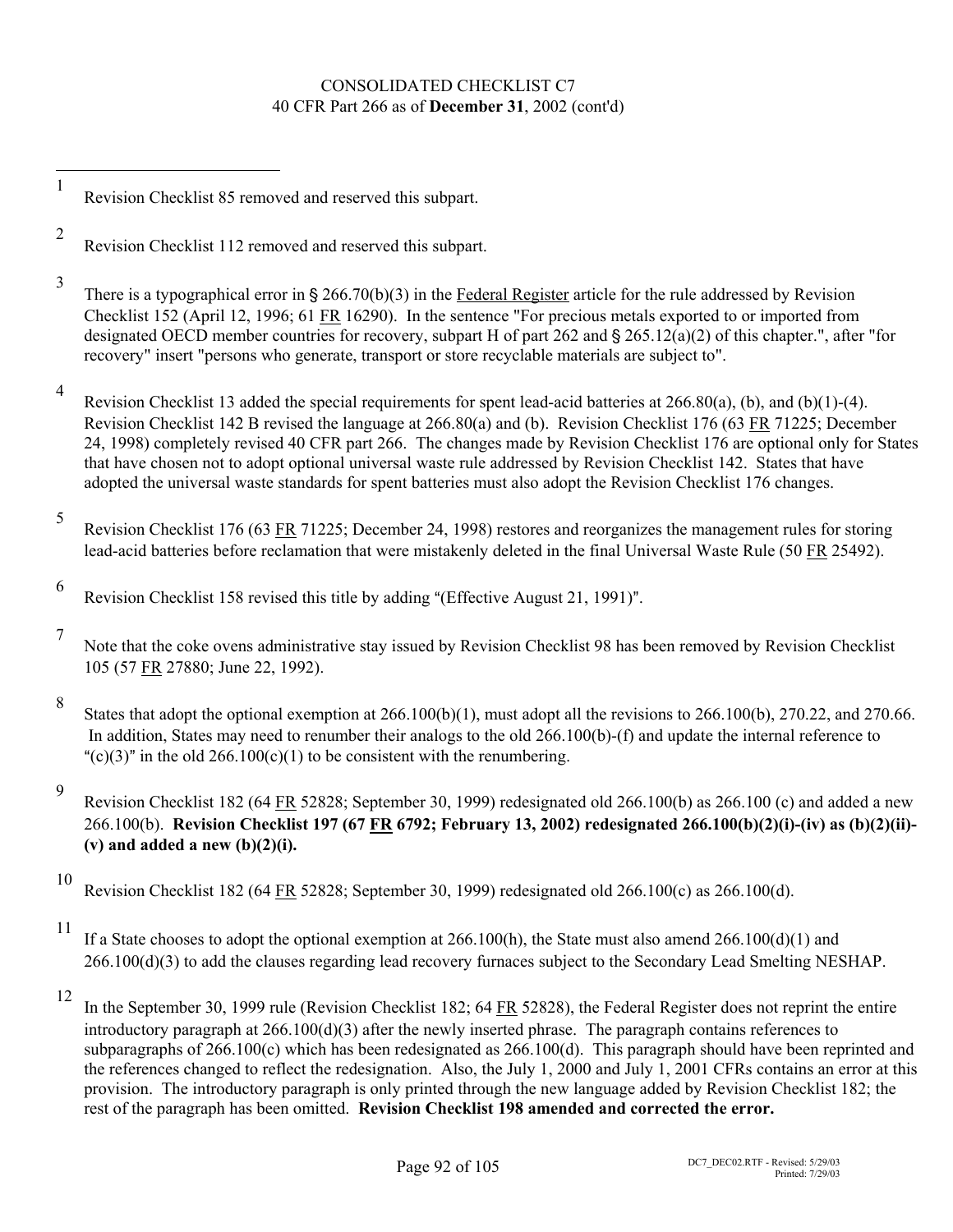## CONSOLIDATED CHECKLIST C7 40 CFR Part 266 as of **December 31**, 2002 (cont'd)

13 Revision Checklist 182 (64 FR 52828; September 30, 1999) redesignated old 266.100(d)-(f) as 266.100(e)-(g).

14 Revision Checklist 144 (June 29, 1995; 60 FR 33912) removed the alternative HC limit of the former 266.104(f). Although the preamble to the June 29, 1995 rule says that all references to the alternative HC limit were removed, no change to this portion of code was specified.

<sup>15</sup> There seems to be an error in the Federal Register addressed by Revision Checklist 85. Federal code refers to "particulate matter standard in  $\S 266.111(b)$ ," but 266.111(b) addresses definitions of "direct transfer equipment" and "container," not particulate matter standards. It appears that the Federal code should likely reference 266.105(a) as it does contain a particulate matter standard.

- 16 Revision Checklist 144 (June 29, 1995; 60 FR 33912) removed the former 266.104(f) and redesignated the former  $266.104(g)$ , (h) and (i) as  $266.104(f)$ , (g) and (h), respectively.
- 17 Revision Checklist 182 (64 FR 52828; September 30, 1999) redesignated old 266.105(c) as 266.105(d).
- 18 Note that there is an error in the Federal Register addressed by Revision Checklist 111 (57 FR 38558; August 25, 1992). The phrase "dispersion modeling to predict the maximum annual average off-site ground level contamination for each" appears twice but should only occur once.

19 Note that Revision Checklist 96 replaced the old 266.112(a)(1) and 266.112(b)(1)(ii) introduced into the code by Revision Checklist 85.

- 
- 20 Note that there is a typographical error in the Federal Register addressed by Revision Checklist 127 (58 FR 59598; November 9, 1993): in Note 2, "FO39" should be "F039" (i.e., should be a zero not an upper case "O").
- 

21 Revision Checklist 156 reserved Subparts I-L.

- <sup>22</sup> Revision Checklist 156 added a new Subpart M to Part 266 ( $\$ § 266.200 through 266.206).
- <sup>23</sup> Revision Checklist 191 added a new subpart N to part 266 ( $\frac{8}{5}$  266.210 through 266.360).
	-

24 Note on page 27262 of 66 FR 27218-27266, the FR notice presents two versions of the title of subpart N. In column two, the subpart is entitled "Conditional Exemption for Low-Level Mixed Waste Storage, Treatment, Transportation and Disposal". In column three, the subpart is entitled "Conditional Exemption for Low-Level Mixed Waste Storage and Disposal". It was assumed the title in column two was the intended title.

- 
- 25 Revision Checklist 127 (58 FR 59598; November 9, 1993) redesignated the original "Note" which was introduced by Revision Checklist 85 (56 FR 7134; February 21, 1991) as "Note 1", and added "Note 2".
- 

<sup>&</sup>lt;sup>26</sup> Revision Checklist 182 (64 FR 52828; September 30, 1999) revised the appendix title from "Potential PICs for Determination of Exclusion of Waste-Derived Residues" to "Organic Compounds for which Residues must be Analysed".